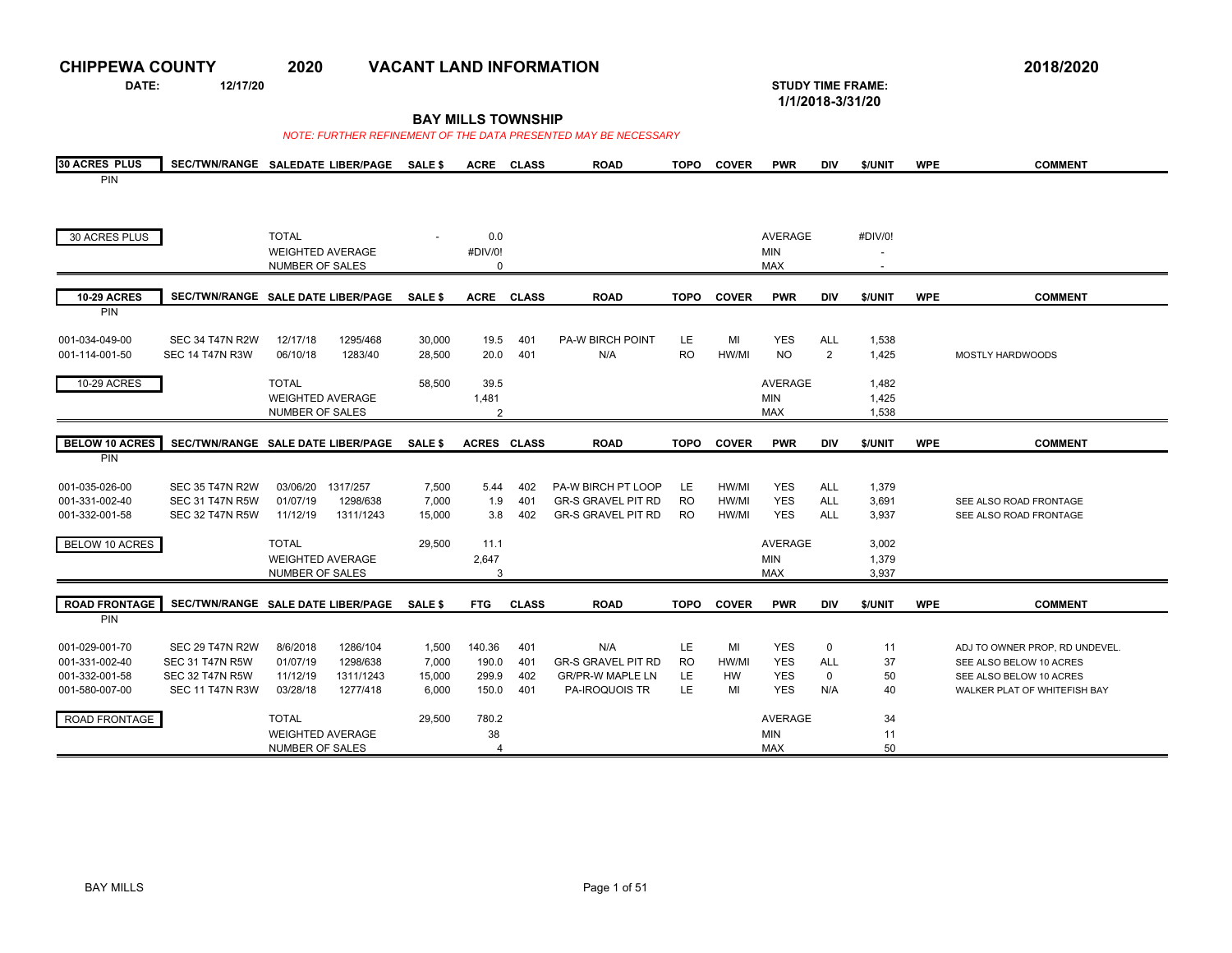| <b>CHIPPEWA COUNTY</b> |                                    | 2020                    |           | <b>VACANT LAND INFORMATION</b> |            |              |                          |             |              |                |            |         |            | 2018/2020                          |
|------------------------|------------------------------------|-------------------------|-----------|--------------------------------|------------|--------------|--------------------------|-------------|--------------|----------------|------------|---------|------------|------------------------------------|
| <b>WATER FRONTAGE</b>  | SEC/TWN/RANGE SALE DATE LIBER/PAGE |                         |           | <b>SALE \$</b>                 | <b>FTG</b> | <b>CLASS</b> | <b>ROAD</b>              | <b>TOPO</b> | <b>COVER</b> | <b>PWR</b>     | <b>DIV</b> | \$/UNIT | <b>WPE</b> | <b>COMMENT</b>                     |
| PIN                    |                                    |                         |           |                                |            |              |                          |             |              |                |            |         |            |                                    |
| 001-025-003-50         | <b>SEC 25 T47N R2W</b>             | 07/16/18                | 1284/485  | 128,000                        | 100.0      | 401          | <b>EA-CHICKADEE ROW</b>  | LE          | MI           | <b>YES</b>     | <b>ALL</b> | 1,280   |            | <b>LAKE SUPERIOR</b>               |
| 001-110-022-00         | <b>SEC 10 T47N R3W</b>             | 06/06/18                | 1281/927  | 60,000                         | 54.0       | 401          | <b>GR-WESTON RD</b>      | LE          | HW/MI        | <b>YES</b>     | <b>ALL</b> | 1.111   |            | LAKE SUPERIOR. BEHIND OWNERS HOUSE |
| 001-340-010-00         | <b>SEC 13 T47N R5W</b>             | 06/06/19                | 1302/1248 | *20000                         | $*105.2$   | 401          | <b>GR-GROSVENORS DR</b>  | LE          | MI           | <b>YES</b>     | N/A        | $*190$  |            | LAKE SUPERIOR, OUTLIER             |
| 001-340-049-25         | <b>SEC 13 T47N R5W</b>             | 08/15/18                | 1287/313  | 123,000                        | 125.0      | 401          | <b>PA-W LAKESHORE DR</b> | RO.         | HW/MI        | <b>YES</b>     | <b>ALL</b> | 984     |            | <b>LAKE SUPERIOR</b>               |
| 001-485-103-00         | SEC 32/33 T47N R5W                 | 08/15/18                | 1287/597  | 36,500                         | 100.0      | 401          | DI-W MAPLE LN            | <b>SL</b>   | HW/MI        | <b>YES</b>     | <b>NA</b>  | 365     |            | <b>MCNEARNEY LK</b>                |
| 001-484-075-00         | SEC 32 T47N R5W                    | 04/04/19                | 1299/490  | 34,000                         | 102.6      | 401          | DI-W MAPLE LN            | <b>SL</b>   | HW/MI        | <b>YES</b>     | N/A        | 331     |            | <b>MCNEARNEY LK</b>                |
|                        |                                    |                         |           |                                |            |              |                          |             |              |                |            |         |            |                                    |
| <b>WATER FRONTAGE</b>  |                                    | <b>TOTAL</b>            |           | 381,500                        | 481.6      |              |                          |             |              | <b>AVERAGE</b> |            | 814     |            |                                    |
|                        |                                    | <b>WEIGHTED AVERAGE</b> |           |                                | 792        |              |                          |             |              | <b>MIN</b>     |            | 331     |            |                                    |
|                        |                                    | <b>NUMBER OF SALES</b>  |           |                                |            |              |                          |             |              | <b>MAX</b>     |            | 1,280   |            |                                    |
|                        |                                    |                         |           |                                |            |              |                          |             |              |                |            |         |            |                                    |
| <b>ISLAND SALES</b>    | SEC/TWN/RANGE SALE DATE LIBER/PAGE |                         |           | <b>SALE \$</b>                 | <b>FTG</b> | <b>CLASS</b> | <b>ROAD</b>              | <b>TOPO</b> | <b>COVER</b> | <b>PWR</b>     | DIV        | \$/UNIT | <b>WPE</b> | <b>COMMENT</b>                     |
| PIN                    |                                    |                         |           |                                |            |              |                          |             |              |                |            |         |            |                                    |

THERE ARE NO ISLAND PARCEL SALES FOR THIS STUDY TIME FRAME

ISLAND SALES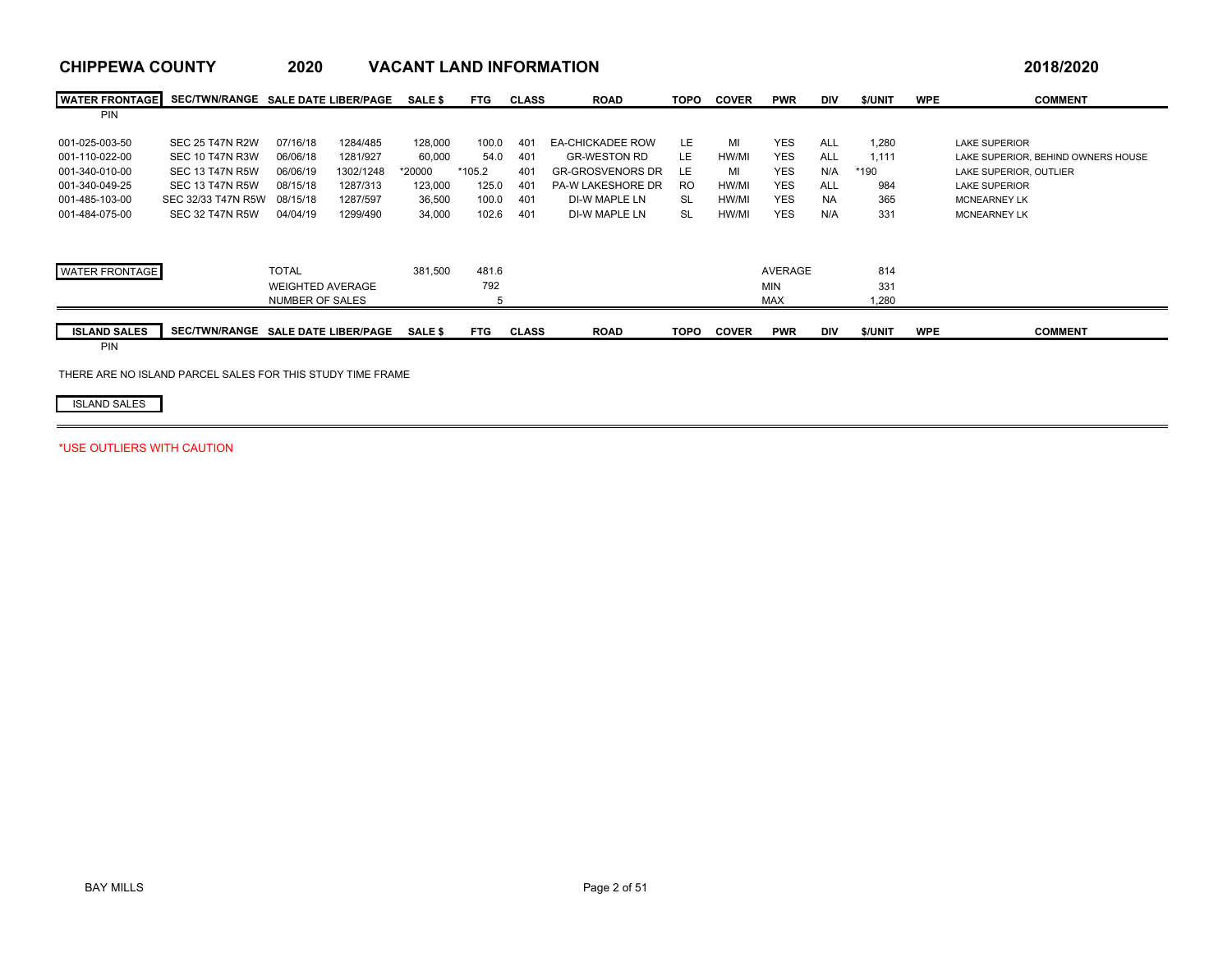**DATE: 12/17/20 STUDY TIME FRAME:**

**1/1/2018-3/31/2020** 

**BRUCE TOWNSHIP**

| <b>30 ACRES PLUS</b>  | SEC/TWN/RANGE SALEDATE LIBER/PAGE  |                         |           | SALE \$        | <b>ACRE</b>        | <b>CLASS</b> | <b>ROAD</b>                   | <b>TOPO</b> | <b>COVER</b> | <b>PWR</b>     | DIV         | \$/UNIT | <b>WPE</b> | <b>COMMENT</b>                            |
|-----------------------|------------------------------------|-------------------------|-----------|----------------|--------------------|--------------|-------------------------------|-------------|--------------|----------------|-------------|---------|------------|-------------------------------------------|
| <b>PIN</b>            |                                    |                         |           |                |                    |              |                               |             |              |                |             |         |            |                                           |
|                       |                                    |                         |           |                |                    |              |                               |             |              |                |             |         |            |                                           |
| 002-005-003-00        | SEC 5 T45N R1E                     | 08/19/19                | 1307/224  | 29,000         | 40.0               | 101          | N/A                           | LE/RO       | MI           | <b>NO</b>      | 4           | 725     |            | ADJ TO OWNERS PROPERTY                    |
| 002-005-004-50        | SEC 5 T45N R1E                     | 06/08/18                | 1281/917  | 44,000         | 38.0               | 101          | PA/GR-E 12 MILE/SEYMOUF       | <b>RO</b>   | MI           | <b>YES</b>     | N/A         | 1,158   |            |                                           |
| 002-031-001-00        | <b>SEC 31 T45N R1E</b>             | 07/29/19                | 1305/938  | 35,000         | 39.6               | 401          | 2TR-E 17 MILE RD              | <b>RO</b>   | MI           | <b>YES</b>     | N/A         | 884     |            |                                           |
| 002-031-003-00        | <b>SEC 31 T45N R1E</b>             | 11/20/18                | 1294/1    | 20,000         | 40.0               | 401          | <b>EASEMENT</b>               | <b>RO</b>   | PI/MI        | <b>NO</b>      | <b>ALL</b>  | 500     |            | LITTLE MUNUSCONG RIVER/ADJ STATE LAND     |
| 002-072-014-00        | <b>SEC 22 T46N R1E</b>             | 01/15/19                | 1296/1329 | 75,000         | 74.6               | 401          | 2TR-S RIDGE RD                | <b>RO</b>   | MI           | <b>YES</b>     | <b>ALL</b>  | 1,006   |            | 1574' =/- ON CHARLOTTE RIVER, SEE ALSO RF |
| 002-082-009-25        | <b>SEC 32 T46N R1E</b>             | 10/11/19                | 1310/344  | 40,000         | 50.0               | 401          | N/A                           | LE          | MI           | <b>NO</b>      | 5           | 800     |            | ADJ TO OWNERS PROPERTY                    |
| 002-118-007-00        | <b>SEC 18 T45N R2E</b>             | 05/10/19                | 1301/601  | 70,000         | 80.0               | 401          | N/A                           | LE          | MI           | <b>YES</b>     | <b>ALL</b>  | 875     |            | <b>ESMT NOT YET DEVELOPED</b>             |
|                       |                                    |                         |           |                |                    |              |                               |             |              |                |             |         |            |                                           |
|                       |                                    |                         |           |                |                    |              |                               |             |              |                |             |         |            |                                           |
| 30 ACRES PLUS         |                                    | <b>TOTAL</b>            |           | 313,000        | 362.15             |              |                               |             |              | <b>AVERAGE</b> |             | 850     |            |                                           |
|                       |                                    | <b>WEIGHTED AVERAGE</b> |           |                | 864                |              |                               |             |              | <b>MIN</b>     |             | 500     |            |                                           |
|                       |                                    | <b>NUMBER OF SALES</b>  |           |                | $\overline{7}$     |              |                               |             |              | <b>MAX</b>     |             | 1,158   |            |                                           |
| <b>10-29 ACRES</b>    | SEC/TWN/RANGE SALE DATE LIBER/PAGE |                         |           | <b>SALE \$</b> | <b>ACRE</b>        | <b>CLASS</b> | <b>ROAD</b>                   | <b>TOPO</b> | <b>COVER</b> | <b>PWR</b>     | <b>DIV</b>  | \$/UNIT | <b>WPE</b> | <b>COMMENT</b>                            |
| PIN                   |                                    |                         |           |                |                    |              |                               |             |              |                |             |         |            |                                           |
|                       |                                    |                         |           |                |                    |              |                               |             |              |                |             |         |            |                                           |
|                       |                                    |                         |           |                |                    |              |                               |             |              |                |             |         |            |                                           |
|                       |                                    |                         |           |                |                    |              |                               |             |              |                |             |         |            |                                           |
|                       |                                    |                         |           |                |                    |              |                               |             |              |                |             |         |            |                                           |
| 002-059-001-00        | SEC 9 T41N R1E                     | 11/01/19                | 1311/619  | 28,000         | 14.4               | 401          | <b>GR-S RIDGE RD</b>          | <b>RO</b>   | MI           | <b>YES</b>     | <b>ALL</b>  | 1,949   |            |                                           |
| 002-061-018-00        | <b>SEC 11 T46N R1E</b>             | 07/08/19                | 1304/901  | 20.000         | 14.8               | 401          | <b>PA-S NICOLET RD</b>        | LE          | MI           | <b>YES</b>     | N/A         | 1,356   |            |                                           |
| 002-073-005-00        | <b>SEC 23 T46N R1E</b>             | 10/22/19                | 1310/1333 | *15000         | $*29.25$           | 401          | PA-S RIVERSIDE DR             | LE          | MI/SW        | <b>YES</b>     | <b>ALL</b>  | $*513$  |            | <b>OUTLIER</b>                            |
| 002-081-004-75        | <b>SEC 31 T46N R1E</b>             | 02/23/18                | 1275/361  | 28,000         | 19.2               | 101          | <b>PA-S M-129</b>             | LE          | <b>HF</b>    | <b>YES</b>     | <b>ALL</b>  | 1,456   |            |                                           |
| 002-085-012-00        | <b>SEC 35 T46N R1E</b>             | 11/06/18                | 1293/58   | 17,000         | 16.7               | 101          | PA-E 12 MILE RD               | LE          | MI           | <b>YES</b>     | $\mathbf 0$ | 1,018   |            |                                           |
| 002-106-007-50        | SEC 6 T45N R2E                     | 04/24/18                | 1279/286  | 16,500         | 12.7               | 401          | GR-E 12 MILE RD               | LE          | MI           | <b>YES</b>     | <b>ALL</b>  | 1,302   |            |                                           |
| 002-133-016-00        | <b>SEC 33 T45N R2E</b>             | 11/02/18                | 1293/174  | 36,800         | 25.0               | 401          | 'A/GR-SCENIC/SAWMILL P' LE/RO |             | MI           | <b>YES</b>     | <b>ALL</b>  | 1,472   |            | SEE ALSO WATERFRONT, ACREAGE APPROX.      |
|                       |                                    |                         |           |                |                    |              |                               |             |              |                |             |         |            |                                           |
|                       |                                    |                         |           |                |                    |              |                               |             |              |                |             |         |            |                                           |
| 10-29 ACRES           |                                    | <b>TOTAL</b>            |           | 146,300        | 102.7              |              |                               |             |              | <b>AVERAGE</b> |             | 1,425   |            |                                           |
|                       |                                    | <b>WEIGHTED AVERAGE</b> |           |                | 1,424              |              |                               |             |              | <b>MIN</b>     |             | 1,018   |            |                                           |
|                       |                                    | <b>NUMBER OF SALES</b>  |           |                | 6                  |              |                               |             |              | <b>MAX</b>     |             | 1,949   |            |                                           |
| <b>BELOW 10 ACRES</b> | SEC/TWN/RANGE SALE DATE LIBER/PAGE |                         |           | <b>SALE \$</b> | <b>ACRES CLASS</b> |              | <b>ROAD</b>                   | <b>TOPO</b> | <b>COVER</b> | <b>PWR</b>     | <b>DIV</b>  | \$/UNIT | <b>WPE</b> | <b>COMMENT</b>                            |
| PIN                   |                                    |                         |           |                |                    |              |                               |             |              |                |             |         |            |                                           |
|                       |                                    |                         |           |                |                    |              |                               |             |              |                |             |         |            |                                           |
|                       |                                    |                         |           |                |                    |              |                               |             |              |                |             |         |            |                                           |
| 002-006-001-00        | SEC 6 T45N R1E                     | 08/09/19                | 1306/1001 | 8,500          | 8.75               | 401          | E 12 MILE RD                  | LE.         | OP           | <b>YES</b>     | <b>ALL</b>  | 971     |            |                                           |
| 002-058-005-50        | SEC 8 T46N R1E                     | 04/20/18                | 1279/236  | 13,000         | 9.8                | 401          | PA-E 7 MILE RD                | LE.         | SOME/MI      | <b>YES</b>     | <b>ALL</b>  | 1,333   |            |                                           |
| 002-061-002-50        | <b>SEC 11 T46N R1E</b>             | 05/08/20                | 1320/120  | 12,500         | 4.8                | 401          | <b>PA-E 7 1/2 MILE RD</b>     | LE          | MI           | <b>YES</b>     | <b>ALL</b>  | 2,632   |            |                                           |
| 002-083-015-00        | <b>SEC 33 T46N R1E</b>             | 05/20/19                | 1302/176  | 12,000         | 9.0                | 401          | PA-E 12 MILE RD               | <b>RO</b>   | MI           | <b>YES</b>     | <b>ALL</b>  | 1,329   |            |                                           |
| 002-213-001-50        | <b>SEC 13 T45N R1W</b>             | 08/27/19                | 1307/897  | 13,500         | 2.7                | 401          | <b>PA-S M129</b>              | LE          | PI           | <b>YES</b>     | <b>ALL</b>  | 5,056   |            |                                           |
| 002-620-018-00        | <b>SEC 33 T45N R2E</b>             | 10/03/18                | 1290/781  | 9,900          | 6.3                | 401          | <b>GR-SAWMILL PT RD</b>       | <b>RO</b>   | MI           | <b>YES</b>     | N/A         | 1,569   |            |                                           |
|                       |                                    |                         |           |                |                    |              |                               |             |              |                |             |         |            |                                           |
| BELOW 10 ACRES        |                                    | <b>TOTAL</b>            |           | 69,400         | 41.3               |              |                               |             |              | <b>AVERAGE</b> |             | 2,148   |            |                                           |
|                       |                                    | <b>WEIGHTED AVERAGE</b> |           |                | 1,682              |              |                               |             |              | <b>MIN</b>     |             | 971     |            |                                           |
|                       |                                    | <b>NUMBER OF SALES</b>  |           |                | 6                  |              |                               |             |              | <b>MAX</b>     |             | 5,056   |            |                                           |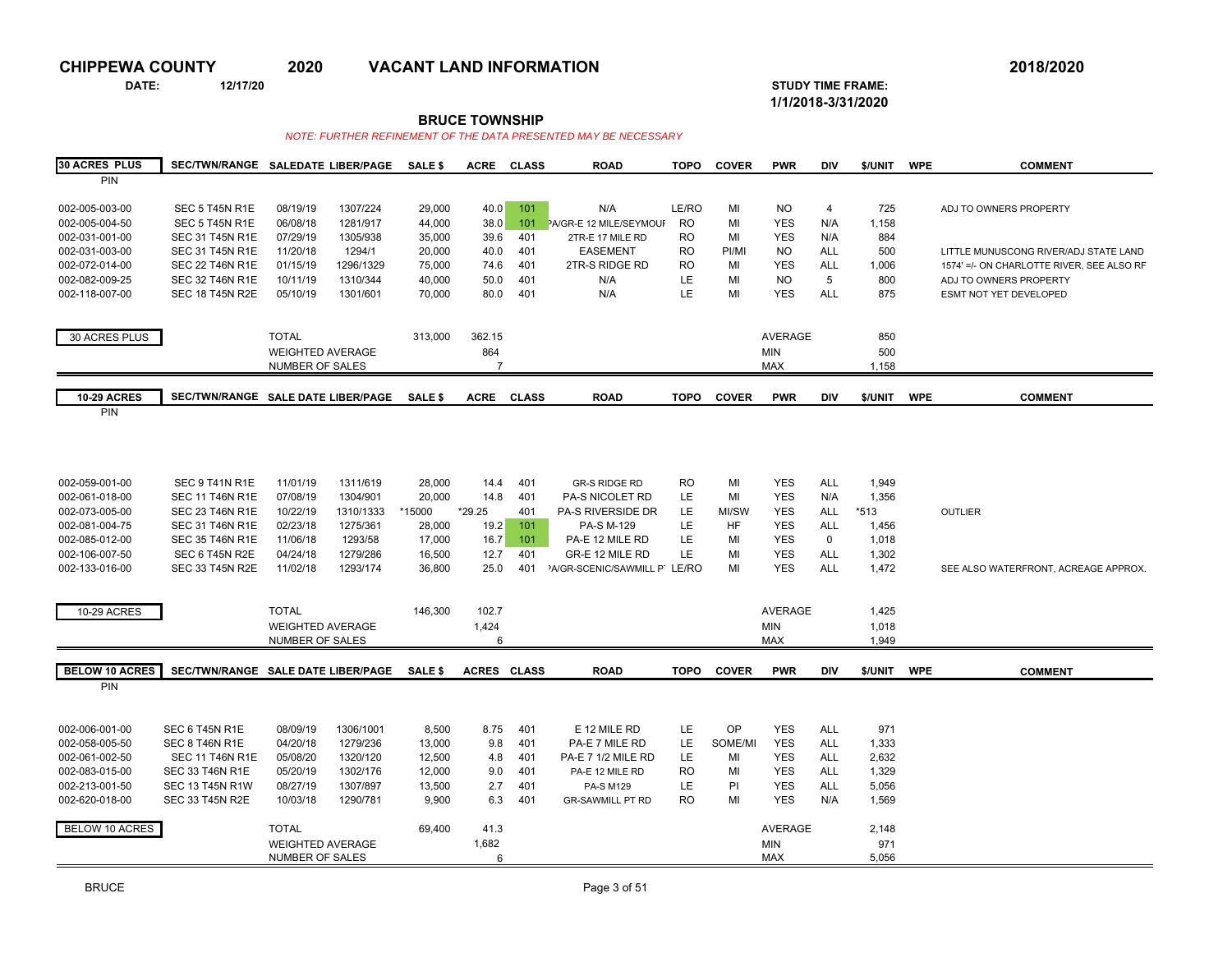| <b>CHIPPEWA COUNTY</b>              |                                    | 2020                    |          | <b>VACANT LAND INFORMATION</b> |                |              |                             |             |              |                          |                   |         |            | 2018/2020                                |
|-------------------------------------|------------------------------------|-------------------------|----------|--------------------------------|----------------|--------------|-----------------------------|-------------|--------------|--------------------------|-------------------|---------|------------|------------------------------------------|
| <b>ROAD FRONTAGE</b>                | SEC/TWN/RANGE SALE DATE LIBER/PAGE |                         |          | <b>SALE \$</b>                 | <b>FTG</b>     | <b>CLASS</b> | <b>ROAD</b>                 | <b>TOPO</b> | <b>COVER</b> | <b>PWR</b>               | <b>DIV</b>        | \$/UNIT | <b>WPE</b> | <b>COMMENT</b>                           |
| <b>PIN</b>                          |                                    |                         |          |                                |                |              |                             |             |              |                          |                   |         |            |                                          |
| 002-460-004-00                      | <b>SEC 28 T45N R2E</b>             | 11/8/2019               | 1312/124 | 28,500                         | 844.90         | 401          | <b>PA-S SCENIC DR</b>       | LE          | MI           | <b>YES</b>               | N/A               | 34      |            | PLAT OF LELIEVRE HEIGHTS                 |
| 002-620-016-00                      | <b>SEC 33 T45N R2E</b>             | 10/10/18                | 1291/304 | 26,000                         | 182.0          | 401          | <b>GR-SAWMILL PT RD</b>     | LE          | MI           | <b>NO</b>                | N/A               | 143     |            | RISSMAN PLAT/RD NOT DEV AT PARCELS       |
| ROAD FRONTAGE                       |                                    | <b>TOTAL</b>            |          | 54.500                         | 1026.9         |              |                             |             |              | <b>AVERAGE</b>           |                   | 88      |            |                                          |
|                                     |                                    | <b>WEIGHTED AVERAGE</b> |          |                                | 53             |              |                             |             |              | <b>MIN</b>               |                   | 34      |            |                                          |
|                                     |                                    | <b>NUMBER OF SALES</b>  |          |                                | $\overline{2}$ |              |                             |             |              | <b>MAX</b>               |                   | 143     |            |                                          |
|                                     |                                    |                         |          |                                |                |              |                             |             |              |                          |                   |         |            |                                          |
| <b>WATER FRONTAGE</b><br><b>PIN</b> | SEC/TWN/RANGE SALE DATE LIBER/PAGE |                         |          | <b>SALE \$</b>                 | <b>FTG</b>     | <b>CLASS</b> | <b>ROAD</b>                 | <b>TOPO</b> | <b>COVER</b> | <b>PWR</b>               | <b>DIV</b>        | \$/UNIT | <b>WPE</b> | <b>COMMENT</b>                           |
|                                     |                                    |                         |          |                                |                |              |                             |             |              |                          |                   |         |            |                                          |
| 002-072-014-00                      | <b>SEC 22 T46N R1E</b>             | 1/15/2019 1296/1329     |          | 75.000                         | 1574           | 401          | 2TR-S RIDGE RD              | <b>RO</b>   | MI           | <b>YES</b>               | <b>ALL</b>        | 48      |            | <b>CHARLOTTE RIVER</b>                   |
|                                     |                                    |                         |          |                                |                |              |                             |             |              |                          |                   |         |            | ST. MARY'S RIVER. SLOPE TO WATER         |
| 002-120-010-00                      | <b>SEC 20 T45N R2E</b>             | 6/5/2019                | 1303/127 |                                | 190            | 401          | <b>PA-S SCENIC DR</b>       | SL          | MI           | <b>YES</b>               | N/A               |         |            | (CONFIDENTIAL)                           |
| 002-129-007-00                      | <b>SEC 29 T45N R2E</b>             | 4/1/2019                | 1300/87  | 108.350                        | 281            | 401          | <b>PA-S SCENIC DR</b>       | LE.         | MI           | <b>YES</b>               | 0                 | 386     |            | ST. MARY'S RIVER                         |
| 002-133-016-00                      | <b>SEC 33 T45N R2E</b>             | 11/2/2018               | 1293/174 | 36,800                         | 850            | 401<br>401   | A/GR-SCENIC/SAWMILL P LO/LE | LE          | MI<br>MI     | <b>YES</b><br><b>YES</b> | <b>ALL</b><br>N/A | 43      |            | WATERFRONT NOT GREAT, SUBDIVISION IN FRO |
| 002-500-009-00ETC                   | <b>SEC 28 T45N R2E</b>             | 8/3/2018                | 1286/102 | 30,000                         | 162.6          |              | <b>PA-S SCENIC DR</b>       |             |              |                          |                   | 185     |            | ST MARYS RIVER ROCK CUT. ALSO 500-010-00 |
| <b>WATER FRONTAGE</b>               |                                    | <b>TOTAL</b>            |          |                                | 3057.6         |              |                             |             |              | <b>AVERAGE</b>           |                   | 185     |            |                                          |
|                                     |                                    |                         |          |                                |                |              |                             |             |              |                          |                   |         |            |                                          |
|                                     |                                    | <b>WEIGHTED AVERAGE</b> |          |                                | 98             |              |                             |             |              | <b>MIN</b>               |                   | 43      |            |                                          |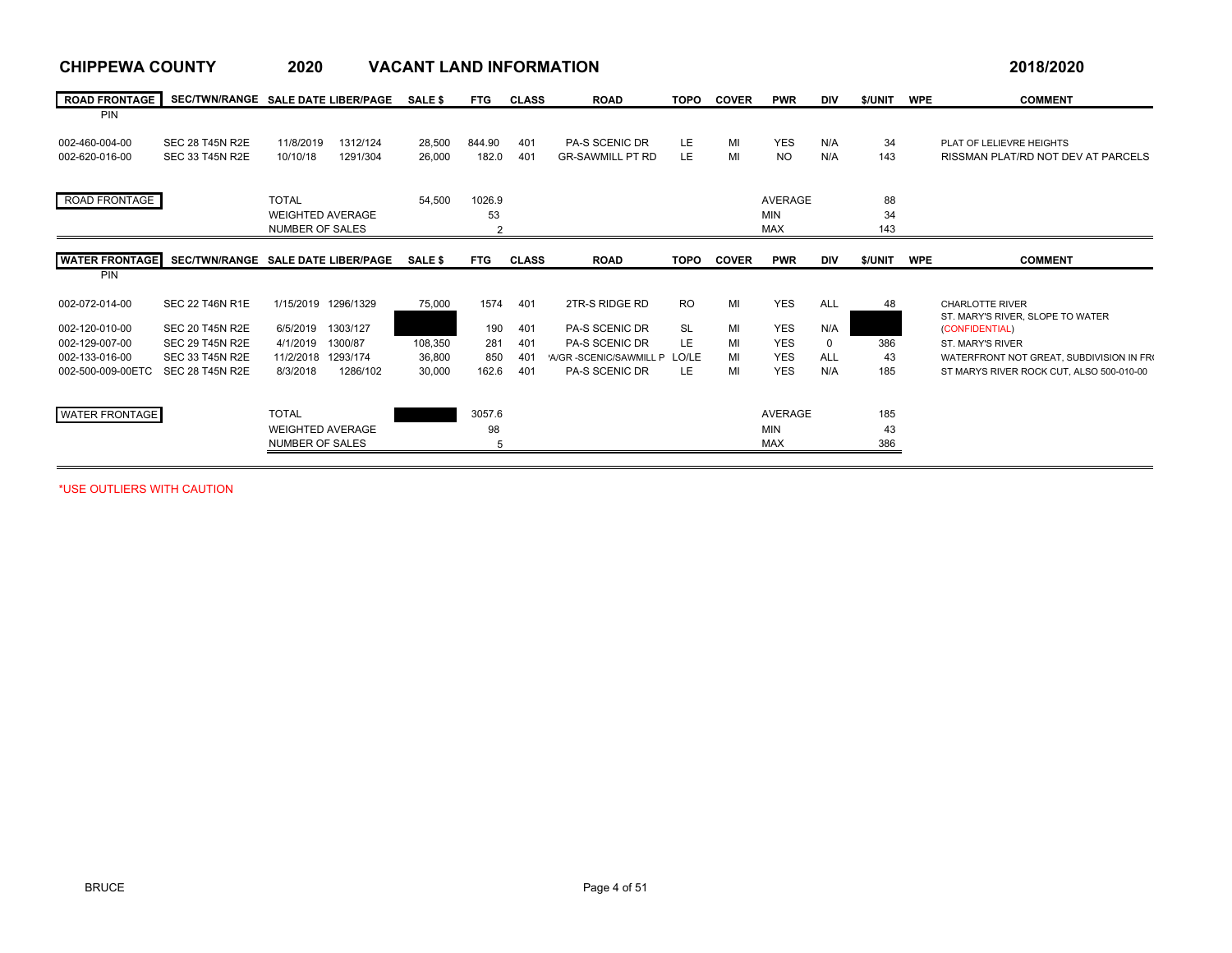**DATE: 12/17/20 STUDY TIME FRAME:**

**1/1/2018-3/31/2020** 

**CHIPPEWA TOWNSHIP**

*NOTE: FURTHER REFINEMENT OF THE DATA PRESENTED MAY BE NECESSARY* 

| <b>30 ACRES PLUS</b>                |                                          | SEC/TWN/RANGE SALEDATE LIBER/PAGE                          | SALE \$          |                    | ACRE CLASS   | <b>ROAD</b>                     | <b>TOPO</b>            | <b>COVER</b> | <b>PWR</b>                          | <b>DIV</b>        | \$/UNIT                             | <b>WPE</b> | <b>COMMENT</b> |
|-------------------------------------|------------------------------------------|------------------------------------------------------------|------------------|--------------------|--------------|---------------------------------|------------------------|--------------|-------------------------------------|-------------------|-------------------------------------|------------|----------------|
| PIN<br>003-012-002-00               | <b>SEC 12 T46N R5W</b>                   | 02/20/19<br>1297/1070                                      | 35,000           | 40.0               | 402          | 2TR-S 3074 RD                   | LE/RO                  | MI           | <b>NO</b>                           | <b>ALL</b>        | 875                                 |            | FED FOREST RD  |
| 003-030-044-00                      | <b>SEC 30 T46N R5W</b>                   | 09/12/19<br>1308/953                                       | 46,000           | 40.0               | 401          |                                 | LE.                    | MI           | <b>YES</b>                          | $\overline{4}$    | 1,150                               |            | ESMT??         |
| 30 ACRES PLUS                       |                                          | <b>TOTAL</b>                                               | 81,000           | 80.0               |              |                                 |                        |              | <b>AVERAGE</b>                      |                   | 1,013                               |            |                |
|                                     |                                          | <b>WEIGHTED AVERAGE</b><br>NUMBER OF SALES                 |                  | 1,013<br>2         |              |                                 |                        |              | <b>MIN</b><br><b>MAX</b>            |                   | 875<br>1,150                        |            |                |
| <b>10-29 ACRES</b><br><b>PIN</b>    |                                          | SEC/TWN/RANGE SALE DATE LIBER/PAGE                         | <b>SALE \$</b>   |                    | ACRE CLASS   | <b>ROAD</b>                     | <b>TOPO</b>            | <b>COVER</b> | <b>PWR</b>                          | <b>DIV</b>        | \$/UNIT                             | <b>WPE</b> | <b>COMMENT</b> |
| 003-011-001-00<br>003-203-015-00    | <b>SEC 11 T46N R5W</b><br>SEC 3 T46N R6W | 9/19/2019<br>1309/359<br>02/11/19<br>1297/862              | 22,000<br>18,000 | 20.02<br>13.6      | 402<br>401   | PR-ESMT<br><b>GR-W NORTH RD</b> | <b>RO</b><br><b>RO</b> | HW<br>HW/MI  | <b>NO</b><br><b>NO</b>              | N/A<br><b>ALL</b> | 1,099<br>1,326                      |            |                |
|                                     |                                          |                                                            |                  |                    |              |                                 |                        |              |                                     |                   |                                     |            |                |
| 10-29 ACRES                         |                                          | <b>TOTAL</b><br><b>WEIGHTED AVERAGE</b><br>NUMBER OF SALES | 40,000           | 33.6<br>1,191<br>2 |              |                                 |                        |              | AVERAGE<br><b>MIN</b><br><b>MAX</b> |                   | 1,213<br>1,099<br>1,326             |            |                |
| <b>BELOW 10 ACRES</b>               |                                          | SEC/TWN/RANGE SALE DATE LIBER/PAGE SALE \$                 |                  | ACRES CLASS        |              | <b>ROAD</b>                     | <b>TOPO</b>            | <b>COVER</b> | <b>PWR</b>                          | DIV               | \$/UNIT WPE                         |            | <b>COMMENT</b> |
| <b>PIN</b>                          |                                          |                                                            |                  |                    |              |                                 |                        |              |                                     |                   |                                     |            |                |
| 003-203-015-25                      | SEC 3 T46N R6W                           | 04/10/18<br>1278/660                                       | 10,970           |                    | 8.7 401      | <b>GR-W NORTH RD</b>            | <b>RO</b>              | HW/MI        | <b>NO</b>                           | <b>ALL</b>        | 1,258                               |            |                |
| <b>BELOW 10 ACRES</b>               |                                          | <b>TOTAL</b><br><b>WEIGHTED AVERAGE</b>                    | 10,970           | 8.7<br>1,258       |              |                                 |                        |              | AVERAGE<br><b>MIN</b>               |                   | 1,258<br>1,258                      |            |                |
|                                     |                                          | NUMBER OF SALES                                            |                  | 1                  |              |                                 |                        |              | <b>MAX</b>                          |                   | 1,258                               |            |                |
| <b>ROAD FRONTAGE</b><br><b>PIN</b>  |                                          | SEC/TWN/RANGE SALE DATE LIBER/PAGE SALE \$                 |                  | <b>FTG</b>         | <b>CLASS</b> | <b>ROAD</b>                     | <b>TOPO</b>            | <b>COVER</b> | <b>PWR</b>                          | <b>DIV</b>        | \$/UNIT                             | <b>WPE</b> | <b>COMMENT</b> |
|                                     |                                          |                                                            |                  |                    |              |                                 |                        |              |                                     |                   |                                     |            |                |
| ROAD FRONTAGE                       |                                          | <b>TOTAL</b><br><b>WEIGHTED AVERAGE</b>                    | #REF!            | 0.0<br>#REF!       |              |                                 |                        |              | AVERAGE<br><b>MIN</b>               |                   | #REF!<br>#REF!                      |            |                |
|                                     |                                          | NUMBER OF SALES                                            |                  | 0                  |              |                                 |                        |              | <b>MAX</b>                          |                   | #REF!                               |            |                |
| <b>RIVER FRONTAGE</b><br><b>PIN</b> |                                          | SEC/TWN/RANGE SALE DATE LIBER/PAGE SALE \$                 |                  | <b>FTG</b>         | <b>CLASS</b> | <b>ROAD</b>                     | <b>TOPO</b>            | <b>COVER</b> | <b>PWR</b>                          | DIV               | \$/UNIT                             | <b>WPE</b> | <b>COMMENT</b> |
|                                     |                                          |                                                            |                  |                    |              |                                 |                        |              |                                     |                   |                                     |            |                |
| <b>RIVER FRONTAGE</b>               |                                          | <b>TOTAL</b><br><b>WEIGHTED AVERAGE</b>                    |                  | 0.0<br>#DIV/0!     |              |                                 |                        |              | <b>AVERAGE</b><br>MIN               |                   | #DIV/0!<br>$\overline{\phantom{a}}$ |            |                |
|                                     |                                          | NUMBER OF SALES                                            |                  | $\mathbf 0$        |              |                                 |                        |              | <b>MAX</b>                          |                   | $\overline{\phantom{a}}$            |            |                |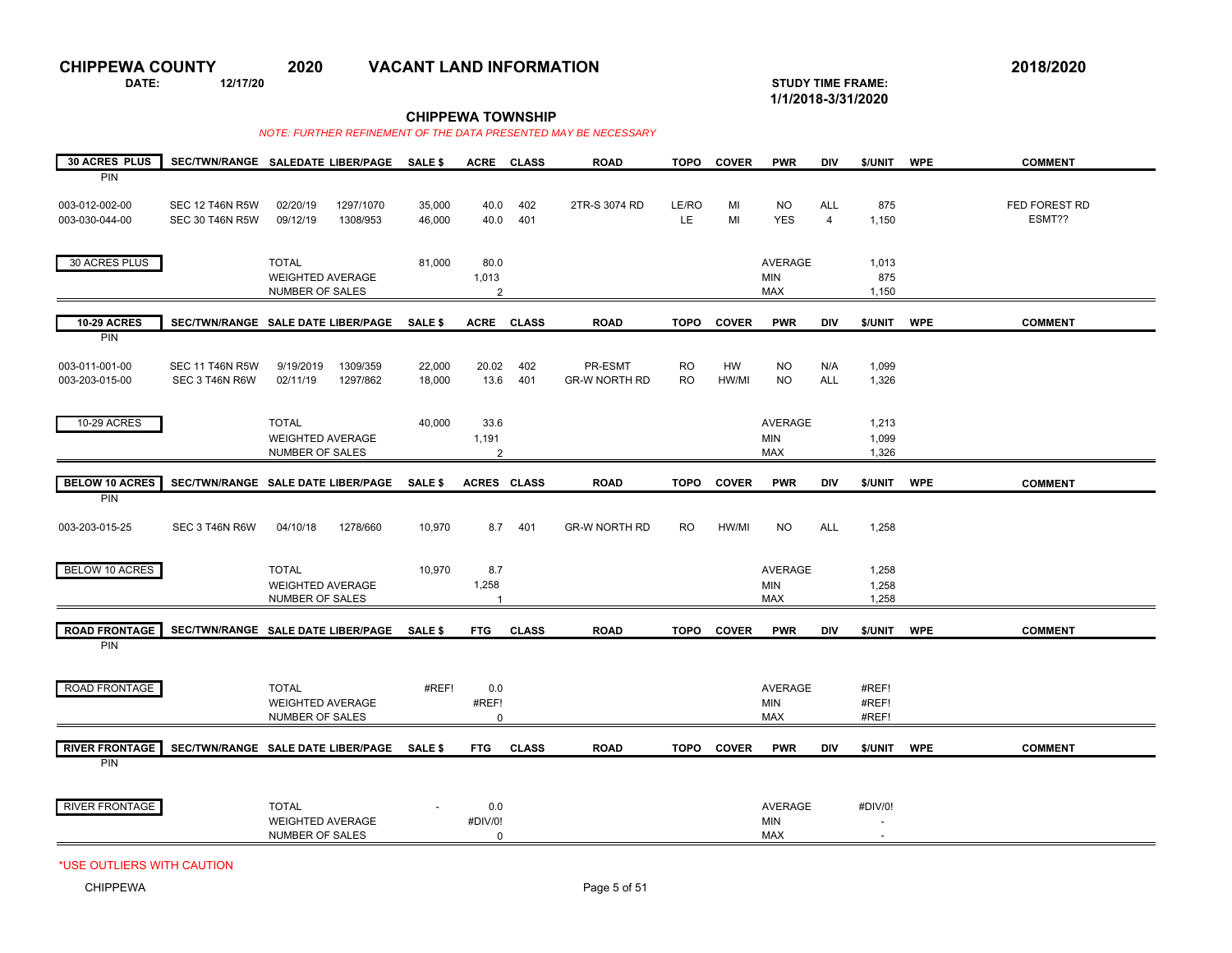**DATE: 12/17/20 STUDY TIME FRAME:**

**CHIPPEWA COUNTY 2020 VACANT LAND INFORMATION 2018/2020**

**1/1/2018-3/31/2020** 

## **DAFTER TOWNSHIP**

| <b>30 ACRES PLUS</b>  | SEC/TWN/RANGE SALEDATE LIBER/PAGE          |                         |           | <b>SALE \$</b> | <b>ACRE</b>    | <b>CLASS</b> | <b>ROAD</b>         | <b>TOPO</b> | <b>COVER</b> | <b>PWR</b>     | <b>DIV</b>     | \$/UNIT | <b>WPE</b> | <b>COMMENT</b>                   |
|-----------------------|--------------------------------------------|-------------------------|-----------|----------------|----------------|--------------|---------------------|-------------|--------------|----------------|----------------|---------|------------|----------------------------------|
| <b>PIN</b>            |                                            |                         |           |                |                |              |                     |             |              |                |                |         |            |                                  |
|                       |                                            |                         |           |                |                |              |                     |             |              |                |                |         |            |                                  |
| 004-002-011-00        | <b>SEC 2 T45N 1W</b>                       | 07/09/19                | 1304/1089 | *15000         | $*40$          | 402          | N/A                 | LE/LO       | PI/CE        | <b>NO</b>      | $\mathbf 0$    | *375    |            | <b>ESMT? ADJ TO STATE LAND</b>   |
| 004-103-001-00        | SEC 3 T46N R1W                             | 01/15/20                | 1315/2    | 70,000         | 76.1           | 402          | PA-W 6 MILE RD      | LE          | OP           | <b>YES</b>     | <b>ALL</b>     | 920     |            | ALSO S TAYLOR RD-GR. 101 AT SALE |
| 004-112-006-00        | <b>SEC 12 T46N R1W</b>                     | 02/08/18                | 1274/287  | 90,000         | 98.5           | 102          | GR-W 7 MILE RD      | LE.         | <b>HF</b>    | <b>YES</b>     | $\overline{4}$ | 914     |            |                                  |
| 004-114-012-00        | <b>SEC 14 T46N R1W</b>                     | 09/06/19                | 1308/698  | 51,000         | 49.5           | 401          | <b>PA-W M-28</b>    | LE.         | <b>PA</b>    | <b>YES</b>     | N/A            | 1,030   |            | DID NOT SEE ANY IMPROVEMENTS     |
| 004-122-008-50        | <b>SEC 22 T46N R1W</b>                     | 09/24/19                | 1309/419  | 35,000         | 29.9           | 202          | <b>PA-W M-28</b>    | LE.         | PA           | <b>YES</b>     | <b>ALL</b>     | 1,172   |            |                                  |
| 004-128-019-00        | <b>SEC 28 T46N R1W</b>                     | 07/18/19                | 1305/674  | 32,000         | 34.5           | 402          | PA-W10 MILE RD      | LE          | <b>PA</b>    | <b>YES</b>     | <b>ALL</b>     | 929     |            |                                  |
| 004-129-009-00        | <b>SEC 29 T46N R1W</b>                     | 11/05/19                | 1311/814  | 100,000        | 148.3          | 102          | GR-W 11 MILE RD     | LE          | MI/OP        | <b>YES</b>     | N/A            | 674     |            |                                  |
| 004-134-026-00        | <b>SEC 34 T46N R1W</b>                     | 12/27/18                | 1295/957  | 35,000         | 37.5           | 102          | GR-W12 MILE RD      | LE.         | <b>HF</b>    | <b>YES</b>     | N/A            | 933     |            |                                  |
| 004-235-004-00        | <b>SEC 35 T46N R2W</b>                     | 08/22/19                | 1307/451  | 68,000         | 79.0           | 102          | 2TR-W 11 MILE RD    | LE          | OP           | <b>NO</b>      | <b>ALL</b>     | 861     |            |                                  |
|                       |                                            |                         |           |                |                |              |                     |             |              |                |                |         |            |                                  |
| 30 ACRES PLUS         |                                            | <b>TOTAL</b>            |           | 481,000        | 553.2          |              |                     |             |              | <b>AVERAGE</b> |                | 929     |            |                                  |
|                       |                                            | <b>WEIGHTED AVERAGE</b> |           |                | 870            |              |                     |             |              | <b>MIN</b>     |                | 674     |            |                                  |
|                       |                                            | <b>NUMBER OF SALES</b>  |           |                | 8              |              |                     |             |              | <b>MAX</b>     |                | 1,172   |            |                                  |
|                       |                                            |                         |           |                |                |              |                     |             |              |                |                |         |            |                                  |
| <b>10-29 ACRES</b>    | SEC/TWN/RANGE SALE DATE LIBER/PAGE         |                         |           | <b>SALE \$</b> | <b>ACRE</b>    | <b>CLASS</b> | <b>ROAD</b>         | <b>TOPO</b> | <b>COVER</b> | <b>PWR</b>     | <b>DIV</b>     | \$/UNIT | <b>WPE</b> | <b>COMMENT</b>                   |
| <b>PIN</b>            |                                            |                         |           |                |                |              |                     |             |              |                |                |         |            |                                  |
|                       |                                            |                         |           |                |                |              |                     |             |              |                |                |         |            |                                  |
| 004-005-014-50        | SEC 5 T45N R1W                             | 11/27/2018 1294/547     |           | 9,000          | 19.5           |              | 401 GR/2TR-MAPLE    | LE.         | MI           | <b>YES</b>     | <b>ALL</b>     | 462     |            |                                  |
|                       |                                            |                         |           |                |                |              |                     |             |              |                |                |         |            |                                  |
| 10-29 ACRES           |                                            | <b>TOTAL</b>            |           | 9,000          | 19.5           |              |                     |             |              | <b>AVERAGE</b> |                | 462     |            |                                  |
|                       |                                            | <b>WEIGHTED AVERAGE</b> |           |                | 462            |              |                     |             |              | <b>MIN</b>     |                | 462     |            |                                  |
|                       |                                            | NUMBER OF SALES         |           |                |                |              |                     |             |              | <b>MAX</b>     |                | 462     |            |                                  |
|                       |                                            |                         |           |                |                |              |                     |             |              |                |                |         |            |                                  |
| <b>BELOW 10 ACRES</b> | SEC/TWN/RANGE SALE DATE LIBER/PAGE SALE \$ |                         |           |                | ACRES CLASS    |              | <b>ROAD</b>         |             | TOPO COVER   | <b>PWR</b>     | <b>DIV</b>     | \$/UNIT | <b>WPE</b> | <b>COMMENT</b>                   |
| <b>PIN</b>            |                                            |                         |           |                |                |              |                     |             |              |                |                |         |            |                                  |
|                       |                                            |                         |           |                |                |              |                     |             |              |                |                |         |            |                                  |
| 004-131-005-10        | <b>SEC 31 T46N R1W</b>                     | 11/8/2019 1311/1167     |           | 15,500         | 9.5            |              | 402 GR-W 11 MILE RD | LE.         | MI           | <b>YES</b>     | 4              | 1,632   |            |                                  |
|                       |                                            |                         |           |                |                |              |                     |             |              |                |                |         |            |                                  |
|                       |                                            |                         |           |                |                |              |                     |             |              |                |                |         |            |                                  |
| BELOW 10 ACRES        |                                            | <b>TOTAL</b>            |           | 15.500         | 9.5            |              |                     |             |              | <b>AVERAGE</b> |                | 1,632   |            |                                  |
|                       |                                            | <b>WEIGHTED AVERAGE</b> |           |                | 1,632          |              |                     |             |              | <b>MIN</b>     |                | 1,632   |            |                                  |
|                       |                                            | <b>NUMBER OF SALES</b>  |           |                | $\overline{2}$ |              |                     |             |              | <b>MAX</b>     |                | 1,632   |            |                                  |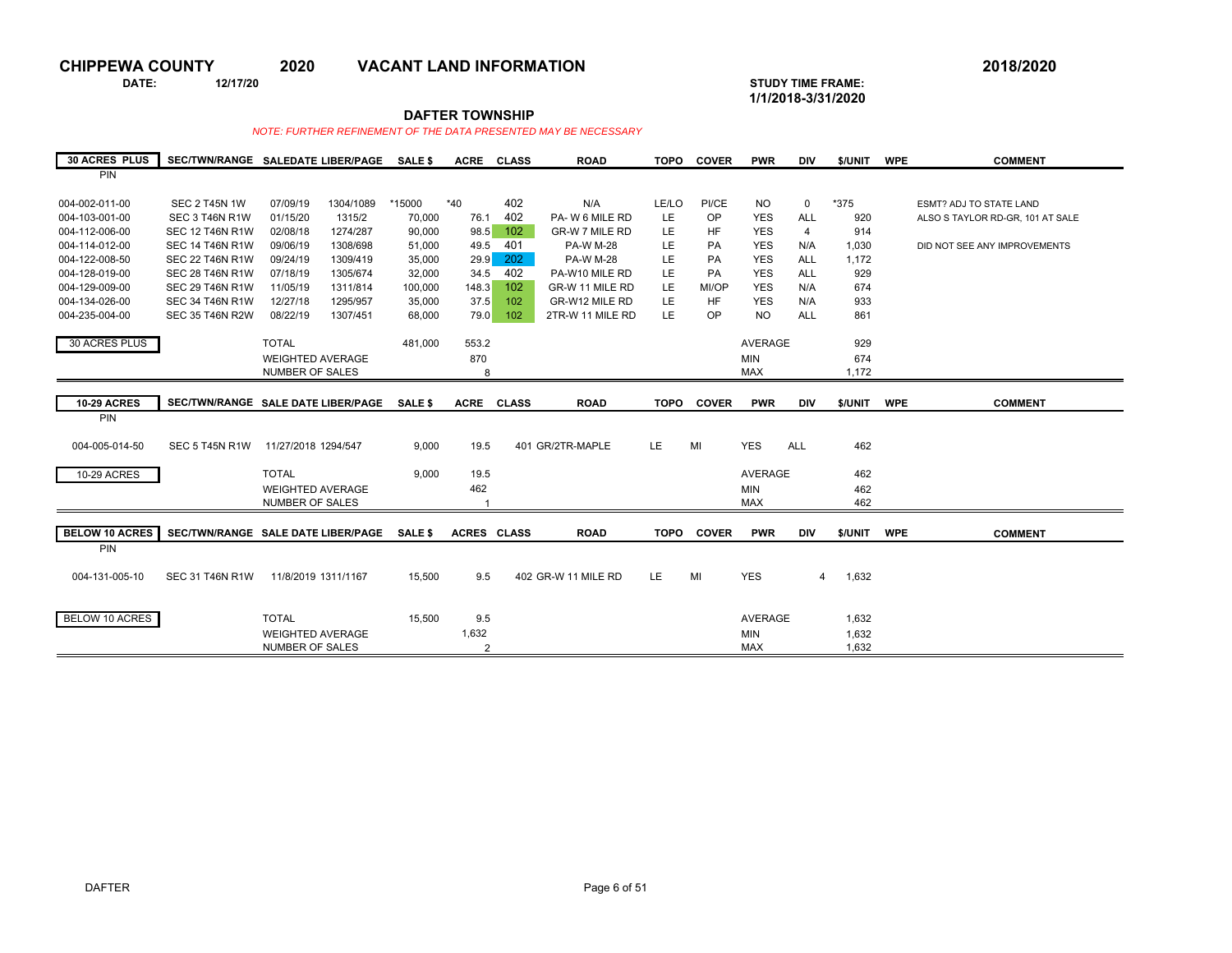| <b>CHIPPEWA COUNTY</b>                                   | 2020                                       |                |            | <b>VACANT LAND INFORMATION</b> |             |             |              |                   |            |                |            | 2018/2020      |
|----------------------------------------------------------|--------------------------------------------|----------------|------------|--------------------------------|-------------|-------------|--------------|-------------------|------------|----------------|------------|----------------|
| <b>ROAD FRONTAGE</b>                                     | SEC/TWN/RANGE SALE DATE LIBER/PAGE         | <b>SALE \$</b> | <b>FTG</b> | <b>CLASS</b>                   | <b>ROAD</b> | <b>TOPO</b> | <b>COVER</b> | <b>PWR</b>        | DIV        | \$/UNIT        | <b>WPE</b> | <b>COMMENT</b> |
| <b>PIN</b>                                               |                                            |                |            |                                |             |             |              |                   |            |                |            |                |
| ROAD FRONTAGE                                            | <b>TOTAL</b>                               | #REF!          | #REF!      |                                |             |             |              | AVERAGE           |            | #REF!          |            |                |
|                                                          | <b>WEIGHTED AVERAGE</b><br>NUMBER OF SALES |                | #REF!      |                                |             |             |              | MIN<br><b>MAX</b> |            | #REF!<br>#REF! |            |                |
| <b>WATER FRONTAGE</b>                                    | SEC/TWN/RANGE SALE DATE LIBER/PAGE SALE \$ |                | <b>FTG</b> | <b>CLASS</b>                   | <b>ROAD</b> | <b>TOPO</b> | <b>COVER</b> | <b>PWR</b>        | <b>DIV</b> | \$/UNIT        | <b>WPE</b> | <b>COMMENT</b> |
| <b>PIN</b>                                               |                                            |                |            |                                |             |             |              |                   |            |                |            |                |
| THERE ARE NO WATER FRONT SALES FOR THIS STUDY TIME FRAME |                                            |                |            |                                |             |             |              |                   |            |                |            |                |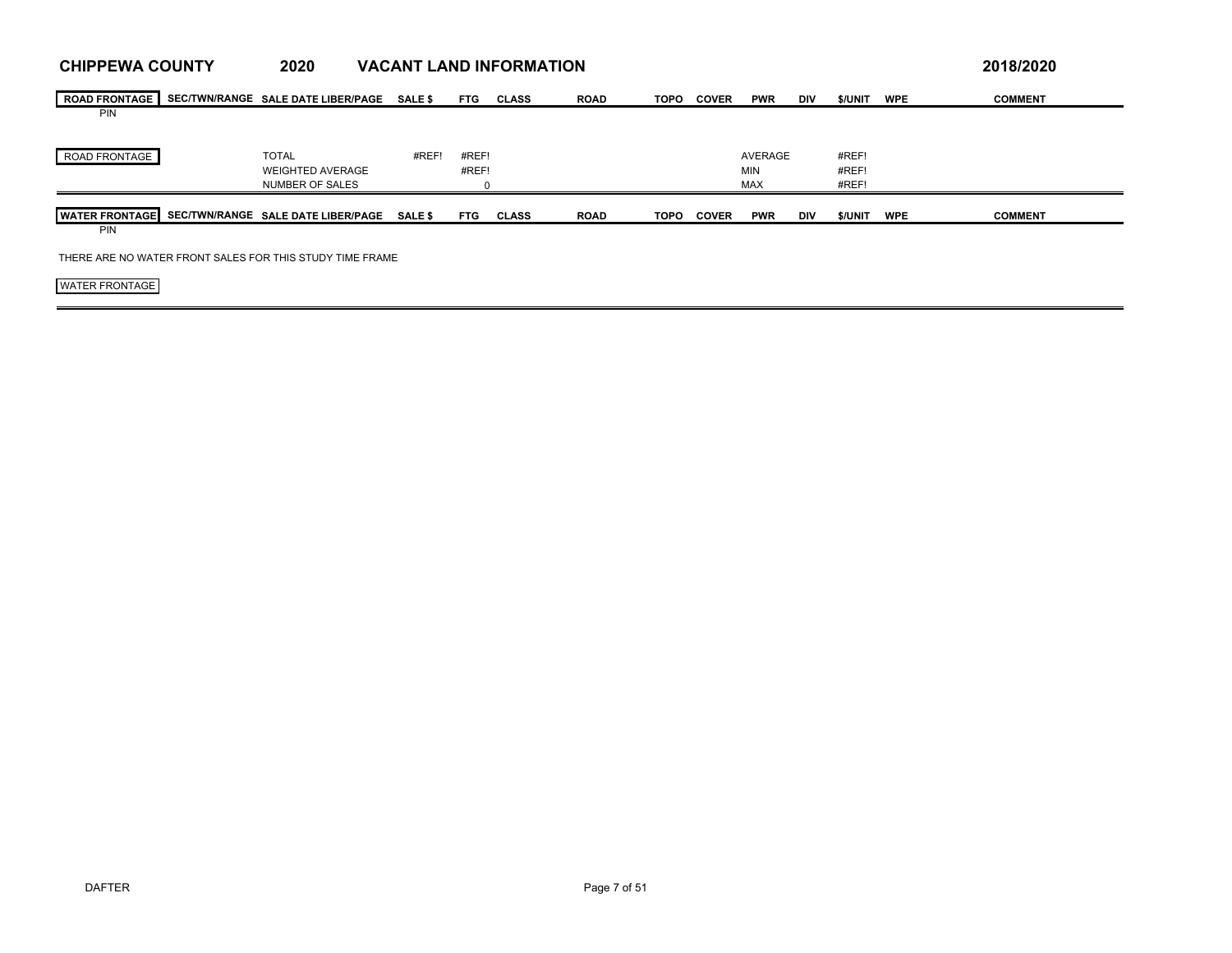**DATE: 12/17/20 STUDY TIME FRAME:**

**1/1/18-3/31/20** 

## **DETOUR TOWNSHIP**

| <b>30 ACRES PLUS</b>  | SEC/TWN/RANGE SALEDATE LIBER/PAGE  |                                            |           | SALE \$        | <b>ACRE</b>        | <b>CLASS</b> | <b>ROAD</b>                 | <b>TOPO</b> | <b>COVER</b> | <b>PWR</b>               | <b>DIV</b>  | \$/UNIT      | <b>WPE</b> | <b>COMMENT</b>                       |
|-----------------------|------------------------------------|--------------------------------------------|-----------|----------------|--------------------|--------------|-----------------------------|-------------|--------------|--------------------------|-------------|--------------|------------|--------------------------------------|
| <b>PIN</b>            |                                    |                                            |           |                |                    |              |                             |             |              |                          |             |              |            |                                      |
|                       |                                    |                                            |           |                |                    |              |                             |             |              |                          |             |              |            |                                      |
|                       |                                    |                                            |           |                |                    |              |                             |             |              |                          |             |              |            |                                      |
| 005-067-009-00        | <b>SEC 17 T42N R3E</b>             | 08/16/19                                   | 1307/894  | 22,000         | 38.78              | 401          | <b>PA-M48</b>               | LE          | MI           | <b>YES</b>               | ALL         | 567          |            |                                      |
| 005-070-012-00        | SEC 20 T42N R3E                    | 04/23/18                                   | 1279/513  | 23,500         | 39                 | 401          | GR-Krontz Rd.               | LE          | MI           | <b>NO</b>                | <b>ALL</b>  | 603          |            |                                      |
| 005-073-009-00        | SEC 23 T42N R3E                    | 08/16/18                                   | 1287/1    | 14,529         | 38                 | 401          | N/A                         | LE/RO       | MI           | <b>NO</b>                | ALL         | 382          |            | ADJ TO OWNER PROPERTY                |
| 005-080-003-30        | SEC 32 T42N R3E                    | 03/09/20                                   | 1317/418  | 30,000         | 39                 | 401          | <b>GR-E ZIEGLER LAKE RD</b> | LE.         | <b>HW</b>    | <b>NO</b>                | N/A         | 769          |            |                                      |
| 005-104-013-00ETC     | SEC 4 T41N R4E                     | 01/13/20                                   | 1314/1162 | 63,000         | 77.85              | 401          | A-E S CARIBOU LAKE R LE/LO  |             | MI/CE        | <b>YES</b>               | $\mathbf 0$ | 809          |            | ALSO 104-017-00                      |
| 005-104-018-00        | SEC 4 T41N R4E                     | 01/05/18                                   | 1272/606  | 42,000         | 66.0               | 401          | PA-M-134                    | LE/RO       | <b>CE</b>    | <b>YES</b>               | <b>ALL</b>  | 636          |            |                                      |
| 005-104-019-00        | SEC 4 T41N R4E                     | 03/15/18                                   | 1276/903  | 25,000         | 40.0               | 401          | <b>EASMENT</b>              | LE          | MI/CE        | <b>YES</b>               | <b>ALL</b>  | 625          |            |                                      |
| 005-180-012-50        | SEC 30 & 19 T42N R4E               | 03/15/18                                   | 1276/837  | 92,500         | 86.5               | 401          | <b>EASMENT</b>              | LE          | MI/CE        | <b>NO</b>                | <b>ALL</b>  | 1,069        |            | INCLUDES WF ON MAUD BAY (GOVT LOT 3) |
| 041-674-005-00        | SEC 34 T42N R4E                    | 11/20/19                                   | 1312/580  | 30,000         | 79.0               | 401          | A-E S CARIBOU LAKE R        | RO.         | MI           | <b>YES</b>               | <b>ALL</b>  | 380          |            | SOLD TO CONSERVANCY                  |
|                       |                                    |                                            |           |                |                    |              |                             |             |              |                          |             |              |            |                                      |
| 30 ACRES PLUS         |                                    | <b>TOTAL</b>                               |           |                |                    |              |                             |             |              | <b>AVERAGE</b>           |             |              |            |                                      |
|                       |                                    |                                            |           | 312,529        | 425.1              |              |                             |             |              |                          |             | 649          |            |                                      |
|                       |                                    | <b>WEIGHTED AVERAGE</b><br>NUMBER OF SALES |           |                | 735<br>8           |              |                             |             |              | <b>MIN</b><br><b>MAX</b> |             | 380<br>1,069 |            |                                      |
|                       |                                    |                                            |           |                |                    |              |                             |             |              |                          |             |              |            |                                      |
| <b>10-29 ACRES</b>    |                                    |                                            |           |                |                    |              |                             |             |              |                          |             |              |            | <b>COMMENT</b>                       |
| PIN                   | SEC/TWN/RANGE SALE DATE LIBER/PAGE |                                            |           | SALE \$        | <b>ACRE</b>        | <b>CLASS</b> | <b>ROAD</b>                 | <b>TOPO</b> | <b>COVER</b> | <b>PWR</b>               | <b>DIV</b>  | \$/UNIT      | <b>WPE</b> |                                      |
|                       |                                    |                                            |           |                |                    |              |                             |             |              |                          |             |              |            |                                      |
| 005-070-005-00        | SEC 20 T42N R3E 6/12/2019 1303/288 |                                            |           | 15000          | 23.8               | 401          | EA-OFF OF M48               | LE/RO MI    |              | <b>YES</b>               | <b>ALL</b>  | 630          |            |                                      |
|                       |                                    |                                            |           |                |                    |              |                             |             |              |                          |             |              |            |                                      |
|                       |                                    |                                            |           |                |                    |              |                             |             |              |                          |             |              |            |                                      |
|                       |                                    |                                            |           |                |                    |              |                             |             |              |                          |             |              |            |                                      |
|                       |                                    |                                            |           |                |                    |              |                             |             |              |                          |             |              |            |                                      |
| <b>10-29 ACRES</b>    |                                    | <b>TOTAL</b>                               |           | 15,000         | 23.8               |              |                             |             |              | <b>AVERAGE</b>           |             | 630          |            |                                      |
|                       |                                    | <b>WEIGHTED AVERAGE</b>                    |           |                | 630                |              |                             |             |              | <b>MIN</b>               |             | 630          |            |                                      |
|                       |                                    | NUMBER OF SALES                            |           |                | 1                  |              |                             |             |              | <b>MAX</b>               |             | 630          |            |                                      |
|                       |                                    |                                            |           |                |                    |              |                             |             |              |                          |             |              |            |                                      |
| <b>BELOW 10 ACRES</b> | SEC/TWN/RANGE SALE DATE LIBER/PAGE |                                            |           | <b>SALE \$</b> | <b>ACRES CLASS</b> |              | <b>ROAD</b>                 | <b>TOPO</b> | <b>COVER</b> | <b>PWR</b>               | <b>DIV</b>  | \$/UNIT      | <b>WPE</b> | <b>COMMENT</b>                       |
| PIN                   |                                    |                                            |           |                |                    |              |                             |             |              |                          |             |              |            |                                      |
|                       |                                    |                                            |           |                |                    |              |                             |             |              |                          |             |              |            |                                      |
| 005-080-003-10        | <b>SEC 30 T42N R3E</b>             | 06/03/20                                   | 1321/764  |                | 9.8                | 401          | <b>GR-ZEIGLER RD</b>        | LE.         | HW           | <b>NO</b>                | N/A         |              |            | <b>CONFIDENTIAL</b>                  |
| 005-180-007-25        | <b>SEC 30 T42N R4E</b>             | 06/21/19                                   | 1304/36   | 15,000         | 6.0                | 401          | A-E N CARIBOU LAKE R LE/RO  |             | MI           | <b>YES</b>               | <b>ALL</b>  | 2,500        |            |                                      |
| 041-647-022-30        | <b>SEC 27 T42N R4E</b>             | 01/04/18                                   | 1272/126  | 1,500          | 1.0                | 401          | <b>EASMENT</b>              | LE.         | CE           | <b>YES</b>               | <b>ALL</b>  | 1,500        |            |                                      |
|                       |                                    |                                            |           |                |                    |              |                             |             |              |                          |             |              |            |                                      |
| <b>BELOW 10 ACRES</b> |                                    | <b>TOTAL</b>                               |           |                | 16.8               |              |                             |             |              | <b>AVERAGE</b>           |             | 1,764        |            |                                      |
|                       |                                    | <b>WEIGHTED AVERAGE</b>                    |           |                | 1,737              |              |                             |             |              | <b>MIN</b>               |             | 1,292        |            |                                      |
|                       |                                    | NUMBER OF SALES                            |           |                | 3                  |              |                             |             |              | <b>MAX</b>               |             | 2,500        |            |                                      |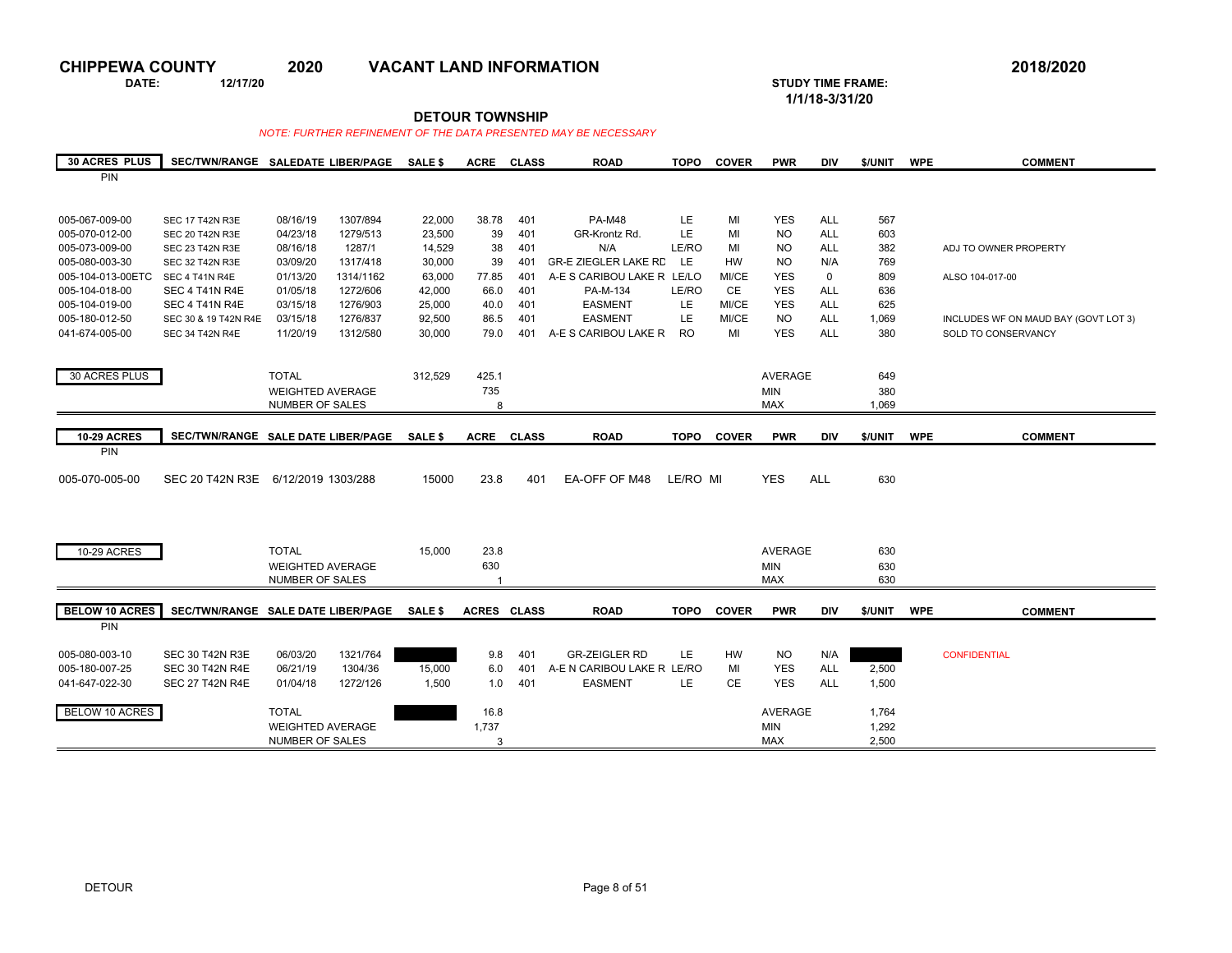| <b>CHIPPEWA COUNTY</b> |                                    | 2020                                              |           | <b>VACANT LAND INFORMATION</b> |            |              |                           |             |              |                   |            |            | 2018/2020                                                        |
|------------------------|------------------------------------|---------------------------------------------------|-----------|--------------------------------|------------|--------------|---------------------------|-------------|--------------|-------------------|------------|------------|------------------------------------------------------------------|
| <b>ROAD FRONTAGE</b>   | SEC/TWN/RANGE SALE DATE LIBER/PAGE |                                                   |           | <b>SALE \$</b>                 | <b>FTG</b> | <b>CLASS</b> | <b>ROAD</b>               | <b>TOPO</b> | <b>COVER</b> | <b>PWR</b>        | <b>DIV</b> | \$/UNIT    | <b>WPE</b><br><b>COMMENT</b>                                     |
| <b>PIN</b>             |                                    |                                                   |           |                                |            |              |                           |             |              |                   |            |            |                                                                  |
| 005-440-042-50         | SEC 8 T41N R4E                     | 10/28/19                                          | 1311/322  | 10,000                         | 150.0      | 401          | PA-M134                   | LE          | MI/CE        | <b>YES</b>        | N/A        | 67         |                                                                  |
| 005-540-023-00         | <b>SEC 17 T42N R4E</b>             | 03/16/18                                          | 1276/923  | 10.500                         | 171.3      | 401          | GR-Steel Rd.              | LE          | MI/CE        | <b>YES</b>        | N/A        | 61         |                                                                  |
| 041-775-015-00         | <b>SEC 35 T42N R4E</b>             | 10/16/19                                          | 1310/759  | 48,000                         | 220.0      | 201          | PA-ONTARIO ST             | LE          | OP           | <b>YES</b>        | N/A        | 218        | CORNER LOT NEAR FERRY                                            |
| 041-760-073-80         | <b>SEC 34 T42N R4E</b>             | 12/06/19                                          | 1313/352  | 6,000                          | 100.0      | 401          | <b>PA-ERIE ST</b>         | LE          | OP           | <b>YES</b>        | N/A        | 60         |                                                                  |
| 041-781-001-00ETC      | <b>SEC 27 T42N R4E</b>             | 07/22/19                                          | 1305/737  | 18,000                         | 389.4      | 401          | PA/GR-WATSON ST           | <b>RO</b>   | MI/CE        | <b>YES</b>        | N/A        | 46         | ALSO 781-014-00                                                  |
|                        |                                    |                                                   |           |                                |            |              |                           |             |              |                   |            |            |                                                                  |
| ROAD FRONTAGE          |                                    | <b>TOTAL</b>                                      |           | 92.500                         | 1030.7     |              |                           |             |              | <b>AVERAGE</b>    |            | 90         |                                                                  |
|                        |                                    | <b>WEIGHTED AVERAGE</b>                           |           |                                | 90         |              |                           |             |              | <b>MIN</b>        |            | 46         |                                                                  |
|                        |                                    | <b>NUMBER OF SALES</b>                            |           |                                | 5          |              |                           |             |              | <b>MAX</b>        |            | 218        |                                                                  |
| <b>WATER FRONTAGE</b>  | SEC/TWN/RANGE SALE DATE LIBER/PAGE |                                                   |           | <b>SALE \$</b>                 | <b>FTG</b> | <b>CLASS</b> | <b>ROAD</b>               | <b>TOPO</b> | <b>COVER</b> | <b>PWR</b>        | <b>DIV</b> | \$/UNIT    | <b>WPE</b><br><b>COMMENT</b>                                     |
| PIN                    |                                    |                                                   |           |                                |            |              |                           |             |              |                   |            |            |                                                                  |
| 005-062-001-44         | <b>SEC 12 T42N R3E</b>             | 07/10/18                                          | 1284/107  | 60,000                         | 150.0      | 401          | <b>GR-OTTAWA</b>          | LE.         | MI           | <b>YES</b>        | N/A        | 400        |                                                                  |
| 005-063-003-07         | <b>SEC 13 T42N R3E</b>             | 08/27/19                                          | 1307/1093 | 40,500                         | 180.0      | 401          | <b>GR-OTTAWA</b>          | LE/RO       | MI/CE        | <b>YES</b>        | 0          | 225        | ST. MARY'S RIVER, CEDAR SHORES<br>ST. MARY'S RIVER, CEDAR SHORES |
| 005-075-013-75         | <b>SEC 25 T42N R3E</b>             | 12/18/19                                          | 1313/1252 | 59,000                         | 100.0      | 401          | A-E N CARIBOU LAKE R      | <b>LE</b>   | HW/MI        | <b>YES</b>        | <b>ALL</b> | 590        | <b>CARIBOU LAKE</b>                                              |
| 005-109-044-20         |                                    |                                                   |           |                                |            |              |                           |             |              |                   |            |            |                                                                  |
|                        |                                    |                                                   |           |                                |            |              |                           |             |              |                   |            |            |                                                                  |
|                        | SEC 9 T41N R4E                     | 05/24/19                                          | 1302/405  | 30,000                         | 100.0      | 401          | <b>GR/PR-DEER PT RD</b>   | LE/RO       | MI           | <b>YES</b>        | <b>ALL</b> | 300        | <b>LAKE HURON</b>                                                |
| 005-109-044-25         | SEC 9 T41N R4E                     | 01/05/18                                          | 1272/442  | 65,000                         | 200.0      | 401          | <b>GR/PR-DEER PT RD</b>   | LE          | MI           | <b>YES</b>        | <b>ALL</b> | 325        | <b>LAKE HURON</b>                                                |
| 005-500-009-00         | <b>SEC 21 T42N R4E</b>             | 10/08/19                                          | 1310/249  | 68,000                         | 100.4      | 401          | <b>PA-S SPRING BAY RD</b> | LE          | MI           | <b>YES</b>        | N/A        | 678        | ST. MARY'S RIVER                                                 |
|                        |                                    |                                                   |           |                                |            |              |                           |             |              |                   |            |            |                                                                  |
|                        |                                    |                                                   |           |                                |            |              |                           |             |              |                   |            |            |                                                                  |
|                        |                                    |                                                   |           |                                |            |              |                           |             |              |                   |            |            |                                                                  |
| <b>WATER FRONTAGE</b>  |                                    | <b>TOTAL</b>                                      |           | 322,500                        | 830.4      |              |                           |             |              | <b>AVERAGE</b>    |            | 420        |                                                                  |
|                        |                                    | <b>WEIGHTED AVERAGE</b><br><b>NUMBER OF SALES</b> |           |                                | 388<br>6   |              |                           |             |              | MIN<br><b>MAX</b> |            | 225<br>678 |                                                                  |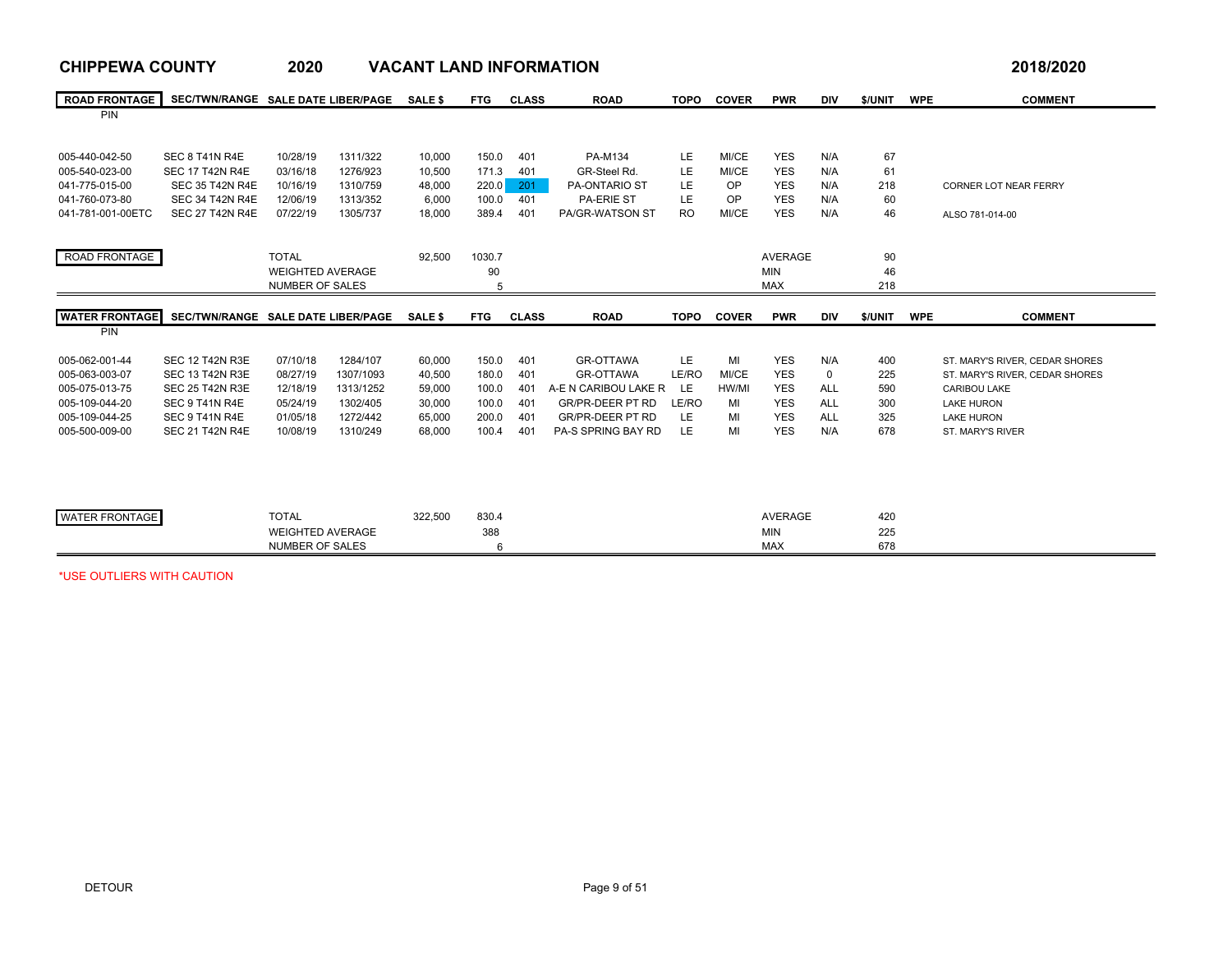**DATE: 12/17/20 STUDY TIME FRAME:**

 $\sim$ 

**1/1/2018-3/31/2020** 

## **DRUMMOND ISLAND TOWNSHIP**

| 30 ACRES PLUS                     | SEC/TWN/RANGE SALEDATE LIBER/PAGE          |                         |          | SALE \$        | <b>ACRE</b>        | <b>CLASS</b> | <b>ROAD</b>             | <b>TOPO</b> | <b>COVER</b> | <b>PWR</b>     | <b>DIV</b>              | \$/UNIT | <b>WPE</b> | <b>COMMENT</b>                 |
|-----------------------------------|--------------------------------------------|-------------------------|----------|----------------|--------------------|--------------|-------------------------|-------------|--------------|----------------|-------------------------|---------|------------|--------------------------------|
| PIN                               |                                            |                         |          |                |                    |              |                         |             |              |                |                         |         |            |                                |
|                                   |                                            |                         |          |                |                    |              |                         |             |              |                |                         |         |            |                                |
| 006-176-016-25                    | <b>SEC 36 T42N R5E</b>                     | 4/16/2018               | 1287/526 | 65,000         | 38.1               | 401          | PA-E CHANNEL RD/M134    | LE.         | <b>HW</b>    | <b>YES</b>     | $\overline{2}$          | 1,705   |            |                                |
| 006-176-016-50                    | <b>SEC 36 T42N R5E</b>                     | 4/2/2018                | 1277/881 | 42,500         | 40.0               | 401          | EA                      | <b>RO</b>   | MI           | <b>NO</b>      | $\overline{\mathbf{A}}$ | 1,063   |            |                                |
|                                   |                                            |                         |          |                |                    |              |                         |             |              |                |                         |         |            |                                |
|                                   |                                            |                         |          |                |                    |              |                         |             |              |                |                         |         |            |                                |
|                                   |                                            |                         |          |                |                    |              |                         |             |              |                |                         |         |            |                                |
| 30 ACRES PLUS                     |                                            | <b>TOTAL</b>            |          | 107,500        | 78.1               |              |                         |             |              | <b>AVERAGE</b> |                         | 1,384   |            |                                |
|                                   |                                            | <b>WEIGHTED AVERAGE</b> |          |                | 1,376              |              |                         |             |              | MIN            |                         | 1,063   |            |                                |
|                                   |                                            | NUMBER OF SALES         |          |                | $\mathfrak{p}$     |              |                         |             |              | <b>MAX</b>     |                         | 1,705   |            |                                |
|                                   |                                            |                         |          |                |                    |              |                         |             |              |                |                         |         |            |                                |
| <b>10-29 ACRES</b>                | SEC/TWN/RANGE SALE DATE LIBER/PAGE SALE \$ |                         |          |                | <b>ACRE</b>        | <b>CLASS</b> | <b>ROAD</b>             | <b>TOPO</b> | <b>COVER</b> | <b>PWR</b>     | <b>DIV</b>              | \$/UNIT | <b>WPE</b> | <b>COMMENT</b>                 |
| PIN                               |                                            |                         |          |                |                    |              |                         |             |              |                |                         |         |            |                                |
|                                   |                                            |                         |          |                |                    |              |                         |             |              |                |                         |         |            |                                |
| 006-212-014-50                    | <b>SEC 12 T41N R6E</b>                     | 10/7/2019               | 1310/48  | 25,000         | 14.62              |              | 401 GR-S TURKEY FARM R  | LE          | <b>HW</b>    | <b>NO</b>      | <b>ALL</b>              | 1,710   |            |                                |
| 006-334-003-00                    | <b>SEC 34 T43N R6E</b>                     | 2/6/2019                | 1297/702 | 15,000         | 19.5               |              | 401 GR-COLTON BAY RD    | LE.         | CE/OP        | <b>NO</b>      | <b>ALL</b>              | 769     |            | <b>MAXTON PLAINS</b>           |
|                                   |                                            |                         |          |                |                    |              |                         |             |              |                |                         |         |            |                                |
|                                   |                                            |                         |          |                |                    |              |                         |             |              |                |                         |         |            |                                |
| 10-29 ACRES                       |                                            | <b>TOTAL</b>            |          | 40,000         | 34.1               |              |                         |             |              | <b>AVERAGE</b> |                         | 1,240   |            |                                |
|                                   |                                            | <b>WEIGHTED AVERAGE</b> |          |                | 1,172              |              |                         |             |              | MIN            |                         | 769     |            |                                |
|                                   |                                            | NUMBER OF SALES         |          |                | 2                  |              |                         |             |              | <b>MAX</b>     |                         | 1,710   |            |                                |
|                                   |                                            |                         |          |                |                    |              |                         |             |              |                |                         |         |            |                                |
| <b>BELOW 10 ACRES</b>             | SEC/TWN/RANGE SALE DATE LIBER/PAGE         |                         |          | <b>SALE \$</b> | <b>ACRES CLASS</b> |              | <b>ROAD</b>             | <b>TOPO</b> | <b>COVER</b> | <b>PWR</b>     | <b>DIV</b>              | \$/UNIT | <b>WPE</b> | <b>COMMENT</b>                 |
| PIN                               |                                            |                         |          |                |                    |              |                         |             |              |                |                         |         |            |                                |
|                                   |                                            |                         |          |                |                    |              |                         |             |              |                |                         |         |            |                                |
| 006-203-007-00                    | SEC 3 T41N R6E                             | 12/10/2018              | 1295/72  | 18000          | 6.54               | 401          | GR-Lincoln Rd.          | LE.         | MI           | YES            | N/A                     | 2,752   |            |                                |
| 006-203-019-00                    | SEC 3 T41N R6E                             | 8/20/2018               | 1287/619 | 6000           | 0.73               | 401          | PA/GR-Johnswood/Lincoln | LE          | <b>CE</b>    | <b>YES</b>     | <b>ALL</b>              | 8,219   |            | <b>CORNER LOT</b>              |
| 006-415-002-20                    | <b>SEC 15 T41N R7E</b>                     | 08/24/18                | 1288/403 | 7,500          | 1.1                | 401          |                         | LE          | HW           | NO.            | <b>ALL</b>              | 7,143   |            | ADJ TO STATE LAND              |
| 006-427-003-00                    | <b>SEC 27 T41N R7E</b>                     | 03/21/18                | 1277/470 | 17,500         | 7.5                | 401          | PA-BASS COVE RD         | LE          | MI           | <b>YES</b>     | N/A                     | 2,324   |            | SEE ALSO ROAD FRONTAGE         |
|                                   |                                            |                         |          |                |                    |              |                         |             |              |                |                         |         |            |                                |
|                                   |                                            |                         |          |                |                    |              |                         |             |              |                |                         |         |            |                                |
| <b>BELOW 10 ACRES</b>             |                                            | <b>TOTAL</b>            |          | 49.000         | 15.9               |              |                         |             |              | <b>AVERAGE</b> |                         | 5,110   |            |                                |
|                                   |                                            | <b>WEIGHTED AVERAGE</b> |          |                | 3,091              |              |                         |             |              | <b>MIN</b>     |                         | 2,324   |            |                                |
|                                   |                                            | NUMBER OF SALES         |          |                | $\overline{4}$     |              |                         |             |              | <b>MAX</b>     |                         | 8,219   |            |                                |
|                                   |                                            |                         |          |                |                    |              |                         |             |              |                |                         |         |            |                                |
| <b>ROAD FRONTAGE</b>              | SEC/TWN/RANGE SALE DATE LIBER/PAGE         |                         |          | SALE \$        | <b>FTG</b>         | <b>CLASS</b> | <b>ROAD</b>             | <b>TOPO</b> | <b>COVER</b> | <b>PWR</b>     | <b>DIV</b>              | \$/UNIT | <b>WPE</b> | <b>COMMENT</b>                 |
| PIN                               |                                            |                         |          |                |                    |              |                         |             |              |                |                         |         |            |                                |
|                                   |                                            |                         |          |                |                    |              |                         |             |              |                |                         |         |            |                                |
| 006-427-003-00                    | <b>SEC 27 T41N R7E</b>                     | 03/21/18                | 1277/470 | 17,500         | 200.0              | 401          | PA-E Bass Cove Rd       | LE.         | MI           | <b>YES</b>     | N/A                     | 88      |            | SEE ALSO BELOW 10 ACRES        |
| 006-680-007-00ETC SEC 24 T42N R5E |                                            | 09/29/19                | 1309/566 | 6,000          | 206.0              | 401          | PA-E SOMES RD           | LE.         | MI           | <b>YES</b>     | N/A                     | 29      |            | SEAMAN FOUNTAIN PLAT LOTS 7-10 |
|                                   |                                            |                         |          |                |                    |              |                         |             |              |                |                         |         |            |                                |
|                                   |                                            |                         |          |                |                    |              |                         |             |              |                |                         |         |            |                                |
| ROAD FRONTAGE                     |                                            | <b>TOTAL</b>            |          | 23,500         | 406.0              |              |                         |             |              | <b>AVERAGE</b> |                         | 58      |            |                                |
|                                   |                                            |                         |          |                |                    |              |                         |             |              |                |                         |         |            |                                |
|                                   |                                            | <b>WEIGHTED AVERAGE</b> |          |                | 58                 |              |                         |             |              | MIN            |                         | 29      |            |                                |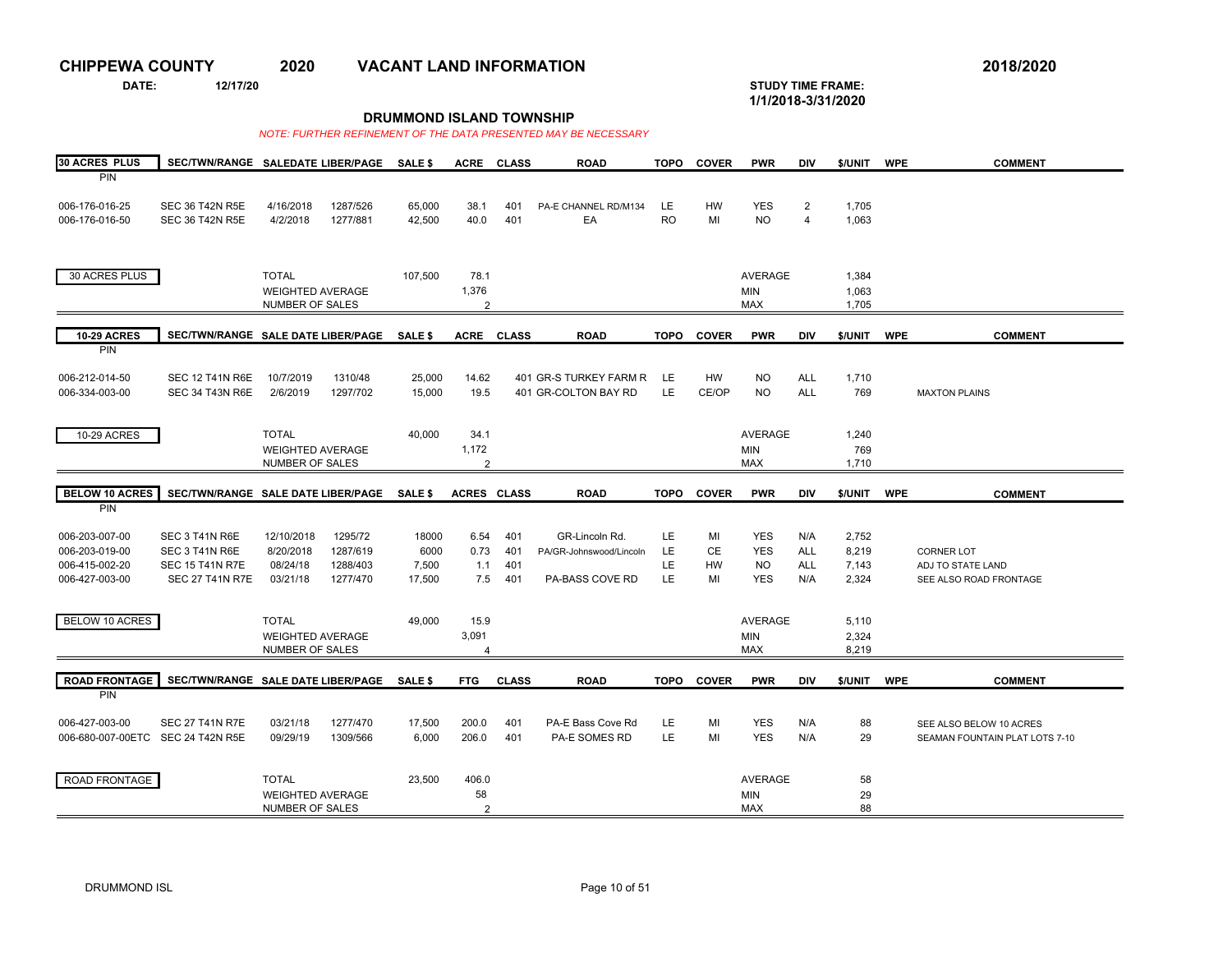| <b>CHIPPEWA COUNTY</b>                                    |                        | 2020                    |                             | VACANT LAND INFORMATION |              |              |                          |             |              |                |             |                          |            | 2018/2020                                      |
|-----------------------------------------------------------|------------------------|-------------------------|-----------------------------|-------------------------|--------------|--------------|--------------------------|-------------|--------------|----------------|-------------|--------------------------|------------|------------------------------------------------|
| WATER FRONTAGE SEC/TWN/RANGE SALE DATE LIBER/PAGE SALE \$ |                        |                         |                             |                         | <b>FTG</b>   | <b>CLASS</b> | <b>ROAD</b>              | <b>TOPO</b> | <b>COVER</b> | <b>PWR</b>     | <b>DIV</b>  | \$/UNIT                  | <b>WPE</b> | <b>COMMENT</b>                                 |
| PIN                                                       |                        |                         |                             |                         |              |              |                          |             |              |                |             |                          |            |                                                |
| 006-001-020-10                                            | <b>SEC 1 T41N R4E</b>  | 09/24/18                | 1290/65                     | 39,000                  | 120.0        | 401          | PR/GR-CRAB POINT         | LE.         | <b>CE</b>    | <b>YES</b>     | <b>ALL</b>  | 325                      |            | Lake Huron                                     |
| 006-075-024-00                                            | <b>SEC 25 T42N R4E</b> | 03/20/20                | 1317/1008                   | 75,000                  | 200.0        | 401          | PA-S BLACK ROCK PT RD    | LE          | MI/CE        | <b>YES</b>     | <b>ALL</b>  | 375                      |            | St. Mary's River                               |
| 006-108-020-00                                            | SEC 8 T41N R5E         | 09/28/18                | 1290/739                    | 54,000                  | 100.0        | 401          | EA/GR-TOM RICE TRL LE/SL |             | MI/PI        | <b>YES</b>     | <b>ALL</b>  | 540                      |            | Lake Huron                                     |
| 006-114-020-00                                            | <b>SEC 14 T41N R5E</b> | 11/20/19                | 1312/616                    | 35,000                  | 100.5        | 401          | GR-S CREAM CITY PT RD    | LE.         | MI/CE        | <b>YES</b>     | N/A         | 348                      |            | Lake Huron                                     |
| 006-118-004-00                                            | <b>SEC 18 T41N R5E</b> | 06/28/19                | 1304/432                    | 70,000                  | 208.0        | 401          | PR 2TR-S CLEARY ROW      | <b>RO</b>   | MI/CE        | <b>YES</b>     | N/A         | 337                      |            | Lake Huron                                     |
| 006-122-009-80                                            | <b>SEC 22 T41N R5E</b> | 07/10/19                | 1304/1288                   | 65,000                  | 150.0        | 401          | GR-S CREAM CITY PT RD    | LE.         | MI/CE        | <b>YES</b>     | <b>ALL</b>  | 433                      |            | Lake Huron                                     |
| 006-159-001-22                                            | <b>SEC 19 T42N R5E</b> | 11/02/18                | 1293/17                     | 150,000                 | 300.0        | 401          | PR/GR-Dix Point Rd       | <b>RO</b>   | MI           | <b>YES</b>     | $\mathbf 0$ | 500                      |            | Lake Huron                                     |
| 006-221-002-17                                            | <b>SEC 21 T41N R6E</b> | 08/30/19                | 1308/33                     | *20000                  | *470         | 401          | <b>EASEMENT</b>          | LE.         | MI/CE        | <b>NO</b>      | $\mathbf 0$ | $*43$                    |            | <b>OUTLIER</b>                                 |
| 006-570-002-00                                            | <b>SEC14 T41N R5E</b>  | 10/31/18                | 1293/242                    | 10,000                  | 60.0         | 401          | GR-Kilstroms Rd.         | LE.         | PI/CE        | <b>NO</b>      | N/A         | 167                      |            | Lake Huron, Frank Bailey Plat of Huron Bay     |
| 006-605-006-50                                            | <b>SEC 19 T41N R7E</b> | 06/21/18                | 1283/334                    | 22,500                  | 55.0         | 401          | GR-Big Shoal Bay Rd      | <b>RO</b>   | MI/CE        | <b>YES</b>     | <b>ALL</b>  | 409                      |            | Lake Huron, Big Shoal Cove                     |
|                                                           |                        |                         |                             |                         |              |              |                          |             |              |                |             |                          |            | Lake Huron, King & Pardridge Plat of Fairbanks |
| 006-650-037-00                                            | <b>SEC 28 T42N R5E</b> | 09/06/18                | 1288/914                    | 60,000                  | 100.1        | 401          | PA-FAIRBANK PT RD        | LE/SL       | MI           | <b>YES</b>     | <b>ALL</b>  | 599                      |            | Island                                         |
| 006-705-039-00                                            | <b>SEC 33 T41N R5E</b> | 10/04/19                | 1309/1217                   | 65,000                  | 100.7        | 401          | <b>PA-CHARLES RD</b>     | SL          | МI           | <b>YES</b>     | N/A         | 645                      |            | St.Mary's River, Pigeon Cove, slope to water   |
| 006-705-104-00                                            | SEC 3 T41N R5E         | 08/21/18                | 1287/881                    | 50,000                  | 100.0        | 401          | PA-Mildred Place         | LE/SL       | MI           | <b>YES</b>     | <b>ALL</b>  | 500                      |            | Slight slope to water                          |
|                                                           |                        |                         |                             |                         |              |              |                          |             |              |                |             |                          |            |                                                |
| <b>WATER FRONTAGE</b>                                     |                        | <b>TOTAL</b>            |                             | 695,500                 | 1594.3       |              |                          |             |              | <b>AVERAGE</b> |             | 432                      |            |                                                |
|                                                           |                        | <b>WEIGHTED AVERAGE</b> |                             |                         | 436          |              |                          |             |              | <b>MIN</b>     |             | 167                      |            |                                                |
|                                                           |                        | NUMBER OF SALES         |                             |                         | 12           |              |                          |             |              | <b>MAX</b>     |             | 645                      |            |                                                |
| <b>ISLAND SALES</b>                                       | <b>SEC/TWN/RANGE</b>   |                         | <b>SALE DATE LIBER/PAGE</b> | SALE \$                 | FTG/AC CLASS |              | <b>ROAD</b>              | <b>TOPO</b> | <b>COVER</b> | <b>PWR</b>     | <b>DIV</b>  | \$/UNIT                  | <b>WPE</b> | <b>COMMENT</b>                                 |
| PIN                                                       |                        |                         |                             |                         |              |              |                          |             |              |                |             |                          |            |                                                |
| NO SALES FOR THIS TIME PERIOD                             |                        |                         |                             |                         |              |              |                          |             |              |                |             |                          |            |                                                |
| <b>ISLAND SALES</b>                                       |                        | <b>TOTAL</b>            |                             |                         |              |              |                          |             |              | <b>AVERAGE</b> |             | #DIV/0!                  |            |                                                |
|                                                           |                        | <b>WEIGHTED AVERAGE</b> |                             |                         | #DIV/0!      |              |                          |             |              | <b>MIN</b>     |             | $\overline{\phantom{a}}$ |            |                                                |

 $\mathsf{MAX}$  . The contract of  $\mathsf{MAX}$  and  $\mathsf{MAX}$  . The contract of  $\mathsf{MAX}$  and  $\mathsf{MAX}$  and  $\mathsf{MAX}$  and  $\mathsf{MAX}$  and  $\mathsf{MAX}$  and  $\mathsf{MAX}$  and  $\mathsf{MAX}$  and  $\mathsf{MAX}$  and  $\mathsf{MAX}$  and  $\mathsf{MAX}$  and  $\mathsf{MAX}$  and  $\mathsf{MAX}$  an

\*USE OUTLIERS WITH CAUTION

NUMBER OF SALES

s 0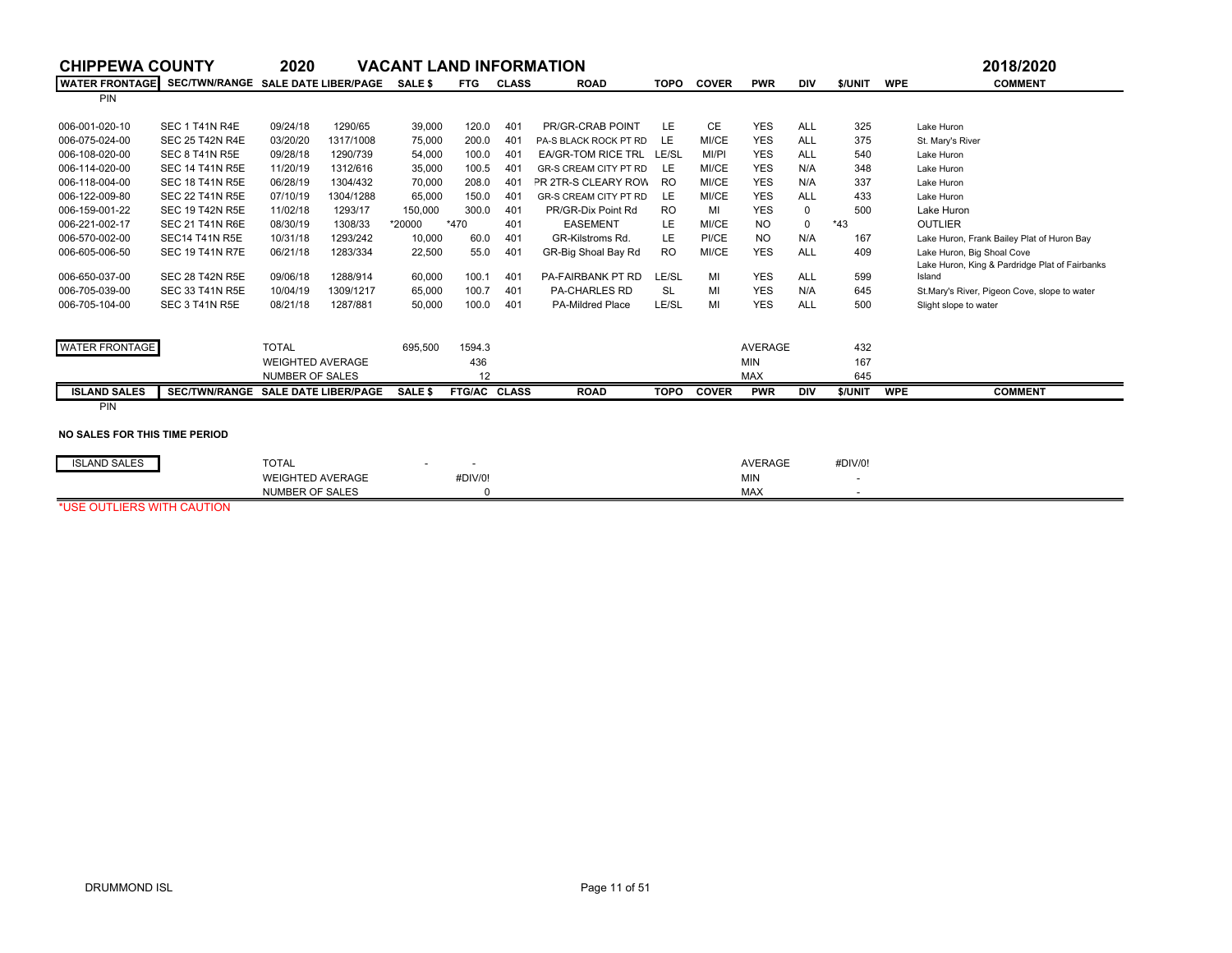**DATE: 12/17/20 STUDY TIME FRAME:**

**1/1/2018-3/31/2020** 

### **HULBERT TOWNSHIP**

#### *NOTE: FURTHER REFINEMENT OF THE DATA PRESENTED MAY BE NECESSARY*

| <b>30 ACRES PLUS</b>                               | SEC/TWN/RANGE SALEDATE LIBER/PAGE                                          |                                                                   |                                  | <b>SALE \$</b>           |                                 | ACRE CLASS        | <b>ROAD</b>                                              | <b>TOPO</b>     | <b>COVER</b>          | <b>PWR</b>                                 | DIV                      | \$/UNIT                             | <b>WPE</b> | <b>COMMENT</b>                |
|----------------------------------------------------|----------------------------------------------------------------------------|-------------------------------------------------------------------|----------------------------------|--------------------------|---------------------------------|-------------------|----------------------------------------------------------|-----------------|-----------------------|--------------------------------------------|--------------------------|-------------------------------------|------------|-------------------------------|
| <b>PIN</b>                                         |                                                                            |                                                                   |                                  |                          |                                 |                   |                                                          |                 |                       |                                            |                          |                                     |            |                               |
| 007-121-001-00<br>007-135-008-00etc                | <b>SEC 21 T46N R7W</b><br><b>SEC 35 T46N R7W</b>                           | 11/21/17<br>10/12/18                                              | 1269/735<br>1292/360             | 58,000<br>45,000         | 79.0<br>80.0                    | 401<br>401        | <b>PA-N HULBERT RD</b><br>2TR-W PINE RD                  | LE.<br>RO.      | <b>HW</b><br>MI       | <b>YES</b><br><b>NO</b>                    | <b>ALL</b><br>N/A        | 734<br>563                          |            | 2 TRACK NOT DEV BEYOND PARCEL |
| 30 ACRES PLUS                                      |                                                                            | <b>TOTAL</b><br><b>WEIGHTED AVERAGE</b><br>NUMBER OF SALES        |                                  | 103,000                  | 159.0<br>648<br>2               |                   |                                                          |                 |                       | <b>AVERAGE</b><br><b>MIN</b><br><b>MAX</b> |                          | 648<br>563<br>734                   |            |                               |
| <b>10-29 ACRES</b>                                 | SEC/TWN/RANGE SALE DATE LIBER/PAGE                                         |                                                                   |                                  | <b>SALE \$</b>           | <b>ACRE</b>                     | <b>CLASS</b>      | <b>ROAD</b>                                              | <b>TOPO</b>     | <b>COVER</b>          | <b>PWR</b>                                 | <b>DIV</b>               | \$/UNIT                             | <b>WPE</b> | <b>COMMENT</b>                |
| <b>PIN</b><br>007-126-032-00                       | <b>SEC 26 T46N R7W</b>                                                     | 02/11/20                                                          | 1316/193                         | 31,900                   | 19.5                            | 401               | PA-S N HULBERT RD                                        | <b>RO</b>       | <b>HW</b>             | <b>YES</b>                                 | <b>ALL</b>               | 1,636                               |            |                               |
| 10-29 ACRES                                        |                                                                            | <b>TOTAL</b><br><b>WEIGHTED AVERAGE</b><br><b>NUMBER OF SALES</b> |                                  | 31,900                   | 19.5<br>1,636<br>$\overline{1}$ |                   |                                                          |                 |                       | <b>AVERAGE</b><br><b>MIN</b><br><b>MAX</b> |                          | 1,636<br>1,636<br>1,636             |            |                               |
| <b>BELOW 10 ACRES</b>                              | SEC/TWN/RANGE SALE DATE LIBER/PAGE                                         |                                                                   |                                  | <b>SALE \$</b>           | <b>ACRES CLASS</b>              |                   | <b>ROAD</b>                                              | <b>TOPO</b>     | <b>COVER</b>          | <b>PWR</b>                                 | <b>DIV</b>               | \$/UNIT                             | <b>WPE</b> | <b>COMMENT</b>                |
| PIN                                                |                                                                            |                                                                   |                                  |                          |                                 |                   |                                                          |                 |                       |                                            |                          |                                     |            |                               |
| 007-121-014-00<br>007-127-034-00<br>007-127-024-50 | <b>SEC 21 T46N R7W</b><br><b>SEC 27 T46N R7W</b><br><b>SEC 27 T46N R7W</b> | 3/7/2018<br>05/19/18<br>05/19/18                                  | 1275/922<br>1281/141<br>1281/142 | 15,000<br>3,000<br>3,000 | 9.75<br>3.2<br>2.2              | 401<br>401<br>401 | <b>GR-W APPLE LN</b><br>PA-S SPRUCE ST<br>PA-S SPRUCE ST | LE<br>LE<br>LE. | HW<br>HW<br><b>HW</b> | <b>YES</b><br><b>YES</b><br><b>YES</b>     | ALL<br><b>ALL</b><br>N/A | 1,538<br>946<br>1,351               |            |                               |
| <b>BELOW 10 ACRES</b>                              |                                                                            | <b>TOTAL</b><br><b>WEIGHTED AVERAGE</b><br><b>NUMBER OF SALES</b> |                                  | 21,000                   | 15.1<br>1,387<br>3              |                   |                                                          |                 |                       | AVERAGE<br><b>MIN</b><br><b>MAX</b>        |                          | 1,279<br>946<br>1,538               |            |                               |
| <b>ROAD FRONTAGE</b>                               | SEC/TWN/RANGE SALE DATE LIBER/PAGE SALE \$                                 |                                                                   |                                  |                          | <b>FTG</b>                      | <b>CLASS</b>      | <b>ROAD</b>                                              | <b>TOPO</b>     | <b>COVER</b>          | <b>PWR</b>                                 | <b>DIV</b>               | \$/UNIT                             | <b>WPE</b> | <b>COMMENT</b>                |
| <b>PIN</b><br>ROAD FRONTAGE                        |                                                                            | <b>TOTAL</b><br><b>WEIGHTED AVERAGE</b><br>NUMBER OF SALES        |                                  |                          | 0.0<br>#DIV/0!<br>$\Omega$      |                   |                                                          |                 |                       | <b>AVERAGE</b><br>MIN<br><b>MAX</b>        |                          | #DIV/0!<br>$\overline{\phantom{a}}$ |            |                               |
| <b>WATER FRONTAGE</b>                              | SEC/TWN/RANGE SALE DATE LIBER/PAGE                                         |                                                                   |                                  | <b>SALE \$</b>           | <b>FTG</b>                      | <b>CLASS</b>      | <b>ROAD</b>                                              | TOPO            | <b>COVER</b>          | <b>PWR</b>                                 | <b>DIV</b>               | \$/UNIT                             | <b>WPE</b> | <b>COMMENT</b>                |
| PIN                                                |                                                                            |                                                                   |                                  |                          |                                 |                   |                                                          |                 |                       |                                            |                          |                                     |            |                               |

THERE ARE NO WATER FRONTAGE SALES FOR THIS STUDY TIME FRAME

WATER FRONTAGE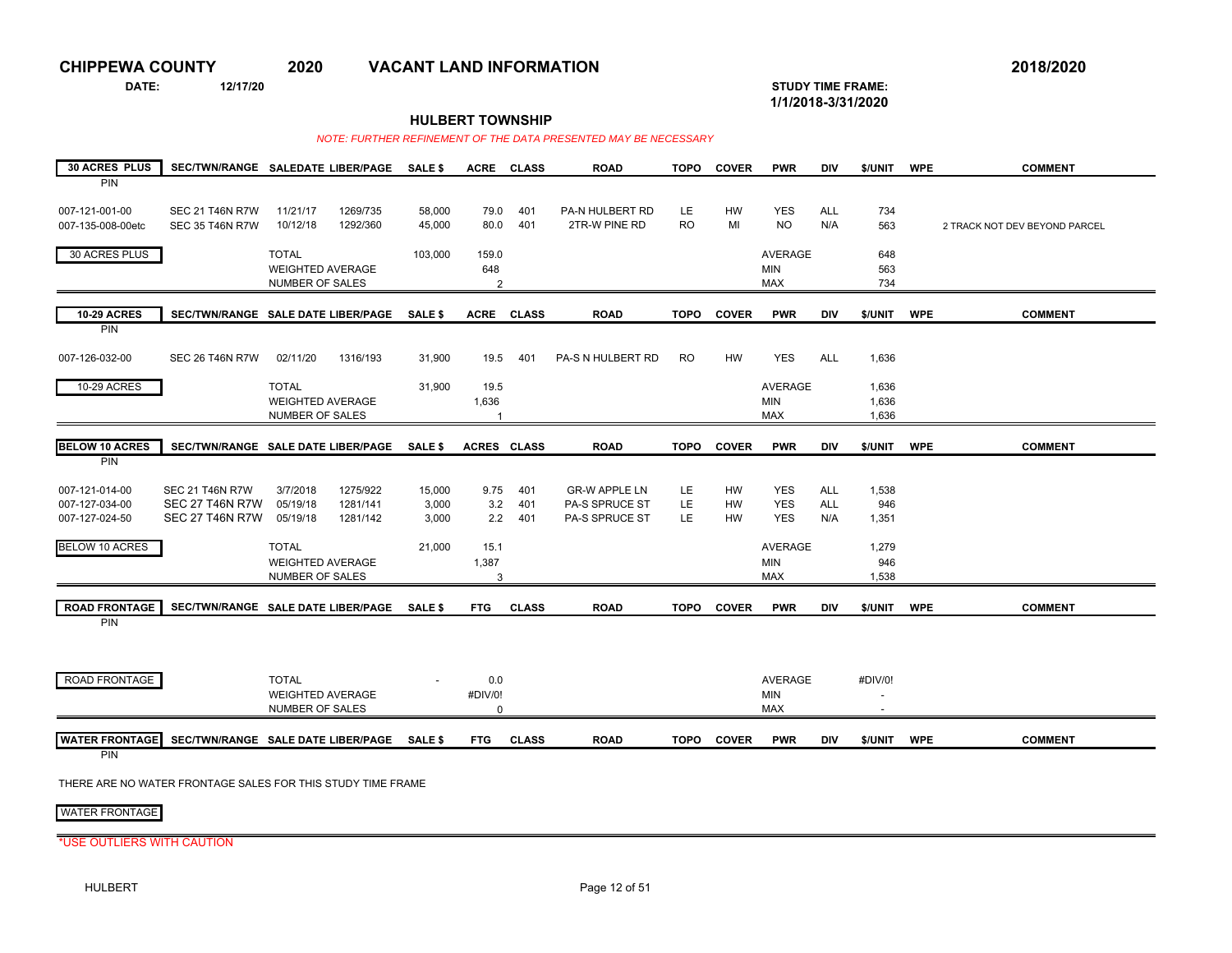**DATE: 12/17/20 STUDY TIME FRAME:**

**1/1/2018-3/31/2020** 

**KINROSS TOWNSHIP**

| 30 ACRES PLUS                    | SEC/TWN/RANGE SALEDATE LIBER/PAGE  |                         |           | <b>SALE \$</b>   | <b>ACRE</b>             | <b>CLASS</b> | <b>ROAD</b>             | <b>TOPO</b> | <b>COVER</b> | <b>PWR</b>               | DIV            | \$/UNIT        | <b>WPE</b> | <b>COMMENT</b>            |
|----------------------------------|------------------------------------|-------------------------|-----------|------------------|-------------------------|--------------|-------------------------|-------------|--------------|--------------------------|----------------|----------------|------------|---------------------------|
| PIN                              |                                    |                         |           |                  |                         |              |                         |             |              |                          |                |                |            |                           |
|                                  |                                    |                         |           |                  |                         |              |                         |             |              |                          |                |                |            |                           |
| 008-086-001-00                   | <b>SEC 36 T45N R2W</b>             | 01/28/20                | 1315/1196 | 35,000           | 75.87                   | 402          | $N/A-2$ TR              | <b>RO</b>   | MI           | <b>NO</b>                | <b>ALL</b>     | 461            |            |                           |
|                                  |                                    |                         |           |                  |                         |              |                         |             |              |                          |                |                |            |                           |
|                                  |                                    |                         |           |                  |                         |              |                         |             |              |                          |                |                |            |                           |
| 30 ACRES PLUS                    |                                    | <b>TOTAL</b>            |           | 35,000           | 75.9                    |              |                         |             |              | <b>AVERAGE</b>           |                | 461            |            |                           |
|                                  |                                    | <b>WEIGHTED AVERAGE</b> |           |                  | 461                     |              |                         |             |              | <b>MIN</b>               |                | 461            |            |                           |
|                                  |                                    | NUMBER OF SALES         |           |                  |                         |              |                         |             |              | <b>MAX</b>               |                | 461            |            |                           |
|                                  |                                    |                         |           |                  |                         |              |                         |             |              |                          |                |                |            |                           |
| <b>10-29 ACRES</b>               | SEC/TWN/RANGE SALE DATE LIBER/PAGE |                         |           | <b>SALE \$</b>   | <b>ACRE</b>             | <b>CLASS</b> | <b>ROAD</b>             | <b>TOPO</b> | <b>COVER</b> | <b>PWR</b>               | <b>DIV</b>     | \$/UNIT        | <b>WPE</b> | <b>COMMENT</b>            |
| <b>PIN</b>                       |                                    |                         |           |                  |                         |              |                         |             |              |                          |                |                |            |                           |
|                                  | <b>SEC 28 T45N R1W</b>             | 06/27/19                | 1304/497  |                  |                         | 402          | <b>PA-W M80</b>         |             | MI/LB        |                          | ALL            |                |            |                           |
| 008-028-009-00<br>008-075-009-50 | SEC 25 T45N R2W 9/10/2019 1308/996 |                         |           | 35,500<br>22.037 | 18.5<br>17.593          | 402          | <b>PA-W FAIR RD</b>     | LE.<br>LE   | <b>HW</b>    | <b>YES</b><br><b>YES</b> | $\overline{1}$ | 1,919<br>1,253 |            |                           |
|                                  |                                    |                         |           |                  |                         |              |                         |             |              |                          |                |                |            |                           |
| 10-29 ACRES                      |                                    | <b>TOTAL</b>            |           | 57,537           | 36.1                    |              |                         |             |              | <b>AVERAGE</b>           |                | 1,586          |            |                           |
|                                  |                                    |                         |           |                  |                         |              |                         |             |              |                          |                |                |            |                           |
|                                  |                                    | <b>WEIGHTED AVERAGE</b> |           |                  | 1,594                   |              |                         |             |              | <b>MIN</b>               |                | 1,253          |            |                           |
|                                  |                                    | NUMBER OF SALES         |           |                  | $\overline{2}$          |              |                         |             |              | <b>MAX</b>               |                | 1,919          |            |                           |
| <b>BELOW 10 ACRES</b>            | SEC/TWN/RANGE SALE DATE LIBER/PAGE |                         |           | <b>SALE \$</b>   | ACRES CLASS             |              | <b>ROAD</b>             | <b>TOPO</b> | <b>COVER</b> | <b>PWR</b>               | <b>DIV</b>     | \$/UNIT        | <b>WPE</b> |                           |
|                                  |                                    |                         |           |                  |                         |              |                         |             |              |                          |                |                |            | <b>COMMENT</b>            |
| PIN                              |                                    |                         |           |                  |                         |              |                         |             |              |                          |                |                |            |                           |
| 008-034-003-25                   | <b>SEC 34 T45N R1W</b>             | 06/07/18                | 1282/192  | 19,500           | 4.25                    | 401          | PA-WM80                 | LE.         | MI           | <b>YES</b>               | ALL            | 4,588          |            | 201 IN 2019               |
| 008-035-004-45                   | <b>SEC 35 T45N R1W</b>             | 06/16/20                | 1322/340  | 10,000           | 2.16                    | 402          | <b>PA-S DARRINS WAY</b> | LE.         | <b>HW</b>    | <b>YES</b>               | <b>ALL</b>     | 4,630          |            |                           |
| 008-069-040-00                   | <b>SEC 19 T45N R2W</b>             | 08/27/19                | 1307/783  | 10,000           | 9.5                     | 402          | PA-W STRAWBERRY LN      | RO.         | <b>HW</b>    | <b>YES</b>               | N/A            | 1,053          |            | 10 ACRES MINUS RF         |
| 008-085-006-30                   | <b>SEC 35 T45N R2W</b>             | 08/05/19                | 1306/436  | 16,100           | 8.45                    | 402          | <b>GR-W AHO RD</b>      | LE/LO       | MI           | <b>YES</b>               | N/A            | 1,905          |            |                           |
|                                  |                                    |                         |           |                  |                         |              |                         |             |              |                          |                |                |            |                           |
|                                  |                                    |                         |           |                  |                         |              |                         |             |              |                          |                |                |            |                           |
| <b>BELOW 10 ACRES</b>            |                                    | <b>TOTAL</b>            |           | 55,600           | 24.4                    |              |                         |             |              | <b>AVERAGE</b>           |                | 3,044          |            |                           |
|                                  |                                    | <b>WEIGHTED AVERAGE</b> |           |                  | 2,282                   |              |                         |             |              | <b>MIN</b>               |                | 1.053          |            |                           |
|                                  |                                    | <b>NUMBER OF SALES</b>  |           |                  | $\overline{\mathbf{A}}$ |              |                         |             |              | <b>MAX</b>               |                | 4,630          |            |                           |
|                                  |                                    |                         |           |                  |                         |              |                         |             |              |                          |                |                |            |                           |
| <b>ROAD FRONTAGE</b>             | SEC/TWN/RANGE SALE DATE LIBER/PAGE |                         |           | <b>SALE \$</b>   | <b>FTG</b>              | <b>CLASS</b> | <b>ROAD</b>             | <b>TOPO</b> | <b>COVER</b> | <b>PWR</b>               | <b>DIV</b>     | \$/UNIT        | <b>WPE</b> | <b>COMMENT</b>            |
| <b>PIN</b>                       |                                    |                         |           |                  |                         |              |                         |             |              |                          |                |                |            |                           |
|                                  |                                    |                         |           |                  |                         |              |                         |             |              |                          |                |                |            |                           |
| 008-034-012-00                   | <b>SEC 34 T45N R1W</b>             | 9/24/2019               | 1310/294  | 8,500            | 132.0                   | 401          | <b>PA-W M80</b>         | LE.         | MI           | <b>YES</b>               | $\mathbf 0$    | 64             |            | VAC AT SALE               |
| 008-034-012-10                   | <b>SEC 34 T45N R1W</b>             | 2/13/2020               | 1316/269  | 10,000           | 150.0                   | 402          | <b>PA-W M80</b>         | <b>LE</b>   | MI           | <b>YES</b>               | $\mathbf 0$    | 67             |            |                           |
| 008-230-067-00ETC                | <b>ARBOR RIDGE EST</b>             | 01/25/19                | 1298/1230 | 6,000            | 260.0                   | 401          | <b>PA-DEER RUN</b>      | <b>LE</b>   | HW           | <b>YES</b>               | N/A            | 23             |            | LOTS 65 & 67, ADJ TO PROP |
| 008-260-502-00                   | <b>SEC 29 T45N R1W</b>             | 04/05/18                | 1278/923  | *900             | $*10$                   | 401          | PA-Parkside Dr.         | <b>LE</b>   | OP           | <b>YES</b>               | N/A            | $*90$          |            | .18 acre/10 ft on rd      |
|                                  |                                    |                         |           |                  |                         |              |                         |             |              |                          |                |                |            |                           |
| ROAD FRONTAGE                    |                                    | <b>TOTAL</b>            |           | 24,500           | 542.0                   |              |                         |             |              | <b>AVERAGE</b>           |                | 51             |            |                           |
|                                  |                                    | <b>WEIGHTED AVERAGE</b> |           |                  | 45                      |              |                         |             |              | <b>MIN</b>               |                | 23             |            |                           |
|                                  |                                    | <b>NUMBER OF SALES</b>  |           |                  | 3                       |              |                         |             |              | <b>MAX</b>               |                | 67             |            |                           |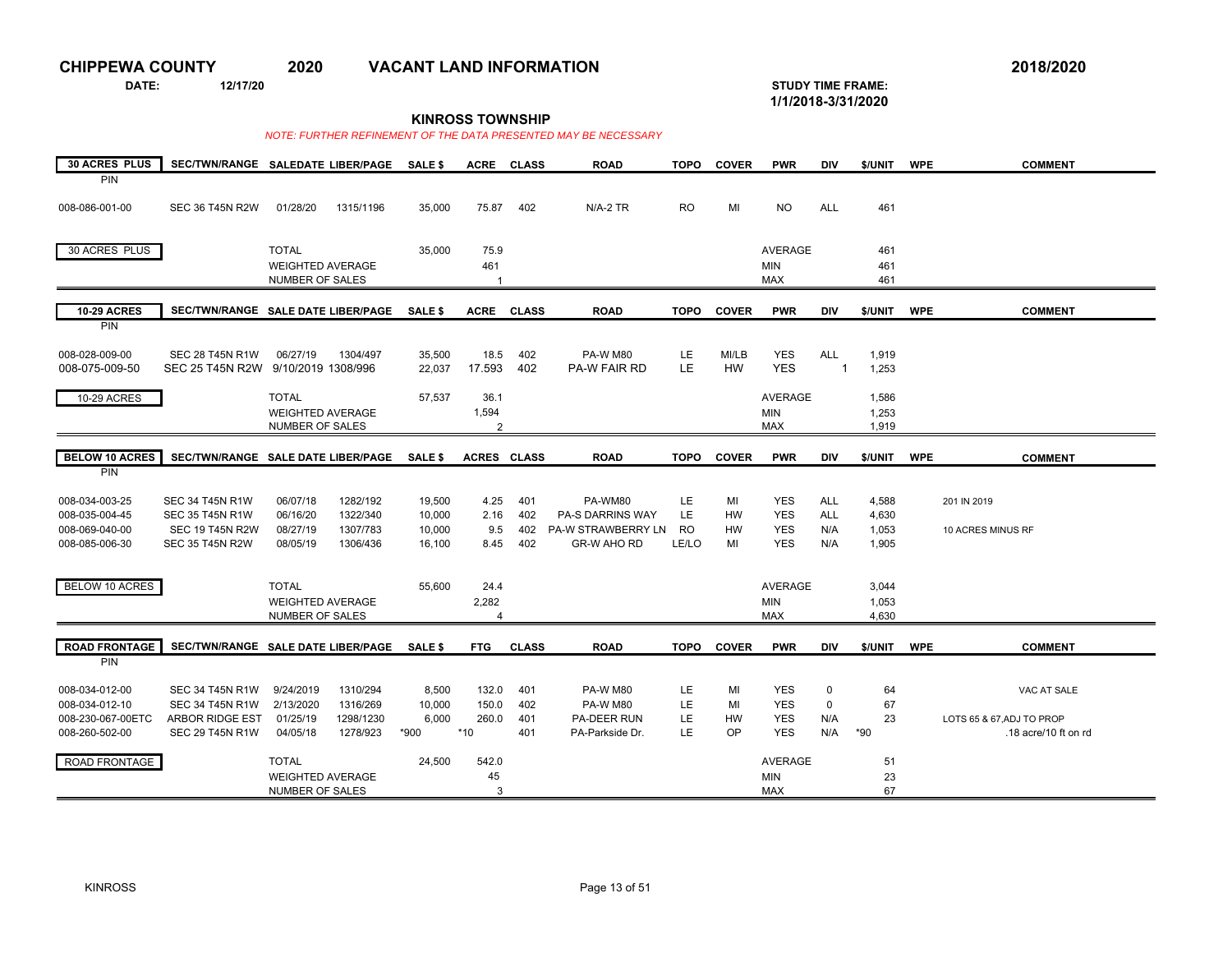| <b>CHIPPEWA COUNTY</b>                | 2020                        | <b>VACANT L</b> |            | LAND INFORMATION |             |      |              |            |            |         |            | 2018/2020      |
|---------------------------------------|-----------------------------|-----------------|------------|------------------|-------------|------|--------------|------------|------------|---------|------------|----------------|
| <b>I WATER FRONTAGE SEC/TWN/RANGE</b> | <b>SALE DATE LIBER/PAGE</b> | <b>SALE \$</b>  | <b>FTG</b> | CLASS            | <b>ROAD</b> | TOPC | <b>COVER</b> | <b>PWR</b> | <b>DIV</b> | \$/UNIT | <b>WPE</b> | <b>COMMENT</b> |
| PIN                                   |                             |                 |            |                  |             |      |              |            |            |         |            |                |

THERE ARE NO WATER FRONTAGE SALES FOR THIS STUDY TIME FRAME

WATER FRONTAGE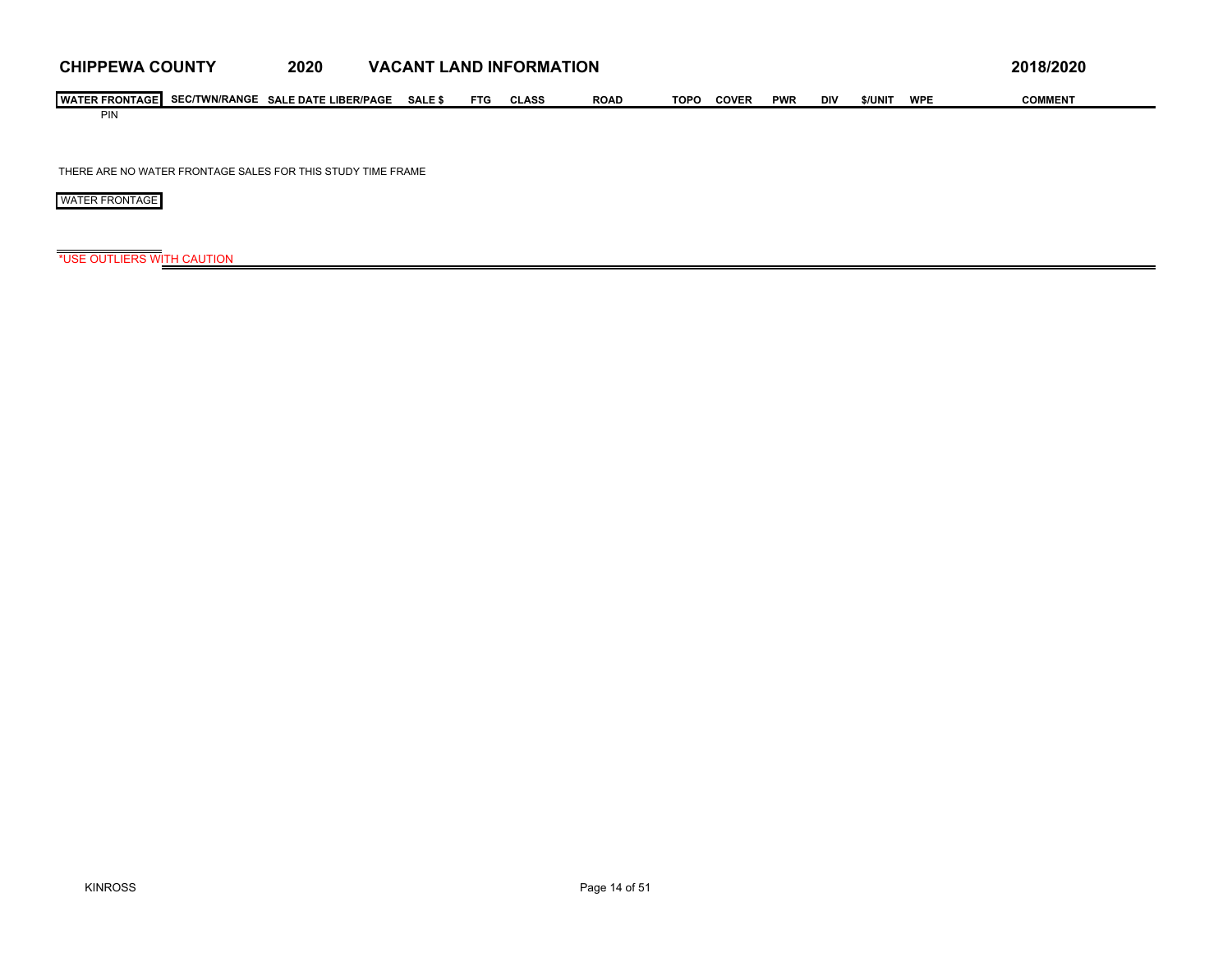**DATE: 12/17/20 STUDY TIME FRAME:**

## **1/1/2018-3/31/2020**

**PICKFORD TOWNSHIP**

 *NOTE: FURTHER REFINEMENT OF THE DATA PRESENTED MAY BE NECESSARY* 

| 30 ACRES PLUS                                                                             | SEC/TWN/RANGE SALEDATE LIBER/PAGE                                                                      |                                                            |                                                            | SALE \$                                        | <b>ACRE</b>                            | <b>CLASS</b>                    | <b>ROAD</b>                                                                                                | <b>TOPO</b>                                 | <b>COVER</b>                   | <b>PWR</b>                                                        | DIV                                                         | \$/UNIT                           | <b>WPE</b> | <b>COMMENT</b>                       |
|-------------------------------------------------------------------------------------------|--------------------------------------------------------------------------------------------------------|------------------------------------------------------------|------------------------------------------------------------|------------------------------------------------|----------------------------------------|---------------------------------|------------------------------------------------------------------------------------------------------------|---------------------------------------------|--------------------------------|-------------------------------------------------------------------|-------------------------------------------------------------|-----------------------------------|------------|--------------------------------------|
| PIN                                                                                       |                                                                                                        |                                                            |                                                            |                                                |                                        |                                 |                                                                                                            |                                             |                                |                                                                   |                                                             |                                   |            |                                      |
| 009-002-016-00ETC<br>009-004-009-00<br>009-056-005-00<br>009-176-001-00<br>009-176-011-50 | SEC 2 T43N R1E<br>SEC 4 T43N R1E<br>SEC 6 T44N R1E<br><b>SEC 26 T44N R1W</b><br><b>SEC 26 T44N R1W</b> | 10/31/18<br>10/16/19<br>01/31/18<br>01/09/20<br>10/31/19   | 1292/743<br>1310/1314<br>1273/697<br>1314/1059<br>1311/436 | 25,000<br>18,000<br>40,000<br>34,900<br>78,000 | 41.96<br>42.67<br>80.0<br>39.0<br>75.5 | 401<br>401<br>401<br>401<br>101 | DI-E 25 MILE RD<br><b>GR-HEWER RD</b><br>GR-E 19 MILE RD<br><b>GR-S STEELE RD</b><br><b>GR-S STEELE RD</b> | <b>LE</b><br>LE/SW<br><b>RO</b><br>LE<br>LE | MI/PI<br>MI<br>MI<br>OP<br>FI. | <b>YES</b><br><b>NO</b><br><b>YES</b><br><b>YES</b><br><b>YES</b> | <b>ALL</b><br><b>ALL</b><br><b>ALL</b><br>N/A<br><b>ALL</b> | 596<br>422<br>500<br>895<br>1,034 |            | ALSO 002-020-55<br>RD ENDS AT PARCEL |
| 30 ACRES PLUS                                                                             |                                                                                                        | <b>TOTAL</b><br><b>WEIGHTED AVERAGE</b><br>NUMBER OF SALES |                                                            | 195,900                                        | 279.1<br>702<br>5                      |                                 |                                                                                                            |                                             |                                | AVERAGE<br><b>MIN</b><br><b>MAX</b>                               |                                                             | 689<br>422<br>1,034               |            |                                      |
| <b>10-29 ACRES</b><br>PIN                                                                 | SEC/TWN/RANGE SALE DATE LIBER/PAGE                                                                     |                                                            |                                                            | SALE \$                                        | <b>ACRE</b>                            | <b>CLASS</b>                    | <b>ROAD</b>                                                                                                | <b>TOPO</b>                                 | <b>COVER</b>                   | <b>PWR</b>                                                        | DIV                                                         | \$/UNIT                           | <b>WPE</b> | <b>COMMENT</b>                       |
| 009-081-014-00                                                                            | SEC 31 T44N R1E                                                                                        | 01/29/20                                                   | 1315/1115                                                  | 20,000                                         | 15.0                                   | 101                             | N/A                                                                                                        | LE                                          | OP                             | <b>YES</b>                                                        | N/A                                                         | 1,333                             |            |                                      |
| 10-29 ACRES                                                                               |                                                                                                        | <b>TOTAL</b><br><b>WEIGHTED AVERAGE</b><br>NUMBER OF SALES |                                                            | 20,000                                         | 15.0<br>1,333<br>$\overline{1}$        |                                 |                                                                                                            |                                             |                                | AVERAGE<br><b>MIN</b><br>MAX                                      |                                                             | 1,333<br>1,333<br>1,333           |            |                                      |
| <b>BELOW 10 ACRES</b>                                                                     | SEC/TWN/RANGE SALE DATE LIBER/PAGE                                                                     |                                                            |                                                            | SALE \$                                        | ACRES CLASS                            |                                 | <b>ROAD</b>                                                                                                | <b>TOPO</b>                                 | <b>COVER</b>                   | <b>PWR</b>                                                        | <b>DIV</b>                                                  | \$/UNIT                           | <b>WPE</b> | <b>COMMENT</b>                       |
| PIN                                                                                       |                                                                                                        |                                                            |                                                            |                                                |                                        |                                 |                                                                                                            |                                             |                                |                                                                   |                                                             |                                   |            |                                      |
| 009-006-003-00<br>009-011-004-00                                                          | SEC 6 T42N R1E<br><b>SEC 11 T43N R1E</b>                                                               | 8/7/2018<br>05/29/20                                       | 1286/463<br>1321/829                                       | 14,500<br>9,000                                | 3.61<br>9.8                            | 401<br>401                      | PA-E GOGOMAIN RD<br>PA-FAIRVIEW RD                                                                         | LE<br>LE                                    | OP/MI<br>MI                    | <b>YES</b><br><b>YES</b>                                          | <b>ALL</b><br>N/A                                           | 4,017<br>923                      |            |                                      |
| BELOW 10 ACRES                                                                            |                                                                                                        | <b>TOTAL</b><br><b>WEIGHTED AVERAGE</b><br>NUMBER OF SALES |                                                            | 23,500                                         | 13.4<br>1,759<br>$\overline{2}$        |                                 |                                                                                                            |                                             |                                | AVERAGE<br><b>MIN</b><br><b>MAX</b>                               |                                                             | 2,470<br>923<br>4,017             |            |                                      |
| <b>ROAD FRONTAGE</b>                                                                      | SEC/TWN/RANGE SALE DATE LIBER/PAGE                                                                     |                                                            |                                                            | SALE \$                                        | <b>FTG</b>                             | <b>CLASS</b>                    | <b>ROAD</b>                                                                                                | <b>TOPO</b>                                 | <b>COVER</b>                   | <b>PWR</b>                                                        | DIV                                                         | \$/UNIT                           | <b>WPE</b> | <b>COMMENT</b>                       |
| PIN                                                                                       |                                                                                                        |                                                            |                                                            |                                                |                                        |                                 |                                                                                                            |                                             |                                |                                                                   |                                                             |                                   |            |                                      |
| 009-081-027-00<br>009-300-015-00                                                          | <b>SEC 31 T44N R1E</b><br>SEC 31 T43N R1E                                                              | 5/10/2018<br>04/10/18                                      | 1280/186<br>1278/735                                       | 10,000<br>1,500                                | 300<br>50                              | 401<br>401                      | PA-CLEGG RD<br>PLEASANT ST/HAROLD                                                                          | LE<br><b>LE</b>                             | MI<br>OP                       | <b>YES</b><br><b>YES</b>                                          | ALL<br>ALL                                                  | 33<br>30                          |            | SEE ALSO WATERFRONT                  |
| ROAD FRONTAGE                                                                             |                                                                                                        | <b>TOTAL</b><br><b>WEIGHTED AVERAGE</b><br>NUMBER OF SALES |                                                            | 11,500                                         | 350.0<br>33<br>$\overline{2}$          |                                 |                                                                                                            |                                             |                                | AVERAGE<br><b>MIN</b><br><b>MAX</b>                               |                                                             | 32<br>30<br>33                    |            |                                      |
| <b>WATER FRONTAGE</b>                                                                     | SEC/TWN/RANGE SALE DATE LIBER/PAGE                                                                     |                                                            |                                                            | SALE \$                                        | <b>FTG</b>                             | <b>CLASS</b>                    | <b>ROAD</b>                                                                                                | <b>TOPO</b>                                 | <b>COVER</b>                   | <b>PWR</b>                                                        | DIV                                                         | \$/UNIT                           | <b>WPE</b> | <b>COMMENT</b>                       |
| PIN                                                                                       |                                                                                                        |                                                            |                                                            |                                                |                                        |                                 |                                                                                                            |                                             |                                |                                                                   |                                                             |                                   |            |                                      |
| 009-081-027-00                                                                            | <b>SEC 31 T44N R1E</b>                                                                                 | 5/10/2018                                                  | 1280/186                                                   | 10,000                                         | 300                                    | 401                             | PA-CLEGG RD                                                                                                | LE                                          | MI                             | <b>YES</b>                                                        | <b>ALL</b>                                                  | 33                                |            | E BRANCH MUNUSCONG                   |
| <b>WATER FRONTAGE</b>                                                                     |                                                                                                        | <b>TOTAL</b><br><b>WEIGHTED AVERAGE</b><br>NUMBER OF SALES |                                                            | 10,000                                         | 300.0<br>33<br>$\overline{1}$          |                                 |                                                                                                            |                                             |                                | <b>AVERAGE</b><br><b>MIN</b><br><b>MAX</b>                        |                                                             | 33<br>33<br>33                    |            |                                      |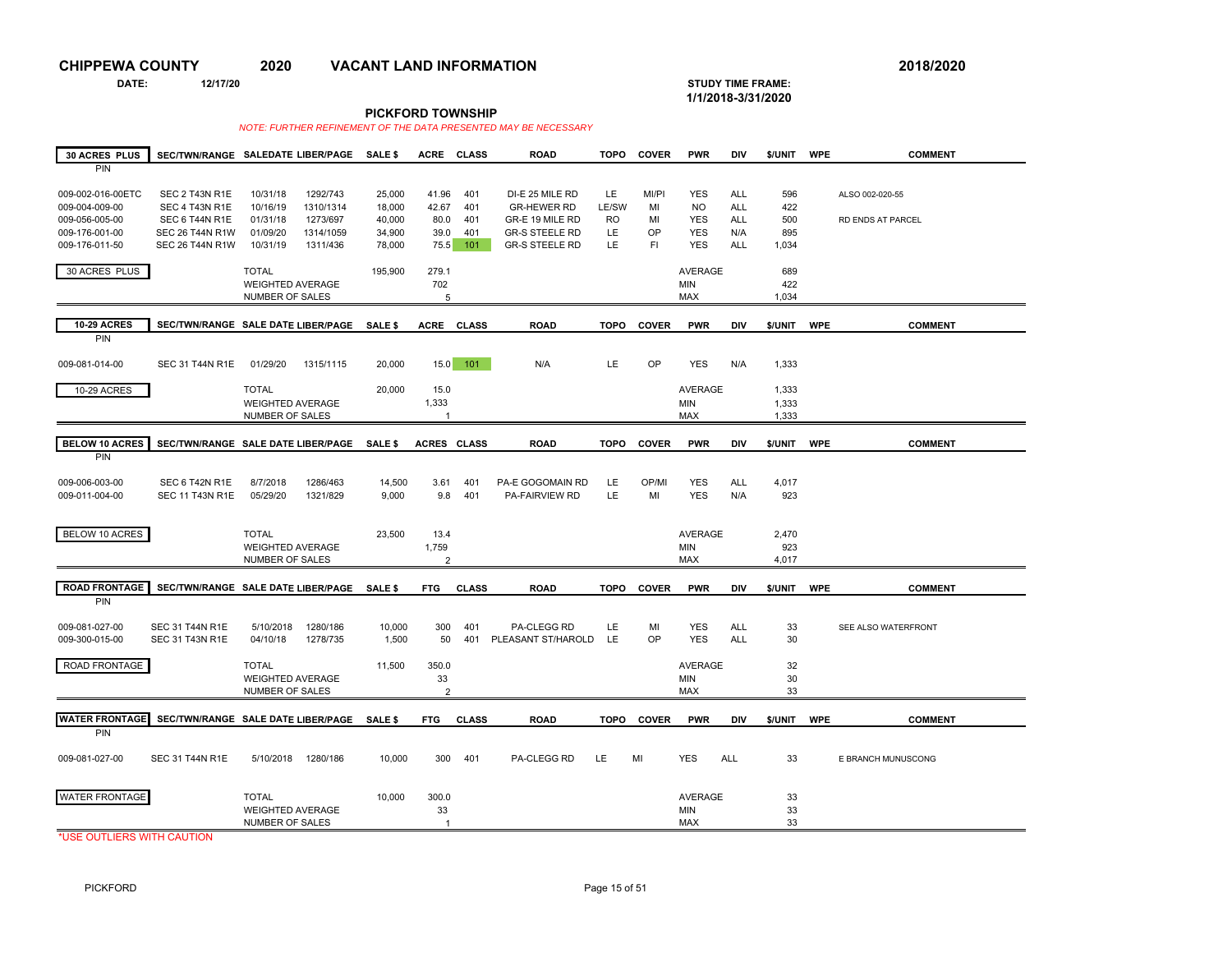**DATE: 12/17/20 STUDY TIME FRAME: 1/1/2018-3/31/2020** 

**RABER TOWNSHIP**

| <b>30 ACRES PLUS</b>                 | SEC/TWN/RANGE SALEDATE LIBER/PAGE                |                         |                      | SALE \$          | <b>ACRE</b>  | <b>CLASS</b> | <b>ROAD</b>                            | <b>TOPO</b> | <b>COVER</b>    | <b>PWR</b>               | <b>DIV</b>        | \$/UNIT      | <b>WPE</b> | <b>COMMENT</b> |
|--------------------------------------|--------------------------------------------------|-------------------------|----------------------|------------------|--------------|--------------|----------------------------------------|-------------|-----------------|--------------------------|-------------------|--------------|------------|----------------|
| PIN                                  |                                                  |                         |                      |                  |              |              |                                        |             |                 |                          |                   |              |            |                |
|                                      |                                                  |                         |                      |                  |              |              |                                        |             |                 |                          |                   |              |            |                |
| 010-056-007-00etc                    | SEC 6 T43N R2E                                   | 12/20/19                | 1314/310             | 204,000          | 399.0        | 402          | <b>PA-E GOGOMAIN RD</b>                | LO          | MI              | <b>YES</b>               | <b>ALL</b>        | 511          |            |                |
| 010-071-007-00                       | <b>SEC 21 T43N R2E</b>                           | 10/17/19                | 1310/982             | 42,000           | 38.0         | 402          | GR-E Sandridge/S. McCoy                | LE.         | MI              | <b>YES</b>               | ALL               | 1,105        |            |                |
| 010-077-002-00<br>010-081-005-00     | <b>SEC 27 T43N R2E</b><br><b>SEC 31 T43N R2E</b> | 06/11/20<br>12/04/18    | 1322/161<br>1294/996 | 28,000<br>45,000 | 39.0<br>39.0 | 402<br>101   | 2TR-E SANDRIDGE RD<br>GR-E 29 Mile Rd. | LE.<br>LE.  | MI<br><b>CE</b> | <b>YES</b><br><b>NO</b>  | N/A<br>N/A        | 718<br>1,154 |            |                |
| 010-133-008-00                       | <b>SEC 33 T44N R2E</b>                           | 01/04/19                | 1296/547             | 28,000           | 39.0         | 401          | <b>GR-Maple Point Rd</b>               | LE.         | MI              | <b>YES</b>               | <b>ALL</b>        | 718          |            |                |
| 010-136-014-00ETC                    | <b>SEC 36 T44N R2E</b>                           | 02/11/20                | 1315/1282            | 38,500           | 101.4        | 402          | PA-S Rocky Point Rd                    | LO          | MI              | <b>YES</b>               | <b>ALL</b>        | 380          |            |                |
|                                      |                                                  |                         |                      |                  |              |              |                                        |             |                 |                          |                   |              |            |                |
| 30 ACRES PLUS                        |                                                  | <b>TOTAL</b>            |                      | 385,500          | 655.4        |              |                                        |             |                 | <b>AVERAGE</b>           |                   | 764          |            |                |
|                                      |                                                  | <b>WEIGHTED AVERAGE</b> |                      |                  | 588          |              |                                        |             |                 | <b>MIN</b>               |                   | 380          |            |                |
|                                      |                                                  | NUMBER OF SALES         |                      |                  | 6            |              |                                        |             |                 | <b>MAX</b>               |                   | 1,154        |            |                |
|                                      |                                                  |                         |                      |                  |              |              |                                        |             |                 |                          |                   |              |            |                |
| <b>10-29 ACRES</b>                   | SEC/TWN/RANGE SALE DATE LIBER/PAGE               |                         |                      | <b>SALE \$</b>   | <b>ACRE</b>  | <b>CLASS</b> | <b>ROAD</b>                            | <b>TOPO</b> | <b>COVER</b>    | <b>PWR</b>               | <b>DIV</b>        | \$/UNIT      | <b>WPE</b> | <b>COMMENT</b> |
| PIN                                  |                                                  |                         |                      |                  |              |              |                                        |             |                 |                          |                   |              |            |                |
|                                      |                                                  |                         |                      |                  |              |              |                                        |             |                 |                          |                   |              |            |                |
| 010-004-012-00                       | SEC 4 T42N R2E                                   | 10/21/2019              | 1311/15              | 15,000           | 19           | 402          | GR-E Traynor Rd/S Springer             | LE.         | PI              | <b>YES</b>               | $\mathbf 0$       | 789          |            |                |
| 010-145-003-25<br>010-146-014-00     | SEC 5 T42N R3E<br>SEC 6 T42N R3E                 | 3/15/2019<br>9/3/2019   | 1298/278<br>1308/417 | 7,000<br>20,000  | 19.5<br>19.5 | 401<br>402   | PA-Raber Rd<br>PA-S Tower Rd.          | LO<br>LE.   | MI<br>MI        | <b>YES</b><br><b>YES</b> | <b>ALL</b><br>ALL | 359<br>1,026 |            |                |
|                                      |                                                  |                         |                      |                  |              |              |                                        |             |                 |                          |                   |              |            |                |
|                                      |                                                  |                         |                      |                  |              |              |                                        |             |                 |                          |                   |              |            |                |
|                                      |                                                  |                         |                      |                  |              |              |                                        |             |                 |                          |                   |              |            |                |
| 10-29 ACRES                          |                                                  | <b>TOTAL</b>            |                      | 42,000           | 58.0         |              |                                        |             |                 | <b>AVERAGE</b>           |                   | 725          |            |                |
|                                      |                                                  | <b>WEIGHTED AVERAGE</b> |                      |                  | 724          |              |                                        |             |                 | <b>MIN</b>               |                   | 359          |            |                |
|                                      |                                                  | NUMBER OF SALES         |                      |                  | 3            |              |                                        |             |                 | <b>MAX</b>               |                   | 1,026        |            |                |
|                                      |                                                  |                         |                      |                  |              |              |                                        |             |                 |                          |                   |              |            |                |
| <b>BELOW 10 ACRES</b>                | SEC/TWN/RANGE SALE DATE LIBER/PAGE               |                         |                      | <b>SALE \$</b>   | ACRES CLASS  |              | <b>ROAD</b>                            | <b>TOPO</b> | <b>COVER</b>    | <b>PWR</b>               | <b>DIV</b>        | \$/UNIT      | <b>WPE</b> | <b>COMMENT</b> |
| PIN                                  |                                                  |                         |                      |                  |              |              |                                        |             |                 |                          |                   |              |            |                |
| 010-081-007-30                       | <b>SEC 31 T43N R2E</b>                           | 2/17/2020 1316/362      |                      | 9,100            | 5.98         | 401          | <b>PA-E M48</b>                        | LE.         | PI              | <b>YES</b>               | ALL               | 1,522        |            |                |
| 010-167-012-00                       | <b>SEC 17 T43N R3E</b>                           | 10/2/2019 1309/755      |                      | 8,000            | 7.41         | 402          | <b>PA-S RABER RD</b>                   | <b>LE</b>   | MI              | <b>YES</b>               | $\mathbf 0$       | 1,080        |            |                |
| 010-167-012-75                       | <b>SEC 17 T43N R3E</b>                           | 11/5/2019 1311/1021     |                      | 8,500            | 2.01         |              | 402 'A-S Raber Rd./Mikes Landin        | LE.         | <b>HW</b>       | <b>YES</b>               | <b>ALL</b>        | 4,229        |            |                |
|                                      |                                                  |                         |                      |                  |              |              |                                        |             |                 |                          |                   |              |            |                |
| <b>BELOW 10 ACRES</b>                |                                                  | <b>TOTAL</b>            |                      | 25,600           | 15.4         |              |                                        |             |                 | <b>AVERAGE</b>           |                   | 2,277        |            |                |
|                                      |                                                  | <b>WEIGHTED AVERAGE</b> |                      |                  | 1,662        |              |                                        |             |                 | <b>MIN</b>               |                   | 1,080        |            |                |
|                                      |                                                  | NUMBER OF SALES         |                      |                  | 3            |              |                                        |             |                 | <b>MAX</b>               |                   | 4,229        |            |                |
|                                      |                                                  |                         |                      |                  |              |              |                                        |             |                 |                          |                   |              |            |                |
| <b>ROAD FRONTAGE</b>                 | SEC/TWN/RANGE SALE DATE LIBER/PAGE SALE \$       |                         |                      |                  | <b>FTG</b>   | <b>CLASS</b> | <b>ROAD</b>                            | <b>TOPO</b> | <b>COVER</b>    | <b>PWR</b>               | DIV               | \$/UNIT      | <b>WPE</b> | <b>COMMENT</b> |
| PIN                                  |                                                  |                         |                      |                  |              |              |                                        |             |                 |                          |                   |              |            |                |
|                                      |                                                  |                         |                      |                  |              |              |                                        |             |                 |                          |                   |              |            |                |
| <b>NO SALES FOR THIS TIME PERIOD</b> |                                                  |                         |                      |                  |              |              |                                        |             |                 |                          |                   |              |            |                |
|                                      |                                                  |                         |                      |                  |              |              |                                        |             |                 |                          |                   |              |            |                |
| ROAD FRONTAGE                        |                                                  | <b>TOTAL</b>            |                      |                  | 0.0          |              |                                        |             |                 | <b>AVERAGE</b>           |                   | #DIV/0!      |            |                |
|                                      |                                                  | <b>WEIGHTED AVERAGE</b> |                      |                  | #DIV/0!      |              |                                        |             |                 | <b>MIN</b>               |                   |              |            |                |
|                                      |                                                  | NUMBER OF SALES         |                      |                  | $\mathbf 0$  |              |                                        |             |                 | <b>MAX</b>               |                   |              |            |                |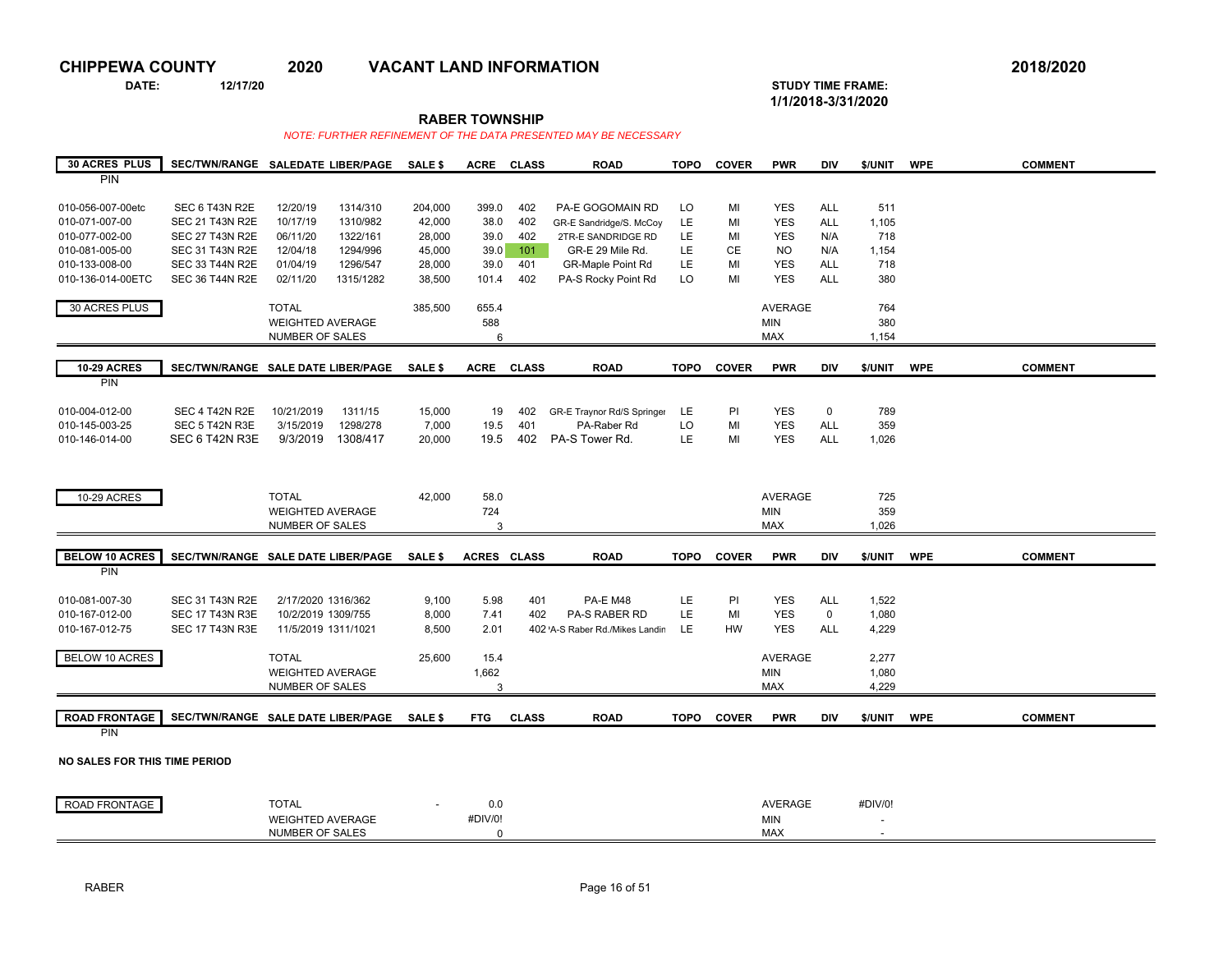| <b>I WATER</b><br>R FRONTAGE | :/TWN/RANGE<br>SEC/1 | <b>LIBER/PAGE</b><br><b>SALE DATE</b> | SALE | <b>FTG</b> | <b>CLASS</b> | <b>ROAD</b> | <b>TOPO</b> | COVER | <b>PWR</b> | <b>DIV</b> | \$/UNIT | WPI | COMMENT<br>COMMEN |
|------------------------------|----------------------|---------------------------------------|------|------------|--------------|-------------|-------------|-------|------------|------------|---------|-----|-------------------|
| <b>PIN</b>                   |                      |                                       |      |            |              |             |             |       |            |            |         |     |                   |

### **NO SALES FOR THIS TIME PERIOD**

| <b>FRONTAGE</b><br><b>WATE</b><br>1 A G<br>·RUN I AGI | TOTAL<br>the contract of the contract of the | 0.0    | <b>AVERAGE</b> | #DIV/0! |
|-------------------------------------------------------|----------------------------------------------|--------|----------------|---------|
|                                                       | <b>AVERAGE</b><br>FIGHTED                    | #DIV/0 | <b>MIN</b>     |         |
|                                                       | R OF SALES<br><b>NUMBEI</b>                  |        | MA)            |         |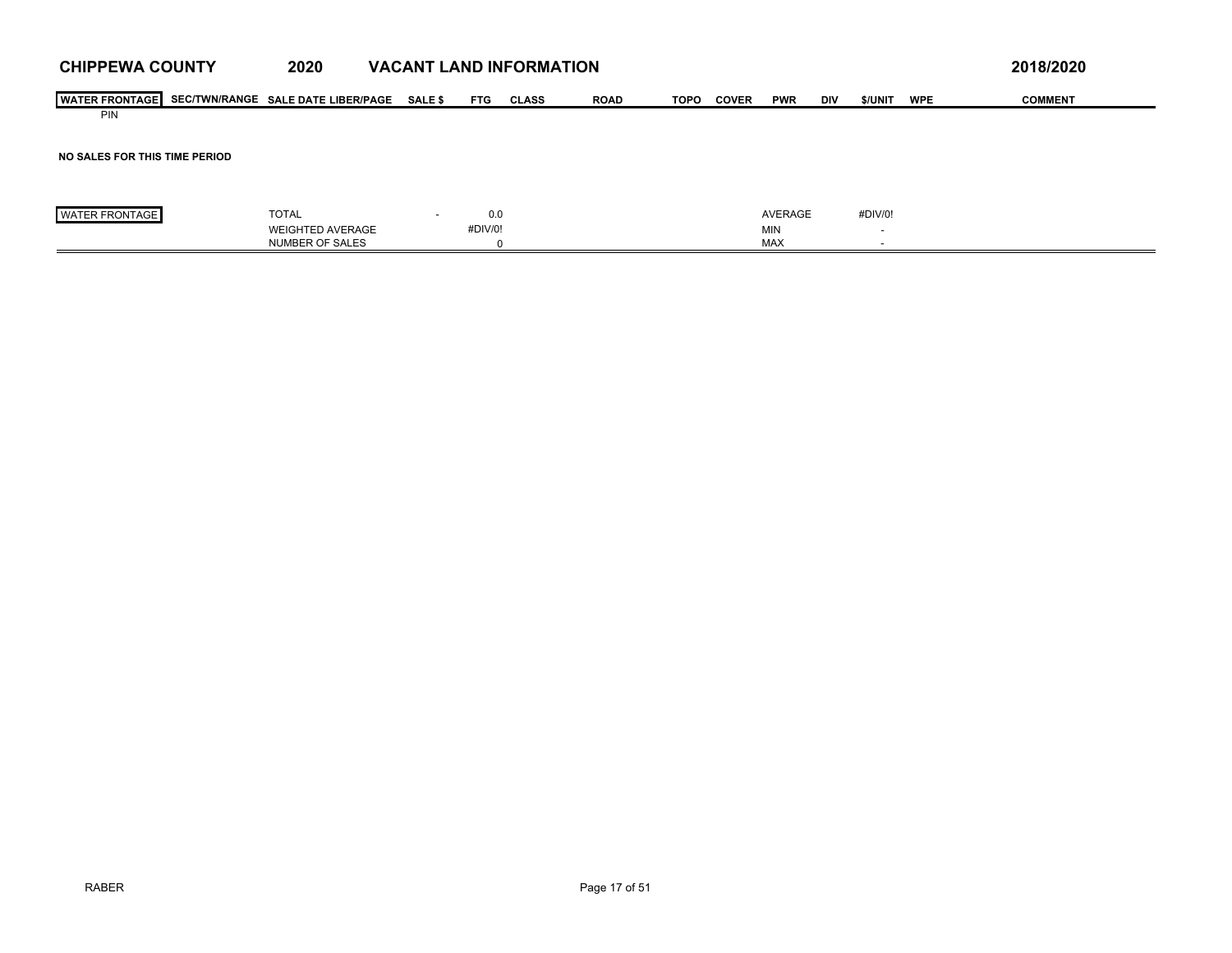**DATE: 12/17/20 STUDY TIME FRAME:**

## **1/1/2018-3/31/2020**

**RUDYARD TOWNSHIP**

| <b>30 ACRES PLUS</b> | <b>SEC/TWN/RANGE</b>   |           | <b>SALEDATE LIBER/PAGE</b> | <b>SALE \$</b> | <b>ACRE</b> | CLASS | <b>ROAD</b>                   | TOPO      | <b>COVER</b> | <b>PWR</b>     | <b>DIV</b> | <b>S/UNIT</b> | <b>WPE</b> | <b>COMMENT</b>  |
|----------------------|------------------------|-----------|----------------------------|----------------|-------------|-------|-------------------------------|-----------|--------------|----------------|------------|---------------|------------|-----------------|
| PIN                  |                        |           |                            |                |             |       |                               |           |              |                |            |               |            |                 |
| 011-005-006-00       | SEC 5 T44N R2W         | 8/15/2019 | 1307/19                    | 36,000         | 37.525      | 102   | PA-W 18 MILE RD/S TILSON      | LE.       | OP           | <b>YES</b>     | ALL        | 959           |            |                 |
| 011-005-007-00       | SEC 5 T44N R2W         | 5/8/2020  | 1320/827                   | 65,500         | 69.8        | 102   | PA-S TILSON RD                | LE.       | OP           | <b>YES</b>     | N/A        | 938           |            |                 |
| 011-005-023-00       | SEC 5 T44N R2W         | 8/22/2019 | 1307/649                   | 45,000         | 75.73       | 102   | <b>PA-S CENTERLINE RD/M48</b> | LE.       | OP           | <b>YES</b>     | ALL        | 594           |            |                 |
| 011-006-004-00       | SEC 6 T44N R2W         | 6/8/2020  | 1322/609                   | 32.500         | 30.554      | 402   | 2TR-W 23 MILE RD              | LE.       | MI/OP        | <b>YES</b>     | <b>ALL</b> | 1,064         |            |                 |
| 011-030-016-00       | <b>SEC 30 T44N R2W</b> | 02/09/18  | 1274/318                   | 36,000         | 40.3        | 401   | <b>GR-PEFFERS</b>             | <b>RO</b> | MI           | <b>YES</b>     | ALL        | 892           |            |                 |
| 011-031-009-00ETC    | <b>SEC 31 T44N R2W</b> | 02/04/19  | 1297/410                   | 57,000         | 75.4        | 401   | <b>PA-MACKINAC TRL</b>        | LE        | MI           | <b>YES</b>     | ALL        | 756           |            | ALSO 031-011-00 |
| 011-033-001-00       | SEC 33 T44N R2W        | 08/03/18  | 1288/691                   | 21.000         | 30.0        | 401   | N/A                           | LE        | LB           | N <sub>O</sub> | ALL        | 700           |            |                 |
| 011-034-004-00       | SEC 34 T44N R2W        | 01/30/18  | 1273/623                   | 32,000         | 59.5        | 401   | PA-23 MILE RD                 | LE        | OP           | <b>YES</b>     | N/A        | 538           |            |                 |
| 011-128-001-00       | <b>SEC 28 T44N R3W</b> | 06/08/18  | 1282/46                    | 60.960         | 73.4        | 401   | PA/GR-DRYBURG/TEETS           | LE        | LB           | <b>YES</b>     | <b>ALL</b> | 830           |            |                 |
| 011-175-001-00       | <b>SEC 25 T45N R3W</b> | 01/09/20  | 1314/1255                  | 70,000         | 157.6       | 402   | <b>GR-W PLOEGSTRA RD</b>      | LE        | OP           | <b>YES</b>     | ALL        | 444           |            |                 |

| 30 ACRES PLUS         |                        | <b>TOTAL</b>                                                | 455,960        | 649.9       |              |                        |             |              | AVERAGE        |             | 772     |            |                |
|-----------------------|------------------------|-------------------------------------------------------------|----------------|-------------|--------------|------------------------|-------------|--------------|----------------|-------------|---------|------------|----------------|
|                       |                        | <b>WEIGHTED AVERAGE</b>                                     |                | 702         |              |                        |             |              | <b>MIN</b>     |             | 444     |            |                |
|                       |                        | NUMBER OF SALES                                             |                | 10          |              |                        |             |              | MAX            |             | 1,064   |            |                |
|                       |                        |                                                             |                |             |              |                        |             |              |                |             |         |            |                |
| <b>10-29 ACRES</b>    |                        | SEC/TWN/RANGE SALE DATE LIBER/PAGE                          | <b>SALE \$</b> |             | ACRE CLASS   | <b>ROAD</b>            | <b>TOPO</b> | <b>COVER</b> | <b>PWR</b>     | DIV         | \$/UNIT | <b>WPE</b> | <b>COMMENT</b> |
| PIN                   |                        |                                                             |                |             |              |                        |             |              |                |             |         |            |                |
|                       |                        |                                                             |                |             |              |                        |             |              |                |             |         |            |                |
| 011-006-003-10        | SEC 6 T44N R2W         | 08/24/18<br>1287/134                                        | 16,000         | 21.8        | 401          | PA-TILSON RD           | LE          | MI           | <b>YES</b>     | ALL         | 735     |            |                |
|                       |                        |                                                             |                |             |              |                        |             |              |                |             |         |            |                |
|                       |                        |                                                             |                |             |              |                        |             |              |                |             |         |            |                |
| 10-29 ACRES           |                        | <b>TOTAL</b>                                                | 16.000         | 21.8        |              |                        |             |              | AVERAGE        |             | 735     |            |                |
|                       |                        | <b>WEIGHTED AVERAGE</b>                                     |                | 735         |              |                        |             |              | <b>MIN</b>     |             | 735     |            |                |
|                       |                        | <b>NUMBER OF SALES</b>                                      |                |             |              |                        |             |              | <b>MAX</b>     |             | 735     |            |                |
| <b>BELOW 10 ACRES</b> |                        |                                                             |                |             |              |                        |             |              |                |             |         |            |                |
| PIN                   |                        | SEC/TWN/RANGE SALE DATE LIBER/PAGE                          | <b>SALE \$</b> | ACRES CLASS |              | <b>ROAD</b>            | <b>TOPO</b> | <b>COVER</b> | <b>PWR</b>     | <b>DIV</b>  | \$/UNIT | <b>WPE</b> | <b>COMMENT</b> |
|                       |                        |                                                             |                |             |              |                        |             |              |                |             |         |            |                |
| 011-033-001-75        | <b>SEC 33 T44N R2W</b> | 11/29/2019 1313/385                                         | 7,000          | 9.75        | 402          | GR-W 23 MILE RD        | LE          | OP           | <b>YES</b>     | <b>ALL</b>  | 718     |            |                |
|                       |                        |                                                             |                |             |              |                        |             |              |                |             |         |            |                |
| BELOW 10 ACRES        |                        | <b>TOTAL</b>                                                | 7,000          | 9.8         |              |                        |             |              | AVERAGE        |             | 718     |            |                |
|                       |                        | <b>WEIGHTED AVERAGE</b>                                     |                | 718         |              |                        |             |              | <b>MIN</b>     |             | 718     |            |                |
|                       |                        | NUMBER OF SALES                                             |                |             |              |                        |             |              | <b>MAX</b>     |             | 718     |            |                |
|                       |                        |                                                             |                |             |              |                        |             |              |                |             |         |            |                |
| <b>ROAD FRONTAGE</b>  |                        | SEC/TWN/RANGE SALE DATE LIBER/PAGE                          | SALE \$        | <b>FTG</b>  | <b>CLASS</b> | <b>ROAD</b>            | TOPO        | <b>COVER</b> | <b>PWR</b>     | DIV         | \$/UNIT | <b>WPE</b> | <b>COMMENT</b> |
| <b>PIN</b>            |                        |                                                             |                |             |              |                        |             |              |                |             |         |            |                |
|                       |                        |                                                             |                |             |              |                        |             |              |                |             |         |            |                |
| 011-280-007-00        | SEC 5 T44N R2W         | 03/05/19<br>1298/436                                        | 10,000         | 100.0       | 401          | <b>PA-MACKINAC TRL</b> | LE -        | OP/HB        | <b>YES</b>     | $\mathbf 0$ | 100     |            |                |
|                       |                        |                                                             |                |             |              |                        |             |              |                |             |         |            |                |
| ROAD FRONTAGE         |                        | <b>TOTAL</b>                                                | 10,000         | 100.0       |              |                        |             |              | AVERAGE        |             | 100     |            |                |
|                       |                        | <b>WEIGHTED AVERAGE</b>                                     |                | 100         |              |                        |             |              | <b>MIN</b>     |             | 100     |            |                |
|                       |                        | NUMBER OF SALES                                             |                |             |              |                        |             |              | <b>MAX</b>     |             | 100     |            |                |
|                       |                        |                                                             |                |             |              |                        |             |              |                |             |         |            |                |
| <b>WATER FRONTAGE</b> |                        | SEC/TWN/RANGE SALE DATE LIBER/PAGE SALE \$                  |                | <b>FTG</b>  | <b>CLASS</b> | <b>ROAD</b>            | <b>TOPO</b> | <b>COVER</b> | <b>PWR</b>     | <b>DIV</b>  | \$/UNIT | <b>WPE</b> | <b>COMMENT</b> |
| PIN                   |                        |                                                             |                |             |              |                        |             |              |                |             |         |            |                |
|                       |                        |                                                             |                |             |              |                        |             |              |                |             |         |            |                |
|                       |                        | THERE ARE NO WATER FRONTAGE SALES FOR THIS STUDY TIME FRAME |                |             |              |                        |             |              |                |             |         |            |                |
|                       |                        |                                                             |                |             |              |                        |             |              |                |             |         |            |                |
| <b>WATER FRONTAGE</b> |                        | <b>TOTAL</b>                                                |                |             |              |                        |             |              | <b>AVERAGE</b> |             | #DIV/0! |            |                |
|                       |                        | <b>WEIGHTED AVERAGE</b>                                     |                | #DIV/0!     |              |                        |             |              | <b>MIN</b>     |             |         |            |                |
|                       |                        | NUMBER OF SALES                                             |                | $\Omega$    |              |                        |             |              | <b>MAX</b>     |             |         |            |                |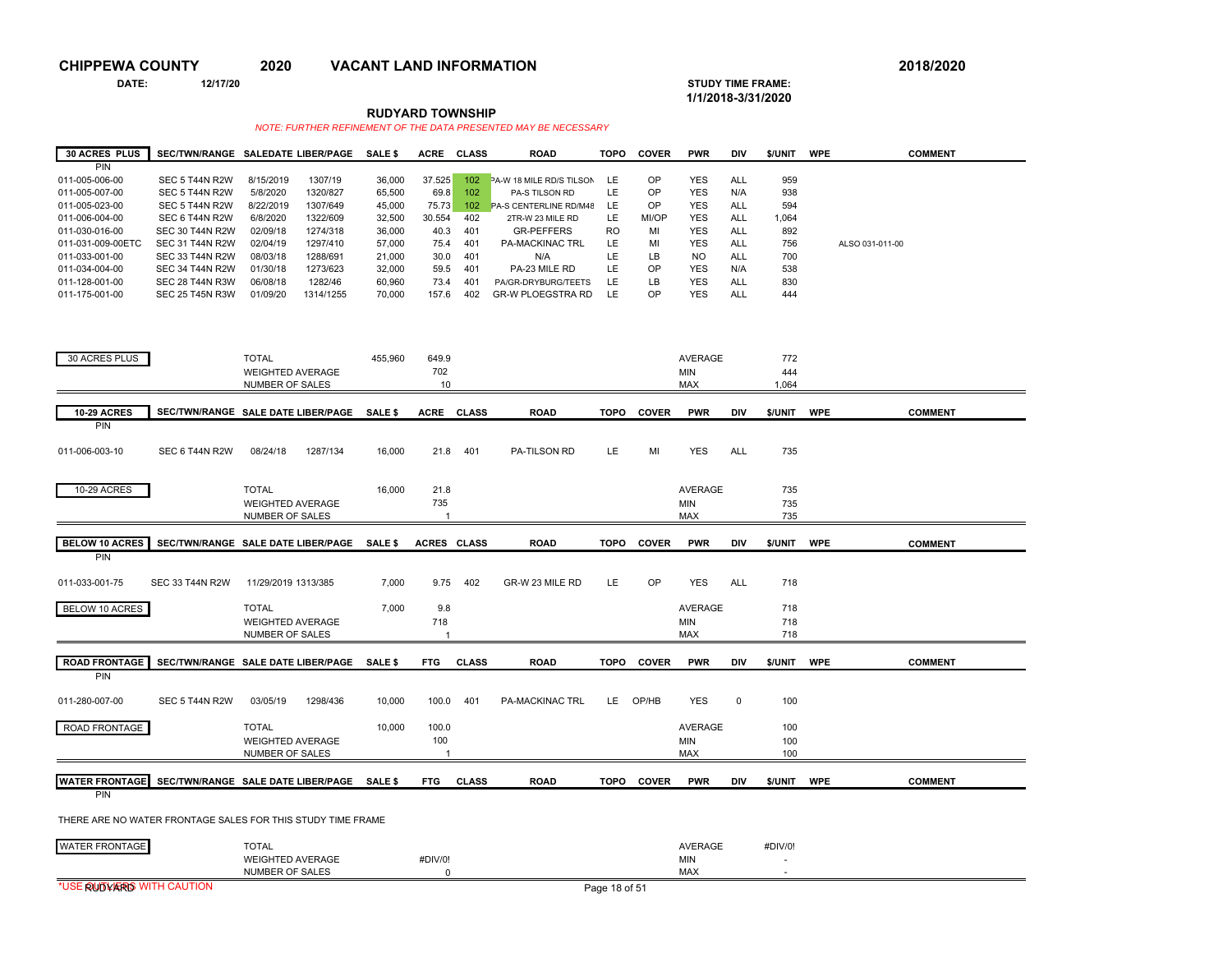**DATE: 12/17/20 STUDY TIME FRAME:**

**1/1/2018-3/31/2020** 

| 30 ACRES PLUS                    | SEC/TWN/RANGE SALEDATE LIBER/PAGE                |                                                   |                       | SALE \$          | <b>ACRE</b>             | <b>CLASS</b> | <b>ROAD</b>                                 | <b>TOPO</b> | <b>COVER</b> | <b>PWR</b>               | DIV                      | \$/UNIT        | <b>WPE</b> | <b>COMMENT</b>               |
|----------------------------------|--------------------------------------------------|---------------------------------------------------|-----------------------|------------------|-------------------------|--------------|---------------------------------------------|-------------|--------------|--------------------------|--------------------------|----------------|------------|------------------------------|
| <b>PIN</b>                       |                                                  |                                                   |                       |                  |                         |              |                                             |             |              |                          |                          |                |            |                              |
|                                  |                                                  |                                                   |                       |                  |                         |              |                                             |             |              |                          |                          |                |            |                              |
| 012-154-004-00                   | SEC 4 T45N R2E                                   | 08/22/18                                          | 1287/851              | 12,000           | 40.0                    | 401          | N/A                                         | LE/RO       | MI           | <b>NO</b>                | <b>ALL</b>               | 300            |            | NEEBISH ISLAND, NO ACCESS    |
|                                  |                                                  |                                                   |                       |                  |                         |              |                                             |             |              |                          |                          |                |            |                              |
|                                  |                                                  |                                                   |                       |                  |                         |              |                                             |             |              |                          |                          |                |            |                              |
| 30 ACRES PLUS                    |                                                  | <b>TOTAL</b>                                      |                       | 12,000           | 40.0                    |              |                                             |             |              | <b>AVERAGE</b>           |                          | 300            |            |                              |
|                                  |                                                  | <b>WEIGHTED AVERAGE</b>                           |                       |                  | 300                     |              |                                             |             |              | MIN                      |                          | 300            |            |                              |
|                                  |                                                  | NUMBER OF SALES                                   |                       |                  | $\mathbf{1}$            |              |                                             |             |              | <b>MAX</b>               |                          | 300            |            |                              |
|                                  |                                                  |                                                   |                       |                  |                         |              |                                             |             |              |                          |                          |                |            |                              |
| <b>10-29 ACRES</b><br><b>PIN</b> | SEC/TWN/RANGE SALE DATE LIBER/PAGE               |                                                   |                       | SALE \$          | <b>ACRE</b>             | <b>CLASS</b> | <b>ROAD</b>                                 | <b>TOPO</b> | <b>COVER</b> | <b>PWR</b>               | <b>DIV</b>               | \$/UNIT        | <b>WPE</b> | <b>COMMENT</b>               |
|                                  |                                                  |                                                   |                       |                  |                         |              |                                             |             |              |                          |                          |                |            |                              |
| 012-084-013-00                   | SEC 34 T47N R1W                                  | 02/18/20                                          | 1316/216              | 18,000           | 28.1                    | 402          | PA-W 6 MILE RD                              | LE          | MI/OP        | <b>YES</b>               | <b>ALL</b>               | 641            |            |                              |
| 012-086-020-80ETC                | <b>SEC 36 T47N R1W</b>                           | 12/11/18                                          | 1295/80               | 43,000           | 29.3                    | 401          | PA-W 6 MILE RD                              | LE.         | MI           | <b>YES</b>               | <b>ALL</b>               | 1,470          |            | ALSO 086-020-60 & 086-020-20 |
|                                  |                                                  |                                                   |                       |                  |                         |              |                                             |             |              |                          |                          |                |            |                              |
|                                  |                                                  |                                                   |                       |                  |                         |              |                                             |             |              |                          |                          |                |            |                              |
| 10-29 ACRES                      |                                                  | <b>TOTAL</b>                                      |                       | 61,000           | 57.4                    |              |                                             |             |              | <b>AVERAGE</b>           |                          | 1,055          |            |                              |
|                                  |                                                  | <b>WEIGHTED AVERAGE</b><br><b>NUMBER OF SALES</b> |                       |                  | 1,064<br>$\overline{2}$ |              |                                             |             |              | <b>MIN</b><br><b>MAX</b> |                          | 641<br>1,470   |            |                              |
|                                  |                                                  |                                                   |                       |                  |                         |              |                                             |             |              |                          |                          |                |            |                              |
| <b>BELOW 10 ACRES</b>            | SEC/TWN/RANGE SALE DATE LIBER/PAGE               |                                                   |                       | SALE \$          | <b>ACRES</b>            | <b>CLASS</b> | <b>ROAD</b>                                 | <b>TOPO</b> | <b>COVER</b> | <b>PWR</b>               | DIV                      | \$/UNIT        | <b>WPE</b> | <b>COMMENT</b>               |
| <b>PIN</b>                       |                                                  |                                                   |                       |                  |                         |              |                                             |             |              |                          |                          |                |            |                              |
|                                  |                                                  |                                                   |                       |                  |                         |              |                                             |             |              |                          |                          |                |            |                              |
| 012-026-045-15                   | <b>SEC 26 T47N R1E</b>                           | 10/25/18                                          | 1292/125              | 30,000           | 9.75                    | 401          | PA-S RIVERSIDE DR                           | LE          | MI           | <b>YES</b>               | <b>ALL</b>               | 3,077          |            |                              |
| 012-027-021-35                   | <b>SEC 27 T47N R1E</b>                           | 10/23/19                                          | 1310/1238             | 30,000           | 9.75                    | 402          | PA-E 4 MILE RD                              | LE          | MI           | <b>YES</b>               | N/A                      | 3,077          |            |                              |
| 012-029-010-30                   | <b>SEC 29 T47N R1E</b>                           | 6/16/20<br>11/27/18                               | 1322/395              | 15,000           | 9.75<br>9.75            | 402<br>401   | PA-S SEYMOUR RD<br><b>PA-S KILLACKEY RD</b> | LE<br>LE    | MI<br>PA     | <b>YES</b><br><b>YES</b> | <b>ALL</b><br><b>ALL</b> | 1,538<br>1.282 |            |                              |
| 012-031-022-00<br>012-031-022-25 | <b>SEC 31 T47N R1E</b><br><b>SEC 31 T47N R1E</b> | 9/13/19                                           | 1294/359<br>1308/1175 | 12,500<br>12,000 | 9.75                    | 402          | PA-S KILLACKEY RD                           | LE          | MI           | <b>YES</b>               | $\mathbf{0}$             | 1,231          |            |                              |
| 012-084-018-00                   | <b>SEC 34 T47N R1W</b>                           | 6/21/19                                           | 1304/491              | 5,200            | 3.07                    | 402          | PA-W 6 MILE RD                              | LE          | OP           | <b>YES</b>               | <b>ALL</b>               | 1,694          |            |                              |
| 012-086-020-00                   | <b>SEC 36 T47N R1W</b>                           | 1/31/18                                           | 1273/567              | 16,000           | 9.75                    | 401          | PA-W 6 MILE RD                              | LE          | MI           | <b>YES</b>               | ALL                      | 1,641          |            |                              |
| 012-231-012-00                   | <b>SEC 30 T45N R3E</b>                           | 5/31/19                                           | 1306/919              | 9,000            | 9.261                   | 402          | <b>GR-S BUTTERFIELD ROW</b>                 | LE          | MI           | <b>YES</b>               | <b>ALL</b>               | 972            |            | <b>NEEBISH ISLAND</b>        |
|                                  |                                                  |                                                   |                       |                  |                         |              |                                             |             |              |                          |                          |                |            |                              |
| BELOW 10 ACRES                   |                                                  | <b>TOTAL</b>                                      |                       | 129,700          | 70.8                    |              |                                             |             |              | <b>AVERAGE</b>           |                          | 1,814          |            |                              |
|                                  |                                                  | <b>WEIGHTED AVERAGE</b>                           |                       |                  | 1,831                   |              |                                             |             |              | <b>MIN</b>               |                          | 972            |            |                              |
|                                  |                                                  | NUMBER OF SALES                                   |                       |                  | 8                       |              |                                             |             |              | <b>MAX</b>               |                          | 3,077          |            |                              |
| <b>ROAD FRONTAGE</b>             | SEC/TWN/RANGE SALE DATE LIBER/PAGE               |                                                   |                       | SALE \$          | <b>FTG</b>              | <b>CLASS</b> | <b>ROAD</b>                                 | <b>TOPO</b> | <b>COVER</b> | <b>PWR</b>               | <b>DIV</b>               | \$/UNIT        | <b>WPE</b> | <b>COMMENT</b>               |
| PIN                              |                                                  |                                                   |                       |                  |                         |              |                                             |             |              |                          |                          |                |            |                              |
|                                  |                                                  |                                                   |                       |                  |                         |              |                                             |             |              |                          |                          |                |            |                              |
| 012-026-009-25                   | <b>SEC 26 T47N R1E</b>                           | 08/19/19                                          | 1307/112              | 24,500           | 128.1                   | 401          | PA-S NICOLET RD                             | LE          | MI           | <b>YES</b>               | 0                        | 191            |            |                              |
| 012-026-038-80                   | <b>SEC 26 T47N R1E</b>                           | 11/14/19                                          | 1312/352              | *10900           | *176.08                 | 402          | PA-S NICOLET RD                             | LE          | HW           | <b>YES</b>               | $\mathbf{1}$             | $*62$          |            |                              |
| 012-027-006-25                   | <b>SEC 27 T47N R1E</b>                           | 11/06/19                                          | 1311/988              | 25,000           | 198.0                   | 402          | PA-E 4 MILE RD                              | LE          | MI           | <b>YES</b>               | ALL                      | 126            |            |                              |
| 012-330-027-00                   | <b>SEC 28 T47N R1E</b>                           | 09/03/19                                          | 1307/1252             | 7,000            | 60.0                    | 402          | PA-S SCENIC DR                              | LE          | OP           | <b>YES</b>               | N/A                      | 117            |            |                              |
| 012-380-021-00<br>012-395-016-00 | <b>SEC 23 T47N R1W</b><br>JACEK SUBDIVISION      | 07/24/19<br>10/04/18                              | 1305/739<br>1290/911  | 28,000<br>25,000 | 272.0<br>285.5          | 402<br>401   | PA-S CHARWOOD CIR<br>PA-CEDAR DR            | LE<br>LE    | HW<br>MI     | <b>YES</b><br><b>YES</b> | N/A<br>N/A               | 103<br>88      |            | RF ON BOTH SIDES             |
| 012-470-005-00                   | <b>SEC 31 T47N R1W</b>                           | 02/06/20                                          | 1315/1291             | 14,000           | 125.0                   | 402          | PA-CEDAR DR                                 | LE          | MI           | <b>YES</b>               | N/A                      | 112            |            | SAULT WEST PLAT              |
|                                  |                                                  |                                                   |                       |                  |                         |              |                                             |             |              |                          |                          |                |            |                              |
| ROAD FRONTAGE                    |                                                  | <b>TOTAL</b>                                      |                       | 123,500          | 1,068.6                 |              |                                             |             |              | AVERAGE                  |                          | 123            |            |                              |
|                                  |                                                  | <b>WEIGHTED AVERAGE</b>                           |                       |                  | 116                     |              |                                             |             |              | <b>MIN</b>               |                          | 88             |            |                              |
|                                  |                                                  | NUMBER OF SALES                                   |                       |                  | 6                       |              |                                             |             |              | <b>MAX</b>               |                          | 191            |            |                              |
| <b>SOO</b>                       |                                                  |                                                   |                       |                  |                         |              | Page 19 of 51                               |             |              |                          |                          |                |            |                              |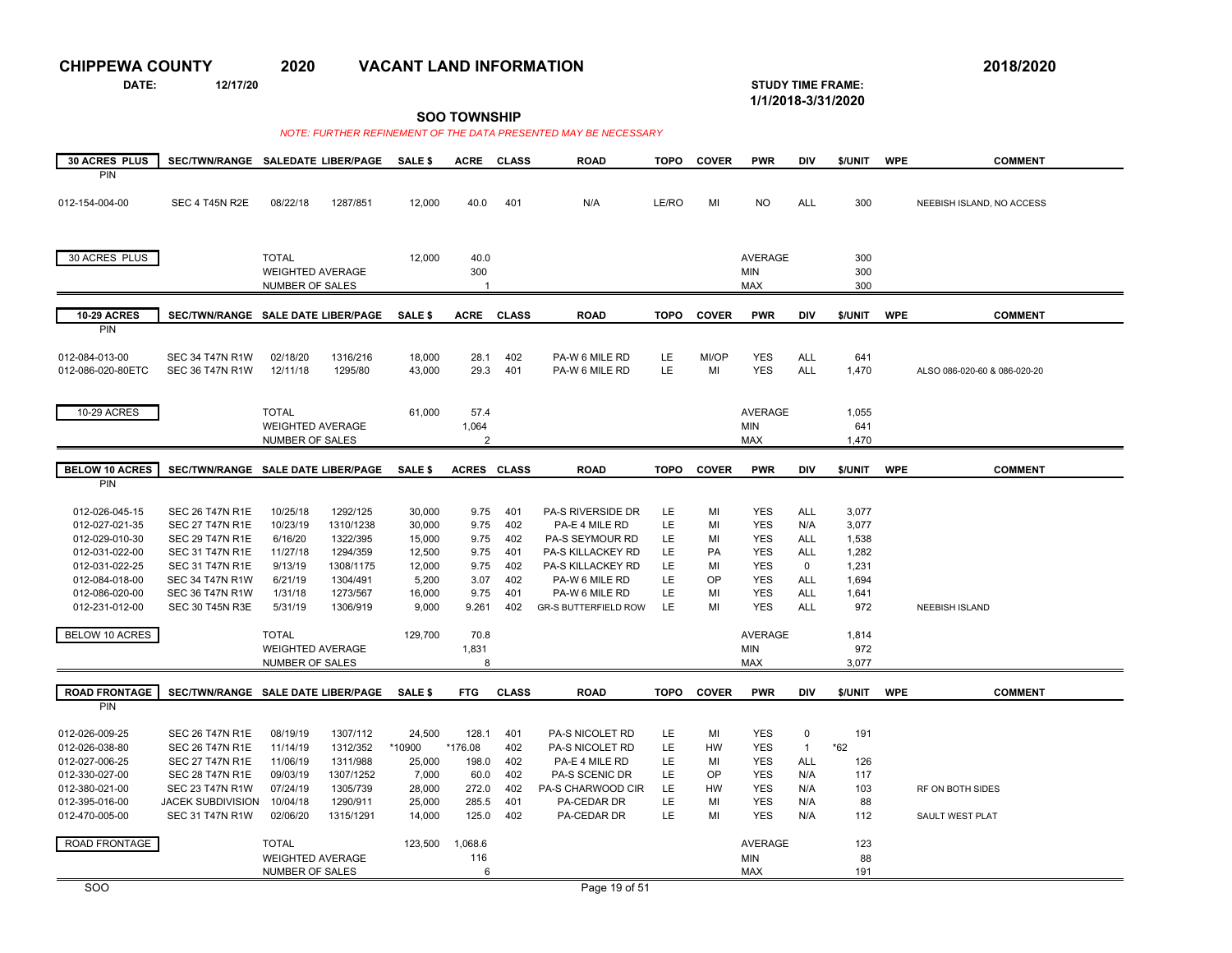| <b>WATER FRONTAGE</b> |                 | SEC/TWN/RANGE SALE DATE LIBER/PAGE | <b>SALE \$</b> | <b>FTG</b> | <b>CLASS</b> | <b>ROAD</b>           | <b>TOPO</b> | <b>COVER</b> | <b>PWR</b> | DIV | <b>S/UNIT</b> | <b>WPE</b> | <b>COMMENT</b>                            |
|-----------------------|-----------------|------------------------------------|----------------|------------|--------------|-----------------------|-------------|--------------|------------|-----|---------------|------------|-------------------------------------------|
| <b>PIN</b>            |                 |                                    |                |            |              |                       |             |              |            |     |               |            |                                           |
| 012-183-005-00        | SEC 33 T45N R2E | 9/18/2018 1289/670                 | 30000          | 176        |              | 401 LIMPING WATER ROW | LE.         | MI/OP        |            | 0   | 170           |            | IF NO ELECTRIC. IT IS CLOSE TO SITE. N.I. |
| 012-183-008-00        | SEC 33 T45N R2E | 3/27/2020 1317/1328                | 60000          | 101        |              | 402 LIMPING WATER ROW | LE          | MI/OP        |            | 0   | 594           |            | IF NO ELECTRIC. IT IS CLOSE TO SITE. N.I. |
|                       |                 |                                    |                |            |              |                       |             |              |            |     |               |            |                                           |
| <b>WATER FRONTAGE</b> |                 | <b>TOTAL</b>                       | 90,000         | 277.0      |              |                       |             |              | AVERAGE    |     | 382           |            |                                           |
|                       |                 | <b>WEIGHTED AVERAGE</b>            |                | 325        |              |                       |             |              | <b>MIN</b> |     | 170           |            |                                           |
|                       |                 | NUMBER OF SALES                    |                |            |              |                       |             |              | <b>MAX</b> |     | 594           |            |                                           |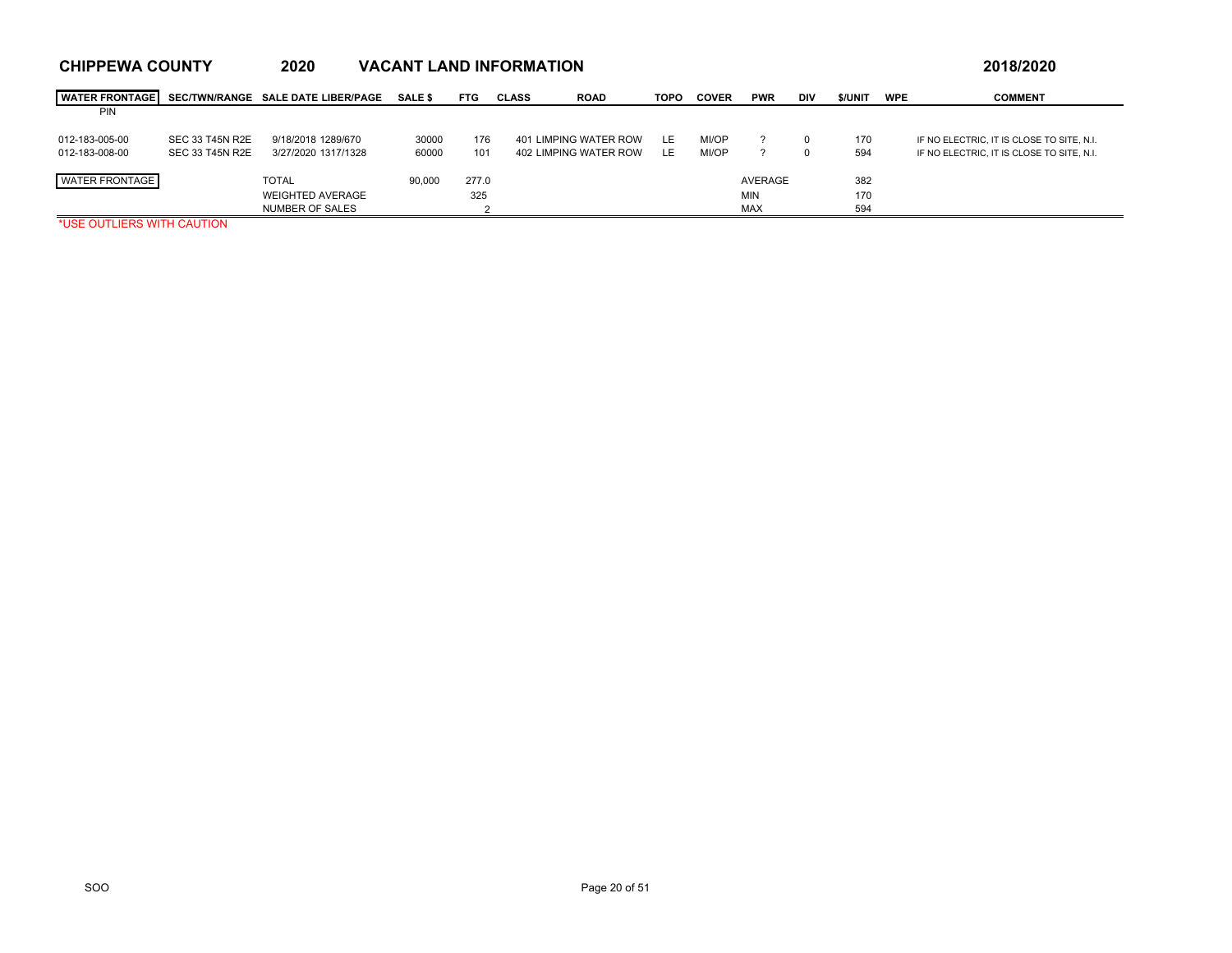**DATE: 12/17/20 STUDY TIME FRAME:**

**1/1/2018-3/31/2020** 

### **SUGAR ISLAND TOWNSHIP**

| <b>30 ACRES PLUS</b>             | SEC/TWN/RANGE SALEDATE LIBER/PAGE SALE \$ |                         |           |                 | <b>ACRE</b>    | <b>CLASS</b> | <b>ROAD</b>               | <b>TOPO</b> | <b>COVER</b> | <b>PWR</b>     | <b>DIV</b>     | \$/UNIT        | <b>WPE</b> | <b>COMMENT</b>               |
|----------------------------------|-------------------------------------------|-------------------------|-----------|-----------------|----------------|--------------|---------------------------|-------------|--------------|----------------|----------------|----------------|------------|------------------------------|
| PIN                              |                                           |                         |           |                 |                |              |                           |             |              |                |                |                |            |                              |
|                                  |                                           |                         |           |                 |                |              |                           |             |              |                |                |                |            |                              |
|                                  |                                           |                         |           |                 |                |              |                           |             |              |                |                |                |            |                              |
| 013-155-016-00                   | SEC 5 T46N R2E                            | 10/23/18                | 1291/952  |                 | 39.0           | 401          | <b>GR-E 7 MILE RD</b>     | LE          | MI           | <b>NO</b>      | N/A            |                |            | <b>CONFIDENTIAL</b>          |
| 013-171-006-00                   | <b>SEC 21 T46N R2E</b>                    | 03/06/20                | 1317/154  | 70,000          | 79.8           | 402          | PA-S HOMESTEAD RD         | LE          | MI           | <b>YES</b>     | N/A            | 878            |            |                              |
| 013-209-013-00                   | SEC 9 T47N R2E                            | 03/18/19                | 1298/981  | 30,000          | 80.9           | 401          | PA-E 1 1/2 MILE RD        | RO.         | MI           | <b>NO</b>      | <b>ALL</b>     | 371            |            | ELECTRIC AVAILABLE AT ROAD   |
| 013-217-004-00                   | <b>SEC 17 T46N R2E</b>                    | 03/19/18                | 1277/13   | 36,000          | 59.8           | 401          | PA-S BRASSER RD           | <b>RO</b>   | MI           | <b>NO</b>      | <b>ALL</b>     | 603            |            |                              |
| 013-218-002-00ETC                | SEC 18 & 7 T47N R2E 04/03/19              |                         | 1299/612  | 65,000          | 179.5          | 401          | PA-S BRASSER RD           | LE          | MI           | <b>YES</b>     | 6              | 362            |            | ALSO 218-011-00 & 207-019-00 |
| 013-219-006-00ETCSEC 19 T47N R2E |                                           | 8/13/2019               | 1306/1035 | 39,000          | 49.3           | 402          | PA-S BRASSER RD           | <b>RO</b>   | HW/MI        | <b>YES</b>     | N/A            | 792            |            | ALSO 219-007-00 & 008-00     |
| 013-279-009-00                   | <b>SEC 29 T48N R2E</b>                    | 04/25/18                | 1279/287  | 24,000          | 38.0           | 401          | PA-E NORTH SHORE DF LE/LO |             | MI           | <b>YES</b>     | N/A            | 632            |            |                              |
| 013-283-009-00                   | <b>SEC 33 T48N R2E</b>                    | 03/12/20                | 1317/417  | 30,000          | 40.0           | 402          | N/A                       | <b>RO</b>   | HW/MI        | <b>NO</b>      | <b>ALL</b>     | 750            |            |                              |
|                                  |                                           |                         |           |                 |                |              |                           |             |              |                |                |                |            |                              |
| 30 ACRES PLUS                    |                                           | <b>TOTAL</b>            |           |                 | 566.2          |              |                           |             |              | <b>AVERAGE</b> |                | 598            |            |                              |
|                                  |                                           | <b>WEIGHTED AVERAGE</b> |           |                 | 547            |              |                           |             |              | <b>MIN</b>     |                | 362            |            |                              |
|                                  |                                           | NUMBER OF SALES         |           |                 | 8              |              |                           |             |              | <b>MAX</b>     |                | 878            |            |                              |
|                                  |                                           |                         |           |                 |                |              |                           |             |              |                |                |                |            |                              |
| <b>10-29 ACRES</b>               | SEC/TWN/RANGE SALE DATE LIBER/PAGE        |                         |           | SALE \$         | ACRE           | <b>CLASS</b> | <b>ROAD</b>               | <b>TOPO</b> | <b>COVER</b> | <b>PWR</b>     | <b>DIV</b>     | \$/UNIT        | <b>WPE</b> | <b>COMMENT</b>               |
| PIN                              |                                           |                         |           |                 |                |              |                           |             |              |                |                |                |            |                              |
|                                  |                                           |                         |           |                 |                |              |                           |             |              |                |                |                |            |                              |
| 013-012-008-50                   | SEC 12 T47N R1E 4/24/2019                 |                         | 1300/838  | 16500           | 11.96          | 402          | <b>PA-S WESTSHORE DF</b>  | LE          | HW/MI        | <b>YES</b>     | <b>ALL</b>     | 1,380          |            |                              |
| 013-204-002-00                   | SEC 4 T47N R2E                            | ########                | 1311/302  | 8500            | 20             | 402          | N/A                       | <b>RO</b>   | <b>HW</b>    | N <sub>O</sub> | $\overline{1}$ | 425            |            |                              |
| 013-209-006-50                   | SEC 9 T47N R2E                            | 1/3/2020                | 1314/644  | 25000           | 17.73          | 402          | <b>GR-S TOWNHALL RD</b>   | <b>RO</b>   | MI           | <b>YES</b>     | N/A            | 1,410          |            |                              |
| 013-218-004-00                   | <b>SEC 18 T47N R2E</b>                    | 11/10/18                | 1293/487  | 7,500           | 20.0           | 401          | N/A                       | LE          | <b>HW</b>    | <b>NO</b>      | $\Omega$       | 375            |            | ADJ TO OWNERS PROPERTY       |
| 013-231-011-25                   | <b>SEC 31 T47N R2E</b>                    | 07/25/19                | 1306/44   | 15,000          | 13.0           | 402          | PA-S BRASSAR RD           | LE          | MI           | <b>YES</b>     | $\mathbf{1}$   | 1,154          |            |                              |
|                                  |                                           |                         |           |                 |                |              |                           |             |              |                |                |                |            |                              |
| 10-29 ACRES                      |                                           | <b>TOTAL</b>            |           | 72,500          | 82.7           |              |                           |             |              | <b>AVERAGE</b> |                | 949            |            |                              |
|                                  |                                           | <b>WEIGHTED AVERAGE</b> |           |                 | 877            |              |                           |             |              | MIN            |                | 375            |            |                              |
|                                  |                                           | <b>NUMBER OF SALES</b>  |           |                 | 5              |              |                           |             |              | <b>MAX</b>     |                | 1,410          |            |                              |
|                                  |                                           |                         |           |                 |                |              |                           |             |              |                |                |                |            |                              |
| <b>BELOW 10 ACRES</b>            | SEC/TWN/RANGE SALE DATE LIBER/PAGE        |                         |           | SALE \$         | ACRES CLASS    |              | <b>ROAD</b>               | <b>TOPO</b> | <b>COVER</b> | <b>PWR</b>     | <b>DIV</b>     | \$/UNIT        | <b>WPE</b> | <b>COMMENT</b>               |
| <b>PIN</b>                       |                                           |                         |           |                 |                |              |                           |             |              |                |                |                |            |                              |
|                                  |                                           |                         |           |                 |                |              |                           |             |              |                |                |                |            |                              |
| 013-001-018-50                   | SEC 1 T47N R1E                            | 10/4/2019               | 1310/34   | 9,000           | 6.415          | 402          | PA-S WESTSHORE DR LE/RO   |             | MI           | <b>YES</b>     | <b>ALL</b>     | 1,403          |            |                              |
| 013-156-027-00                   | SEC 6 T46N R2E                            | 12/14/18                | 1295/317  | 15,000          | 9.75           | 401          | GR- E 7 MILE RD           | RO.         | MI           | <b>YES</b>     | <b>ALL</b>     | 1,538          |            |                              |
| 013-205-004-85                   | SEC 5 T47N R2E                            | 10/29/18                | 1292/861  | 10,000          | 4.75           | 401          | <b>GR-SEPPI RD</b>        | <b>RO</b>   | MI           | <b>YES</b>     | $\mathbf 0$    | 2,105          |            | SEE ALSO ROAD FRONTAGE       |
| 013-229-008-25                   | <b>SEC 29 T47N R2E</b>                    | 10/05/18                | 1291/421  | 9,650           | 9.8            | 401          | GR-E 4 MILE RD            | RO.         | MI           | <b>YES</b>     | <b>ALL</b>     | 990            |            |                              |
| 013-231-004-75                   | <b>SEC 31 T47N R2E</b>                    | 01/21/20                | 1315/235  |                 |                | 402          | <b>PA-S BRASSAR RD</b>    | LE          | HW/MI        | <b>YES</b>     | $\mathbf 0$    |                |            |                              |
| 013-279-002-00                   | <b>SEC 29 T48N R2E</b>                    |                         | 1298/339  | 10,000          | 9.8            | 401          | PA-E NORTH SHORE DI       | LE          | MI           | <b>YES</b>     | $\overline{2}$ | 1,026<br>1,326 |            |                              |
| 013-279-030-80                   | <b>SEC 29 T48N R2E</b>                    | 3/1/19<br>10/04/19      | 1309/994  | 5,000<br>12,500 | 3.77<br>9.8    | 402          | PA-N BRASSAR RD           | LE          | <b>HW</b>    | <b>YES</b>     | ALL            | 1,282          |            |                              |
|                                  |                                           |                         |           |                 |                |              |                           |             |              |                |                |                |            |                              |
|                                  |                                           |                         |           |                 |                |              |                           |             |              |                |                |                |            |                              |
| <b>BELOW 10 ACRES</b>            |                                           | <b>TOTAL</b>            |           | 71,150          | 53.9           |              |                           |             |              | <b>AVERAGE</b> |                | 1,381          |            |                              |
|                                  |                                           | <b>WEIGHTED AVERAGE</b> |           |                 | 1,319          |              |                           |             |              | <b>MIN</b>     |                | 990            |            |                              |
|                                  |                                           | NUMBER OF SALES         |           |                 | $\overline{7}$ |              |                           |             |              | <b>MAX</b>     |                | 2,105          |            |                              |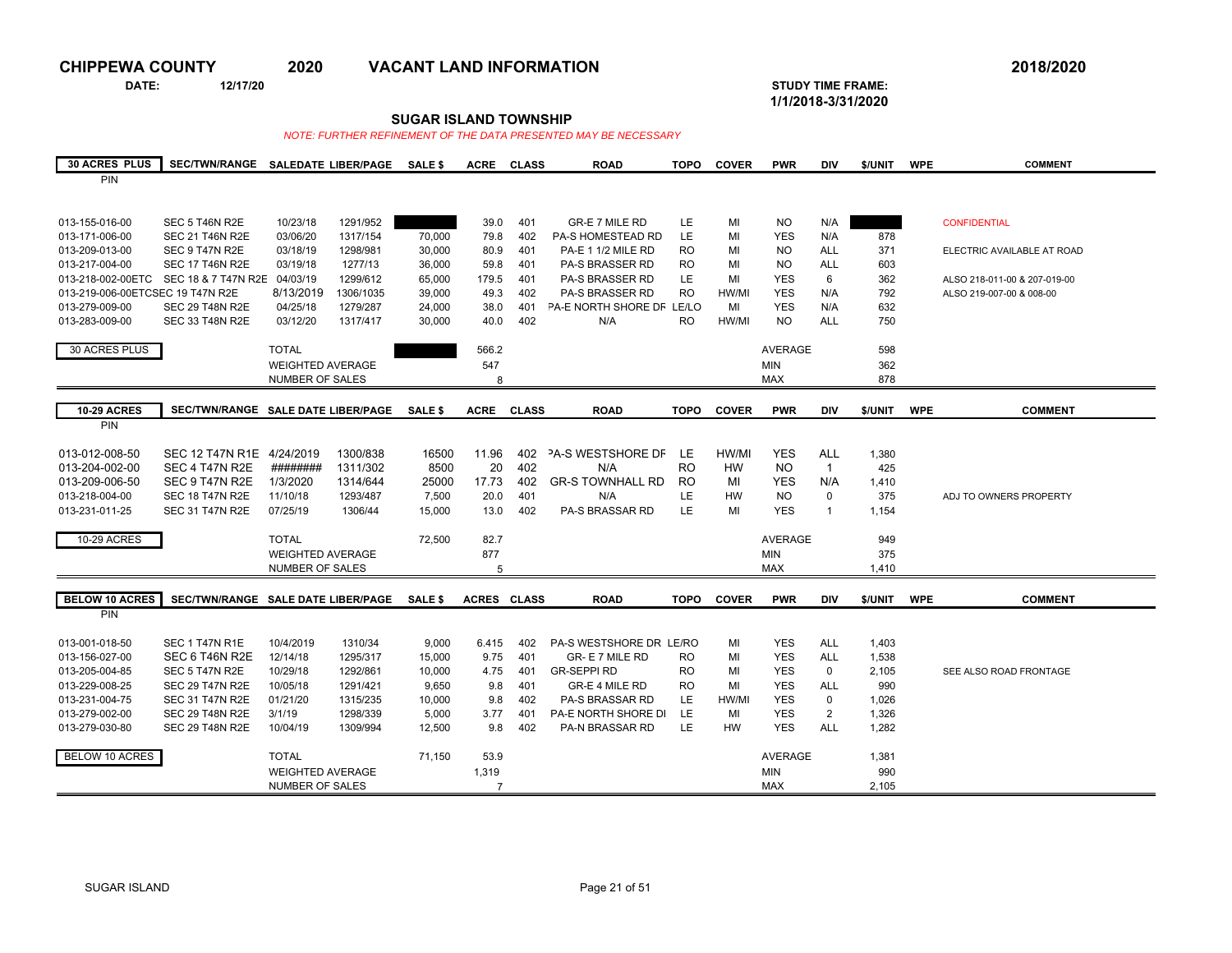### **CHIPPEWA COUNTY 2020 VACANT LAND INFORMATION 2018/2020** ROAD FRONTAGE | SEC/TWN/RANGE SALEDATE LIBER/PAGE SALE\$PTG CLASS ROAD TOPO COVER PWR DIV \$/UNIT WPE COMMENT PIN013-086-004-25 SEC 36 T48N R1E 10/07/18 1293/256 5500 100 401 PA-WESTSHORE DR RO MI/HW YES N/A 55 013-205-004-85 SEC 5 T47N R2E 10/29/18 1292/861 10000 330 401 GR-SEPPI RD RO MI/HW YES 0 30 SEE ALSO BELOW 10 ACRES 013-228-001-35 SEC 28 T47N R2E 09/27/18 1290/214 9500 208.94 401 GR-S ROY RD LE OP YES 0 45 ROAD FRONTAGE TOTAL 25,000 638.9 AVERAGE 44 WEIGHTED AVERAGE 39 MIN 30 NUMBER OF SALES 3 $3$  MAX 55 **WATER FRONTAGE**E SEC/TWN/RANGE\* SALE DATE LIBER/PAGE SALE \$FTG CLASS ROAD TOPO COVER PWR DIV \$/UNIT WPE COMMENT PIN013-024-034-10 SEC 24 T47N R1E 12/18/2019 1314/58 40000 206 402 PA-S WESTSHORE DR LE HW/MI YES ALL 194 013-025-019-25 SEC 25 T47N R1E 1/20/2020 1315/385 103000 311.23 402 PA-S WESTSHORE DR RO HW/MI YES 0 331 013-025-019-50 SEC 25 T47N R1E 1/17/2020 1315/383 103000 309 402 PA-S WESTSHORE DR RO HW/MI YES 1 333 013-101-005-00 SEC 1 T45N R2E 01/24/19 1297/255 62,000 150.0 401 PA-S HOMESTEAD RD LE/RO MI YES 0 413 013-102-001-72 SEC 2 T45N R2E 10/30/18 1293/65 42,000 105.0 401 GR-ESMT LE MI YES N/A 400 013-219-015-00ETC SEC 19 & 24 T47N R2 03/12/19 1298/819 117,000 500.0 401 PA-WESTSHORE SL/RO MI YES ALL 234 St. Mary's River, also 024-034-00 013-650-008-00 SEC 36 T47N R1E 06/01/18 1281/764 49,500 245.4 401 GR/PR-S OAK POINT RO MI YES N/A 202 St. Mary's River/Oak Point Plat WATER FRONTAGE TOTAL 516,500 1,826.7 AVERAGE 301 WEIGHTED AVERAGEE 283 MIN 194 NUMBER OF SALES 7 $7$  and  $413$ ISLAND SALES SALE DATE LIBER/PAGE SALE \$ AC CLASS ROAD TOPO COVER PWR DIV \$/UNIT WPE COMMENT PIN

THERE ARE NO ISLAND SALES FOR THIS TIME PERIOD

ISLAND SALES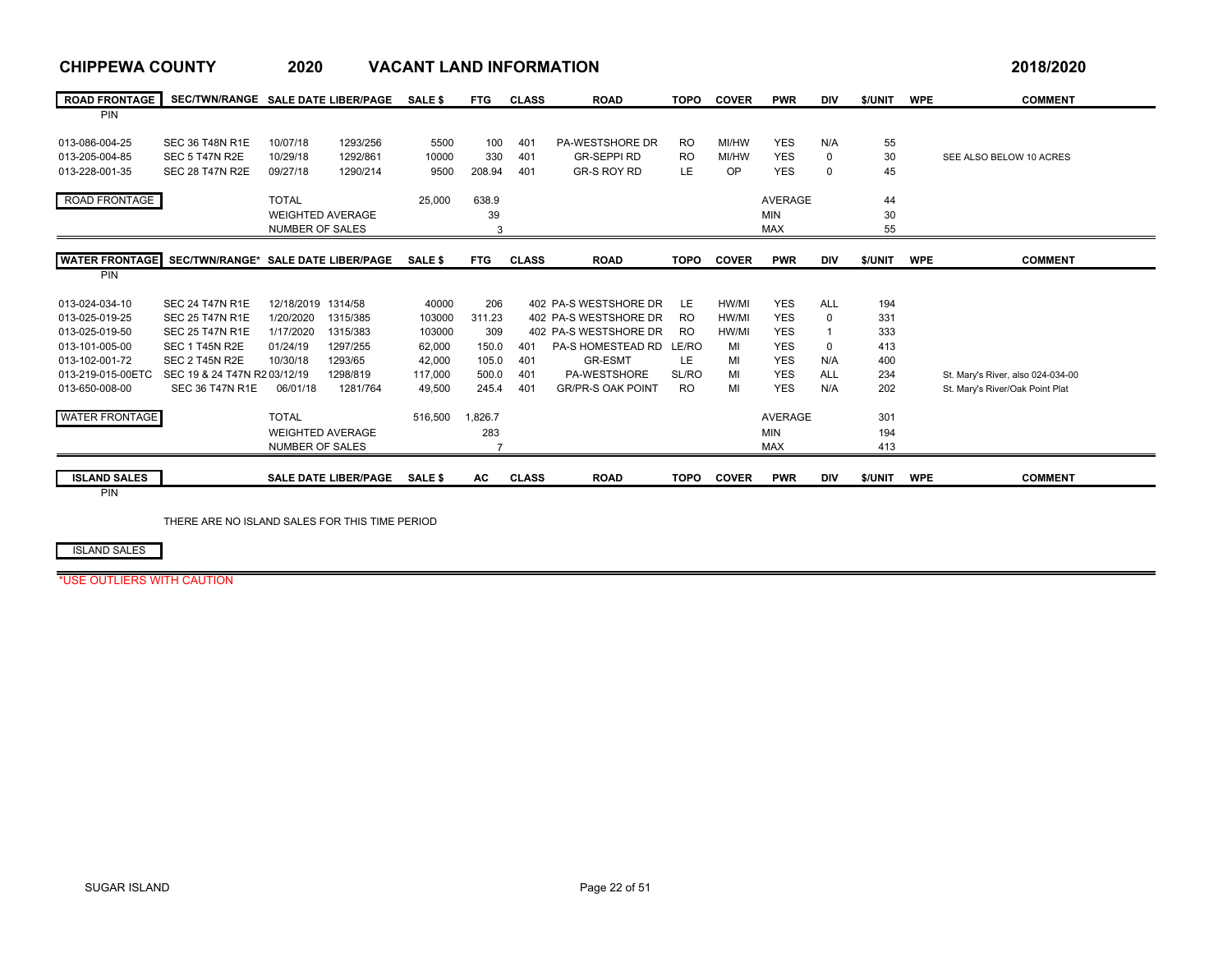**DATE: 12/17/20 STUDY TIME FRAME:**

# **1/1/2018-3/31/2020**

**SUPERIOR TOWNSHIP**

| <b>30 ACRES PLUS</b>  | SEC/TWN/RANGE SALEDATE LIBER/PAGE SALE \$  |                         |           |                | <b>ACRE</b>        | <b>CLASS</b> | <b>ROAD</b>                | <b>TOPO</b> | <b>COVER</b>  | <b>PWR</b>     | <b>DIV</b>     | \$/UNIT                  | <b>WPE</b> | <b>COMMENT</b>               |
|-----------------------|--------------------------------------------|-------------------------|-----------|----------------|--------------------|--------------|----------------------------|-------------|---------------|----------------|----------------|--------------------------|------------|------------------------------|
| PIN                   |                                            |                         |           |                |                    |              |                            |             |               |                |                |                          |            |                              |
|                       |                                            |                         |           |                |                    |              |                            |             |               |                |                |                          |            |                              |
| 014-060-007-00        | SEC 10 T46N R2W 12/14/2019                 |                         | 1314/42   | 24,500         | 31.1               | 401          | PA-W 7 1/2 MILE RD         | LE          | MI            | <b>YES</b>     | <b>ALL</b>     | 788                      |            |                              |
| 014-068-012-50        | <b>SEC 18 T46N R2W</b>                     | 3/18/2019               | 1298/1089 | 44,000         | 39.6               | 101          | PA-IRISH LINE/M-S8         | LE          | <b>HAY FI</b> | <b>YES</b>     | $\overline{2}$ | 1,112                    |            |                              |
| 014-114-005-00        | <b>SEC 14 T46N R3W</b>                     | 12/28/18                | 1296/197  | 12,500         | 37.0               | 401          | N/A                        | LE          | MI/PI         | <b>NO</b>      | <b>ALL</b>     | 338                      |            | ACCESS THRU OWN ADJ PROPERTY |
| 014-119-019-00        | <b>SEC 19 T46N R3W</b>                     | 06/18/18                | 1282/775  | 20,000         | 39.0               | 401          | <b>IR-FEDERAL FOREST R</b> | LE          | MI            | <b>YES</b>     | <b>ALL</b>     | 513                      |            |                              |
| 014-124-010-00        | <b>SEC 24 T46N R3W</b>                     | 04/14/20                | 1319/35   |                | 39.0               | 401          | PA-S GOLDADE RD            | LE          | MI            | <b>YES</b>     | N/A            |                          |            | <b>CONFIDENTIAL</b>          |
|                       |                                            |                         |           |                |                    |              |                            |             |               |                |                |                          |            |                              |
| 30 ACRES PLUS         |                                            | <b>TOTAL</b>            |           |                | 155                |              |                            |             |               | <b>AVERAGE</b> |                | 888                      |            |                              |
|                       |                                            | <b>WEIGHTED AVERAGE</b> |           |                | 896                |              |                            |             |               | MIN            |                | 338                      |            |                              |
|                       |                                            | NUMBER OF SALES         |           |                | $\overline{4}$     |              |                            |             |               | <b>MAX</b>     |                |                          |            |                              |
|                       |                                            |                         |           |                |                    |              |                            |             |               |                |                |                          |            |                              |
| <b>10-29 ACRES</b>    | SEC/TWN/RANGE SALE DATE LIBER/PAGE SALE \$ |                         |           |                | ACRE CLASS         |              | <b>ROAD</b>                | <b>TOPO</b> | <b>COVER</b>  | <b>PWR</b>     | <b>DIV</b>     | \$/UNIT                  | <b>WPE</b> | <b>COMMENT</b>               |
| <b>PIN</b>            |                                            |                         |           |                |                    |              |                            |             |               |                |                |                          |            |                              |
|                       |                                            |                         |           |                |                    |              |                            |             |               |                |                |                          |            |                              |
| 014-059-006-50        | SEC 9 T46N R2W                             | 08/06/19                | 1306/1108 | 19,000         | 19.5               | 401          | PA-W 7 1/2 MILE RD         | LE          | MI            | <b>YES</b>     | $\mathbf 0$    | 974                      |            |                              |
| 014-066-007-00        | <b>SEC 16 T46N R2W</b>                     | 07/19/18                | 1284/848  | 75,000         | 14.74              | 201          | PA-M221/M28                | LE          | OP            | <b>YES</b>     | <b>ALL</b>     | 5,088                    |            | MI HWY JUNCTION/SEE ALSO RF  |
| 014-118-007-00        | <b>SEC 18 T46N R3W</b>                     | 08/29/19                | 1307/1253 | 6,000          | 16.42              | 401          | 2TR-3578 RD                | LE          | MI            | <b>YES</b>     | N/A            | 365                      |            |                              |
| 014-118-008-00        | <b>SEC 18 T46N R3W</b>                     | 07/09/18                | 1283/846  | 25,000         | 10.72              | 401          | 2TR-3578 RD                | LE          | MI            | <b>YES</b>     | <b>ALL</b>     | 2,332                    |            | ADJ TO FEDERAL FOREST LAND   |
|                       |                                            |                         |           |                |                    |              |                            |             |               |                |                |                          |            |                              |
|                       |                                            |                         |           |                |                    |              |                            |             |               |                |                |                          |            |                              |
| <b>10-29 ACRES</b>    |                                            | <b>TOTAL</b>            |           | 125,000        | 61.4               |              |                            |             |               | <b>AVERAGE</b> |                | 2,190                    |            |                              |
|                       |                                            | <b>WEIGHTED AVERAGE</b> |           |                | 2,036              |              |                            |             |               | <b>MIN</b>     |                | 365                      |            |                              |
|                       |                                            | NUMBER OF SALES         |           |                | 4                  |              |                            |             |               | <b>MAX</b>     |                | 5,088                    |            |                              |
|                       |                                            |                         |           |                |                    |              |                            |             |               |                |                |                          |            |                              |
| <b>BELOW 10 ACRES</b> | SEC/TWN/RANGE SALE DATE LIBER/PAGE SALE \$ |                         |           |                | <b>ACRES CLASS</b> |              | <b>ROAD</b>                |             | TOPO COVER    | <b>PWR</b>     | <b>DIV</b>     | \$/UNIT                  | <b>WPE</b> | <b>COMMENT</b>               |
| PIN                   |                                            |                         |           |                |                    |              |                            |             |               |                |                |                          |            |                              |
|                       |                                            |                         |           |                |                    |              |                            |             |               |                |                |                          |            |                              |
|                       |                                            |                         |           |                |                    |              |                            |             |               |                |                |                          |            |                              |
| <b>BELOW 10 ACRES</b> |                                            | <b>TOTAL</b>            |           | #REF!          | #REF!              |              |                            |             |               | <b>AVERAGE</b> |                | #DIV/0!                  |            |                              |
|                       |                                            | <b>WEIGHTED AVERAGE</b> |           |                | #REF!              |              |                            |             |               | MIN            |                | $\overline{\phantom{a}}$ |            |                              |
|                       |                                            | NUMBER OF SALES         |           |                | $\mathbf 0$        |              |                            |             |               | <b>MAX</b>     |                | $\sim$                   |            |                              |
|                       |                                            |                         |           |                |                    |              |                            |             |               |                |                |                          |            |                              |
| <b>ROAD FRONTAGE</b>  | SEC/TWN/RANGE SALE DATE LIBER/PAGE         |                         |           | <b>SALE \$</b> | <b>FTG</b>         | <b>CLASS</b> | <b>ROAD</b>                | <b>TOPO</b> | <b>COVER</b>  | <b>PWR</b>     | <b>DIV</b>     | \$/UNIT                  | <b>WPE</b> | <b>COMMENT</b>               |
| PIN                   |                                            |                         |           |                |                    |              |                            |             |               |                |                |                          |            |                              |
|                       |                                            |                         |           |                |                    |              |                            |             |               |                |                |                          |            |                              |
| 014-066-007-00        | <b>SEC 16 T496N R2W</b>                    | 07/19/18                | 1284/848  | 75,000         | 1453.29            | 201          | PA-M221 & M28              | LE.         | OP            | <b>YES</b>     | ALL            | 52                       |            | SEE ALSO 10-29 ACRES         |
| 014-220-034-00        | <sup>2</sup> LAT OF JORDAN BEACH           | 10/22/18                | 1291/782  | 15,000         | 101                | 401          | PA-Baird Ave.              | LE          | MI            | <b>YES</b>     | N/A            | 149                      |            |                              |
| 014-425-003-00        | SEC 4 T46N R2W                             | 06/07/18                | 1281/925  | 5,000          | 56.0               | 401          | PA-Green St.               | LE          | OP            | <b>YES</b>     | N/A            | 89                       |            |                              |
| 014-452-002-00        | SEC 9 T46N R2W                             | 07/09/20                | 1324/30   | 1,300          | 50.0               | 401          | <b>PA-W CRAWFORD ST</b>    | LE          | MI            | <b>YES</b>     | N/A            | 26                       |            |                              |
|                       |                                            |                         |           |                |                    |              |                            |             |               |                |                |                          |            |                              |
|                       |                                            |                         |           |                |                    |              |                            |             |               |                |                |                          |            |                              |
|                       |                                            |                         |           |                |                    |              |                            |             |               |                |                |                          |            |                              |
| ROAD FRONTAGE         |                                            | <b>TOTAL</b>            |           | 96,300         | 1660.3             |              |                            |             |               | <b>AVERAGE</b> |                | 79                       |            |                              |
|                       |                                            | <b>WEIGHTED AVERAGE</b> |           |                | 58                 |              |                            |             |               | MIN            |                | 26                       |            |                              |
|                       |                                            | NUMBER OF SALES         |           |                | 4                  |              |                            |             |               | <b>MAX</b>     |                | 149                      |            |                              |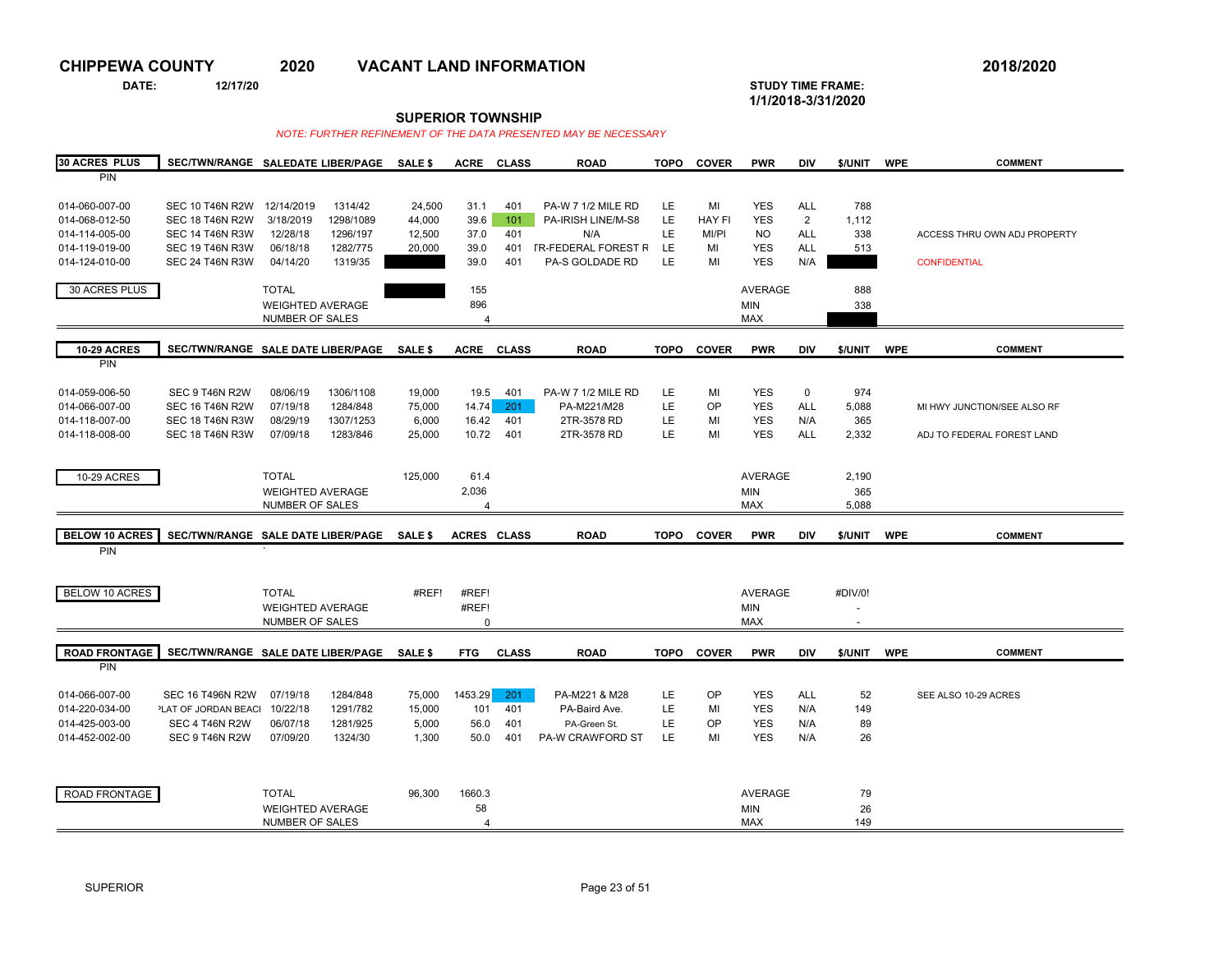| <b>CHIPPEWA COUNTY</b> |                | 2020                               | <b>VACANT LAND INFORMATION</b> |            |              |                 |             |              |            |            |         |            | 2018/2020                     |
|------------------------|----------------|------------------------------------|--------------------------------|------------|--------------|-----------------|-------------|--------------|------------|------------|---------|------------|-------------------------------|
| <b>WATER FRONTAGE</b>  |                | SEC/TWN/RANGE SALE DATE LIBER/PAGE | <b>SALE \$</b>                 | <b>FTG</b> | <b>CLASS</b> | <b>ROAD</b>     | <b>TOPO</b> | <b>COVER</b> | <b>PWR</b> | <b>DIV</b> | \$/UNIT | <b>WPE</b> | <b>COMMENT</b>                |
| <b>PIN</b>             |                |                                    |                                |            |              |                 |             |              |            |            |         |            |                               |
|                        |                |                                    |                                |            |              |                 |             |              |            |            |         |            |                               |
|                        |                |                                    |                                |            |              |                 |             |              |            |            |         |            |                               |
|                        |                |                                    |                                |            |              |                 |             |              |            |            |         |            |                               |
| 014-054-105-00         | SEC 4 T46N R2W | 1296/955<br>01/14/19               | 32,000                         | 523        | 401          | PA-Crawford St. | LE/RO       | MI/HW        | <b>YES</b> | <b>ALL</b> | 61      |            | <b>Waishkey River</b>         |
| 014-057-097-00         | SEC 4 T46N R2W | 03/29/18 1277/817                  |                                | 275        | 401          | PA-M221         | RO.         | МΙ           | <b>YES</b> | N/A        |         |            | Waishkey River (Confidential) |
|                        |                |                                    |                                |            |              |                 |             |              |            |            |         |            |                               |
| <b>WATER FRONTAGE</b>  |                | <b>TOTAL</b>                       |                                | 798.0      |              |                 |             |              | AVERAGE    |            | 87      |            |                               |
|                        |                | <b>WEIGHTED AVERAGE</b>            |                                |            |              |                 |             |              | <b>MIN</b> |            |         |            |                               |
|                        |                |                                    |                                | 79         |              |                 |             |              |            |            | 61      |            |                               |
|                        |                | <b>NUMBER OF SALES</b>             |                                |            |              |                 |             |              | <b>MAX</b> |            |         |            |                               |

\*EXTRACTION - Building value has been extracted from the selling price to arrive at a land value \*USE OUTLIERS WITH CAUTION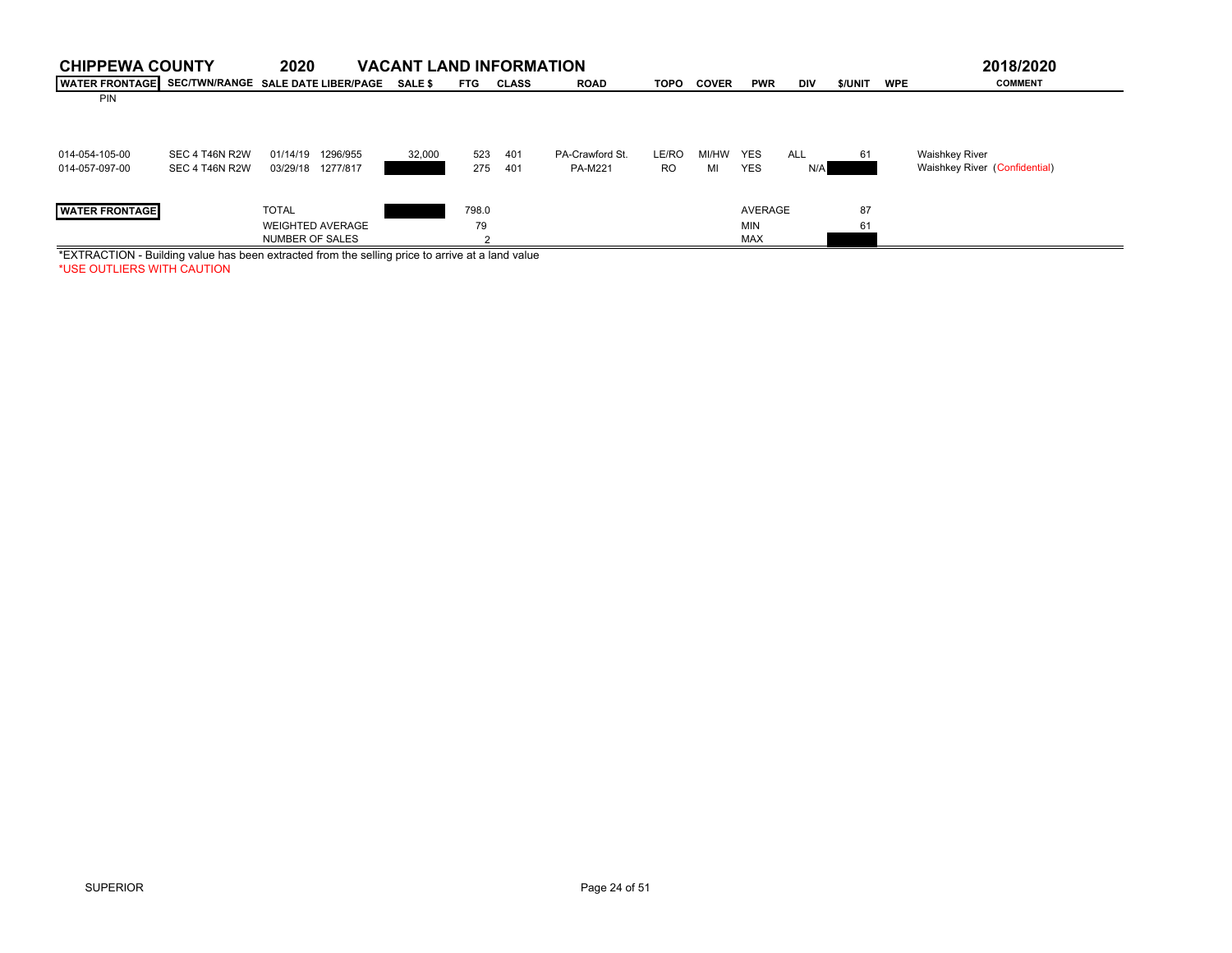**DATE: 12/17/20 STUDY TIME FRAME:**

**1/1/2018-3/31/2020** 

**TROUT LAKE TOWNSHIP**

| <b>30 ACRES PLUS</b>         | SEC/TWN/RANGE SALEDATE LIBER/PAGE          |                                            |          | <b>SALE \$</b> | <b>ACRE</b>        | <b>CLASS</b> | <b>ROAD</b>          | <b>TOPO</b> | <b>COVER</b> | <b>PWR</b>        | <b>DIV</b> | \$/UNIT                  | <b>WPE</b> | <b>COMMENT</b>             |
|------------------------------|--------------------------------------------|--------------------------------------------|----------|----------------|--------------------|--------------|----------------------|-------------|--------------|-------------------|------------|--------------------------|------------|----------------------------|
| PIN                          |                                            |                                            |          |                |                    |              |                      |             |              |                   |            |                          |            |                            |
| 015-121-005-00               | <b>SEC 21 T44N R5W</b>                     | 09/23/19                                   | 1309/502 | 32,000         | 29.25              | 402          | <b>PA-W H40</b>      | LE/RO       | <b>HW</b>    | <b>YES</b>        | <b>ALL</b> | 1,094                    |            | 30 ACRES MINUS .75 ACRE RF |
|                              |                                            |                                            |          |                |                    |              |                      |             |              |                   |            |                          |            |                            |
|                              |                                            |                                            |          |                |                    |              |                      |             |              |                   |            |                          |            |                            |
| 30 ACRES PLUS                |                                            | <b>TOTAL</b>                               |          | 32,000         | 29.25              |              |                      |             |              | AVERAGE           |            | 1,094                    |            |                            |
|                              |                                            | <b>WEIGHTED AVERAGE</b>                    |          |                | 1094.02            |              |                      |             |              | <b>MIN</b>        |            | 1,094                    |            |                            |
|                              |                                            | NUMBER OF SALES                            |          |                | 1.00               |              |                      |             |              | <b>MAX</b>        |            | 1,094                    |            |                            |
| <b>10-29 ACRES</b>           | SEC/TWN/RANGE SALE DATE LIBER/PAGE         |                                            |          | <b>SALE \$</b> |                    | ACRE CLASS   | <b>ROAD</b>          | <b>TOPO</b> | <b>COVER</b> | <b>PWR</b>        | <b>DIV</b> | \$/UNIT                  | <b>WPE</b> | <b>COMMENT</b>             |
| PIN                          |                                            |                                            |          |                |                    |              |                      |             |              |                   |            |                          |            |                            |
| 015-127-025-00               | <b>SEC 27 T44N R5W</b>                     | 01/03/19                                   | 1298/70  | 8,500          | 9.75               | 401          | <b>GR-W VERTZ RD</b> | <b>RO</b>   | MI           | <b>YES</b>        | N/A        | 872                      |            |                            |
| 015-128-005-50               | <b>SEC 28 T44N R5W</b>                     | 09/12/18                                   | 1290/136 | 16,500         | 9.75               | 401          | <b>PA-H-40</b>       | <b>RO</b>   | HW           | <b>YES</b>        | <b>ALL</b> | 1,692                    |            |                            |
| 015-132-001-80               | <b>SEC 32 T44N R5W</b>                     | 11/02/18                                   | 1294/587 | 18,000         | 9.44               | 401          | PA-M123              | LE/LO       | MI           | <b>NO</b>         | <b>ALL</b> | 1,907                    |            | ELECTRIC IS CLOSE          |
| 015-225-028-00               | SEC 25 T44N R6W                            | 07/03/19                                   | 1304/714 | 25,000         | 17.15              | 402          | EA-GR S BLACK BEAR   | LE          | MI/HW        | <b>YES</b>        | N/A        | 1,458                    |            |                            |
|                              |                                            |                                            |          |                |                    |              |                      |             |              |                   |            |                          |            |                            |
| <b>10-29 ACRES</b>           |                                            | <b>TOTAL</b>                               |          | 68,000         | 46.09              |              |                      |             |              | <b>AVERAGE</b>    |            | 1,482                    |            |                            |
|                              |                                            | <b>WEIGHTED AVERAGE</b>                    |          |                | 1475.37            |              |                      |             |              | <b>MIN</b>        |            | 872                      |            |                            |
|                              |                                            | NUMBER OF SALES                            |          |                | 4.00               |              |                      |             |              | MAX               |            | 1,907                    |            |                            |
|                              |                                            |                                            |          |                |                    |              |                      |             |              |                   |            |                          |            |                            |
| <b>BELOW 10 ACRES</b><br>PIN | SEC/TWN/RANGE SALE DATE LIBER/PAGE         |                                            |          | <b>SALE \$</b> | <b>ACRES CLASS</b> |              | <b>ROAD</b>          | <b>TOPO</b> | <b>COVER</b> | <b>PWR</b>        | <b>DIV</b> | \$/UNIT                  | <b>WPE</b> | <b>COMMENT</b>             |
|                              |                                            |                                            |          |                |                    |              |                      |             |              |                   |            |                          |            |                            |
| 015-225-016-00               | <b>SEC 25 T44N R6W</b>                     | 6/6/2018                                   | 1282/919 | 8,500          | 6.16               | 401          | <b>GR-WHITETAIL</b>  | <b>LE</b>   | HW/MI        | <b>YES</b>        | <b>ALL</b> | 1,380                    |            |                            |
|                              |                                            |                                            |          |                |                    |              |                      |             |              |                   |            |                          |            |                            |
|                              |                                            |                                            |          |                |                    |              |                      |             |              |                   |            |                          |            |                            |
|                              |                                            |                                            |          |                |                    |              |                      |             |              |                   |            |                          |            |                            |
| BELOW 10 ACRES               |                                            | <b>TOTAL</b>                               |          | 8,500          | 6.16               |              |                      |             |              | <b>AVERAGE</b>    |            | 1,380                    |            |                            |
|                              |                                            | <b>WEIGHTED AVERAGE</b><br>NUMBER OF SALES |          |                | 1379.87<br>1.00    |              |                      |             |              | <b>MIN</b><br>MAX |            | 1,380<br>1,380           |            |                            |
|                              |                                            |                                            |          |                |                    |              |                      |             |              |                   |            |                          |            |                            |
| <b>ROAD FRONTAGE</b>         | SEC/TWN/RANGE SALE DATE LIBER/PAGE SALE \$ |                                            |          |                | <b>FTG</b>         | <b>CLASS</b> | <b>ROAD</b>          | <b>TOPO</b> | <b>COVER</b> | <b>PWR</b>        | DIV        | \$/UNIT                  | <b>WPE</b> | <b>COMMENT</b>             |
| PIN                          |                                            |                                            |          |                |                    |              |                      |             |              |                   |            |                          |            |                            |
| 015-128-018-00               | <b>SEC 28 T44N R5W</b>                     | 3/25/2019                                  | 1299/677 | 5,500          | 165.00             | 401          | PA-S LAKE RD         | LE.         | MI           | <b>YES</b>        | N/A        | 33                       |            |                            |
|                              |                                            |                                            |          |                |                    |              |                      |             |              |                   |            |                          |            |                            |
|                              |                                            |                                            |          |                |                    |              |                      |             |              |                   |            |                          |            |                            |
|                              |                                            |                                            |          |                |                    |              |                      |             |              |                   |            |                          |            |                            |
| ROAD FRONTAGE                |                                            | <b>TOTAL</b>                               |          |                | 0.00               |              |                      |             |              | AVERAGE           |            | #DIV/0!                  |            |                            |
|                              |                                            | <b>WEIGHTED AVERAGE</b>                    |          |                | #DIV/0!            |              |                      |             |              | MIN               |            | $\overline{\phantom{a}}$ |            |                            |
|                              |                                            | NUMBER OF SALES                            |          |                | 0.00               |              |                      |             |              | MAX               |            |                          |            |                            |
|                              |                                            |                                            |          |                |                    |              |                      |             |              |                   |            |                          |            |                            |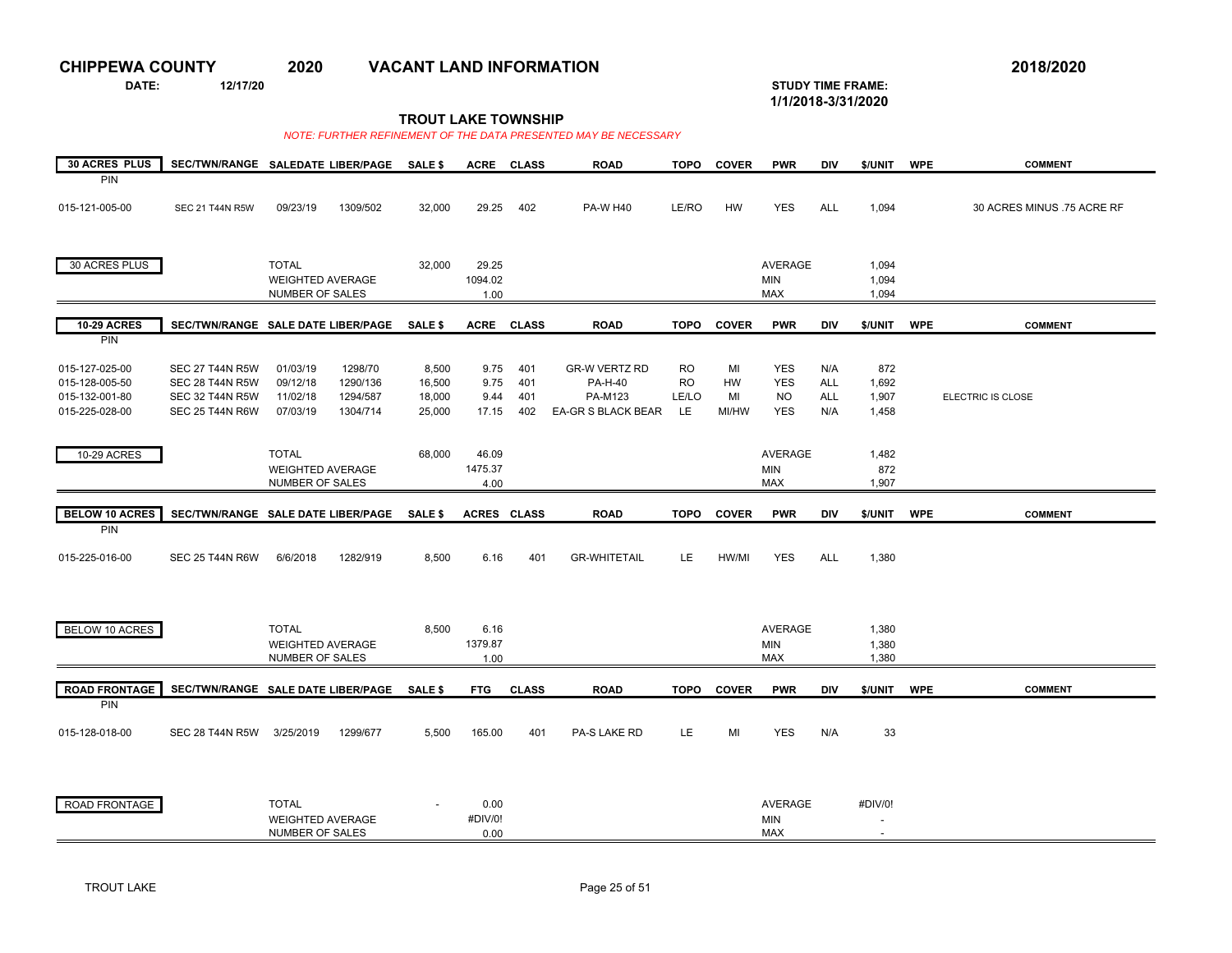| <b>CHIPPEWA COUNTY</b> |                                    | 2020                    |          | <b>VACANT LAND INFORMATION</b> |            |              |                              |             |              |            |            |         |                   | 2018/2020      |
|------------------------|------------------------------------|-------------------------|----------|--------------------------------|------------|--------------|------------------------------|-------------|--------------|------------|------------|---------|-------------------|----------------|
| <b>WATER FRONTAGE</b>  | SEC/TWN/RANGE SALE DATE LIBER/PAGE |                         |          | <b>SALE \$</b>                 | <b>FTG</b> | <b>CLASS</b> | <b>ROAD</b>                  | <b>TOPO</b> | <b>COVER</b> | <b>PWR</b> | <b>DIV</b> | \$/UNIT | <b>WPE</b>        | <b>COMMENT</b> |
| <b>PIN</b>             |                                    |                         |          |                                |            |              |                              |             |              |            |            |         |                   |                |
|                        |                                    |                         |          |                                |            |              |                              |             |              |            |            |         |                   |                |
| 015-550-063-50         | <b>BIRCH SHORES INC</b>            | 07/02/18                | 1283/363 | 18.800                         | 124.70     | 401          | R/PR-BIRCH SHORES D LE       |             | <b>HW</b>    | <b>YES</b> | N/A        | 151     | <b>TROUT LAKE</b> |                |
| 015-550-082-50         | <b>BIRCH SHORES INC</b>            | 01/26/18                | 1272/376 | 85.000                         | 100.00     | 401          | <b>GR-BIRCH SHORES RD LE</b> |             | <b>HW</b>    | <b>YES</b> | <b>NA</b>  | 850     | <b>CARP LAKE</b>  |                |
| 015-550-126-50         | <b>BIRCH SHORES INC</b>            | 08/06/18                | 1287/3   | 22,000                         | 100.00     | 401          | GR-BIRCH SHORES RD           | LE.         | <b>HW</b>    | <b>YES</b> | <b>ALL</b> | 220     | LITTLE LAKE       |                |
|                        |                                    |                         |          |                                |            |              |                              |             |              |            |            |         |                   |                |
| <b>WATER FRONTAGE</b>  |                                    | <b>TOTAL</b>            |          | 125,800                        | 324.70     |              |                              |             |              | AVERAGE    |            | 407     |                   |                |
|                        |                                    | <b>WEIGHTED AVERAGE</b> |          |                                | 387.43     |              |                              |             |              | <b>MIN</b> |            | 151     |                   |                |
|                        |                                    | <b>NUMBER OF SALES</b>  |          |                                | 3.00       |              |                              |             |              | <b>MAX</b> |            | 850     |                   |                |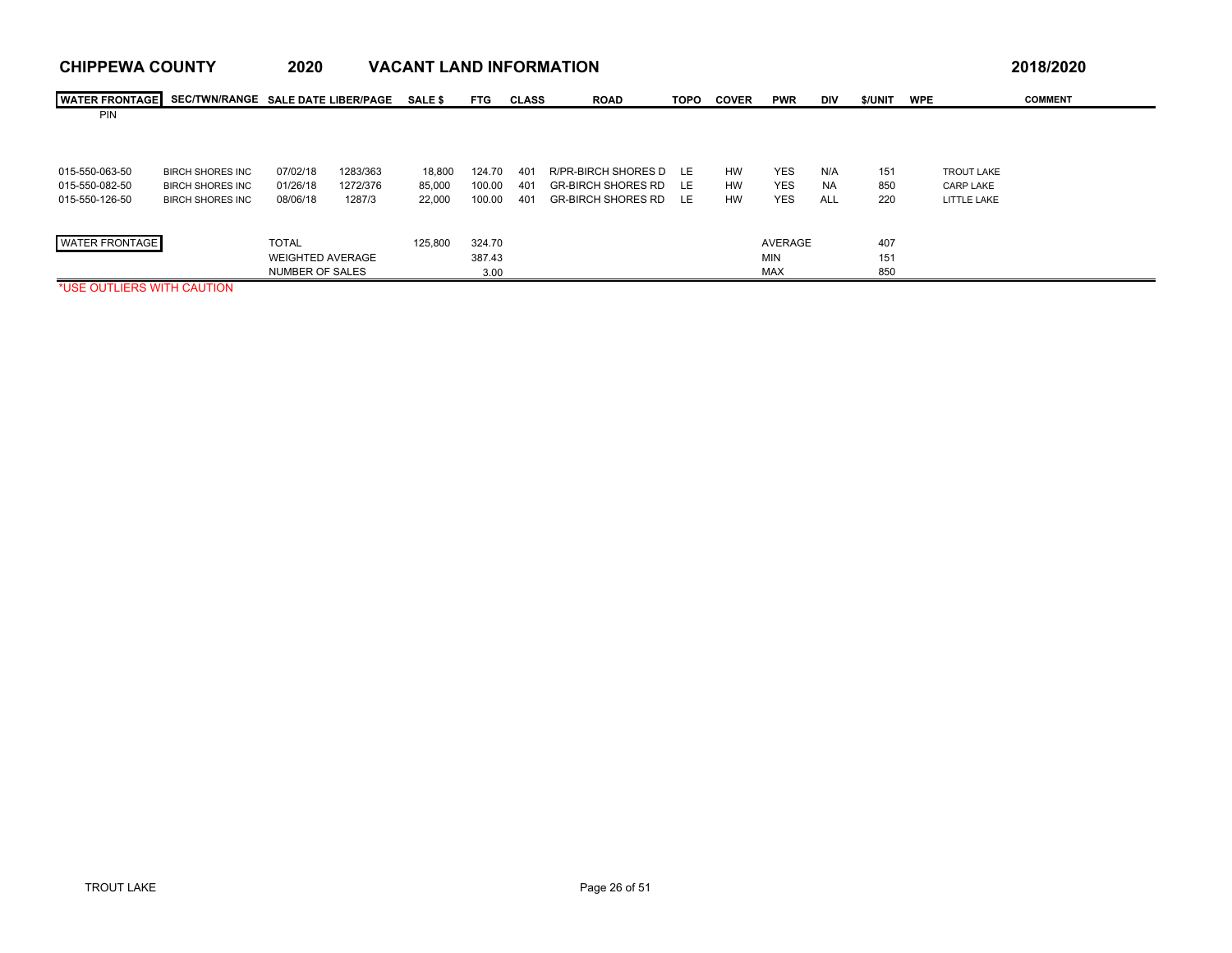**DATE: 12/17/20 STUDY TIME FRAME:**

**1/1/2018-3/31/20** 

### **WHITEFISH TOWNSHIP**

| <b>30 ACRES PLUS</b>  | SEC/TWN/RANGE SALEDATE LIBER/PAGE  |                                                   |           | SALE \$ | <b>ACRE</b>        | <b>CLASS</b> | <b>ROAD</b>            | <b>TOPO</b> | <b>COVER</b> | <b>PWR</b>               | DIV         | \$/UNIT WPE    | <b>COMMENT</b>                   |
|-----------------------|------------------------------------|---------------------------------------------------|-----------|---------|--------------------|--------------|------------------------|-------------|--------------|--------------------------|-------------|----------------|----------------------------------|
| PIN                   |                                    |                                                   |           |         |                    |              |                        |             |              |                          |             |                |                                  |
|                       |                                    |                                                   |           |         |                    |              |                        |             |              |                          |             |                |                                  |
|                       |                                    |                                                   |           |         |                    |              |                        |             |              |                          |             |                |                                  |
| 016-220-009-00        | <b>SEC 20 T49N R6W</b>             | 12/02/19                                          | 1313/650  | 22,000  | 39.7               | 401          | DI-Genes Rd.           | <b>RO</b>   | MI           | NO.                      | 0           | 554            |                                  |
| 016-251-002-00        | SEC 1 T50N R6W                     | 08/17/18                                          | 1287/854  | 38,000  | 39.5               | 401          | GR-Wildcat Rd.         | <b>RO</b>   | MI           | <b>YES</b>               | <b>ALL</b>  | 962            |                                  |
| 016-251-003-00        | SEC 1 T50N R6W                     | 02/11/19                                          | 1297/876  | 34,000  | 39.0               | 401          | GR-Wildcat Rd.         | <b>RO</b>   | MI           | <b>YES</b>               | $\mathbf 0$ | 872            |                                  |
| 016-283-004-00        | SEC 33 T50N R6W                    | 08/20/18                                          | 1287/727  | 39,900  | 39.5               | 401          | 2TR-BETSY RIVER RD     | LE/RO       | MI           | NO.                      | ALL         | 1,010          |                                  |
|                       |                                    |                                                   |           |         |                    |              |                        |             |              |                          |             |                |                                  |
|                       |                                    |                                                   |           |         |                    |              |                        |             |              |                          |             |                |                                  |
| 30 ACRES PLUS         |                                    | <b>TOTAL</b>                                      |           | 133,900 | 157.7              |              |                        |             |              | <b>AVERAGE</b>           |             | 850            |                                  |
|                       |                                    | <b>WEIGHTED AVERAGE</b>                           |           |         | 849                |              |                        |             |              | <b>MIN</b>               |             | 554            |                                  |
|                       |                                    | NUMBER OF SALES                                   |           |         | Δ                  |              |                        |             |              | <b>MAX</b>               |             | 1,010          |                                  |
|                       |                                    |                                                   |           |         |                    |              |                        |             |              |                          |             |                |                                  |
| <b>10-29 ACRES</b>    | SEC/TWN/RANGE SALE DATE LIBER/PAGE |                                                   |           | SALE \$ | <b>ACRE</b>        | <b>CLASS</b> | <b>ROAD</b>            | <b>TOPO</b> | <b>COVER</b> | <b>PWR</b>               | DIV         | \$/UNIT        | <b>WPE</b><br><b>COMMENT</b>     |
| PIN                   |                                    |                                                   |           |         |                    |              |                        |             |              |                          |             |                |                                  |
|                       |                                    |                                                   |           |         |                    |              |                        |             |              |                          |             |                |                                  |
|                       |                                    |                                                   |           |         |                    |              |                        |             |              |                          |             |                |                                  |
| 016-108-005-60        | SEC 8 T47N R6W                     | 02/01/18                                          | 1273/656  | 24,000  | 21.5               | 401          | GR-East West Rd        | <b>RO</b>   | HW           | <b>YES</b>               | <b>ALL</b>  | 1,116          |                                  |
| 016-133-007-00        | <b>SEC 33 T47N R6W</b>             | 05/21/19                                          | 1302/122  | 12,000  | 10.3               | 401          | GR-W North Rd.         | LE          | MI           | <b>YES</b>               | <b>ALL</b>  | 1,164          |                                  |
| 016-220-004-00        | <b>SEC 20 T49N R6W</b>             | 11/20/18                                          | 1294/276  | 16,000  | 19.5               | 401          | DI-Goddard Rd.         | <b>RO</b>   | MI           | NO.                      | <b>ALL</b>  | 821            |                                  |
| 016-277-002-00        | SEC 27 T50N R6W                    | 06/11/20                                          | 1322/91   | 14,500  | 10.0               | 401          | GR-Vermillion Rd.      | LE          | PI/MI        | NO.                      | N/A         | 1,450          |                                  |
| 016-280-004-80        | SEC 30 T50N R6W                    | 07/13/18                                          | 1284/583  | 12,000  | 10.0               | 401          | <b>EASEMENT</b>        | LE.         | MI           | NO.                      | ALL         | 1,200          |                                  |
| 016-331-008-20        | <b>SEC 31 T47N R7W</b>             | 07/31/18                                          | 1285/921  | 23,500  | 16.8               | 401          | <b>GR-N HULBERT RD</b> | LE          | MI           | <b>NO</b>                | <b>ALL</b>  | 1,403          | E BRANCH TAHQUAMENON             |
| 016-403-005-75        | SEC 3 T49N R7W                     | 02/29/20                                          | 1317/7    | 18,000  | 21.8               | 402          | 2TR/EA-BROOKE RD       | LE          | MI           | NO.                      | ALL         | 827            |                                  |
| 016-407-007-10        | SEC 7 T49N R7W                     | 11/11/19                                          | 1311/1172 | 12,000  | 10.0               | 402          | 2TR-Sheephead Lake Rd  | <b>RO</b>   | PI/CE        | NO.                      | N/A         | 1,200          |                                  |
| 016-460-016-00ETC     | SEC 10 T50N R7W                    | 10/26/18                                          | 1292/271  | 15,000  | 29.4               | 401          | DI-Bracken             | <b>RO</b>   | MI           | <b>NO</b>                | N/A         | 511            |                                  |
| 016-471-002-00        | <b>SEC 21 T50N R7W</b>             | 01/11/19                                          | 1296/888  |         | 20.0               | 401          |                        | <b>LE</b>   | MI           | <b>NO</b>                | N/A         |                | <b>CONFIDENTIAL</b>              |
| 016-481-008-25ETC     | <b>SEC 31 T50N R7W</b>             | 03/19/18                                          | 1277/5    | 27,000  | 20.0               | 401          |                        | <b>RO</b>   | MI           | <b>NO</b>                | <b>ALL</b>  | 1,350          | ALSO 481-008-30, ACCESS UNKNOWN  |
| 016-481-024-00ETC     | <b>SEC 31 T50N R7W</b>             | 11/21/19                                          | 1315/657  | 18,000  | 14.0               | 402          | 2TR-FOX HILL RD        | <b>RO</b>   | MI           | <b>NO</b>                | <b>ALL</b>  | 1,286          | ALSO 481-022-00                  |
|                       |                                    | <b>TOTAL</b>                                      |           |         |                    |              |                        |             |              | <b>AVERAGE</b>           |             |                |                                  |
| 10-29 ACRES           |                                    |                                                   |           |         | 203.2              |              |                        |             |              |                          |             | 1,215          |                                  |
|                       |                                    | <b>WEIGHTED AVERAGE</b><br>NUMBER OF SALES        |           |         | 1,167<br>11        |              |                        |             |              | <b>MIN</b><br><b>MAX</b> |             | 511            |                                  |
|                       |                                    |                                                   |           |         |                    |              |                        |             |              |                          |             |                |                                  |
| <b>BELOW 10 ACRES</b> | SEC/TWN/RANGE SALE DATE LIBER/PAGE |                                                   |           | SALE \$ | <b>ACRES CLASS</b> |              | <b>ROAD</b>            | <b>TOPO</b> | <b>COVER</b> | <b>PWR</b>               | <b>DIV</b>  | \$/UNIT WPE    | <b>COMMENT</b>                   |
| PIN                   |                                    |                                                   |           |         |                    |              |                        |             |              |                          |             |                |                                  |
|                       |                                    |                                                   |           |         |                    |              |                        |             |              |                          |             |                |                                  |
|                       |                                    |                                                   |           |         |                    |              |                        |             |              |                          |             |                |                                  |
| 016-277-006-00etc     | SEC 27 T50N R6W                    | 8/7/19                                            | 1306/799  | 18,750  | 6.588              | 402          | PA-Whitefish Point Rd. | LE          | MI           | <b>YES</b>               | <b>ALL</b>  | 2,846          | ALSO 277-006-50                  |
| 016-331-016-00        | <b>SEC 31 T47N R7W</b>             | 2/15/18                                           | 1274/939  | 14,000  | 8.14               | 401          | <b>GR-N HULBERT RD</b> | <b>LE</b>   | PI/CE        | NO.                      | $\mathbf 0$ | 1,720          |                                  |
| 016-465-001-90        | <b>SEC 15 T50N R7W</b>             | 4/27/18                                           | 1279/781  | 15,000  | 5                  | 401          | N/A                    | <b>RO</b>   | MI           | <b>NO</b>                | ALL         | 3,000          | BORDERS BETSY RIVER ON EAST      |
| 016-590-001-00        | SEC 26 T50N R6W                    | 11/12/19                                          | 1311/1287 | 16,000  | 3.576              | 402          | 2TR/PR-HIGHLAND TR     | LE          | PI           | <b>YES</b>               | N/A         | 4,474          | SLOPE TO WHITEFISH PT RD W/ ELEC |
|                       |                                    | <b>TOTAL</b>                                      |           |         |                    |              |                        |             |              |                          |             |                |                                  |
| BELOW 10 ACRES        |                                    |                                                   |           | 63,750  | 23.3<br>2,736      |              |                        |             |              | AVERAGE                  |             | 3,010          |                                  |
|                       |                                    | <b>WEIGHTED AVERAGE</b><br><b>NUMBER OF SALES</b> |           |         | Δ                  |              |                        |             |              | <b>MIN</b><br><b>MAX</b> |             | 1,720<br>4,474 |                                  |
|                       |                                    |                                                   |           |         |                    |              |                        |             |              |                          |             |                |                                  |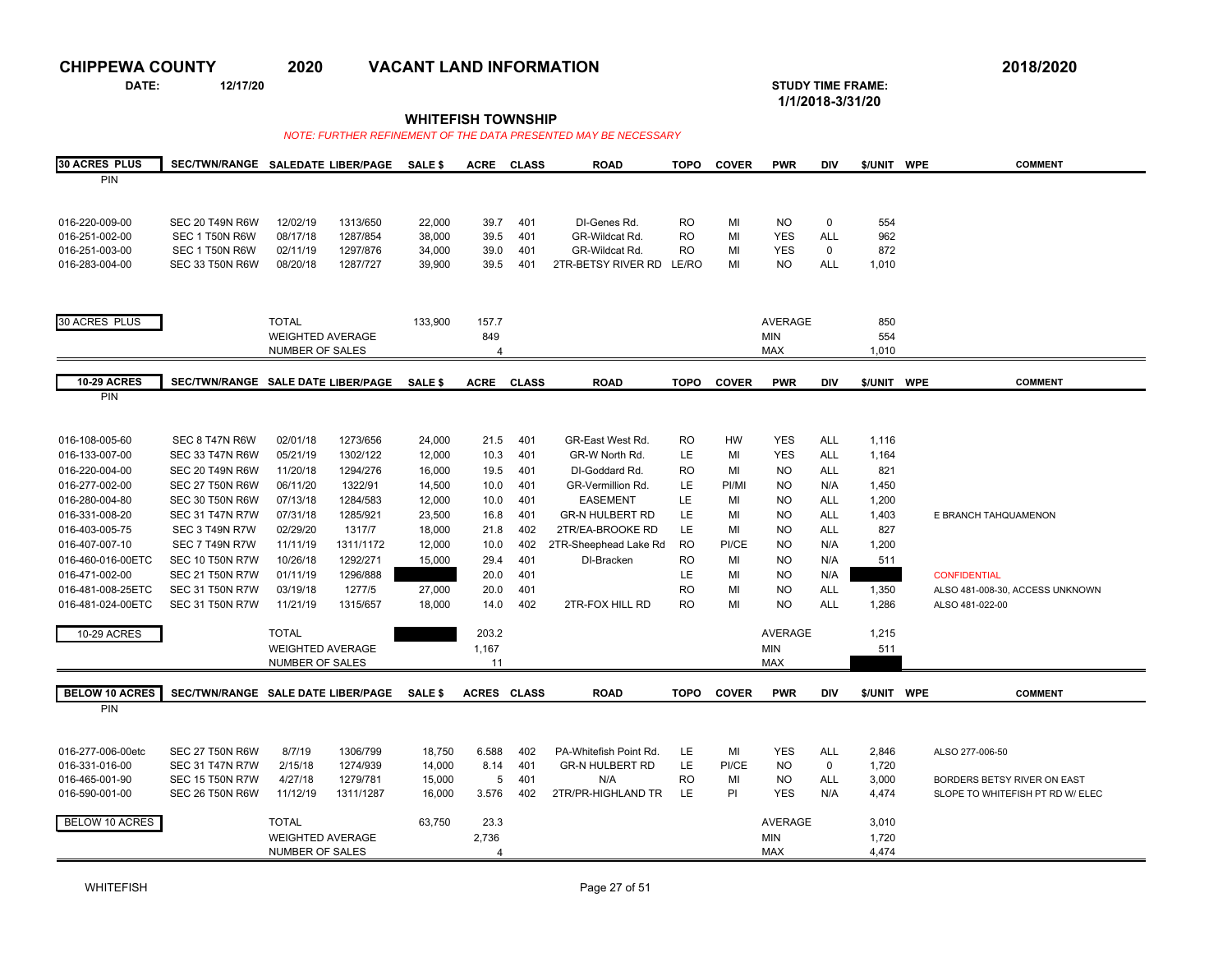| <b>ROAD FRONTAGE</b><br>SEC/TWN/RANGE SALE DATE LIBER/PAGE<br><b>SALE \$</b><br><b>FTG</b><br><b>ROAD</b><br><b>TOPO</b><br><b>COVER</b><br><b>PWR</b><br><b>DIV</b><br>\$/UNIT WPE<br><b>COMMENT</b><br><b>CLASS</b><br><b>PIN</b><br>016-210-009-00<br><b>SEC 10 T49N R6W</b><br>08/03/18<br>1286/190<br>9.500<br>99.0<br>401<br>PA-Whitefish Pt. Rd.<br>LE<br>MI<br><b>YES</b><br><b>ALL</b><br>96<br>016-590-008-00etc<br><b>SEC 26 T50N R6W</b><br>12/10/18<br>1295/1082<br>27,800<br>300.0<br>401<br><b>RO</b><br>MI/CE<br><b>YES</b><br>N/A<br>93<br><b>V2TR-Whitefish Pt/Highland</b><br>ALSO 590-009-00<br>09/19/18<br>1270/399<br>300.9<br><b>CE</b><br><b>YES</b><br>N/A<br>33<br>016-590-010-00<br>SEC 26 T50N R6W<br>10,000<br>401<br>4/GR-Whitefish Pt./Highland<br><b>RO</b><br>Andrus Highlands<br>CE<br>016-590-010-00<br>401<br><b>RO</b><br><b>YES</b><br>N/A<br>90<br>SEC 26 T50N R6W<br>01/16/19<br>1296/1166<br>13,500<br>150.0<br>4/GR-Whitefish Pt./Highland<br>016-590-011-00<br><b>SEC 20 T49N R6W</b><br>02/11/19<br>1297/875<br>19,900<br>173.2<br>401<br>4/GR-Whitefish Pt./Highland<br><b>RO</b><br>MI/CE<br><b>YES</b><br><b>ALL</b><br>115<br>016-620-042-00<br>402<br><b>HW</b><br>39<br><b>SEC 29 T47N R6W</b><br>09/16/19<br>1308/1180<br>12,500<br>320.0<br><b>PA-S M123</b><br><b>RO</b><br><b>YES</b><br>N/A<br>LE<br><b>YES</b><br>016-650-020-00<br>SEC 34 T50N R6W<br>09/10/18<br>1289/162<br>25,000<br>100.0<br>401<br>GR-Superior Dr.<br>MI<br>N/A<br>250<br>Munsell Plat of Shelldrake<br>016-670-021-00<br><b>LE</b><br>PI<br><b>YES</b><br>87<br><b>SEC 27 T50N R6W</b><br>10/25/19<br>1311/579<br>15,000<br>171.7<br>402<br>DI/PR-ROBINDALE CIR<br>N/A<br>LE<br><b>YES</b><br>016-750-049-00<br>SEC 13 T50n R6W<br>05/25/18<br>1281/333<br>23,900<br>447.5<br>401<br><b>GR/PR-S BLUEBERRY LN</b><br>MI<br>53<br>N/A<br><b>Whispering Pines</b><br>ROAD FRONTAGE<br><b>TOTAL</b><br>157,100<br>2,062.3<br><b>AVERAGE</b><br>95<br><b>WEIGHTED AVERAGE</b><br>76.2<br><b>MIN</b><br>33<br><b>MAX</b><br>250<br>NUMBER OF SALES<br>9<br><b>WATER FRONTAGE</b><br>SEC/TWN/RANGE SALE DATE LIBER/PAGE SALE \$<br><b>ROAD</b><br><b>COVER</b><br><b>FTG</b><br><b>CLASS</b><br><b>TOPO</b><br><b>PWR</b><br><b>DIV</b><br>\$/UNIT WPE<br><b>COMMENT</b><br>PIN<br>LE<br>MI<br>016-210-022-00<br><b>SEC 10 T49N R6W</b><br>11/8/18<br>1293/491<br>84,000<br>116<br>401<br>PA-Whitefish Pt Rd.<br><b>YES</b><br><b>ALL</b><br>724<br>Lake Superior<br><b>LE</b><br>MI<br>401<br><b>YES</b><br><b>ALL</b><br>363<br>016-215-049-75<br><b>SEC 15 T49N R6W</b><br>11/8/18<br>1293/489<br>49.000<br>135<br>PA-Whitefish Pt Rd.<br>Lake Superior<br>LE<br>016-227-008-00pt<br>SEC 27 T49N R6W<br>1298/554<br>25,000<br>401<br><b>EASEMENT</b><br>MI<br><b>YES</b><br>$\mathbf 0$<br>480<br>Lake Superior, Bluff<br>3/11/19<br>52.11<br>016-262-001-60<br>PA-Whitefish Pt Rd.<br>MI<br><b>YES</b><br><b>SEC 12 T50N R6W</b><br>1/21/20<br>1315/355<br>85,000<br>105<br>401<br><b>RO</b><br>$\Omega$<br>810<br>Lake Superior<br>016-263-002-80<br>SEC 13 T50N R6W<br>1283/646<br>84,000<br>401<br><b>RO</b><br>MI<br><b>YES</b><br>$\Omega$<br>840<br>Lake Superior<br>7/13/18<br>100<br><b>GR-Third Creek Row</b><br>401<br><b>RO</b><br>MI<br><b>YES</b><br>$\mathbf 0$<br>016-263-002-85<br>SEC 13 T50N R6W<br>9/30/19<br>1309/838<br>84,900<br>100<br><b>PR-Third Creek Row</b><br>849<br>Lake Superior<br>LE<br>016-276-021-00<br><b>SEC 26 T50N R6W</b><br>1291/18<br>401<br>PA-Whitefish Pt Rd.<br>MI<br><b>YES</b><br>$\mathbf 0$<br>10/8/18<br>84.000<br>100<br>840<br>Lake Superior<br>LE<br>402<br>MI<br>016-284-011-50<br>SEC 34 T50N R6W<br>11/20/19<br>1312/523<br>72,500<br>100<br>GR-Superior Dr.<br><b>YES</b><br>N/A<br>725<br>Lake Superior<br><b>LE</b><br>07/28/18<br>585.0<br>401<br>MI<br><b>NO</b><br><b>ALL</b><br>273<br>016-586-013-50<br><b>SEC 36 T51N R6W</b><br>1285/416<br>159,900<br>GR-Cemetary Rd.<br>Lake Superior, High Erosion Area<br>401<br>LE<br>MI<br><b>YES</b><br>625<br>016-640-008-00<br><b>SEC 36 T51N R6W</b><br>06/14/18<br>1283/233<br>50,000<br>80.0<br>GR-Cemetary Rd.<br><b>ALL</b><br>Lake Superior<br>LE<br>401<br>MI<br><b>YES</b><br>016-640-018-00<br>SEC 34 T50N R6W<br>04/24/18<br>1279/762<br>75,000<br>140.0<br>PA-Whitefish Pt Rd.<br>N/A<br>536<br>Lake Superior<br><b>TOTAL</b><br><b>AVERAGE</b><br><b>WATER FRONTAGE</b><br>642<br>853,300<br>1,613.1<br>529.0<br><b>WEIGHTED AVERAGE</b><br><b>MIN</b><br>273<br><b>MAX</b><br>849<br><b>NUMBER OF SALES</b><br>11 | <b>CHIPPEWA COUNTY</b> | 2020 | <b>VACANT LAND INFORMATION</b> |  |  |  |  | 2018/2020 |
|------------------------------------------------------------------------------------------------------------------------------------------------------------------------------------------------------------------------------------------------------------------------------------------------------------------------------------------------------------------------------------------------------------------------------------------------------------------------------------------------------------------------------------------------------------------------------------------------------------------------------------------------------------------------------------------------------------------------------------------------------------------------------------------------------------------------------------------------------------------------------------------------------------------------------------------------------------------------------------------------------------------------------------------------------------------------------------------------------------------------------------------------------------------------------------------------------------------------------------------------------------------------------------------------------------------------------------------------------------------------------------------------------------------------------------------------------------------------------------------------------------------------------------------------------------------------------------------------------------------------------------------------------------------------------------------------------------------------------------------------------------------------------------------------------------------------------------------------------------------------------------------------------------------------------------------------------------------------------------------------------------------------------------------------------------------------------------------------------------------------------------------------------------------------------------------------------------------------------------------------------------------------------------------------------------------------------------------------------------------------------------------------------------------------------------------------------------------------------------------------------------------------------------------------------------------------------------------------------------------------------------------------------------------------------------------------------------------------------------------------------------------------------------------------------------------------------------------------------------------------------------------------------------------------------------------------------------------------------------------------------------------------------------------------------------------------------------------------------------------------------------------------------------------------------------------------------------------------------------------------------------------------------------------------------------------------------------------------------------------------------------------------------------------------------------------------------------------------------------------------------------------------------------------------------------------------------------------------------------------------------------------------------------------------------------------------------------------------------------------------------------------------------------------------------------------------------------------------------------------------------------------------------------------------------------------------------------------------------------------------------------------------------------------------------------------------------------------------------------------------------------------------------------------------------------------------------------------------------------------------------------------------------------------------------------------------------------------------------------------------------------------------------------------------------------------------------------------------------------------------------------------------------------------------------------------------|------------------------|------|--------------------------------|--|--|--|--|-----------|
|                                                                                                                                                                                                                                                                                                                                                                                                                                                                                                                                                                                                                                                                                                                                                                                                                                                                                                                                                                                                                                                                                                                                                                                                                                                                                                                                                                                                                                                                                                                                                                                                                                                                                                                                                                                                                                                                                                                                                                                                                                                                                                                                                                                                                                                                                                                                                                                                                                                                                                                                                                                                                                                                                                                                                                                                                                                                                                                                                                                                                                                                                                                                                                                                                                                                                                                                                                                                                                                                                                                                                                                                                                                                                                                                                                                                                                                                                                                                                                                                                                                                                                                                                                                                                                                                                                                                                                                                                                                                                                                                                                        |                        |      |                                |  |  |  |  |           |
|                                                                                                                                                                                                                                                                                                                                                                                                                                                                                                                                                                                                                                                                                                                                                                                                                                                                                                                                                                                                                                                                                                                                                                                                                                                                                                                                                                                                                                                                                                                                                                                                                                                                                                                                                                                                                                                                                                                                                                                                                                                                                                                                                                                                                                                                                                                                                                                                                                                                                                                                                                                                                                                                                                                                                                                                                                                                                                                                                                                                                                                                                                                                                                                                                                                                                                                                                                                                                                                                                                                                                                                                                                                                                                                                                                                                                                                                                                                                                                                                                                                                                                                                                                                                                                                                                                                                                                                                                                                                                                                                                                        |                        |      |                                |  |  |  |  |           |
|                                                                                                                                                                                                                                                                                                                                                                                                                                                                                                                                                                                                                                                                                                                                                                                                                                                                                                                                                                                                                                                                                                                                                                                                                                                                                                                                                                                                                                                                                                                                                                                                                                                                                                                                                                                                                                                                                                                                                                                                                                                                                                                                                                                                                                                                                                                                                                                                                                                                                                                                                                                                                                                                                                                                                                                                                                                                                                                                                                                                                                                                                                                                                                                                                                                                                                                                                                                                                                                                                                                                                                                                                                                                                                                                                                                                                                                                                                                                                                                                                                                                                                                                                                                                                                                                                                                                                                                                                                                                                                                                                                        |                        |      |                                |  |  |  |  |           |
|                                                                                                                                                                                                                                                                                                                                                                                                                                                                                                                                                                                                                                                                                                                                                                                                                                                                                                                                                                                                                                                                                                                                                                                                                                                                                                                                                                                                                                                                                                                                                                                                                                                                                                                                                                                                                                                                                                                                                                                                                                                                                                                                                                                                                                                                                                                                                                                                                                                                                                                                                                                                                                                                                                                                                                                                                                                                                                                                                                                                                                                                                                                                                                                                                                                                                                                                                                                                                                                                                                                                                                                                                                                                                                                                                                                                                                                                                                                                                                                                                                                                                                                                                                                                                                                                                                                                                                                                                                                                                                                                                                        |                        |      |                                |  |  |  |  |           |
|                                                                                                                                                                                                                                                                                                                                                                                                                                                                                                                                                                                                                                                                                                                                                                                                                                                                                                                                                                                                                                                                                                                                                                                                                                                                                                                                                                                                                                                                                                                                                                                                                                                                                                                                                                                                                                                                                                                                                                                                                                                                                                                                                                                                                                                                                                                                                                                                                                                                                                                                                                                                                                                                                                                                                                                                                                                                                                                                                                                                                                                                                                                                                                                                                                                                                                                                                                                                                                                                                                                                                                                                                                                                                                                                                                                                                                                                                                                                                                                                                                                                                                                                                                                                                                                                                                                                                                                                                                                                                                                                                                        |                        |      |                                |  |  |  |  |           |
|                                                                                                                                                                                                                                                                                                                                                                                                                                                                                                                                                                                                                                                                                                                                                                                                                                                                                                                                                                                                                                                                                                                                                                                                                                                                                                                                                                                                                                                                                                                                                                                                                                                                                                                                                                                                                                                                                                                                                                                                                                                                                                                                                                                                                                                                                                                                                                                                                                                                                                                                                                                                                                                                                                                                                                                                                                                                                                                                                                                                                                                                                                                                                                                                                                                                                                                                                                                                                                                                                                                                                                                                                                                                                                                                                                                                                                                                                                                                                                                                                                                                                                                                                                                                                                                                                                                                                                                                                                                                                                                                                                        |                        |      |                                |  |  |  |  |           |
|                                                                                                                                                                                                                                                                                                                                                                                                                                                                                                                                                                                                                                                                                                                                                                                                                                                                                                                                                                                                                                                                                                                                                                                                                                                                                                                                                                                                                                                                                                                                                                                                                                                                                                                                                                                                                                                                                                                                                                                                                                                                                                                                                                                                                                                                                                                                                                                                                                                                                                                                                                                                                                                                                                                                                                                                                                                                                                                                                                                                                                                                                                                                                                                                                                                                                                                                                                                                                                                                                                                                                                                                                                                                                                                                                                                                                                                                                                                                                                                                                                                                                                                                                                                                                                                                                                                                                                                                                                                                                                                                                                        |                        |      |                                |  |  |  |  |           |
|                                                                                                                                                                                                                                                                                                                                                                                                                                                                                                                                                                                                                                                                                                                                                                                                                                                                                                                                                                                                                                                                                                                                                                                                                                                                                                                                                                                                                                                                                                                                                                                                                                                                                                                                                                                                                                                                                                                                                                                                                                                                                                                                                                                                                                                                                                                                                                                                                                                                                                                                                                                                                                                                                                                                                                                                                                                                                                                                                                                                                                                                                                                                                                                                                                                                                                                                                                                                                                                                                                                                                                                                                                                                                                                                                                                                                                                                                                                                                                                                                                                                                                                                                                                                                                                                                                                                                                                                                                                                                                                                                                        |                        |      |                                |  |  |  |  |           |
|                                                                                                                                                                                                                                                                                                                                                                                                                                                                                                                                                                                                                                                                                                                                                                                                                                                                                                                                                                                                                                                                                                                                                                                                                                                                                                                                                                                                                                                                                                                                                                                                                                                                                                                                                                                                                                                                                                                                                                                                                                                                                                                                                                                                                                                                                                                                                                                                                                                                                                                                                                                                                                                                                                                                                                                                                                                                                                                                                                                                                                                                                                                                                                                                                                                                                                                                                                                                                                                                                                                                                                                                                                                                                                                                                                                                                                                                                                                                                                                                                                                                                                                                                                                                                                                                                                                                                                                                                                                                                                                                                                        |                        |      |                                |  |  |  |  |           |
|                                                                                                                                                                                                                                                                                                                                                                                                                                                                                                                                                                                                                                                                                                                                                                                                                                                                                                                                                                                                                                                                                                                                                                                                                                                                                                                                                                                                                                                                                                                                                                                                                                                                                                                                                                                                                                                                                                                                                                                                                                                                                                                                                                                                                                                                                                                                                                                                                                                                                                                                                                                                                                                                                                                                                                                                                                                                                                                                                                                                                                                                                                                                                                                                                                                                                                                                                                                                                                                                                                                                                                                                                                                                                                                                                                                                                                                                                                                                                                                                                                                                                                                                                                                                                                                                                                                                                                                                                                                                                                                                                                        |                        |      |                                |  |  |  |  |           |
|                                                                                                                                                                                                                                                                                                                                                                                                                                                                                                                                                                                                                                                                                                                                                                                                                                                                                                                                                                                                                                                                                                                                                                                                                                                                                                                                                                                                                                                                                                                                                                                                                                                                                                                                                                                                                                                                                                                                                                                                                                                                                                                                                                                                                                                                                                                                                                                                                                                                                                                                                                                                                                                                                                                                                                                                                                                                                                                                                                                                                                                                                                                                                                                                                                                                                                                                                                                                                                                                                                                                                                                                                                                                                                                                                                                                                                                                                                                                                                                                                                                                                                                                                                                                                                                                                                                                                                                                                                                                                                                                                                        |                        |      |                                |  |  |  |  |           |
|                                                                                                                                                                                                                                                                                                                                                                                                                                                                                                                                                                                                                                                                                                                                                                                                                                                                                                                                                                                                                                                                                                                                                                                                                                                                                                                                                                                                                                                                                                                                                                                                                                                                                                                                                                                                                                                                                                                                                                                                                                                                                                                                                                                                                                                                                                                                                                                                                                                                                                                                                                                                                                                                                                                                                                                                                                                                                                                                                                                                                                                                                                                                                                                                                                                                                                                                                                                                                                                                                                                                                                                                                                                                                                                                                                                                                                                                                                                                                                                                                                                                                                                                                                                                                                                                                                                                                                                                                                                                                                                                                                        |                        |      |                                |  |  |  |  |           |
|                                                                                                                                                                                                                                                                                                                                                                                                                                                                                                                                                                                                                                                                                                                                                                                                                                                                                                                                                                                                                                                                                                                                                                                                                                                                                                                                                                                                                                                                                                                                                                                                                                                                                                                                                                                                                                                                                                                                                                                                                                                                                                                                                                                                                                                                                                                                                                                                                                                                                                                                                                                                                                                                                                                                                                                                                                                                                                                                                                                                                                                                                                                                                                                                                                                                                                                                                                                                                                                                                                                                                                                                                                                                                                                                                                                                                                                                                                                                                                                                                                                                                                                                                                                                                                                                                                                                                                                                                                                                                                                                                                        |                        |      |                                |  |  |  |  |           |
|                                                                                                                                                                                                                                                                                                                                                                                                                                                                                                                                                                                                                                                                                                                                                                                                                                                                                                                                                                                                                                                                                                                                                                                                                                                                                                                                                                                                                                                                                                                                                                                                                                                                                                                                                                                                                                                                                                                                                                                                                                                                                                                                                                                                                                                                                                                                                                                                                                                                                                                                                                                                                                                                                                                                                                                                                                                                                                                                                                                                                                                                                                                                                                                                                                                                                                                                                                                                                                                                                                                                                                                                                                                                                                                                                                                                                                                                                                                                                                                                                                                                                                                                                                                                                                                                                                                                                                                                                                                                                                                                                                        |                        |      |                                |  |  |  |  |           |
|                                                                                                                                                                                                                                                                                                                                                                                                                                                                                                                                                                                                                                                                                                                                                                                                                                                                                                                                                                                                                                                                                                                                                                                                                                                                                                                                                                                                                                                                                                                                                                                                                                                                                                                                                                                                                                                                                                                                                                                                                                                                                                                                                                                                                                                                                                                                                                                                                                                                                                                                                                                                                                                                                                                                                                                                                                                                                                                                                                                                                                                                                                                                                                                                                                                                                                                                                                                                                                                                                                                                                                                                                                                                                                                                                                                                                                                                                                                                                                                                                                                                                                                                                                                                                                                                                                                                                                                                                                                                                                                                                                        |                        |      |                                |  |  |  |  |           |
|                                                                                                                                                                                                                                                                                                                                                                                                                                                                                                                                                                                                                                                                                                                                                                                                                                                                                                                                                                                                                                                                                                                                                                                                                                                                                                                                                                                                                                                                                                                                                                                                                                                                                                                                                                                                                                                                                                                                                                                                                                                                                                                                                                                                                                                                                                                                                                                                                                                                                                                                                                                                                                                                                                                                                                                                                                                                                                                                                                                                                                                                                                                                                                                                                                                                                                                                                                                                                                                                                                                                                                                                                                                                                                                                                                                                                                                                                                                                                                                                                                                                                                                                                                                                                                                                                                                                                                                                                                                                                                                                                                        |                        |      |                                |  |  |  |  |           |
|                                                                                                                                                                                                                                                                                                                                                                                                                                                                                                                                                                                                                                                                                                                                                                                                                                                                                                                                                                                                                                                                                                                                                                                                                                                                                                                                                                                                                                                                                                                                                                                                                                                                                                                                                                                                                                                                                                                                                                                                                                                                                                                                                                                                                                                                                                                                                                                                                                                                                                                                                                                                                                                                                                                                                                                                                                                                                                                                                                                                                                                                                                                                                                                                                                                                                                                                                                                                                                                                                                                                                                                                                                                                                                                                                                                                                                                                                                                                                                                                                                                                                                                                                                                                                                                                                                                                                                                                                                                                                                                                                                        |                        |      |                                |  |  |  |  |           |
|                                                                                                                                                                                                                                                                                                                                                                                                                                                                                                                                                                                                                                                                                                                                                                                                                                                                                                                                                                                                                                                                                                                                                                                                                                                                                                                                                                                                                                                                                                                                                                                                                                                                                                                                                                                                                                                                                                                                                                                                                                                                                                                                                                                                                                                                                                                                                                                                                                                                                                                                                                                                                                                                                                                                                                                                                                                                                                                                                                                                                                                                                                                                                                                                                                                                                                                                                                                                                                                                                                                                                                                                                                                                                                                                                                                                                                                                                                                                                                                                                                                                                                                                                                                                                                                                                                                                                                                                                                                                                                                                                                        |                        |      |                                |  |  |  |  |           |
|                                                                                                                                                                                                                                                                                                                                                                                                                                                                                                                                                                                                                                                                                                                                                                                                                                                                                                                                                                                                                                                                                                                                                                                                                                                                                                                                                                                                                                                                                                                                                                                                                                                                                                                                                                                                                                                                                                                                                                                                                                                                                                                                                                                                                                                                                                                                                                                                                                                                                                                                                                                                                                                                                                                                                                                                                                                                                                                                                                                                                                                                                                                                                                                                                                                                                                                                                                                                                                                                                                                                                                                                                                                                                                                                                                                                                                                                                                                                                                                                                                                                                                                                                                                                                                                                                                                                                                                                                                                                                                                                                                        |                        |      |                                |  |  |  |  |           |
|                                                                                                                                                                                                                                                                                                                                                                                                                                                                                                                                                                                                                                                                                                                                                                                                                                                                                                                                                                                                                                                                                                                                                                                                                                                                                                                                                                                                                                                                                                                                                                                                                                                                                                                                                                                                                                                                                                                                                                                                                                                                                                                                                                                                                                                                                                                                                                                                                                                                                                                                                                                                                                                                                                                                                                                                                                                                                                                                                                                                                                                                                                                                                                                                                                                                                                                                                                                                                                                                                                                                                                                                                                                                                                                                                                                                                                                                                                                                                                                                                                                                                                                                                                                                                                                                                                                                                                                                                                                                                                                                                                        |                        |      |                                |  |  |  |  |           |
|                                                                                                                                                                                                                                                                                                                                                                                                                                                                                                                                                                                                                                                                                                                                                                                                                                                                                                                                                                                                                                                                                                                                                                                                                                                                                                                                                                                                                                                                                                                                                                                                                                                                                                                                                                                                                                                                                                                                                                                                                                                                                                                                                                                                                                                                                                                                                                                                                                                                                                                                                                                                                                                                                                                                                                                                                                                                                                                                                                                                                                                                                                                                                                                                                                                                                                                                                                                                                                                                                                                                                                                                                                                                                                                                                                                                                                                                                                                                                                                                                                                                                                                                                                                                                                                                                                                                                                                                                                                                                                                                                                        |                        |      |                                |  |  |  |  |           |
|                                                                                                                                                                                                                                                                                                                                                                                                                                                                                                                                                                                                                                                                                                                                                                                                                                                                                                                                                                                                                                                                                                                                                                                                                                                                                                                                                                                                                                                                                                                                                                                                                                                                                                                                                                                                                                                                                                                                                                                                                                                                                                                                                                                                                                                                                                                                                                                                                                                                                                                                                                                                                                                                                                                                                                                                                                                                                                                                                                                                                                                                                                                                                                                                                                                                                                                                                                                                                                                                                                                                                                                                                                                                                                                                                                                                                                                                                                                                                                                                                                                                                                                                                                                                                                                                                                                                                                                                                                                                                                                                                                        |                        |      |                                |  |  |  |  |           |
|                                                                                                                                                                                                                                                                                                                                                                                                                                                                                                                                                                                                                                                                                                                                                                                                                                                                                                                                                                                                                                                                                                                                                                                                                                                                                                                                                                                                                                                                                                                                                                                                                                                                                                                                                                                                                                                                                                                                                                                                                                                                                                                                                                                                                                                                                                                                                                                                                                                                                                                                                                                                                                                                                                                                                                                                                                                                                                                                                                                                                                                                                                                                                                                                                                                                                                                                                                                                                                                                                                                                                                                                                                                                                                                                                                                                                                                                                                                                                                                                                                                                                                                                                                                                                                                                                                                                                                                                                                                                                                                                                                        |                        |      |                                |  |  |  |  |           |
|                                                                                                                                                                                                                                                                                                                                                                                                                                                                                                                                                                                                                                                                                                                                                                                                                                                                                                                                                                                                                                                                                                                                                                                                                                                                                                                                                                                                                                                                                                                                                                                                                                                                                                                                                                                                                                                                                                                                                                                                                                                                                                                                                                                                                                                                                                                                                                                                                                                                                                                                                                                                                                                                                                                                                                                                                                                                                                                                                                                                                                                                                                                                                                                                                                                                                                                                                                                                                                                                                                                                                                                                                                                                                                                                                                                                                                                                                                                                                                                                                                                                                                                                                                                                                                                                                                                                                                                                                                                                                                                                                                        |                        |      |                                |  |  |  |  |           |
|                                                                                                                                                                                                                                                                                                                                                                                                                                                                                                                                                                                                                                                                                                                                                                                                                                                                                                                                                                                                                                                                                                                                                                                                                                                                                                                                                                                                                                                                                                                                                                                                                                                                                                                                                                                                                                                                                                                                                                                                                                                                                                                                                                                                                                                                                                                                                                                                                                                                                                                                                                                                                                                                                                                                                                                                                                                                                                                                                                                                                                                                                                                                                                                                                                                                                                                                                                                                                                                                                                                                                                                                                                                                                                                                                                                                                                                                                                                                                                                                                                                                                                                                                                                                                                                                                                                                                                                                                                                                                                                                                                        |                        |      |                                |  |  |  |  |           |
|                                                                                                                                                                                                                                                                                                                                                                                                                                                                                                                                                                                                                                                                                                                                                                                                                                                                                                                                                                                                                                                                                                                                                                                                                                                                                                                                                                                                                                                                                                                                                                                                                                                                                                                                                                                                                                                                                                                                                                                                                                                                                                                                                                                                                                                                                                                                                                                                                                                                                                                                                                                                                                                                                                                                                                                                                                                                                                                                                                                                                                                                                                                                                                                                                                                                                                                                                                                                                                                                                                                                                                                                                                                                                                                                                                                                                                                                                                                                                                                                                                                                                                                                                                                                                                                                                                                                                                                                                                                                                                                                                                        |                        |      |                                |  |  |  |  |           |
|                                                                                                                                                                                                                                                                                                                                                                                                                                                                                                                                                                                                                                                                                                                                                                                                                                                                                                                                                                                                                                                                                                                                                                                                                                                                                                                                                                                                                                                                                                                                                                                                                                                                                                                                                                                                                                                                                                                                                                                                                                                                                                                                                                                                                                                                                                                                                                                                                                                                                                                                                                                                                                                                                                                                                                                                                                                                                                                                                                                                                                                                                                                                                                                                                                                                                                                                                                                                                                                                                                                                                                                                                                                                                                                                                                                                                                                                                                                                                                                                                                                                                                                                                                                                                                                                                                                                                                                                                                                                                                                                                                        |                        |      |                                |  |  |  |  |           |
|                                                                                                                                                                                                                                                                                                                                                                                                                                                                                                                                                                                                                                                                                                                                                                                                                                                                                                                                                                                                                                                                                                                                                                                                                                                                                                                                                                                                                                                                                                                                                                                                                                                                                                                                                                                                                                                                                                                                                                                                                                                                                                                                                                                                                                                                                                                                                                                                                                                                                                                                                                                                                                                                                                                                                                                                                                                                                                                                                                                                                                                                                                                                                                                                                                                                                                                                                                                                                                                                                                                                                                                                                                                                                                                                                                                                                                                                                                                                                                                                                                                                                                                                                                                                                                                                                                                                                                                                                                                                                                                                                                        |                        |      |                                |  |  |  |  |           |
|                                                                                                                                                                                                                                                                                                                                                                                                                                                                                                                                                                                                                                                                                                                                                                                                                                                                                                                                                                                                                                                                                                                                                                                                                                                                                                                                                                                                                                                                                                                                                                                                                                                                                                                                                                                                                                                                                                                                                                                                                                                                                                                                                                                                                                                                                                                                                                                                                                                                                                                                                                                                                                                                                                                                                                                                                                                                                                                                                                                                                                                                                                                                                                                                                                                                                                                                                                                                                                                                                                                                                                                                                                                                                                                                                                                                                                                                                                                                                                                                                                                                                                                                                                                                                                                                                                                                                                                                                                                                                                                                                                        |                        |      |                                |  |  |  |  |           |
|                                                                                                                                                                                                                                                                                                                                                                                                                                                                                                                                                                                                                                                                                                                                                                                                                                                                                                                                                                                                                                                                                                                                                                                                                                                                                                                                                                                                                                                                                                                                                                                                                                                                                                                                                                                                                                                                                                                                                                                                                                                                                                                                                                                                                                                                                                                                                                                                                                                                                                                                                                                                                                                                                                                                                                                                                                                                                                                                                                                                                                                                                                                                                                                                                                                                                                                                                                                                                                                                                                                                                                                                                                                                                                                                                                                                                                                                                                                                                                                                                                                                                                                                                                                                                                                                                                                                                                                                                                                                                                                                                                        |                        |      |                                |  |  |  |  |           |
|                                                                                                                                                                                                                                                                                                                                                                                                                                                                                                                                                                                                                                                                                                                                                                                                                                                                                                                                                                                                                                                                                                                                                                                                                                                                                                                                                                                                                                                                                                                                                                                                                                                                                                                                                                                                                                                                                                                                                                                                                                                                                                                                                                                                                                                                                                                                                                                                                                                                                                                                                                                                                                                                                                                                                                                                                                                                                                                                                                                                                                                                                                                                                                                                                                                                                                                                                                                                                                                                                                                                                                                                                                                                                                                                                                                                                                                                                                                                                                                                                                                                                                                                                                                                                                                                                                                                                                                                                                                                                                                                                                        |                        |      |                                |  |  |  |  |           |
|                                                                                                                                                                                                                                                                                                                                                                                                                                                                                                                                                                                                                                                                                                                                                                                                                                                                                                                                                                                                                                                                                                                                                                                                                                                                                                                                                                                                                                                                                                                                                                                                                                                                                                                                                                                                                                                                                                                                                                                                                                                                                                                                                                                                                                                                                                                                                                                                                                                                                                                                                                                                                                                                                                                                                                                                                                                                                                                                                                                                                                                                                                                                                                                                                                                                                                                                                                                                                                                                                                                                                                                                                                                                                                                                                                                                                                                                                                                                                                                                                                                                                                                                                                                                                                                                                                                                                                                                                                                                                                                                                                        |                        |      |                                |  |  |  |  |           |
|                                                                                                                                                                                                                                                                                                                                                                                                                                                                                                                                                                                                                                                                                                                                                                                                                                                                                                                                                                                                                                                                                                                                                                                                                                                                                                                                                                                                                                                                                                                                                                                                                                                                                                                                                                                                                                                                                                                                                                                                                                                                                                                                                                                                                                                                                                                                                                                                                                                                                                                                                                                                                                                                                                                                                                                                                                                                                                                                                                                                                                                                                                                                                                                                                                                                                                                                                                                                                                                                                                                                                                                                                                                                                                                                                                                                                                                                                                                                                                                                                                                                                                                                                                                                                                                                                                                                                                                                                                                                                                                                                                        |                        |      |                                |  |  |  |  |           |
|                                                                                                                                                                                                                                                                                                                                                                                                                                                                                                                                                                                                                                                                                                                                                                                                                                                                                                                                                                                                                                                                                                                                                                                                                                                                                                                                                                                                                                                                                                                                                                                                                                                                                                                                                                                                                                                                                                                                                                                                                                                                                                                                                                                                                                                                                                                                                                                                                                                                                                                                                                                                                                                                                                                                                                                                                                                                                                                                                                                                                                                                                                                                                                                                                                                                                                                                                                                                                                                                                                                                                                                                                                                                                                                                                                                                                                                                                                                                                                                                                                                                                                                                                                                                                                                                                                                                                                                                                                                                                                                                                                        |                        |      |                                |  |  |  |  |           |
|                                                                                                                                                                                                                                                                                                                                                                                                                                                                                                                                                                                                                                                                                                                                                                                                                                                                                                                                                                                                                                                                                                                                                                                                                                                                                                                                                                                                                                                                                                                                                                                                                                                                                                                                                                                                                                                                                                                                                                                                                                                                                                                                                                                                                                                                                                                                                                                                                                                                                                                                                                                                                                                                                                                                                                                                                                                                                                                                                                                                                                                                                                                                                                                                                                                                                                                                                                                                                                                                                                                                                                                                                                                                                                                                                                                                                                                                                                                                                                                                                                                                                                                                                                                                                                                                                                                                                                                                                                                                                                                                                                        |                        |      |                                |  |  |  |  |           |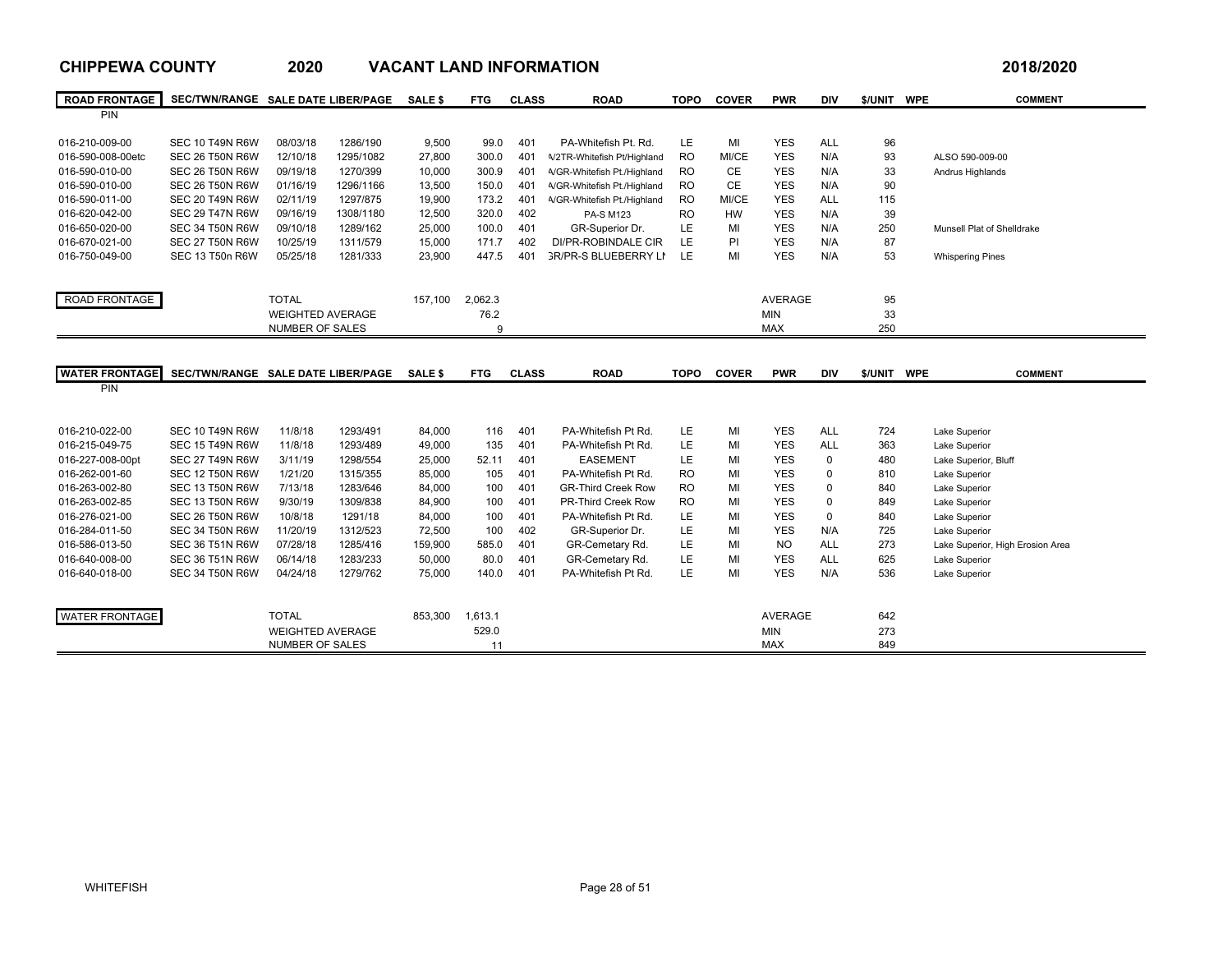| <b>CHIPPEWA COUNTY</b> |                                    | 2020                    |           | <b>VACANT LAND INFORMATION</b> |            |              |                          |             |              |                |            |         | 2018/2020                    |
|------------------------|------------------------------------|-------------------------|-----------|--------------------------------|------------|--------------|--------------------------|-------------|--------------|----------------|------------|---------|------------------------------|
| <b>RIVER FRONTAGE</b>  | SEC/TWN/RANGE SALE DATE LIBER/PAGE |                         |           | <b>SALE \$</b>                 | <b>FTG</b> | <b>CLASS</b> | <b>ROAD</b>              | <b>TOPO</b> | <b>COVER</b> | <b>PWR</b>     | DIV        | \$/UNIT | <b>COMMENT</b><br><b>WPE</b> |
| <b>PIN</b>             |                                    |                         |           |                                |            |              |                          |             |              |                |            |         |                              |
|                        |                                    |                         |           |                                |            |              |                          |             |              |                |            |         |                              |
| 016-278-029-00         | SEC 28 T50N R6W                    | 03/20/20                | 1317/886  | 17,500                         | 220.0      | 402          | <b>EASEMENT</b>          | LE.         | PI/CE        | <b>NO</b>      | N/A        | 80      | Betsy River, may be improved |
| 016-278-030-00etc      | SEC 28 T50N R6W                    | 10/19/19                | 1313/1321 | 15,000                         | 220.4      | 402          | <b>EASEMENT</b>          | LE          | MI/CE/PI     | NO.            | $\Omega$   | 68      | Betsy River, also 031-00'    |
| 016-278-035-00         | SEC 28 T50N R6W                    | 07/25/19                | 1305/897  | 12,000                         | 220.4      | 402          | <b>EASEMENT</b>          | LE.         | MI/CE/PI     | NO.            | $\Omega$   | 54      | <b>Betsy River</b>           |
| 016-374-006-00         | <b>SEC 24 T48N R7W</b>             | 05/24/19                | 1302/307  | 35,000                         | 165.6      | 401          | 2TR-Tahqua Tr.           | LE.         | MI           | NO.            | ALL        | 211     | Tahquamenon River            |
| 016-374-015-00         | <b>SEC 24 T48N R7W</b>             | 06/13/18                | 1282/206  | 35,000                         | 127.3      | 401          | 2TR-Tahqua Tr.           | LE.         | MI           | NO.            | ALL        | 275     | <b>Tahquamenon River</b>     |
| 016-374-025-00         | <b>SEC 24 T48N R7W</b>             | 08/19/19                | 1307/228  | 35,000                         | 146.5      | 402          | 2TR-Tahqua Tr.           | LE.         | MI           | <b>NO</b>      | <b>ALL</b> | 239     | <b>Tahquamenon River</b>     |
| 016-675-011-00         | SEC 34 T50N R6W                    | 11/15/19                | 1312/191  | 20,000                         | 240.3      | 402          | <b>PR-ST MICHAELS PL</b> | <b>RO</b>   | MI           | <b>YES</b>     | N/A        | 83      | Shelldrake River             |
|                        |                                    |                         |           |                                |            |              |                          |             |              |                |            |         |                              |
| <b>RIVER FRONTAGE</b>  |                                    | <b>TOTAL</b>            |           | 169,500                        | 1,340.5    |              |                          |             |              | <b>AVERAGE</b> |            | 144     |                              |
|                        |                                    | <b>WEIGHTED AVERAGE</b> |           |                                | 126        |              |                          |             |              | <b>MIN</b>     |            | 54      |                              |
|                        |                                    | <b>NUMBER OF SALES</b>  |           |                                |            |              |                          |             |              | <b>MAX</b>     |            | 275     |                              |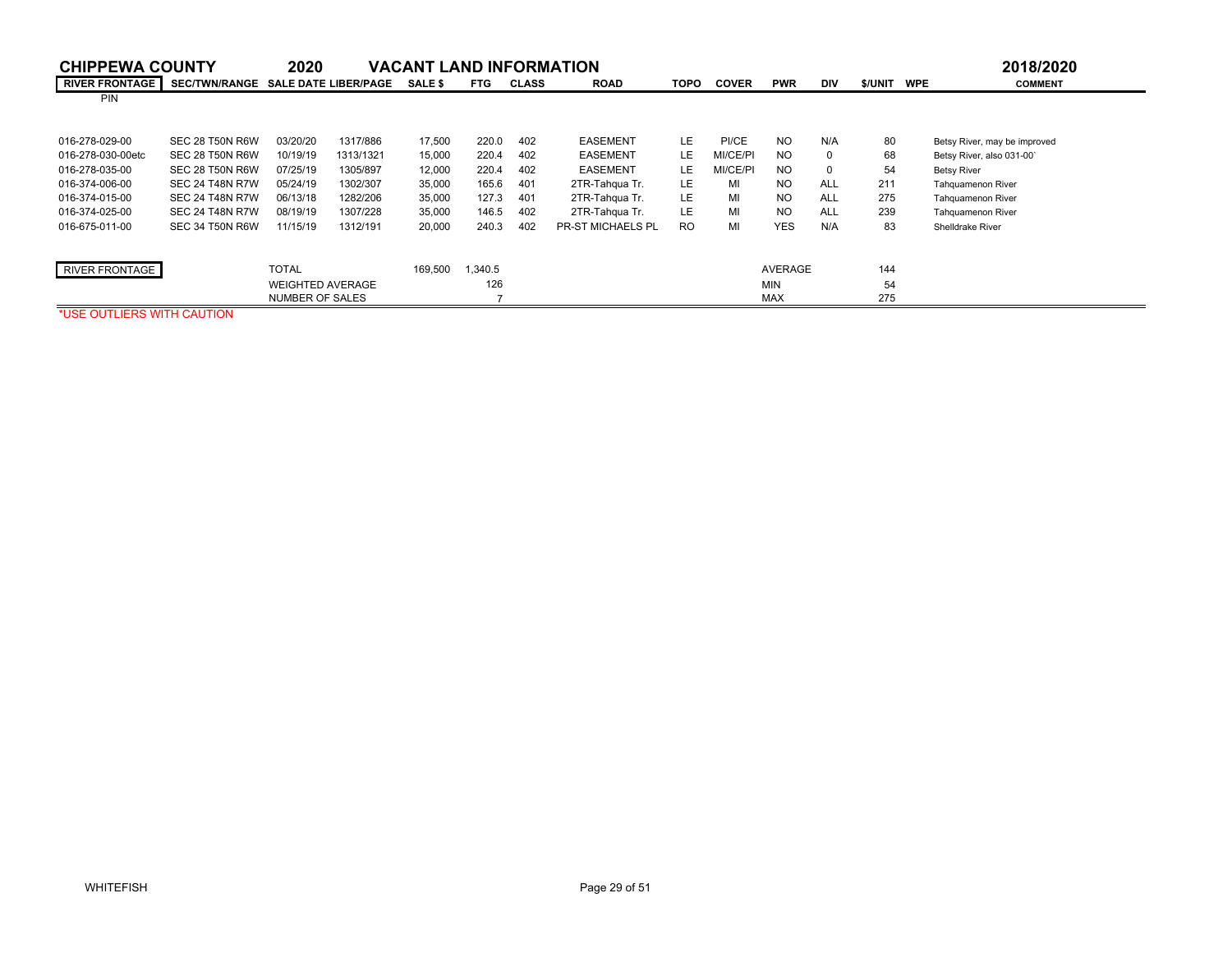**DATE: 12/17/20 STUDY TIME FRAME:**

**1/1/2018-3/31/2020** 

### **REGION 1 - DETOUR & DRUMMOND ISLAND TOWNSHIPS**

| <b>30 ACRES PLUS</b>  | <b>SEC/TWN/RANGE</b>   | SALEDATE LIBER/PAGE          |           | <b>SALE \$</b>   | <b>ACRE</b>  | <b>CLASS</b> | <b>ROAD</b>               | <b>TOPO</b> | <b>COVER</b> | <b>PWR</b>              | <b>DIV</b>     | \$/UNIT | <b>WPE</b> | <b>COMMENT</b>                       |
|-----------------------|------------------------|------------------------------|-----------|------------------|--------------|--------------|---------------------------|-------------|--------------|-------------------------|----------------|---------|------------|--------------------------------------|
| PIN                   |                        |                              |           |                  |              |              |                           |             |              |                         |                |         |            |                                      |
|                       |                        |                              |           |                  |              |              |                           |             |              |                         |                |         |            |                                      |
| 041-603-039-00        | SEC 3 T47N R4E         | 12/26/2017                   | 1272/1009 | 25000            | 39.25        | 401          | GR-Dutcher Dr.            | LE.         | MI           | <b>YES</b>              | ALL            | 637     |            |                                      |
| 005-069-007-00        | SEC 19 T42N R3E        | 01/23/17                     | 1249/1    | 64,000           | 79.3         | 401          | DI-Ziegler Rd             | LE          | MI           | <b>NO</b>               | <b>ALL</b>     | 807     |            |                                      |
| 005-070-012-00        | <b>SEC 20 T42N R3E</b> | 04/23/18                     | 1279/513  | 23,500           | 39           | 401          | GR-Krontz Rd.             | LE.         | MI           | <b>NO</b>               | <b>ALL</b>     | 603     |            |                                      |
| 005-073-009-00        | SEC 23 T42N R3E        | 08/16/18                     | 1287/1    | 14,529           | 38           | 401          | N/A                       | LE/RO       | MI           | <b>NO</b>               | <b>ALL</b>     | 382     |            | ADJ TO OWNER PROPERTY                |
| 005-076-005-00        | <b>SEC 26 T42N R3E</b> | 03/20/17                     | 1251/923  | 34,000           | 38.0         | 401          | PA-N Caribou Lake Rd      | LE.         | MI           | <b>YES</b>              | <b>ALL</b>     | 895     |            |                                      |
| 005-104-018-00        | SEC 4 T41N R4E         | 01/05/18                     | 1272/606  | 42,000           | 66.0         | 401          | PA-M-134                  | LE/RO       | <b>CE</b>    | <b>YES</b>              | <b>ALL</b>     | 636     |            |                                      |
| 005-104-019-00        | SEC 4 T41N R4E         | 03/15/18                     | 1276/903  |                  | 40.0         | 401          | <b>EASMENT</b>            | LE.         | MI/CE        | <b>YES</b>              | <b>ALL</b>     | 625     |            |                                      |
| 005-171-008-25ETC     | <b>SEC 21 T42N R4E</b> | 12/22/17                     | 1273/325  | 25,000<br>29,000 | 68.0         | 401          | GR-Steel Rd.              | LE/RO       | MI           | <b>YES</b>              | <b>ALL</b>     | 426     |            |                                      |
|                       |                        | 03/15/18                     |           |                  |              | 401          | <b>EASMENT</b>            | LE.         | MI/CE        |                         | <b>ALL</b>     |         |            | ALSO 171-020-00                      |
| 005-180-012-50        | SEC 30 & 19 T42N R4E   |                              | 1276/837  | 92,500           | 86.5         |              |                           |             |              | <b>NO</b><br><b>YES</b> |                | 1,069   |            | INCLUDES WF ON MAUD BAY (GOVT LOT 3) |
| 006-176-016-25        | <b>SEC 36 T42N R5E</b> | 4/16/2018                    | 1287/526  | 65,000           | 38.1         | 401          | PA-E CHANNEL RD/M134      | <b>LE</b>   | <b>HW</b>    |                         | $\overline{2}$ | 1,705   |            |                                      |
| 006-176-016-50        | SEC 36 T42N R5E        | 4/2/2018                     | 1277/881  | 42,500           | 40.0         | 401          | EA                        | <b>RO</b>   | MI           | <b>NO</b>               | 4              | 1,063   |            |                                      |
|                       |                        |                              |           |                  |              |              |                           |             |              |                         |                |         |            |                                      |
|                       |                        |                              |           |                  |              |              |                           |             |              |                         |                |         |            |                                      |
|                       |                        |                              |           |                  |              |              |                           |             |              |                         |                |         |            |                                      |
| 30 ACRES PLUS         |                        | <b>TOTAL</b>                 |           | 457,029          | 572.2        |              |                           |             |              | <b>AVERAGE</b>          |                | 804     |            |                                      |
|                       |                        | <b>WEIGHTED AVERAGE</b>      |           |                  | 799          |              |                           |             |              | <b>MIN</b>              |                | 382     |            |                                      |
|                       |                        | NUMBER OF SALES              |           |                  | 11           |              |                           |             |              | <b>MAX</b>              |                | 1,705   |            |                                      |
|                       |                        |                              |           |                  |              |              |                           |             |              |                         |                |         |            |                                      |
| <b>10-29 ACRES</b>    | <b>SEC/TWN/RANGE</b>   | SALE DATE LIBER/PAGE SALE \$ |           |                  | <b>ACRE</b>  | <b>CLASS</b> | <b>ROAD</b>               | <b>TOPO</b> | <b>COVER</b> | <b>PWR</b>              | <b>DIV</b>     | \$/UNIT | <b>WPE</b> | <b>COMMENT</b>                       |
| PIN                   |                        |                              |           |                  |              |              |                           |             |              |                         |                |         |            |                                      |
|                       |                        |                              |           |                  |              |              |                           |             |              |                         |                |         |            |                                      |
| 005-061-004-00        | <b>SEC 11 T42N R3E</b> | 03/07/17                     | 1251/53   | 50,000           | 25.6         | 401          | <b>PRIVATE</b>            | <b>RO</b>   | MI           | <b>NO</b>               | $\mathbf 0$    | 1,953   |            | <b>WATERFRONT</b>                    |
| 005-064-004-00        | <b>SEC 14 T42N R3E</b> | 07/19/17                     | 1260/974  | 25,000           | 10.0         | 401          | <b>PRIVATE</b>            | <b>RO</b>   | MI/HW        | <b>NO</b>               | $\mathsf 0$    | 2,500   |            |                                      |
| 005-071-005-00        | <b>SEC 21 T42N R3E</b> | 02/22/17                     | 1250/199  | 28,000           | 19.5         | 401          | GR-Wojnaroski             | <b>LE</b>   | MI           | <b>YES</b>              | <b>ALL</b>     | 1,436   |            |                                      |
| 006-212-014-50        | <b>SEC 12 T41N R6E</b> | 10/7/2019                    | 1310/48   | 25,000           | 14.62        |              | 401 GR-S TURKEY FARM RD   | LE          | HW           | <b>NO</b>               | <b>ALL</b>     | 1,710   |            |                                      |
| 006-334-003-00        | <b>SEC 34 T43N R6E</b> | 2/6/2019                     | 1297/702  | 15,000           | 19.5         |              | 401 GR-COLTON BAY RD      | LE.         | CE/OP        | <b>NO</b>               | <b>ALL</b>     | 769     |            | <b>MAXTON PLAINS</b>                 |
|                       |                        |                              |           |                  |              |              |                           |             |              |                         |                |         |            |                                      |
|                       |                        | <b>TOTAL</b>                 |           | 143,000          | 89.2         |              |                           |             |              | <b>AVERAGE</b>          |                | 1,674   |            |                                      |
| 10-29 ACRES           |                        |                              |           |                  |              |              |                           |             |              |                         |                |         |            |                                      |
|                       |                        | <b>WEIGHTED AVERAGE</b>      |           |                  | 1,603        |              |                           |             |              | <b>MIN</b>              |                | 769     |            |                                      |
|                       |                        | NUMBER OF SALES              |           |                  | 5            |              |                           |             |              | <b>MAX</b>              |                | 2.500   |            |                                      |
|                       |                        |                              |           |                  |              |              |                           |             |              |                         |                |         |            |                                      |
| <b>BELOW 10 ACRES</b> | <b>SEC/TWN/RANGE</b>   | SALE DATE LIBER/PAGE         |           | <b>SALE \$</b>   | <b>ACRES</b> | <b>CLASS</b> | <b>ROAD</b>               | <b>TOPO</b> | <b>COVER</b> | <b>PWR</b>              | <b>DIV</b>     | \$/UNIT | <b>WPE</b> | <b>COMMENT</b>                       |
| PIN                   |                        |                              |           |                  |              |              |                           |             |              |                         |                |         |            |                                      |
|                       |                        |                              |           |                  |              |              |                           |             |              |                         |                |         |            |                                      |
| 041-647-022-10        | <b>SEC 27 T42N R4E</b> | 06/19/17                     | 1258/709  | 12,600           | 9.8          | 401          | GR-Spring Bay Rd.         | LE/RO       | MI           | <b>YES</b>              | <b>ALL</b>     | 1,292   |            |                                      |
| 041-647-022-25        | <b>SEC 27 T42N R4E</b> | 09/25/17                     | 1265/621  | *3500            | $*6.125$     | 401          | PA-E. N. Caribou Lake Rd. | LE.         | MI/CE        | <b>YES</b>              | <b>ALL</b>     | *571    |            | SEE ALSO RF                          |
| 041-647-022-30        | <b>SEC 27 T42N R4E</b> | 01/04/18                     | 1272/126  | 1,500            | 1.0          | 401          | <b>EASMENT</b>            | LE.         | CE           | <b>YES</b>              | <b>ALL</b>     | 1,500   |            |                                      |
| 006-203-007-00        | SEC 3 T41N R6E         | 12/10/2018                   | 1295/72   | 18000            | 6.54         | 401          | GR-Lincoln Rd.            | LE          | MI           | <b>YES</b>              | N/A            | 2,752   |            |                                      |
| 006-203-019-00        | SEC 3 T41N R6E         | 8/20/2018                    | 1287/619  | 6000             | 0.73         | 401          | PA/GR-Johnswood/Lincoln   | LE.         | <b>CE</b>    | <b>YES</b>              | <b>ALL</b>     | 8,219   |            | <b>CORNER LOT</b>                    |
| 006-415-002-20        | <b>SEC 15 T41N R7E</b> | 08/24/18                     | 1288/403  | 7,500            | 1.1          | 401          |                           | LE          | HW           | <b>NO</b>               | <b>ALL</b>     | 7,143   |            | ADJ TO STATE LAND                    |
| 006-427-003-00        | <b>SEC 27 T41N R7E</b> | 03/21/18                     | 1277/470  | 17,500           | 7.5          | 401          | <b>PA-BASS COVE RD</b>    | LE.         | MI           | <b>YES</b>              | N/A            | 2,324   |            | SEE ALSO ROAD FRONTAGE               |
|                       |                        |                              |           |                  |              |              |                           |             |              |                         |                |         |            |                                      |
|                       |                        |                              |           |                  |              |              |                           |             |              |                         |                |         |            |                                      |
| <b>BELOW 10 ACRES</b> |                        | <b>TOTAL</b>                 |           | 63,100           | 26.6         |              |                           |             |              | <b>AVERAGE</b>          |                | 3,872   |            |                                      |
|                       |                        | <b>WEIGHTED AVERAGE</b>      |           |                  | 2,372        |              |                           |             |              | <b>MIN</b>              |                | 1,292   |            |                                      |
|                       |                        | NUMBER OF SALES              |           |                  | 6            |              |                           |             |              | <b>MAX</b>              |                | 8,219   |            |                                      |
|                       |                        |                              |           |                  |              |              |                           |             |              |                         |                |         |            |                                      |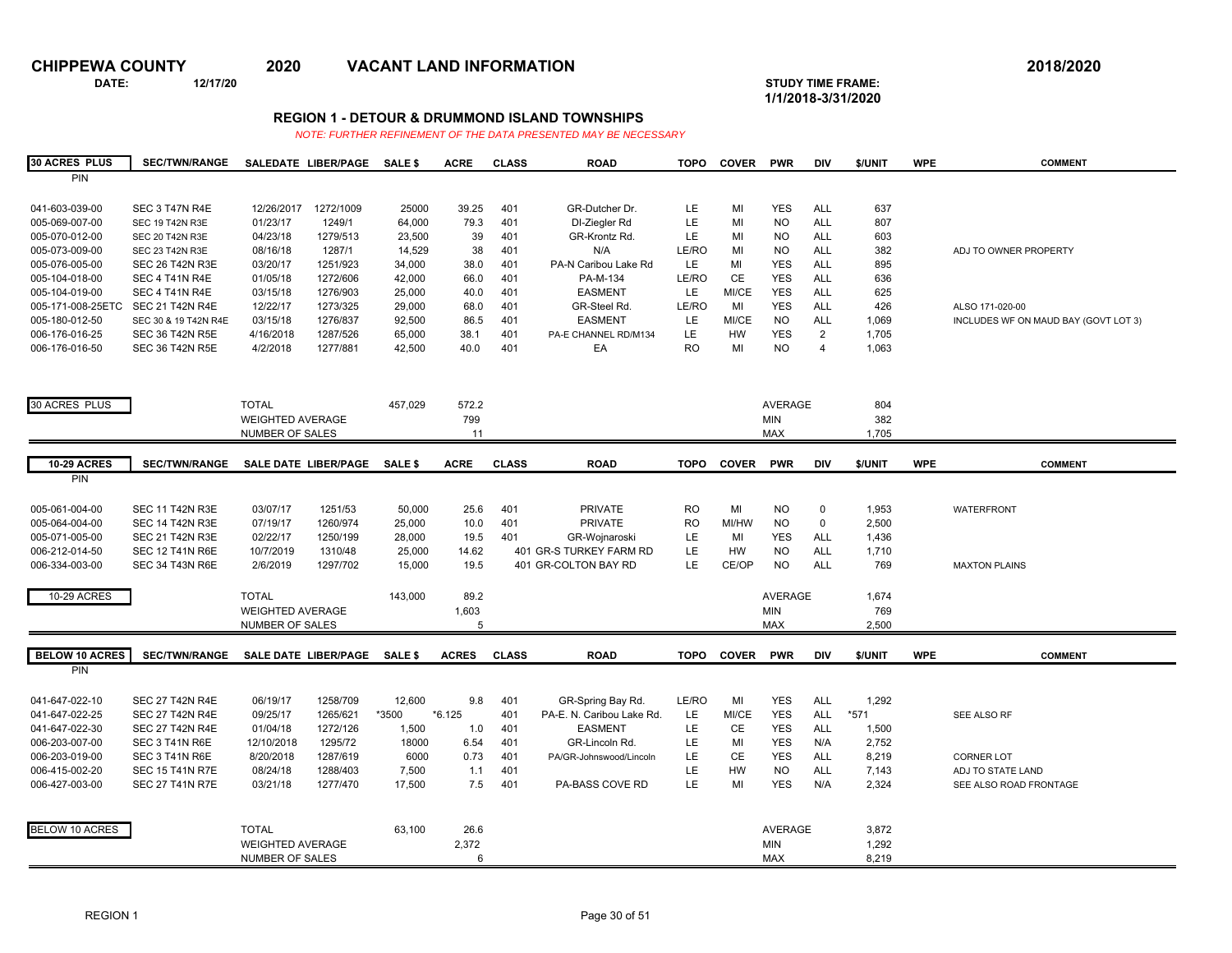| <b>ROAD FRONTAGE</b>              | <b>SEC/TWN/RANGE</b>                            |                         | SALE DATE LIBER/PAGE | <b>SALE \$</b>   | <b>FTG</b>     | <b>CLASS</b> | <b>ROAD</b>               | <b>TOPO</b> | <b>COVER</b>   | <b>PWR</b>               | <b>DIV</b>  | \$/UNIT  | <b>WPE</b> | <b>COMMENT</b>                                        |
|-----------------------------------|-------------------------------------------------|-------------------------|----------------------|------------------|----------------|--------------|---------------------------|-------------|----------------|--------------------------|-------------|----------|------------|-------------------------------------------------------|
| <b>PIN</b>                        |                                                 |                         |                      |                  |                |              |                           |             |                |                          |             |          |            |                                                       |
|                                   |                                                 |                         |                      |                  |                |              |                           |             |                |                          |             |          |            |                                                       |
| 005-440-042-50                    | <b>SEC 8 T41N R4E</b><br><b>SEC 17 T42N R4E</b> | 10/28/19<br>03/16/18    | 1311/322<br>1276/923 | 10,000           | 150.0<br>171.3 | 401<br>401   | PA-M134<br>GR-Steel Rd.   | LE<br>LE    | MI/CE<br>MI/CE | <b>YES</b><br><b>YES</b> | N/A<br>N/A  | 67<br>61 |            |                                                       |
| 005-540-023-00<br>041-775-015-00  | <b>SEC 35 T42N R4E</b>                          | 10/16/19                | 1310/759             | 10,500<br>48,000 | 220.0          | 201          | <b>PA-ONTARIO ST</b>      | LE          | OP             | <b>YES</b>               | N/A         | 218      |            | CORNER LOT NEAR FERRY                                 |
| 041-760-073-80                    | <b>SEC 34 T42N R4E</b>                          | 12/06/19                | 1313/352             | 6,000            | 100.0          | 401          | PA-ERIE ST                | LE          | OP             | <b>YES</b>               | N/A         | 60       |            |                                                       |
| 041-781-001-00ETC                 | <b>SEC 27 T42N R4E</b>                          | 07/22/19                | 1305/737             | 18,000           | 389.4          | 401          | PA/GR-WATSON ST           | <b>RO</b>   | MI/CE          | <b>YES</b>               | N/A         | 46       |            | ALSO 781-014-00                                       |
| 005-260-002-00                    | <b>SEC 11 T41N R3E</b>                          | 08/11/17                | 1262/363             | 26,500           | 125.0          | 401          | PA-M-134                  | <b>RO</b>   | HW/MI          | <b>YES</b>               | N/A         | 212      |            |                                                       |
| 005-260-037-00                    | <b>SEC 11 T41N R3E</b>                          | 08/29/17                | 1263/766             | 12,000           | 150.0          | 401          | GR-Evergreen Dr.          | LE.         | MI             | <b>YES</b>               | N/A         | 80       |            | <b>BLUE WATERS SUB</b>                                |
| 005-540-023-00                    | <b>SEC 17 T42N R4E</b>                          | 03/16/18                | 1276/923             | 10,500           | 171.3          | 401          | GR-Steel Rd.              | LE          | MI/CE          | <b>YES</b>               | N/A         | 61       |            |                                                       |
| 005-540-023-00                    | <b>SEC 17 T42N R4E</b>                          | 03/16/18                | 1276/923             | 10.500           | 171.3          | 401          | GR-Steel Rd.              | LE          | MI/CE          | <b>YES</b>               | N/A         | 61       |            |                                                       |
| 006-427-003-00                    | <b>SEC 27 T41N R7E</b>                          | 03/21/18                | 1277/470             | 17,500           | 200.0          | 401          | PA-E Bass Cove Rd         | LE          | MI             | <b>YES</b>               | N/A         | 88       |            | SEE ALSO BELOW 10 ACRES                               |
| 006-680-007-00ETC SEC 24 T42N R5E |                                                 | 09/29/19                | 1309/566             | 6.000            | 206.0          | 401          | <b>PA-E SOMES RD</b>      | LE.         | MI             | <b>YES</b>               | N/A         | 29       |            | SEAMAN FOUNTAIN PLAT LOTS 7-10                        |
|                                   |                                                 |                         |                      |                  |                |              |                           |             |                |                          |             |          |            |                                                       |
|                                   |                                                 |                         |                      |                  |                |              |                           |             |                |                          |             |          |            |                                                       |
| ROAD FRONTAGE                     |                                                 | <b>TOTAL</b>            |                      | 175,500          | 2,054.2        |              |                           |             |                | <b>AVERAGE</b>           |             | 89       |            |                                                       |
|                                   |                                                 | <b>WEIGHTED AVERAGE</b> |                      |                  | 85.4           |              |                           |             |                | <b>MIN</b>               |             | 29       |            |                                                       |
|                                   |                                                 | NUMBER OF SALES         |                      |                  | 11             |              |                           |             |                | <b>MAX</b>               |             | 218      |            |                                                       |
| <b>WATER FRONTAGE</b>             | <b>SEC/TWN/RANGE</b>                            |                         | SALE DATE LIBER/PAGE | <b>SALE \$</b>   | <b>FTG</b>     | <b>CLASS</b> | <b>ROAD</b>               | <b>TOPO</b> | <b>COVER</b>   | <b>PWR</b>               | <b>DIV</b>  | \$/UNIT  | <b>WPE</b> | <b>COMMENT</b>                                        |
| <b>PIN</b>                        |                                                 |                         |                      |                  |                |              |                           |             |                |                          |             |          |            |                                                       |
|                                   |                                                 |                         |                      |                  |                |              |                           |             |                |                          |             |          |            |                                                       |
| 005-062-001-44                    | <b>SEC 12 T42N R3E</b>                          | 07/10/18                | 1284/107             | 60,000           | 150.0          | 401          | <b>GR-OTTAWA</b>          | LE.         | MI             | <b>YES</b>               | N/A         | 400      |            | ST. MARY'S RIVER, CEDAR SHORES                        |
| 005-063-003-14                    | <b>SEC 13 T42N R3E</b>                          | 09/26/17                | 1265/699             | 55,500           | 125.0          | 401          | <b>GR-OTTAWA</b>          | LE          | MI             | <b>YES</b>               | $\mathbf 0$ | 444      |            | ST. MARYS RIVER, CEDAR SHORES                         |
| 005-109-044-25                    | SEC 9 T41N R4E                                  | 01/05/18                | 1272/442             | 65,000           | 200.0          | 401          | 2TR-DEER POINT RD         | LE          | MI             | <b>YES</b>               | <b>ALL</b>  | 325      |            | <b>LAKE HURON</b>                                     |
| 005-109-044-50                    | SEC 9 T41N R4E                                  | 08/23/17                | 1263/235             | 32,500           | 100.0          | 401          | 2TR-DEER POINT RD         | LE          | MI             | <b>YES</b>               | <b>ALL</b>  | 325      |            | <b>LAKE HURON</b>                                     |
| 005-171-018-00                    | <b>SEC 21 T42N R4E</b>                          | 10/26/17                | 1269/530             | 55,000           | 100.0          | 401          | GR-LOCKWOOD               | LE          | MI             | <b>YES</b>               | ALL         | 550      |            | ST. MARYS RIVER                                       |
| 005-260-042-00                    | <b>SEC 11 T41N R3E</b>                          | 10/26/17                | 1268/16              | 48,000           | 89.2           | 401          | <b>GR-EVERGREEN DR</b>    | LE          | MI             | <b>YES</b>               | N/A         | 538      |            | <b>BLUE WATERS SUBD.</b>                              |
| 005-520-024-00                    | <b>SEC 21 T42N R4E</b>                          | 08/30/17                | 1265/142             | 40,000           | 101.4          | 401          | PA-S SPRING BAY RD        | LE          | MI             | <b>YES</b>               | N/A         | 394      |            | ST. MARYS RIVER, SPRING BAY SUB                       |
| 006-001-020-10                    | SEC 1 T41N R4E                                  | 09/24/18                | 1290/65              | 39,000           | 120.0          | 401          | PR/GR-CRAB POINT          | LE          | <b>CE</b>      | <b>YES</b>               | <b>ALL</b>  | 325      |            | Lake Huron                                            |
| 006-075-024-00                    | <b>SEC 25 T42N R4E</b>                          | 03/20/20                | 1317/1008            | 75,000           | 200.0          | 401          | PA-S BLACK ROCK PT RD     | LE          | MI/CE          | <b>YES</b>               | ALL         | 375      |            | St. Mary's River                                      |
| 006-108-020-00                    | <b>SEC 8 T41N R5E</b>                           | 09/28/18                | 1290/739             | 54,000           | 100.0          | 401          | <b>EA/GR-TOM RICE TRL</b> | LE/SL       | MI/PI          | <b>YES</b>               | <b>ALL</b>  | 540      |            | Lake Huron                                            |
| 006-114-020-00                    | <b>SEC 14 T41N R5E</b>                          | 11/20/19                | 1312/616             | 35,000           | 100.5          | 401          | GR-S CREAM CITY PT RD     | LE          | MI/CE          | <b>YES</b>               | N/A         | 348      |            | Lake Huron                                            |
| 006-118-004-00                    | <b>SEC 18 T41N R5E</b>                          | 06/28/19                | 1304/432             | 70,000           | 208.0          | 401          | PR 2TR-S CLEARY ROW       | <b>RO</b>   | MI/CE          | <b>YES</b>               | N/A         | 337      |            | Lake Huron                                            |
| 006-122-009-80                    | <b>SEC 22 T41N R5E</b>                          | 07/10/19                | 1304/1288            | 65,000           | 150.0          | 401          | GR-S CREAM CITY PT RD     | LE          | MI/CE          | <b>YES</b>               | <b>ALL</b>  | 433      |            | Lake Huron                                            |
| 006-159-001-22                    | <b>SEC 19 T42N R5E</b>                          | 11/02/18                | 1293/17              | 150,000          | 300.0          | 401          | PR/GR-Dix Point Rd        | <b>RO</b>   | MI             | <b>YES</b>               | $\mathbf 0$ | 500      |            | Lake Huron                                            |
| 006-221-002-17                    | <b>SEC 21 T41N R6E</b>                          | 08/30/19                | 1308/33              | *20000           | *470           | 401          | <b>EASEMENT</b>           | LE          | MI/CE          | <b>NO</b>                | $\mathbf 0$ | $*43$    |            | <b>OUTLIER</b>                                        |
| 006-570-002-00                    | <b>SEC14 T41N R5E</b>                           | 10/31/18                | 1293/242             | 10,000           | 60.0           | 401          | GR-Kilstroms Rd.          | LE          | PI/CE          | <b>NO</b>                | N/A         | 167      |            | Lake Huron, Frank Bailey Plat of Huron Bay            |
| 006-605-006-50                    | <b>SEC 19 T41N R7E</b>                          | 06/21/18                | 1283/334             | 22,500           | 55.0           | 401          | GR-Big Shoal Bay Rd       | <b>RO</b>   | MI/CE          | <b>YES</b>               | <b>ALL</b>  | 409      |            | Lake Huron, Big Shoal Cove                            |
| 006-650-037-00                    | <b>SEC 28 T42N R5E</b>                          | 09/06/18                | 1288/914             | 60,000           | 100.1          | 401          | <b>PA-FAIRBANK PT RD</b>  | LE/SL       | MI             | <b>YES</b>               | <b>ALL</b>  | 599      |            | Lake Huron, King & Pardridge Plat of Fairbanks Island |
| 006-705-039-00                    | <b>SEC 33 T41N R5E</b>                          | 10/04/19                | 1309/1217            | 65,000           | 100.7          | 401          | PA-CHARLES RD             | <b>SL</b>   | MI             | <b>YES</b>               | N/A         | 645      |            | St.Mary's River, Pigeon Cove, slope to water          |
| 006-705-104-00                    | <b>SEC 3 T41N R5E</b>                           | 08/21/18                | 1287/881             | 50,000           | 100.0          | 401          | <b>PA-Mildred Place</b>   | LE/SL       | MI             | <b>YES</b>               | <b>ALL</b>  | 500      |            | Slight slope to water                                 |
|                                   |                                                 |                         |                      |                  |                |              |                           |             |                |                          |             |          |            |                                                       |
|                                   |                                                 |                         |                      |                  |                |              |                           |             |                |                          |             |          |            |                                                       |
| <b>WATER FRONTAGE</b>             |                                                 | <b>TOTAL</b>            |                      | 1.051.500        | 2.459.9        |              |                           |             |                | <b>AVERAGE</b>           |             | 429      |            |                                                       |
|                                   |                                                 | <b>WEIGHTED AVERAGE</b> |                      |                  | 427            |              |                           |             |                | <b>MIN</b>               |             | 167      |            |                                                       |
|                                   |                                                 | NUMBER OF SALES         |                      |                  | 19             |              |                           |             |                | <b>MAX</b>               |             | 645      |            |                                                       |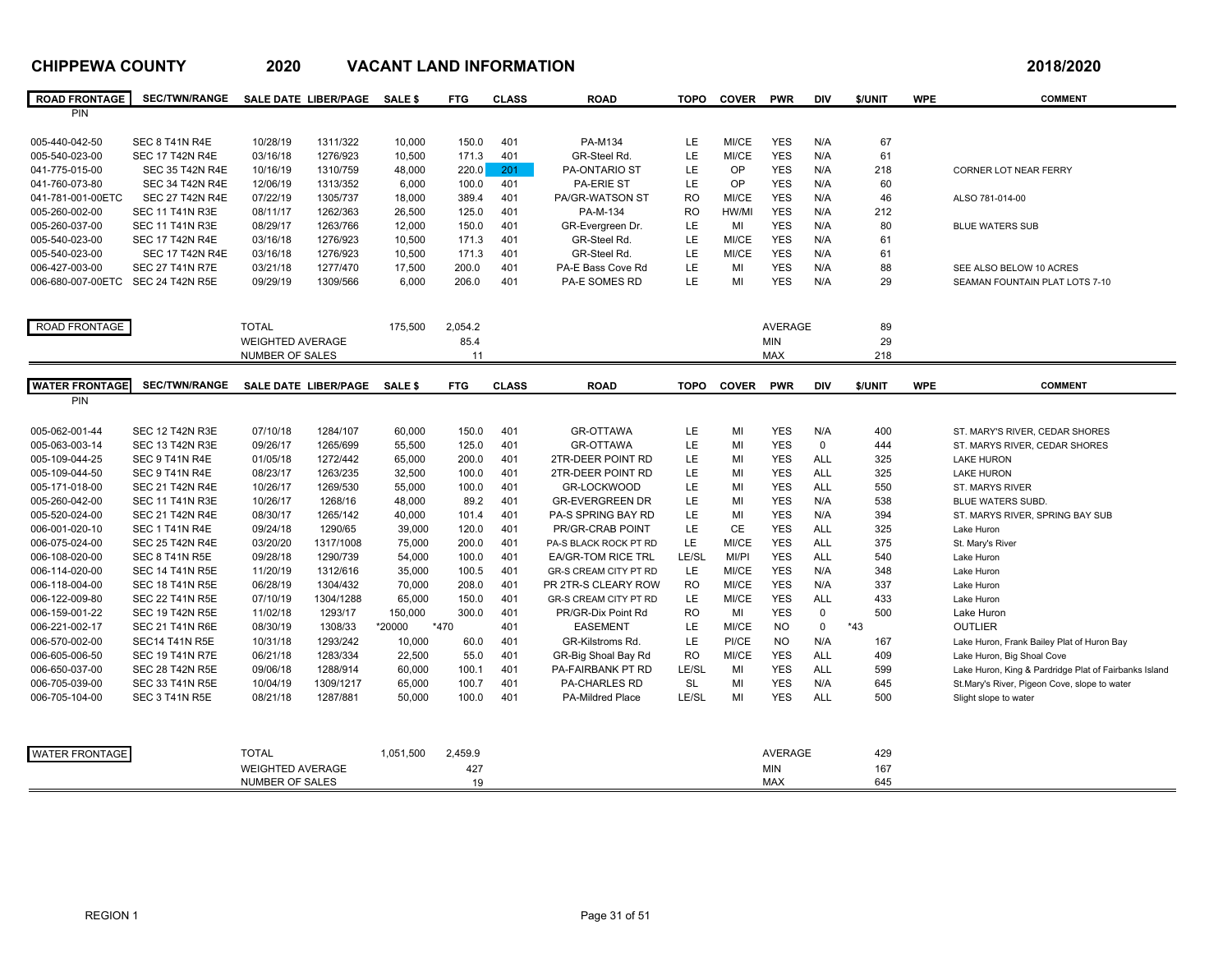| <b>CHIPPEWA COUNTY</b><br><b>ISLAND SALES</b> | <b>SEC/TWN/RANGE</b> | 2020<br><b>SALE DATE LIBER/PAGE</b> | <b>SALE \$</b>           | <b>VACANT LAND INFORMATION</b><br>FTG | CLASS | <b>ROAD</b> | TOPO | <b>COVER</b> | <b>PWR</b> | <b>DIV</b> | \$/UNIT | <b>WPE</b> | 2018/2020<br><b>COMMENT</b> |
|-----------------------------------------------|----------------------|-------------------------------------|--------------------------|---------------------------------------|-------|-------------|------|--------------|------------|------------|---------|------------|-----------------------------|
| <b>PIN</b>                                    |                      |                                     |                          |                                       |       |             |      |              |            |            |         |            |                             |
| NO SALES FOR THIS TIME PERIOD                 |                      |                                     |                          |                                       |       |             |      |              |            |            |         |            |                             |
| <b>ISLAND SALES</b>                           |                      | <b>TOTAL</b>                        | $\overline{\phantom{a}}$ |                                       |       |             |      |              | AVERAGE    |            | #DIV/0! |            |                             |
|                                               |                      | <b>WEIGHTED AVERAGE</b>             |                          | #DIV/0!                               |       |             |      |              | <b>MIN</b> |            |         |            |                             |
|                                               |                      | <b>NUMBER OF SALES</b>              |                          |                                       |       |             |      |              | <b>MAX</b> |            |         |            |                             |
| USE OUTLIERS WITH CAUTION                     |                      |                                     |                          |                                       |       |             |      |              |            |            |         |            |                             |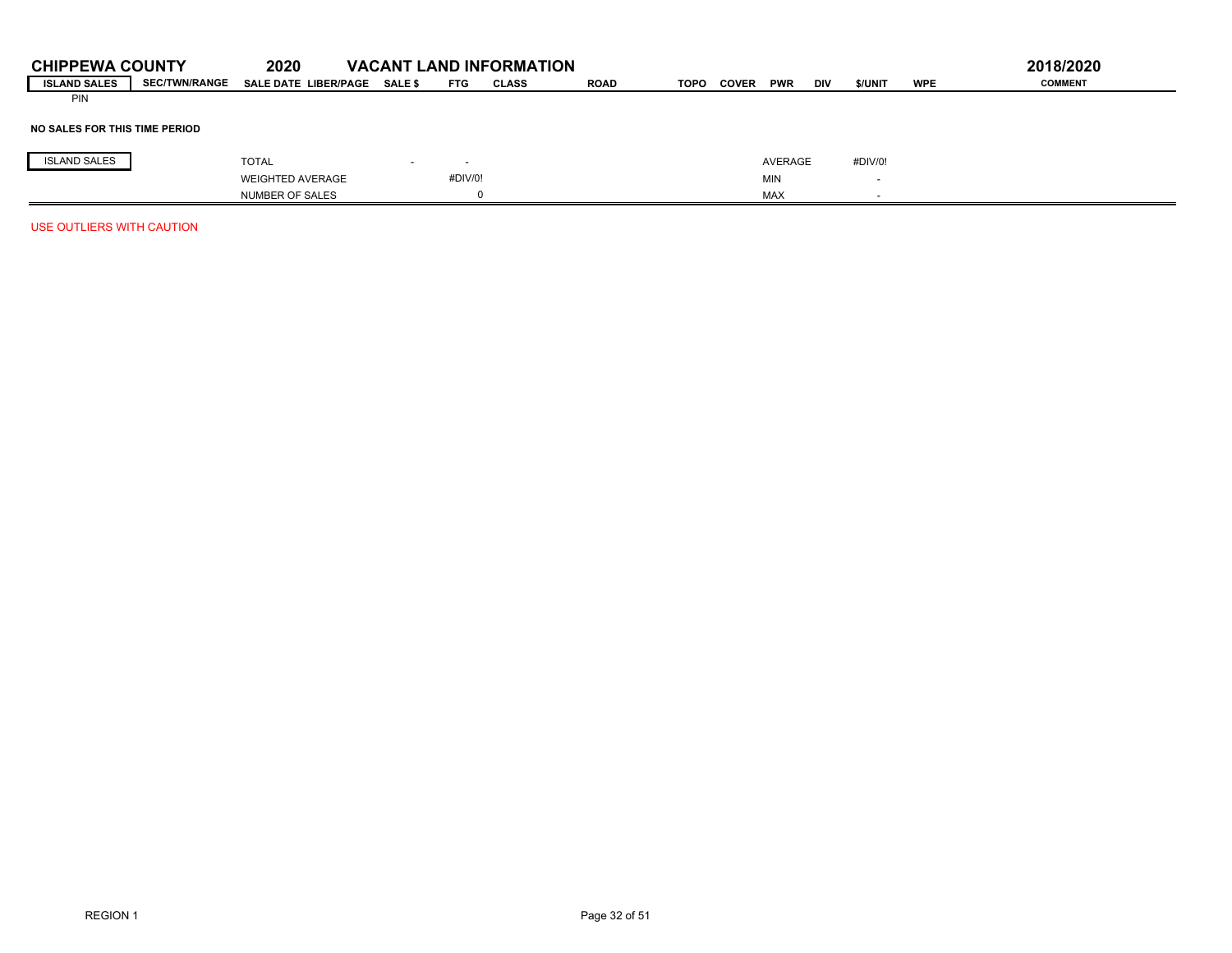**DATE: 12/17/20 STUDY TIME FRAME:**

**1/1/2018-3/31/2020** 

### **REGION 2 - BRUCE & SOO TOWNSHIPS**

| <b>30 ACRES PLUS</b> | <b>SEC/TWN/RANGE</b>   |                         | SALEDATE LIBER/PAGE  | <b>SALE \$</b> | <b>ACRE</b> | <b>CLASS</b> | <b>ROAD</b>              | <b>TOPO</b> | <b>COVER</b>     | <b>PWR</b> | <b>DIV</b>     | \$/UNIT | <b>WPE</b> | <b>COMMENT</b>                            |
|----------------------|------------------------|-------------------------|----------------------|----------------|-------------|--------------|--------------------------|-------------|------------------|------------|----------------|---------|------------|-------------------------------------------|
| <b>PIN</b>           |                        |                         |                      |                |             |              |                          |             |                  |            |                |         |            |                                           |
|                      |                        |                         |                      |                |             |              |                          |             |                  |            |                |         |            |                                           |
| 002-005-003-00       | SEC 5 T45N R1E         | 08/19/19                | 1307/224             | 29,000         | 40.0        | 101          | N/A                      | LE/RO       | MI               | <b>NO</b>  | $\overline{4}$ | 725     |            | ADJ TO OWNERS PROPERTY                    |
| 002-005-004-50       | SEC 5 T45N R1E         | 06/08/18                | 1281/917             | 44,000         | 38.0        | 101          | PA/GR-E 12 MILE/SEYMOUR  | <b>RO</b>   | MI               | <b>YES</b> | N/A            | 1,158   |            |                                           |
| 002-031-001-00       | <b>SEC 31 T45N R1E</b> | 07/29/19                | 1305/938             | 35,000         | 39.6        | 401          | 2TR-E 17 MILE RD         | <b>RO</b>   | MI               | <b>YES</b> | N/A            | 884     |            |                                           |
| 002-031-003-00       | <b>SEC 31 T45N R1E</b> | 11/20/18                | 1294/1               | 20,000         | 40.0        | 401          | <b>EASEMENT</b>          | <b>RO</b>   | PI/MI            | <b>NO</b>  | ALL            | 500     |            | LITTLE MUNUSCONG RIVER/ADJ STATE LAND     |
| 002-072-014-00       | <b>SEC 22 T46N R1E</b> | 01/15/19                | 1296/1329            | 75,000         | 74.6        | 401          | 2TR-S RIDGE RD           | <b>RO</b>   | MI               | <b>YES</b> | ALL            | 1,006   |            | 1574' =/- ON CHARLOTTE RIVER, SEE ALSO RF |
| 002-082-009-25       | <b>SEC 32 T46N R1E</b> | 10/11/19                | 1310/344             | 40,000         | 50.0        | 401          | N/A                      | LE          | MI               | <b>NO</b>  | 5              | 800     |            | ADJ TO OWNERS PROPERTY                    |
| 002-118-007-00       | <b>SEC 18 T45N R2E</b> | 05/10/19                | 1301/601             | 70.000         | 80.0        | 401          | N/A                      | LE          | MI               | <b>YES</b> | <b>ALL</b>     | 875     |            | ESMT NOT YET DEVELOPED                    |
| 012-154-004-00       | SEC 4 T45N R2E         | 08/22/18                | 1287/851             | 12,000         | 40.0        | 401          | N/A                      | LE/RO       | MI               | <b>NO</b>  | <b>ALL</b>     | 300     |            | NEEBISH ISLAND, NO ACCESS                 |
|                      |                        |                         |                      |                |             |              |                          |             |                  |            |                |         |            |                                           |
|                      |                        |                         |                      |                |             |              |                          |             |                  |            |                |         |            |                                           |
|                      |                        |                         |                      |                |             |              |                          |             |                  |            |                |         |            |                                           |
| 30 ACRES PLUS        |                        | <b>TOTAL</b>            |                      | 325,000        | 402.2       |              |                          |             |                  | AVERAGE    |                | 781     |            |                                           |
|                      |                        | <b>WEIGHTED AVERAGE</b> |                      |                | 808         |              |                          |             |                  | <b>MIN</b> |                | 300     |            |                                           |
|                      |                        | <b>NUMBER OF SALES</b>  |                      |                | 8           |              |                          |             |                  | <b>MAX</b> |                | 1,158   |            |                                           |
|                      |                        |                         |                      |                |             |              |                          |             |                  |            |                |         |            |                                           |
|                      |                        |                         |                      |                |             |              |                          |             |                  |            |                |         |            |                                           |
| <b>10-29 ACRES</b>   | <b>SEC/TWN/RANGE</b>   |                         | SALE DATE LIBER/PAGE | <b>SALE \$</b> | <b>ACRE</b> | <b>CLASS</b> | <b>ROAD</b>              | <b>TOPO</b> | <b>COVER PWR</b> |            | <b>DIV</b>     | \$/UNIT | <b>WPE</b> | <b>COMMENT</b>                            |
| PIN                  |                        |                         |                      |                |             |              |                          |             |                  |            |                |         |            |                                           |
| 002-059-001-00       | SEC 9 T41N R1E         | 11/01/19                | 1311/619             | 28,000         | 14.4        | 401          | <b>GR-S RIDGE RD</b>     | <b>RO</b>   | MI               | <b>YES</b> | ALL            | 1,949   |            |                                           |
| 002-061-018-00       | <b>SEC 11 T46N R1E</b> | 07/08/19                | 1304/901             | 20,000         | 14.8        | 401          | PA-S NICOLET RD          | LE.         | MI               | <b>YES</b> | N/A            | 1,356   |            |                                           |
| 002-073-005-00       | <b>SEC 23 T46N R1E</b> | 10/22/19                | 1310/1333            | *15000         | *29.25      | 401          | <b>PA-S RIVERSIDE DR</b> | LE          | MI/SW            | <b>YES</b> | <b>ALL</b>     | $*513$  |            | OUTLIER                                   |
| 002-081-004-75       | <b>SEC 31 T46N R1E</b> | 02/23/18                | 1275/361             | 28,000         | 19.2        | 101          | PA-S M-129               | LE          | HF               | <b>YES</b> | <b>ALL</b>     | 1,456   |            |                                           |
| 002-085-012-00       | <b>SEC 35 T46N R1E</b> | 11/06/18                | 1293/58              | 17,000         | 16.7        | 101          | PA-E 12 MILE RD          | LE          | MI               | <b>YES</b> | $\mathbf 0$    | 1,018   |            |                                           |
| 002-106-007-50       | SEC 6 T45N R2E         | 04/24/18                | 1279/286             | 16,500         | 12.7        | 401          | GR-E 12 MILE RD          | LE.         | MI               | <b>YES</b> | ALL            | 1,302   |            |                                           |
| 002-133-016-00       | <b>SEC 33 T45N R2E</b> | 11/02/18                | 1293/174             | 36,800         | 25.0        | 401          | PA/GR-SCENIC/SAWMILL PT  | LE/RO       | MI               | <b>YES</b> | ALL            | 1,472   |            | SEE ALSO WATERFRONT, ACREAGE APPROX.      |
| 012-084-013-00       | <b>SEC 34 T47N R1W</b> | 02/18/20                | 1316/216             | 18,000         | 28.1        | 402          | PA-W 6 MILE RD           | LE          | MI/OP            | <b>YES</b> | <b>ALL</b>     | 641     |            |                                           |
| 012-086-020-80ETC    | <b>SEC 36 T47N R1W</b> | 12/11/18                | 1295/80              | 43,000         | 29.3        | 401          | PA-W 6 MILE RD           | LE          | MI               | <b>YES</b> | <b>ALL</b>     | 1,470   |            | ALSO 086-020-60 & 086-020-20              |
| 012-084-013-00       | <b>SEC 34 T47N R1W</b> | 02/18/20                | 1316/216             | 18,000         | 28.1        | 402          | PA-W 6 MILE RD           | LE          | MI/OP            | <b>YES</b> | <b>ALL</b>     | 641     |            |                                           |
|                      |                        |                         |                      |                |             |              |                          |             |                  |            |                |         |            |                                           |
| <b>10-29 ACRES</b>   |                        | <b>TOTAL</b>            |                      | 225,300        | 188.2       |              |                          |             |                  | AVERAGE    |                | 1,256   |            |                                           |
|                      |                        | <b>WEIGHTED AVERAGE</b> |                      |                | 1197        |              |                          |             |                  | <b>MIN</b> |                | 641     |            |                                           |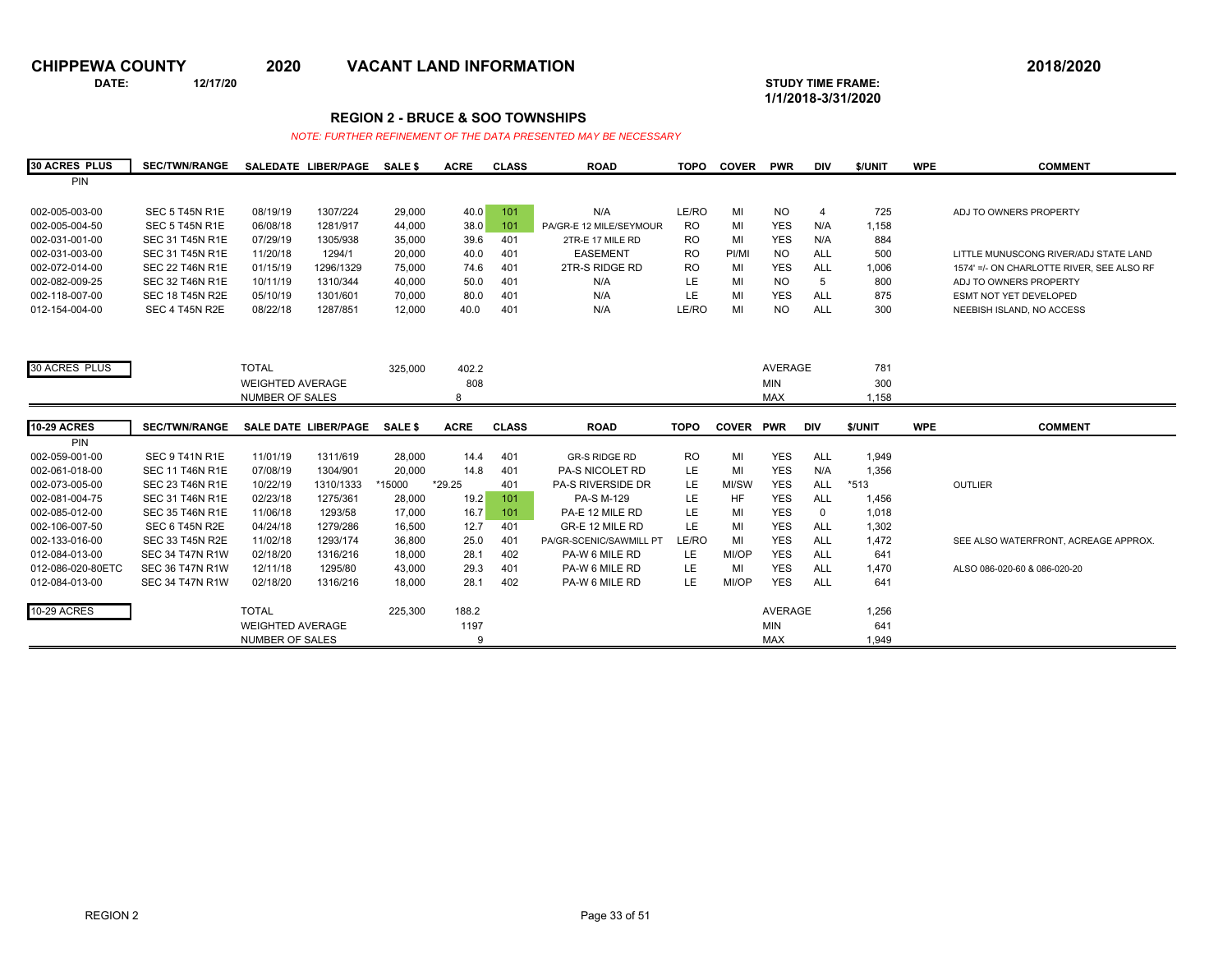| <b>BELOW 10 ACRES</b> | <b>SEC/TWN/RANGE</b>     |                                            | SALE DATE LIBER/PAGE        | <b>SALE \$</b> | <b>ACRES</b> | <b>CLASS</b> | <b>ROAD</b>               | <b>TOPO</b> | <b>COVER</b> | <b>PWR</b>               | <b>DIV</b>     | \$/UNIT      | <b>WPE</b> | <b>COMMENT</b>                     |
|-----------------------|--------------------------|--------------------------------------------|-----------------------------|----------------|--------------|--------------|---------------------------|-------------|--------------|--------------------------|----------------|--------------|------------|------------------------------------|
| PIN                   |                          |                                            |                             |                |              |              |                           |             |              |                          |                |              |            |                                    |
| 002-006-001-00        | SEC 6 T45N R1E           | 08/09/19                                   | 1306/1001                   | 8,500          | 8.75         | 401          | E 12 MILE RD              | LE.         | OP           | <b>YES</b>               | ALL            | 971          |            |                                    |
| 002-058-005-50        | SEC 8 T46N R1E           | 04/20/18                                   | 1279/236                    | 13,000         | 9.8          | 401          | PA-E 7 MILE RD            | LE.         | SOME/MI      | <b>YES</b>               | ALL            | 1,333        |            |                                    |
| 002-061-002-50        | <b>SEC 11 T46N R1E</b>   | 05/08/20                                   | 1320/120                    | 12,500         | 4.8          | 401          | <b>PA-E 7 1/2 MILE RD</b> | LE          | MI           | <b>YES</b>               | <b>ALL</b>     | 2,632        |            |                                    |
| 002-083-015-00        | <b>SEC 33 T46N R1E</b>   | 05/20/19                                   | 1302/176                    | 12,000         | 9.0          | 401          | PA-E 12 MILE RD           | <b>RO</b>   | MI           | <b>YES</b>               | <b>ALL</b>     | 1,329        |            |                                    |
| 002-213-001-50        | <b>SEC 13 T45N R1W</b>   | 08/27/19                                   | 1307/897                    | 13,500         | 2.7          | 401          | <b>PA-S M129</b>          | LE          | PI           | <b>YES</b>               | <b>ALL</b>     | 5,056        |            |                                    |
| 002-620-018-00        | <b>SEC 33 T45N R2E</b>   | 10/03/18                                   | 1290/781                    | 9,900          | 6.3          | 401          | <b>GR-SAWMILL PT RD</b>   | RO          | MI           | <b>YES</b>               | N/A            | 1,569        |            |                                    |
| 012-026-045-15        | <b>SEC 26 T47N R1E</b>   | 10/25/18                                   | 1292/125                    | 30,000         | 9.75         | 401          | <b>PA-S RIVERSIDE DR</b>  | LE.         | MI           | <b>YES</b>               | <b>ALL</b>     | 3,077        |            |                                    |
| 012-027-021-35        | <b>SEC 27 T47N R1E</b>   | 10/23/19                                   | 1310/1238                   | 30,000         | 9.75         | 402          | PA-E 4 MILE RD            | LE          | MI           | <b>YES</b>               | N/A            | 3,077        |            |                                    |
| 012-029-010-30        | <b>SEC 29 T47N R1E</b>   | 6/16/20                                    | 1322/395                    | 15,000         | 9.75         | 402          | <b>PA-S SEYMOUR RD</b>    | LE.         | MI           | <b>YES</b>               | <b>ALL</b>     | 1,538        |            |                                    |
| 012-031-022-00        | <b>SEC 31 T47N R1E</b>   | 11/27/18                                   | 1294/359                    | 12,500         | 9.75         | 401          | PA-S KILLACKEY RD         | LE          | PA           | <b>YES</b>               | ALL            | 1,282        |            |                                    |
| 012-031-022-25        | <b>SEC 31 T47N R1E</b>   | 9/13/19                                    | 1308/1175                   | 12,000         | 9.75         | 402          | <b>PA-S KILLACKEY RD</b>  | <b>LE</b>   | MI           | <b>YES</b>               | $\mathbf 0$    | 1,231        |            |                                    |
| 012-084-018-00        | <b>SEC 34 T47N R1W</b>   | 6/21/19                                    | 1304/491                    | 5,200          | 3.07         | 402          | PA-W 6 MILE RD            | LE          | OP           | <b>YES</b>               | <b>ALL</b>     | 1,694        |            |                                    |
| 012-086-020-00        | <b>SEC 36 T47N R1W</b>   | 1/31/18                                    | 1273/567                    | 16,000         | 9.75         | 401          | PA-W 6 MILE RD            | LE.         | MI           | <b>YES</b>               | <b>ALL</b>     | 1,641        |            |                                    |
|                       |                          |                                            |                             |                |              |              |                           |             |              |                          |                |              |            |                                    |
| <b>BELOW 10 ACRES</b> |                          | <b>TOTAL</b>                               |                             | 190,100        | 102.8        |              |                           |             |              | <b>AVERAGE</b>           |                | 2,033        |            |                                    |
|                       |                          |                                            |                             |                |              |              |                           |             |              |                          |                |              |            |                                    |
|                       |                          | <b>WEIGHTED AVERAGE</b><br>NUMBER OF SALES |                             |                | 1849<br>13   |              |                           |             |              | <b>MIN</b><br><b>MAX</b> |                | 971<br>5,056 |            |                                    |
|                       |                          |                                            |                             |                |              |              |                           |             |              |                          |                |              |            |                                    |
|                       |                          |                                            |                             |                |              |              |                           |             |              |                          |                |              |            |                                    |
| <b>ROAD FRONTAGE</b>  | <b>SEC/TWN/RANGE</b>     |                                            | <b>SALE DATE LIBER/PAGE</b> | SALE \$        | <b>FTG</b>   | <b>CLASS</b> | <b>ROAD</b>               | <b>TOPO</b> | <b>COVER</b> | <b>PWR</b>               | <b>DIV</b>     | \$/UNIT      | <b>WPE</b> | <b>COMMENT</b>                     |
| PIN                   |                          |                                            |                             |                |              |              |                           |             |              |                          |                |              |            |                                    |
|                       |                          |                                            |                             |                |              |              |                           |             |              |                          |                |              |            |                                    |
| 002-460-004-00        | <b>SEC 28 T45N R2E</b>   | 11/8/2019                                  | 1312/124                    | 28,500         | 844.90       | 401          | PA-S SCENIC DR            | LE.         | MI           | <b>YES</b>               | N/A            | 34           |            |                                    |
| 002-620-016-00        | <b>SEC 33 T45N R2E</b>   | 10/10/18                                   | 1291/304                    | 26,000         | 182.0        | 401          | <b>GR-SAWMILL PT RD</b>   | LE          | MI           | <b>NO</b>                | N/A            | 143          |            |                                    |
| 012-026-009-25        | <b>SEC 26 T47N R1E</b>   | 08/19/19                                   | 1307/112                    | 24,500         | 128.1        | 401          | PA-S NICOLET RD           | LE.         | MI           | <b>YES</b>               | $\mathbf 0$    | 191          |            | PLAT OF LELIEVRE HEIGHTS           |
| 012-026-038-80        | <b>SEC 26 T47N R1E</b>   | 11/14/19                                   | 1312/352                    | 10,900         | 176.1        | 402          | PA-S NICOLET RD           | LE          | HW           | YES                      | $\overline{1}$ | 62           |            | RISSMAN PLAT/RD NOT DEV AT PARCELS |
| 012-027-006-25        | <b>SEC 27 T47N R1E</b>   | 11/06/19                                   | 1311/988                    | 25,000         | 198.0        | 402          | PA-E 4 MILE RD            | LE          | MI           | <b>YES</b>               | <b>ALL</b>     | 126          |            |                                    |
| 012-330-027-00        | <b>SEC 28 T47N R1E</b>   | 09/03/19                                   | 1307/1252                   | 7,000          | 60.0         | 402          | PA-S SCENIC DR            | LE.         | <b>OP</b>    | <b>YES</b>               | N/A            | 117          |            |                                    |
| 012-380-021-00        | <b>SEC 23 T47N R1W</b>   | 07/24/19                                   | 1305/739                    | 28,000         | 272.0        | 402          | PA-S CHARWOOD CIR         | LE          | HW           | YES                      | N/A            | 103          |            |                                    |
| 012-395-016-00        | <b>JACEK SUBDIVISION</b> | 10/04/18                                   | 1290/911                    | 25,000         | 285.5        | 401          | PA-CEDAR DR               | LE          | MI           | <b>YES</b>               | N/A            | 88           |            |                                    |
| 012-470-005-00        | <b>SEC 31 T47N R1W</b>   | 02/06/20                                   | 1315/1291                   | 14,000         | 125.0        | 402          | PA-CEDAR DR               | LE          | MI           | <b>YES</b>               | N/A            | 112          |            | RF ON BOTH SIDES                   |
|                       |                          |                                            |                             |                |              |              |                           |             |              |                          |                |              |            |                                    |
| ROAD FRONTAGE         |                          |                                            |                             |                |              |              |                           |             |              |                          |                |              |            |                                    |
|                       |                          |                                            |                             |                |              |              |                           |             |              |                          |                |              |            |                                    |
|                       |                          | <b>TOTAL</b>                               |                             | 188,900        | 2,271.6      |              |                           |             |              | <b>AVERAGE</b>           |                | 108          |            |                                    |
|                       |                          | <b>WEIGHTED AVERAGE</b>                    |                             |                | 83<br>9      |              |                           |             |              | <b>MIN</b>               |                | 34           |            |                                    |
|                       |                          | NUMBER OF SALES                            |                             |                |              |              |                           |             |              | <b>MAX</b>               |                | 191          |            |                                    |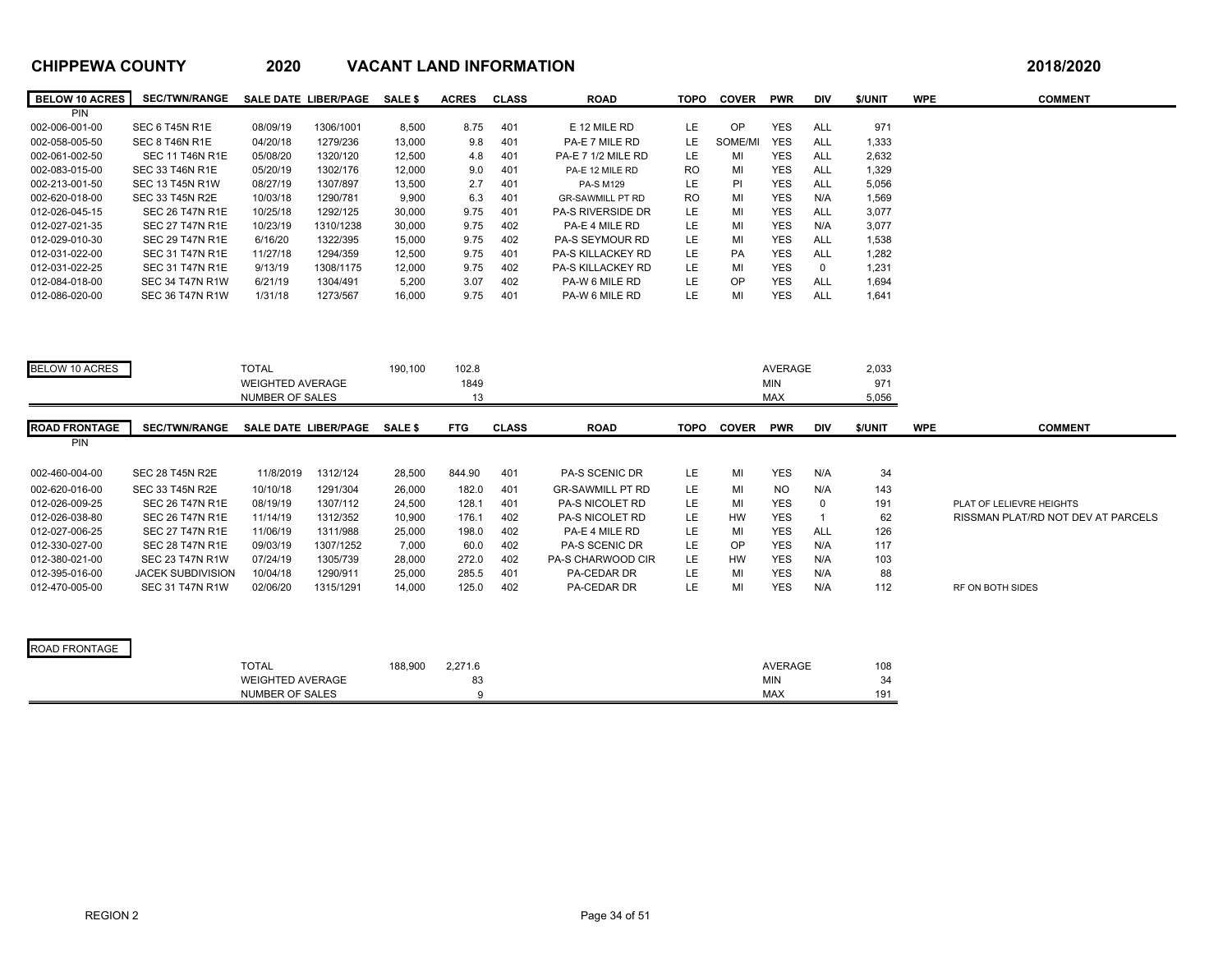| <b>CHIPPEWA COUNTY</b> |                        | 2020                    |                             | <b>VACANT LAND INFORMATION</b> |            |              |                         |           |              |            |            |               |            | 2018/2020                                       |
|------------------------|------------------------|-------------------------|-----------------------------|--------------------------------|------------|--------------|-------------------------|-----------|--------------|------------|------------|---------------|------------|-------------------------------------------------|
| <b>WATER FRONTAGE</b>  | <b>SEC/TWN/RANGE</b>   |                         | <b>SALE DATE LIBER/PAGE</b> | <b>SALE \$</b>                 | <b>FTG</b> | <b>CLASS</b> | <b>ROAD</b>             | TOPO      | <b>COVER</b> | <b>PWR</b> | <b>DIV</b> | <b>S/UNIT</b> | <b>WPE</b> | <b>COMMENT</b>                                  |
| <b>PIN</b>             |                        |                         |                             |                                |            |              |                         |           |              |            |            |               |            |                                                 |
| 002-072-014-00         | <b>SEC 22 T46N R1E</b> | 1/15/2019               | 1296/1329                   | 75,000                         | 1574       | 401          | 2TR-S RIDGE RD          | <b>RO</b> | MI           | <b>YES</b> | ALL        | 48            |            | <b>CHARLOTTE RIVER</b>                          |
| 002-120-010-00         | <b>SEC 20 T45N R2E</b> | 6/5/2019                | 1303/127                    |                                | 190        | 401          | <b>PA-S SCENIC DR</b>   | <b>SL</b> | MI           | <b>YES</b> | N/A        |               |            | ST. MARY'S RIVER, SLOPE TO WATER (CONFIDENTIAL) |
| 002-129-007-00         | SEC 29 T45N R2E        | 4/1/2019                | 1300/87                     | 108,350                        | 281        | 401          | <b>PA-S SCENIC DR</b>   | LE.       | MI           | <b>YES</b> | 0          | 386           |            | ST. MARY'S RIVER                                |
| 002-133-016-00         | SEC 33 T45N R2E        | 11/2/2018               | 1293/174                    | 36,800                         | 850        | 401          | PA/GR-SCENIC/SAWMILL PT | LO/LE     | MI           | <b>YES</b> | ALL        | 43            |            | WATERFRONT NOT GREAT. SUBDIVISION IN FRONT      |
| 002-500-009-00ETC      | SEC 28 T45N R2E        | 8/3/2018                | 1286/102                    | 30,000                         | 162.6      | 401          | <b>PA-S SCENIC DR</b>   | LE.       | MI           | <b>YES</b> | N/A        | 185           |            | ST MARYS RIVER ROCK CUT. ALSO 500-010-00        |
| 012-183-005-00         | SEC 33 T45N R2E        | 9/18/2018 1289/670      |                             | 30000                          | 176        |              | 401 LIMPING WATER ROW   | LE.       | MI/OP        | ?NO        | $\Omega$   | 170           |            | WATERFRONT NOT GREAT, SUBDIVISION IN FRONT      |
|                        |                        |                         |                             |                                |            |              |                         |           |              |            |            |               |            | ST MARYS RIVER ROCK CUT. ALSO 500-010-00        |
|                        |                        |                         |                             |                                |            |              |                         |           |              |            |            |               |            | IF NOT ELECTRIC. IT'S NOT FAR FROM SITE         |
| <b>WATER FRONTAGE</b>  |                        |                         |                             |                                |            |              |                         |           |              |            |            |               |            |                                                 |
|                        |                        | <b>TOTAL</b>            |                             |                                | 3.233.6    |              |                         |           |              | AVERAGE    |            | 182           |            |                                                 |
|                        |                        | <b>WEIGHTED AVERAGE</b> |                             |                                | 102        |              |                         |           |              | <b>MIN</b> |            | 43            |            |                                                 |
|                        |                        | NUMBER OF SALES         |                             |                                |            |              |                         |           |              | <b>MAX</b> |            | 386           |            |                                                 |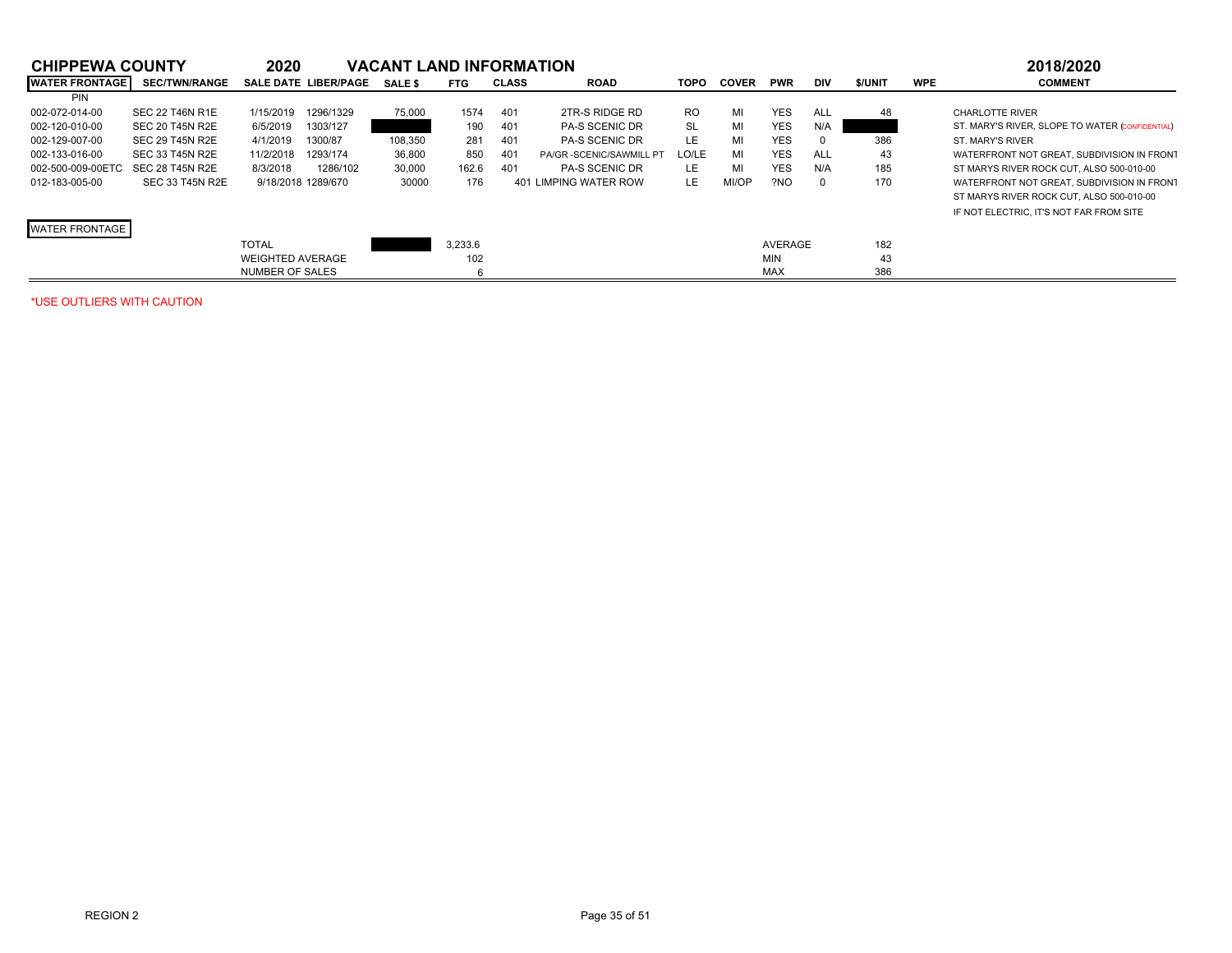**DATE: 12/17/20 STUDY TIME FRAME:**

**1/1/2018-3/31/2020** 

## **REGION 3 - DAFTER, KINROSS & RUDYARD TOWNSHIPS**

| <b>30 ACRES PLUS</b> | <b>SEC/TWN/RANGE</b>   |                         | SALEDATE LIBER/PAGE  | <b>SALE \$</b> | <b>ACRE</b> | <b>CLASS</b> | <b>ROAD</b>              | <b>TOPO</b> | <b>COVER</b> | <b>PWR</b>     | DIV                      | \$/UNIT | <b>WPE</b> | <b>COMMENT</b>                   |
|----------------------|------------------------|-------------------------|----------------------|----------------|-------------|--------------|--------------------------|-------------|--------------|----------------|--------------------------|---------|------------|----------------------------------|
| PIN                  |                        |                         |                      |                |             |              |                          |             |              |                |                          |         |            |                                  |
|                      |                        |                         |                      |                |             |              |                          |             |              |                |                          |         |            |                                  |
| 004-002-011-00       | <b>SEC 2 T45N 1W</b>   | 07/09/19                | 1304/1089            | 15,000         | 40.0        | 402          | N/A                      | LE/LO       | PI/CE        | <b>NO</b>      | 0                        | 375     |            | <b>ESMT? ADJ TO STATE LAND</b>   |
| 004-103-001-00       | SEC 3 T46N R1W         | 01/15/20                | 1315/2               | 70,000         | 76.1        | 402          | PA-W 6 MILE RD           | LE          | OP           | <b>YES</b>     | <b>ALL</b>               | 920     |            | ALSO S TAYLOR RD-GR, 101 AT SALE |
| 004-112-006-00       | <b>SEC 12 T46N R1W</b> | 02/08/18                | 1274/287             | 90,000         | 98.5        | 102          | <b>GR-W 7 MILE RD</b>    | LE          | HF           | <b>YES</b>     | $\overline{4}$           | 914     |            |                                  |
| 004-114-012-00       | <b>SEC 14 T46N R1W</b> | 09/06/19                | 1308/698             | 51,000         | 49.5        | 401          | <b>PA-W M-28</b>         | LE          | PA           | <b>YES</b>     | N/A                      | 1,030   |            | DID NOT SEE ANY IMPROVEMENTS     |
| 004-122-008-50       | <b>SEC 22 T46N R1W</b> | 09/24/19                | 1309/419             | 35,000         | 29.9        | 202          | <b>PA-W M-28</b>         | LE          | PA           | <b>YES</b>     | <b>ALL</b>               | 1,172   |            |                                  |
| 004-128-019-00       | <b>SEC 28 T46N R1W</b> | 07/18/19                | 1305/674             | 32,000         | 34.5        | 402          | PA-W10 MILE RD           | LE          | PA           | <b>YES</b>     | ALL                      | 929     |            |                                  |
| 004-129-009-00       | <b>SEC 29 T46N R1W</b> | 11/05/19                | 1311/814             | 100,000        | 148.3       | 102          | GR-W 11 MILE RD          | LE          | MI/OP        | <b>YES</b>     | N/A                      | 674     |            |                                  |
| 004-134-026-00       | <b>SEC 34 T46N R1W</b> | 12/27/18                | 1295/957             | 35,000         | 37.5        | 102          | GR-W12 MILE RD           | LE          | HF           | <b>YES</b>     | N/A                      | 933     |            |                                  |
| 004-235-004-00       | <b>SEC 35 T46N R2W</b> | 08/22/19                | 1307/451             | 68,000         | 79.0        | 102          | 2TR-W 11 MILE RD         | LE          | OP           | <b>NO</b>      | <b>ALL</b>               | 861     |            |                                  |
| 008-086-001-00       | <b>SEC 36 T45N R2W</b> | 01/28/20                | 1315/1196            | 35,000         | 75.87       | 402          | $N/A-2$ TR               | <b>RO</b>   | MI           | <b>NO</b>      | <b>ALL</b>               | 461     |            |                                  |
| 011-005-006-00       | SEC 5 T44N R2W         | 8/15/2019               | 1307/19              | 36,000         | 37.525      | 102          | PA-W 18 MILE RD/S TILSON | LE          | OP           | <b>YES</b>     | <b>ALL</b>               | 959     |            |                                  |
| 011-005-007-00       | SEC 5 T44N R2W         | 5/8/2020                | 1320/827             | 65,500         | 69.8        | 102          | PA-S TILSON RD           | LE          | OP           | <b>YES</b>     | N/A                      | 938     |            |                                  |
| 011-005-023-00       | SEC 5 T44N R2W         | 8/22/2019               | 1307/649             | 45,000         | 75.73       | 102          | PA-S CENTERLINE RD/M48   | LE          | OP           | <b>YES</b>     | <b>ALL</b>               | 594     |            |                                  |
| 011-006-004-00       | SEC 6 T44N R2W         | 6/8/2020                | 1322/609             | 32,500         | 30.554      | 402          | 2TR-W 23 MILE RD         | LE          | MI/OP        | <b>YES</b>     | <b>ALL</b>               | 1,064   |            |                                  |
| 011-030-016-00       | <b>SEC 30 T44N R2W</b> | 02/09/18                | 1274/318             | 36,000         | 40.3        | 401          | <b>GR-PEFFERS</b>        | <b>RO</b>   | MI           | <b>YES</b>     | <b>ALL</b>               | 892     |            |                                  |
| 011-031-009-00ETC    | <b>SEC 31 T44N R2W</b> | 02/04/19                | 1297/410             | 57,000         | 75.4        | 401          | <b>PA-MACKINAC TRL</b>   | LE          | MI           | <b>YES</b>     | ALL                      | 756     |            | ALSO 031-011-00                  |
| 011-033-001-00       | <b>SEC 33 T44N R2W</b> | 08/03/18                | 1288/691             | 21,000         | 30.0        | 401          | N/A                      | LE          | LB           | <b>NO</b>      | ALL                      | 700     |            |                                  |
| 011-034-004-00       | <b>SEC 34 T44N R2W</b> | 01/30/18                | 1273/623             | 32,000         | 59.5        | 401          | PA-23 MILE RD            | LE          | OP           | <b>YES</b>     | N/A                      | 538     |            |                                  |
| 011-128-001-00       | <b>SEC 28 T44N R3W</b> | 06/08/18                | 1282/46              | 60,960         | 73.4        | 401          | PA/GR-DRYBURG/TEETS      | LE          | LB           | <b>YES</b>     | ALL                      | 830     |            |                                  |
| 011-175-001-00       | <b>SEC 25 T45N R3W</b> | 01/09/20                | 1314/1255            | 70,000         | 157.6       | 402          | <b>GR-W PLOEGSTRA RD</b> | LE          | OP           | <b>YES</b>     | <b>ALL</b>               | 444     |            |                                  |
|                      |                        |                         |                      |                |             |              |                          |             |              |                |                          |         |            |                                  |
| 30 ACRES PLUS        |                        | <b>TOTAL</b>            |                      | 986,960        | 1318.9      |              |                          |             |              | <b>AVERAGE</b> |                          | 799     |            |                                  |
|                      |                        | <b>WEIGHTED AVERAGE</b> |                      |                | 748         |              |                          |             |              | MIN            |                          | 375     |            |                                  |
|                      |                        | NUMBER OF SALES         |                      |                | 20          |              |                          |             |              | <b>MAX</b>     |                          | 1,172   |            |                                  |
|                      |                        |                         |                      |                |             |              |                          |             |              |                |                          |         |            |                                  |
| <b>10-29 ACRES</b>   | <b>SEC/TWN/RANGE</b>   |                         | SALE DATE LIBER/PAGE | <b>SALE \$</b> | <b>ACRE</b> | <b>CLASS</b> | <b>ROAD</b>              | <b>TOPO</b> | <b>COVER</b> | <b>PWR</b>     | <b>DIV</b>               | \$/UNIT | <b>WPE</b> | <b>COMMENT</b>                   |
| PIN                  |                        |                         |                      |                |             |              |                          |             |              |                |                          |         |            |                                  |
| 004-005-014-50       | SEC 5 T45N R1W         | 11/27/18                | 1294/547             | 9,000          | 19.5        | 401          | GR/2TR-MAPLE             | LE          | MI           | <b>YES</b>     | <b>ALL</b>               | 462     |            |                                  |
| 008-028-009-00       | <b>SEC 28 T45N R1W</b> | 06/27/19                | 1304/497             | 35,500         | 18.5        | 402          | <b>PA-W M80</b>          | LE.         | MI/LB        | <b>YES</b>     | ALL                      | 1,919   |            |                                  |
| 008-075-009-50       | <b>SEC 25 T45N R2W</b> |                         | 9/10/2019 1308/996   | 22,037         | 17.593      | 402          | PA-W FAIR RD             | LE          | <b>HW</b>    | <b>YES</b>     | $\overline{\phantom{a}}$ | 1,253   |            |                                  |
| 011-006-003-10       | SEC 6 T44N R2W         | 08/24/18                | 1287/134             | 16,000         | 21.8        | 401          | PA-TILSON RD             | <b>LE</b>   | MI           | <b>YES</b>     | ALL                      | 735     |            |                                  |
|                      |                        |                         |                      |                |             |              |                          |             |              |                |                          |         |            |                                  |
| <b>10-29 ACRES</b>   |                        | <b>TOTAL</b>            |                      | 82,537         | 77.4        |              |                          |             |              | AVERAGE        |                          | 1,092   |            |                                  |
|                      |                        | <b>WEIGHTED AVERAGE</b> |                      |                | 1,067       |              |                          |             |              | <b>MIN</b>     |                          | 462     |            |                                  |
|                      |                        | NUMBER OF SALES         |                      |                | Δ           |              |                          |             |              | <b>MAX</b>     |                          | 1,919   |            |                                  |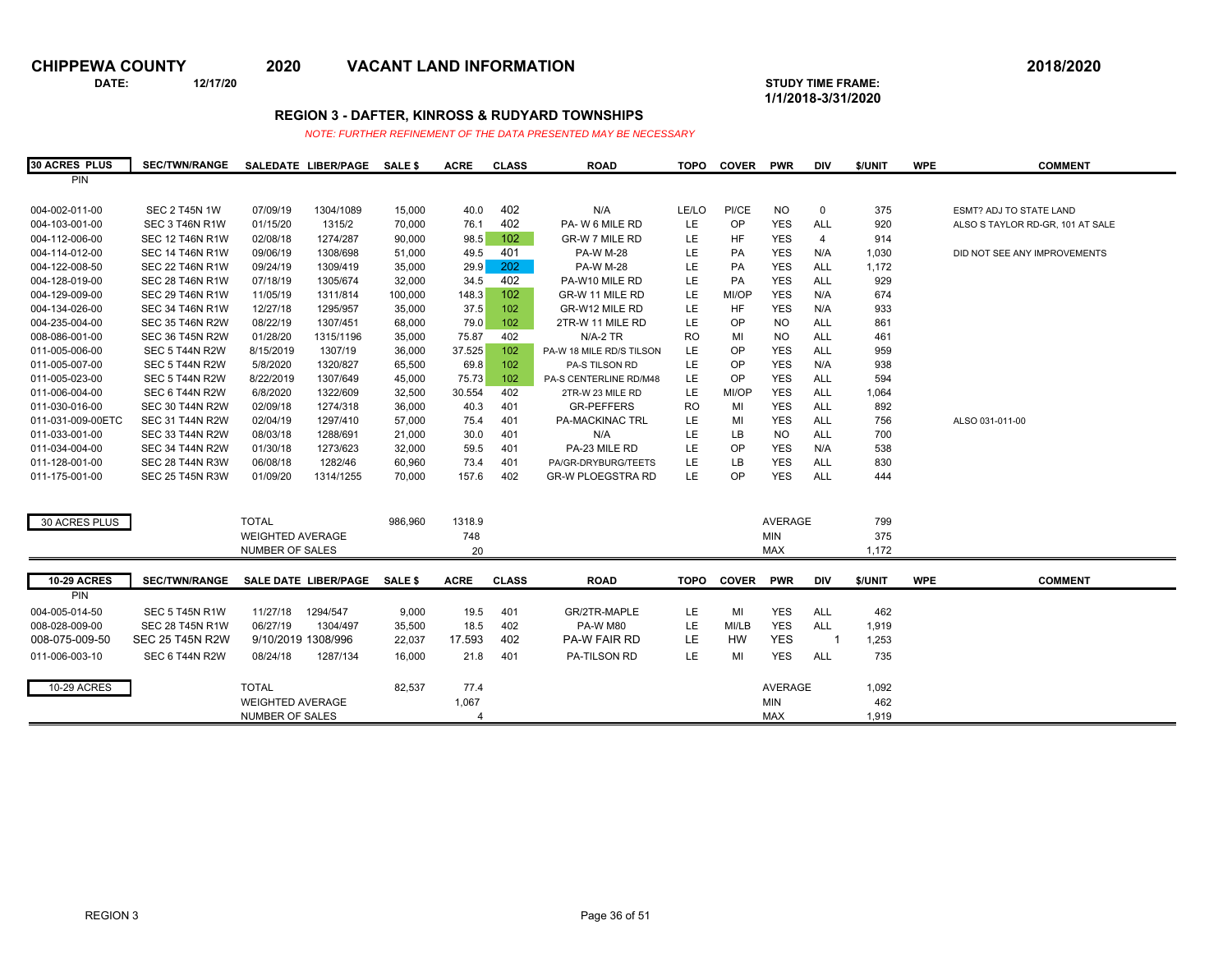| <b>BELOW 10 ACRES</b> | <b>SEC/TWN/RANGE</b>   | <b>SALE DATE LIBER/PAGE</b> |           | <b>SALE \$</b> | <b>ACRES</b> | <b>CLASS</b> | <b>ROAD</b>             | <b>TOPO</b> | <b>COVER</b> | <b>PWR</b>     | <b>DIV</b>        | \$/UNIT | <b>WPE</b> | <b>COMMENT</b>            |
|-----------------------|------------------------|-----------------------------|-----------|----------------|--------------|--------------|-------------------------|-------------|--------------|----------------|-------------------|---------|------------|---------------------------|
| <b>PIN</b>            |                        |                             |           |                |              |              |                         |             |              |                |                   |         |            |                           |
| 004-131-005-10        | <b>SEC 31 T46N R1W</b> | 11/8/2019                   | 1311/1167 | 15,500         | 9.5          | 402          | GR-W 11 MILE RD         | LE          | MI           | <b>YES</b>     | $\overline{4}$    | 1,632   |            |                           |
| 008-034-003-25        | <b>SEC 34 T45N R1W</b> | 06/07/18                    | 1282/192  | 19,500         | 4.25         | 401          | PA-WM80                 | LE.         | MI           | <b>YES</b>     | <b>ALL</b>        | 4,588   |            | 201 IN 2019               |
| 008-035-004-45        | <b>SEC 35 T45N R1W</b> | 06/16/20                    | 1322/340  | 10.000         | 2.16         | 402          | <b>PA-S DARRINS WAY</b> | <b>LE</b>   | <b>HW</b>    | <b>YES</b>     | <b>ALL</b>        | 4,630   |            |                           |
| 008-069-040-00        | <b>SEC 19 T45N R2W</b> | 08/27/19                    | 1307/783  | 10.000         | 9.5          | 402          | PA-W STRAWBERRY LN      | <b>RO</b>   | <b>HW</b>    | <b>YES</b>     | N/A               | 1,053   |            | 10 ACRES MINUS RF         |
|                       |                        |                             |           |                |              |              | <b>GR-W AHO RD</b>      | LE/LO       |              |                |                   |         |            |                           |
| 008-085-006-30        | <b>SEC 35 T45N R2W</b> | 08/05/19                    | 1306/436  | 16,100         | 8.45         | 402          |                         |             | MI           | <b>YES</b>     | N/A<br><b>ALL</b> | 1,905   |            |                           |
| 011-033-001-75        | <b>SEC 33 T44N R2W</b> | 11/29/2019 1313/385         |           | 7,000          | 9.75         | 402          | GR-W 23 MILE RD         | <b>LE</b>   | <b>OP</b>    | <b>YES</b>     |                   | 718     |            |                           |
| BELOW 10 ACRES        |                        | <b>TOTAL</b>                |           | 78.100         | 43.6         |              |                         |             |              | <b>AVERAGE</b> |                   | 2,421   |            |                           |
|                       |                        | <b>WEIGHTED AVERAGE</b>     |           |                | 1,791        |              |                         |             |              | <b>MIN</b>     |                   | 718     |            |                           |
|                       |                        | <b>NUMBER OF SALES</b>      |           |                | 6            |              |                         |             |              | <b>MAX</b>     |                   | 4,630   |            |                           |
|                       |                        |                             |           |                |              |              |                         |             |              |                |                   |         |            |                           |
| <b>ROAD FRONTAGE</b>  | <b>SEC/TWN/RANGE</b>   | <b>SALE DATE LIBER/PAGE</b> |           | SALE \$        | <b>FTG</b>   | <b>CLASS</b> | <b>ROAD</b>             | <b>TOPO</b> | <b>COVER</b> | <b>PWR</b>     | <b>DIV</b>        | \$/UNIT | <b>WPE</b> | <b>COMMENT</b>            |
| PIN                   |                        |                             |           |                |              |              |                         |             |              |                |                   |         |            |                           |
|                       |                        |                             |           |                |              |              |                         |             |              |                |                   |         |            |                           |
| 008-034-012-00        | <b>SEC 34 T45N R1W</b> | 9/24/2019                   | 1310/294  | 8,500          | 132.0        | 401          | <b>PA-W M80</b>         | LE          | MI           | <b>YES</b>     | $\mathbf 0$       | 64      |            | VAC AT SALE               |
| 008-034-012-10        | <b>SEC 34 T45N R1W</b> | 2/13/2020                   | 1316/269  | 10,000         | 150.0        | 402          | <b>PA-W M80</b>         | LE          | MI           | <b>YES</b>     | $\mathbf 0$       | 67      |            |                           |
| 008-230-067-00ETC     | <b>ARBOR RIDGE EST</b> | 01/25/19                    | 1298/1230 | 6,000          | 260.0        | 401          | <b>PA-DEER RUN</b>      | LE.         | HW           | YES            | N/A               | 23      |            | LOTS 65 & 67, ADJ TO PROP |
| 008-260-502-00        | <b>SEC 29 T45N R1W</b> | 04/05/18                    | 1278/923  | *900           | $*10$        | 401          | PA-Parkside Dr.         | <b>LE</b>   | <b>OP</b>    | <b>YES</b>     | N/A               | $*90$   |            | .18 acre/10 ft on rd      |
| 011-280-007-00        | SEC 5 T44N R2W         | 03/05/19                    | 1298/436  | 10,000         | 100.0        | 401          | <b>PA-MACKINAC TRL</b>  | LE.         | OP/HB        | <b>YES</b>     | $\Omega$          | 100     |            |                           |
|                       |                        |                             |           |                |              |              |                         |             |              |                |                   |         |            |                           |
| ROAD FRONTAGE         |                        | <b>TOTAL</b>                |           | 34,500         | 642.0        |              |                         |             |              | <b>AVERAGE</b> |                   | 64      |            |                           |
|                       |                        | <b>WEIGHTED AVERAGE</b>     |           |                | 54           |              |                         |             |              | <b>MIN</b>     |                   | 23      |            |                           |
|                       |                        | <b>NUMBER OF SALES</b>      |           |                |              |              |                         |             |              | <b>MAX</b>     |                   | 100     |            |                           |
|                       |                        |                             |           |                |              |              |                         |             |              |                |                   |         |            |                           |
| <b>WATER FRONTAGE</b> | <b>SEC/TWN/RANGE</b>   | <b>SALE DATE LIBER/PAGE</b> |           | <b>SALE \$</b> | <b>FTG</b>   | <b>CLASS</b> | <b>ROAD</b>             | <b>TOPO</b> | <b>COVER</b> | <b>PWR</b>     | <b>DIV</b>        | \$/UNIT | <b>WPE</b> | <b>COMMENT</b>            |
| PIN                   |                        |                             |           |                |              |              |                         |             |              |                |                   |         |            |                           |

THERE ARE NO WATER FRONTAGE SALES FOR THIS TIME PERIOD

WATER FRONTAGE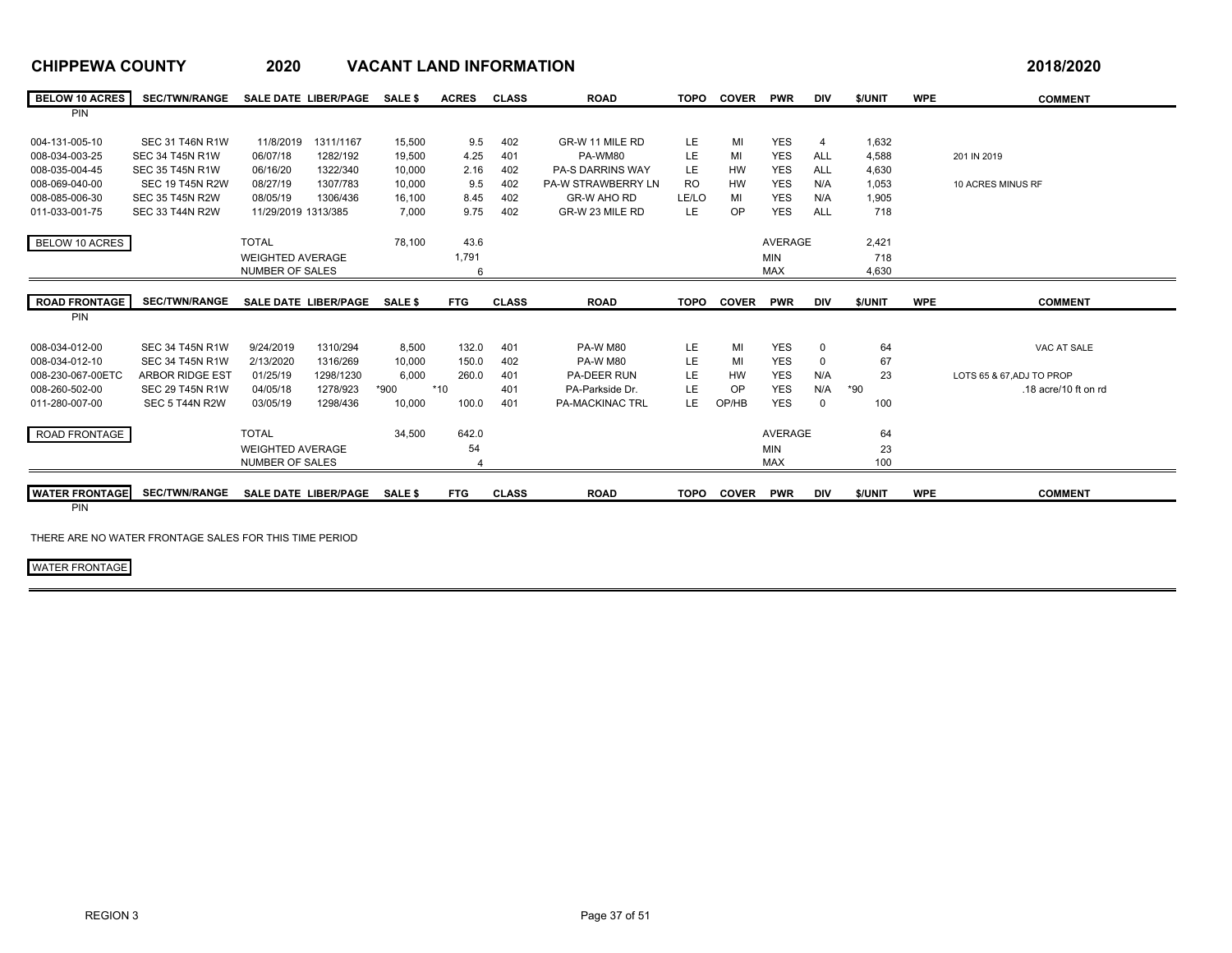**DATE: 12/17/20 STUDY TIME FRAME:**

**1/1/2018-3/31/2020** 

### **REGION 4 - PICKFORD & RABER TOWNSHIPS**

| <b>30 ACRES PLUS</b>  | <b>SEC/TWN/RANGE</b>   |                         | SALEDATE LIBER/PAGE         | SALE \$        | <b>ACRE</b>    | <b>CLASS</b> | <b>ROAD</b>                      | <b>TOPO</b> | <b>COVER</b> | <b>PWR</b>     | DIV         | \$/UNIT | <b>WPE</b> | <b>COMMENT</b>        |
|-----------------------|------------------------|-------------------------|-----------------------------|----------------|----------------|--------------|----------------------------------|-------------|--------------|----------------|-------------|---------|------------|-----------------------|
| PIN                   |                        |                         |                             |                |                |              |                                  |             |              |                |             |         |            |                       |
|                       |                        |                         |                             |                |                |              |                                  |             |              |                |             |         |            |                       |
| 009-002-016-00ETC     | SEC 2 T43N R1E         | 10/31/18                | 1292/743                    | 25,000         | 41.96          | 401          | DI-E 25 MILE RD                  | LE.         | MI/PI        | <b>YES</b>     | <b>ALL</b>  | 596     |            | ALSO 002-020-55       |
| 009-056-005-00        | SEC 6 T44N R1E         | 01/31/18                | 1273/697                    | 40,000         | 80.0           | 401          | GR-E 19 MILE RD                  | <b>RO</b>   | MI           | <b>YES</b>     | <b>ALL</b>  | 500     |            | RD ENDS AT PARCEL     |
| 010-056-007-00etc     | SEC 6 T43N R2E         | 12/20/19                | 1314/310                    | 204,000        | 399.0          | 402          | PA-E GOGOMAIN RD                 | LO.         | MI           | <b>YES</b>     | <b>ALL</b>  | 511     |            | <b>HEAVILY WOODED</b> |
| 010-071-007-00        | <b>SEC 21 T43N R2E</b> | 10/17/19                | 1310/982                    | 42,000         | 38.0           | 402          |                                  | LE          | MI           | <b>YES</b>     | <b>ALL</b>  |         |            |                       |
|                       |                        |                         |                             |                |                |              | GR-E Sandridge/S. McCoy          |             |              |                |             | 1,105   |            |                       |
| 010-077-002-00        | <b>SEC 27 T43N R2E</b> | 06/11/20                | 1322/161                    | 28,000         | 39.0           | 402          | 2TR-E SANDRIDGE RD               | LE          | MI           | <b>YES</b>     | N/A         | 718     |            |                       |
| 010-081-005-00        | <b>SEC 31 T43N R2E</b> | 12/04/18                | 1294/996                    | 45,000         | 39.0           | 101          | GR-E 29 Mile Rd.                 | LE.         | CE           | NO.            | N/A         | 1,154   |            |                       |
| 010-133-008-00        | <b>SEC 33 T44N R2E</b> | 01/04/19                | 1296/547                    | 28,000         | 39.0           | 401          | <b>GR-Maple Point Rd</b>         | LE          | MI           | <b>YES</b>     | <b>ALL</b>  | 718     |            |                       |
| 010-136-014-00ETC     | <b>SEC 36 T44N R2E</b> | 02/11/20                | 1315/1282                   | 38,500         | 101.4          | 402          | PA-S Rocky Point Rd              | LO          | MI           | <b>YES</b>     | <b>ALL</b>  | 380     |            |                       |
| 009-176-011-50        | <b>SEC 26 T44N R1W</b> | 10/31/19                | 1311/436                    | 78,000         | 75.5           | 101          | <b>GR-S STEELE RD</b>            | LE.         | F1           | <b>YES</b>     | <b>ALL</b>  | 1,034   |            |                       |
|                       |                        |                         |                             |                |                |              |                                  |             |              |                |             |         |            |                       |
| 30 ACRES PLUS         |                        | <b>TOTAL</b>            |                             | 528,500        | 852.8          |              |                                  |             |              | <b>AVERAGE</b> |             | 746     |            |                       |
|                       |                        | <b>WEIGHTED AVERAGE</b> |                             |                | 620            |              |                                  |             |              | <b>MIN</b>     |             | 380     |            |                       |
|                       |                        | NUMBER OF SALES         |                             |                | 9              |              |                                  |             |              | <b>MAX</b>     |             | 1,154   |            |                       |
|                       |                        |                         |                             |                |                |              |                                  |             |              |                |             |         |            |                       |
| <b>10-29 ACRES</b>    | <b>SEC/TWN/RANGE</b>   |                         | SALE DATE LIBER/PAGE        | <b>SALE \$</b> | <b>ACRE</b>    | <b>CLASS</b> | <b>ROAD</b>                      | <b>TOPO</b> | <b>COVER</b> | <b>PWR</b>     | <b>DIV</b>  | \$/UNIT | <b>WPE</b> | <b>COMMENT</b>        |
| PIN                   |                        |                         |                             |                |                |              |                                  |             |              |                |             |         |            |                       |
|                       |                        |                         |                             |                |                |              |                                  |             |              |                |             |         |            |                       |
|                       |                        |                         |                             |                |                |              |                                  | LE          |              |                |             |         |            |                       |
| 009-081-014-00        | <b>SEC 31 T44N R1E</b> | 01/29/20                | 1315/1115                   | 20,000         | 15.0           | 101          | N/A                              |             | OP           | <b>YES</b>     | N/A         | 1,333   |            |                       |
| 010-004-012-00        | SEC 4 T42N R2E         | 10/21/2019              | 1311/15                     | 15,000         | 19             | 402          | GR-E Traynor Rd/S Springer       | LE.         | PI           | <b>YES</b>     | $\mathbf 0$ | 789     |            |                       |
| 010-145-003-25        | SEC 5 T42N R3E         | 3/15/2019               | 1298/278                    | 7,000          | 19.5           | 401          | PA-Raber Rd                      | LO          | MI           | <b>YES</b>     | ALL         | 359     |            |                       |
| 010-146-014-00        | SEC 6 T42N R3E         | 9/3/2019                | 1308/417                    | 20,000         | 19.5           | 402          | PA-S Tower Rd.                   | LE.         | MI           | <b>YES</b>     | <b>ALL</b>  | 1,026   |            |                       |
|                       |                        |                         |                             |                |                |              |                                  |             |              |                |             |         |            |                       |
|                       |                        |                         |                             |                |                |              |                                  |             |              |                |             |         |            |                       |
|                       |                        |                         |                             |                |                |              |                                  |             |              |                |             |         |            |                       |
| 10-29 ACRES           |                        | <b>TOTAL</b>            |                             | 62,000         | 73.0           |              |                                  |             |              | <b>AVERAGE</b> |             | 877     |            |                       |
|                       |                        | <b>WEIGHTED AVERAGE</b> |                             |                | 849            |              |                                  |             |              | MIN            |             | 359     |            |                       |
|                       |                        | NUMBER OF SALES         |                             |                | $\overline{4}$ |              |                                  |             |              | <b>MAX</b>     |             | 1,333   |            |                       |
|                       |                        |                         |                             |                |                |              |                                  |             |              |                |             |         |            |                       |
| <b>BELOW 10 ACRES</b> | <b>SEC/TWN/RANGE</b>   |                         | <b>SALE DATE LIBER/PAGE</b> | <b>SALE \$</b> | <b>ACRES</b>   | <b>CLASS</b> | <b>ROAD</b>                      | <b>TOPO</b> | <b>COVER</b> | <b>PWR</b>     | <b>DIV</b>  | \$/UNIT | <b>WPE</b> | <b>COMMENT</b>        |
| PIN                   |                        |                         |                             |                |                |              |                                  |             |              |                |             |         |            |                       |
|                       |                        |                         |                             |                |                |              |                                  |             |              |                |             |         |            |                       |
|                       |                        |                         |                             |                |                |              |                                  |             | OP/MI        | <b>YES</b>     |             |         |            |                       |
| 009-006-003-00        | SEC 6 T42N R1E         | 8/7/2018                | 1286/463                    | 14,500         | 3.61           | 401          | PA-E GOGOMAIN RD                 | LE.         |              |                | <b>ALL</b>  | 4,017   |            |                       |
| 009-011-004-00        | <b>SEC 11 T43N R1E</b> | 05/29/20                | 1321/829                    | 9,000          | 9.8            | 401          | PA-FAIRVIEW RD                   | LE          | MI           | <b>YES</b>     | N/A         | 923     |            |                       |
| 010-081-007-30        | <b>SEC 31 T43N R2E</b> | 2/17/2020 1316/362      |                             | 9,100          | 5.98           | 401          | <b>PA-E M48</b>                  | LE.         | PI           | <b>YES</b>     | <b>ALL</b>  | 1,522   |            |                       |
| 010-167-012-00        | <b>SEC 17 T43N R3E</b> | 10/2/2019 1309/755      |                             | 8,000          | 7.41           | 402          | <b>PA-S RABER RD</b>             | LE          | MI           | <b>YES</b>     | $\mathbf 0$ | 1,080   |            |                       |
| 010-167-012-75        | <b>SEC 17 T43N R3E</b> | 11/5/2019 1311/1021     |                             | 8,500          | 2.01           |              | 402 PA-S Raber Rd./Mikes Landing | LE.         | HW           | <b>YES</b>     | <b>ALL</b>  | 4,229   |            |                       |
|                       |                        |                         |                             |                |                |              |                                  |             |              |                |             |         |            |                       |
|                       |                        |                         |                             |                |                |              |                                  |             |              |                |             |         |            |                       |
| BELOW 10 ACRES        |                        | <b>TOTAL</b>            |                             | 49,100         | 28.8           |              |                                  |             |              | <b>AVERAGE</b> |             | 2,354   |            |                       |
|                       |                        | <b>WEIGHTED AVERAGE</b> |                             |                | 1,707          |              |                                  |             |              | <b>MIN</b>     |             | 923     |            |                       |
|                       |                        | <b>NUMBER OF SALES</b>  |                             |                | 5              |              |                                  |             |              | <b>MAX</b>     |             | 4,229   |            |                       |
|                       |                        |                         |                             |                |                |              |                                  |             |              |                |             |         |            |                       |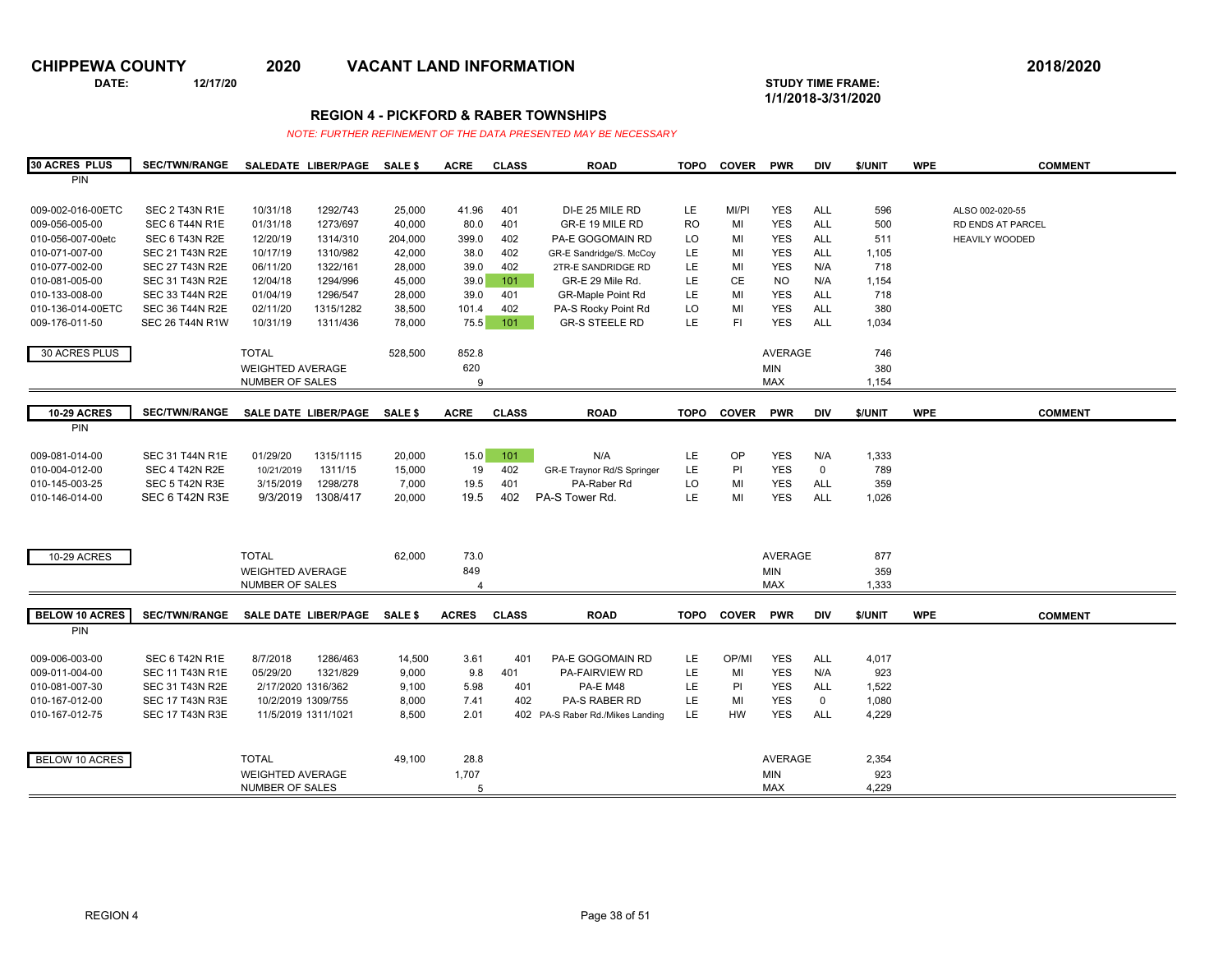| <b>ROAD FRONTAGE</b>  | <b>SEC/TWN/RANGE</b>   | SALE DATE LIBER/PAGE        |          | <b>SALE \$</b> | <b>FTG</b> | <b>CLASS</b> | <b>ROAD</b>        | TOPO | <b>COVER</b> | <b>PWR</b>     | <b>DIV</b> | \$/UNIT | <b>WPE</b> | <b>COMMENT</b>     |
|-----------------------|------------------------|-----------------------------|----------|----------------|------------|--------------|--------------------|------|--------------|----------------|------------|---------|------------|--------------------|
| <b>PIN</b>            |                        |                             |          |                |            |              |                    |      |              |                |            |         |            |                    |
| 009-081-027-00        | SEC 31 T44N R1E        | 5/10/2018                   | 1280/186 | 10,000         | 300        | 401          | PA-CLEGG RD        | LE.  | MI           | <b>YES</b>     | ALL        | 33      |            |                    |
| 009-300-015-00        | <b>SEC 31 T43N R1E</b> | 04/10/18                    | 1278/735 | 1,500          | 50         | 401          | PLEASANT ST/HAROLD | LE   | OP.          | <b>YES</b>     | ALL        | 30      |            |                    |
|                       |                        |                             |          |                |            |              |                    |      |              |                |            |         |            |                    |
| ROAD FRONTAGE         |                        | <b>TOTAL</b>                |          | 11,500         | 350.0      |              |                    |      |              | AVERAGE        |            | 32      |            |                    |
|                       |                        | <b>WEIGHTED AVERAGE</b>     |          |                | 33         |              |                    |      |              | <b>MIN</b>     |            | 30      |            |                    |
|                       |                        | <b>NUMBER OF SALES</b>      |          |                |            |              |                    |      |              | <b>MAX</b>     |            | 33      |            |                    |
| <b>WATER FRONTAGE</b> | <b>SEC/TWN/RANGE</b>   | <b>SALE DATE LIBER/PAGE</b> |          | <b>SALE \$</b> | <b>FTG</b> | <b>CLASS</b> | <b>ROAD</b>        | TOPO | <b>COVER</b> | <b>PWR</b>     | <b>DIV</b> | \$/UNIT | <b>WPE</b> | <b>COMMENT</b>     |
| <b>PIN</b>            |                        |                             |          |                |            |              |                    |      |              |                |            |         |            |                    |
| 009-081-027-00        | <b>SEC 31 T44N R1E</b> | 5/10/2018                   | 1280/186 | 10,000         | 300        | 401          | PA-CLEGG RD        | LE.  | MI           | <b>YES</b>     | ALL        | 33      |            | E BRANCH MUNUSCONG |
| <b>WATER FRONTAGE</b> |                        | <b>TOTAL</b>                |          | 10.000         | 300.0      |              |                    |      |              | <b>AVERAGE</b> |            | 33      |            |                    |
|                       |                        | <b>WEIGHTED AVERAGE</b>     |          |                | 33         |              |                    |      |              | <b>MIN</b>     |            | 33      |            |                    |
|                       |                        | <b>NUMBER OF SALES</b>      |          |                |            |              |                    |      |              | <b>MAX</b>     |            | 33      |            |                    |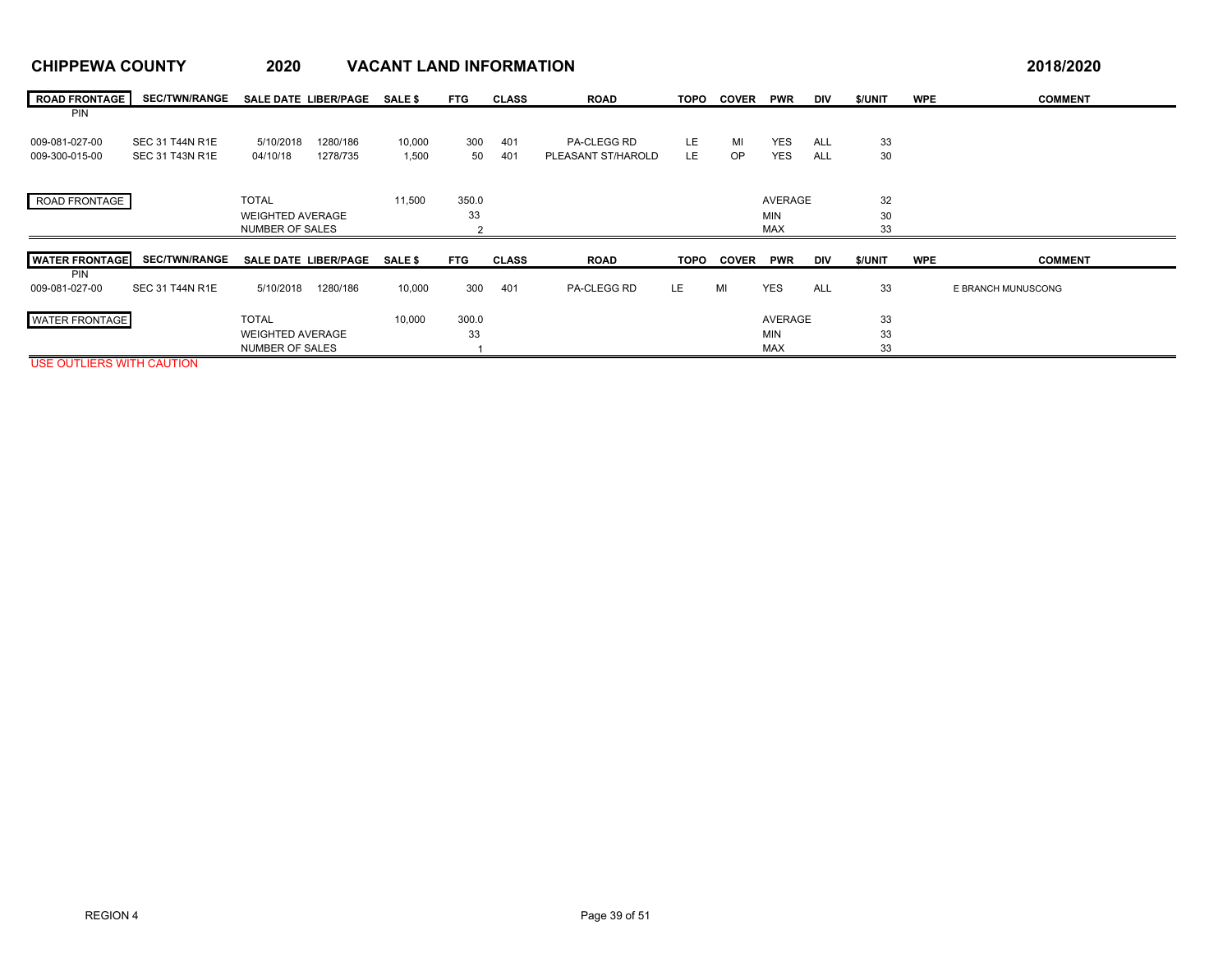**DATE: 12/17/20 STUDY TIME FRAME:**

**1/1/2018-3/31/2020** 

## **REGION 5 - CHIPPEWA, HULBERT, SUPERIOR & TROUT LAKE TWP**

| <b>30 ACRES PLUS</b>             | <b>SEC/TWN/RANGE</b>                             |                         | SALEDATE LIBER/PAGE         | <b>SALE \$</b>   | <b>ACRE</b>  | <b>CLASS</b> | <b>ROAD</b>               | <b>TOPO</b> | <b>COVER</b>           | <b>PWR</b>               | <b>DIV</b>                   | \$/UNIT      | <b>WPE</b> | <b>COMMENT</b>                |
|----------------------------------|--------------------------------------------------|-------------------------|-----------------------------|------------------|--------------|--------------|---------------------------|-------------|------------------------|--------------------------|------------------------------|--------------|------------|-------------------------------|
| PIN                              |                                                  |                         |                             |                  |              |              |                           |             |                        |                          |                              |              |            |                               |
|                                  |                                                  |                         |                             |                  |              |              |                           |             |                        |                          |                              |              |            |                               |
| 003-012-002-00                   | <b>SEC 12 T46N R5W</b>                           | 02/20/19                | 1297/1070                   | 35,000           | 40.0         | 401          | 2TR-S 3074 RD             | MI          | LE/RO                  | <b>NO</b>                | <b>ALL</b>                   | 875          |            | FED FOREST RD                 |
| 003-030-044-00                   | <b>SEC 30 T46N R5W</b>                           | 09/12/19                | 1308/953                    | 46.000           | 40.0         | 401          |                           | LE.         | MI                     | <b>YES</b>               | $\overline{4}$               | 1,150        |            | ESMT??                        |
| 007-121-001-00                   | <b>SEC 21 T46N R7W</b>                           | 11/21/17                | 1269/735                    | 58.000           | 79.0         | 401          | <b>PA-N HULBERT RD</b>    | LE.         | <b>HW</b>              | <b>YES</b>               | <b>ALL</b>                   | 734          |            |                               |
| 007-135-008-00etc                | <b>SEC 35 T46N R7W</b>                           | 10/12/18                | 1292/360                    | 45,000           | 80.0         | 401          | 2TR-W PINE RD             | <b>RO</b>   | MI                     | <b>NO</b>                | N/A                          | 563          |            | 2 TRACK NOT DEV BEYOND PARCEL |
| 014-060-007-00                   | <b>SEC 10 T46N R2W</b>                           | 12/14/2019              | 1314/42                     | 24,500           | 31.1         | 401          | PA-W 7 1/2 MILE RD        | LE.         | MI                     | <b>YES</b><br><b>YES</b> | <b>ALL</b><br>$\overline{2}$ | 788          |            |                               |
| 014-068-012-50<br>014-114-005-00 | <b>SEC 18 T46N R2W</b><br><b>SEC 14 T46N R3W</b> | 3/18/2019<br>12/28/18   | 1298/1089<br>1296/197       | 44,000<br>12,500 | 39.6<br>37.0 | 101<br>401   | PA-IRISH LINE/M-S8<br>N/A | LE.<br>LE.  | <b>HAY FI</b><br>MI/PI | <b>NO</b>                | <b>ALL</b>                   | 1,112<br>338 |            | ACCESS THRU OWN ADJ PROPERTY  |
| 014-119-019-00                   | <b>SEC 19 T46N R3W</b>                           | 06/18/18                | 1282/775                    | 20,000           | 39.0         | 401          | 2TR-FEDERAL FOREST RD     | LE.         | MI                     | <b>YES</b>               | <b>ALL</b>                   | 513          |            |                               |
| 014-124-010-00                   | <b>SEC 24 T46N R3W</b>                           | 04/14/20                | 1319/35                     |                  | 39.0         | 401          | PA-S GOLDADE RD           | LE.         | MI                     | <b>YES</b>               | N/A                          |              |            | <b>CONFIDENTIAL</b>           |
| 015-121-005-00                   | <b>SEC 21 T44N R5W</b>                           | 09/23/19                | 1309/502                    | 32,000           | 29.25        | 402          | <b>PA-W H40</b>           | LE/RO       | HW                     | <b>YES</b>               | ALL                          | 1,094        |            | 30 ACRES MINUS .75 ACRE RF    |
|                                  |                                                  |                         |                             |                  |              |              |                           |             |                        |                          |                              |              |            |                               |
|                                  |                                                  |                         |                             |                  |              |              |                           |             |                        |                          |                              |              |            |                               |
| 30 ACRES PLUS                    |                                                  | <b>TOTAL</b>            |                             |                  | 453.9        |              |                           |             |                        | <b>AVERAGE</b>           |                              | 876          |            |                               |
|                                  |                                                  | <b>WEIGHTED AVERAGE</b> |                             |                  | 835          |              |                           |             |                        | <b>MIN</b>               |                              | 338          |            |                               |
|                                  |                                                  | NUMBER OF SALES         |                             |                  | 10           |              |                           |             |                        | <b>MAX</b>               |                              |              |            |                               |
|                                  |                                                  |                         |                             |                  |              |              |                           |             |                        |                          |                              |              |            |                               |
| <b>10-29 ACRES</b>               | <b>SEC/TWN/RANGE</b>                             |                         | <b>SALE DATE LIBER/PAGE</b> | <b>SALES</b>     | <b>ACRE</b>  | <b>CLASS</b> | <b>ROAD</b>               | <b>TOPO</b> | <b>COVER</b>           | <b>PWR</b>               | <b>DIV</b>                   | \$/UNIT      | <b>WPE</b> | <b>COMMENT</b>                |
| PIN                              |                                                  |                         |                             |                  |              |              |                           |             |                        |                          |                              |              |            |                               |
| 003-011-001-50                   | <b>SEC 11 T46N R5W</b>                           | 9/19/2019               | 1309/359                    | 22,000           | 20.02        | 402          | PR-ESMT                   | <b>RO</b>   | <b>HW</b>              | <b>NO</b>                | N/A                          | 1,099        |            |                               |
| 003-203-015-00                   | SEC 3 T46N R6W                                   | 02/11/19                | 1297/862                    | 18,000           | 13.6         | 401          | <b>GR-W NORTH RD</b>      | <b>RO</b>   | HW/MI                  | <b>NO</b>                | <b>ALL</b>                   | 1,326        |            |                               |
| 014-066-007-00                   | <b>SEC 16 T46N R2W</b>                           | 07/19/18                | 1284/848                    | 75,000           | 14.74        | 201          | PA-M221/M28               | LE.         | <b>OP</b>              | <b>YES</b>               | <b>ALL</b>                   | 5,088        |            | MI HWY JUNCTION/SEE ALSO RF   |
| 014-118-008-00                   | <b>SEC 18 T46N R3W</b>                           | 07/09/18                | 1283/846                    | 25,000           | 10.72        | 401          | 2TR-3578 RD               | LE.         | MI                     | <b>YES</b>               | <b>ALL</b>                   | 2,332        |            | ADJ TO FEDERAL FOREST LAND    |
| 015-127-025-00                   | <b>SEC 27 T44N R5W</b>                           | 01/03/19                | 1298/70                     | 8,500            | 9.75         | 401          | <b>GR-W VERTZ RD</b>      | <b>RO</b>   | MI                     | <b>YES</b>               | N/A                          | 872          |            |                               |
| 015-128-005-50                   | <b>SEC 28 T44N R5W</b>                           | 09/12/18                | 1290/136                    | 16,500           | 9.75         | 401          | <b>PA-H-40</b>            | <b>RO</b>   | <b>HW</b>              | <b>YES</b>               | <b>ALL</b>                   | 1,692        |            |                               |
| 015-132-001-80                   | <b>SEC 32 T44N R5W</b>                           | 11/02/18                | 1294/587                    | 18,000           | 9.44         | 401          | PA-M123                   | LE/LO       | MI                     | <b>NO</b>                | <b>ALL</b>                   | 1,907        |            | ELECTRIC IS CLOSE             |
| 015-225-028-00                   | <b>SEC 25 T44N R6W</b>                           | 07/03/19                | 1304/714                    | 25,000           | 17.15        | 402          | EA-GR S BLACK BEAR        | LE.         | MI/HW                  | <b>YES</b>               | N/A                          | 1,458        |            |                               |
|                                  |                                                  |                         |                             |                  |              |              |                           |             |                        |                          |                              |              |            |                               |
| 10-29 ACRES                      |                                                  | <b>TOTAL</b>            |                             | 208,000          | 105.1        |              |                           |             |                        | AVERAGE                  |                              | 1,972        |            |                               |
|                                  |                                                  | <b>WEIGHTED AVERAGE</b> |                             |                  | 1,978        |              |                           |             |                        | <b>MIN</b>               |                              | 872          |            |                               |
|                                  |                                                  | <b>NUMBER OF SALES</b>  |                             |                  | 8            |              |                           |             |                        | <b>MAX</b>               |                              | 5.088        |            |                               |
| <b>BELOW 10 ACRES</b>            | <b>SEC/TWN/RANGE</b>                             |                         | <b>SALE DATE LIBER/PAGE</b> | <b>SALE \$</b>   | <b>ACRES</b> | <b>CLASS</b> | <b>ROAD</b>               | <b>TOPO</b> | <b>COVER</b>           | <b>PWR</b>               | <b>DIV</b>                   | \$/UNIT      | <b>WPE</b> | <b>COMMENT</b>                |
| PIN                              |                                                  |                         |                             |                  |              |              |                           |             |                        |                          |                              |              |            |                               |
|                                  |                                                  |                         |                             |                  |              |              |                           |             |                        |                          |                              |              |            |                               |
| 003-203-015-25                   | SEC 3 T46N R6W                                   | 04/10/18                | 1278/660                    | 10,970           | 8.7          | 401          | <b>GR-W NORTH RD</b>      | <b>RO</b>   | HW/MI                  | <b>NO</b>                | <b>ALL</b>                   | 1,258        |            |                               |
| 007-121-014-00                   | <b>SEC 21 T46N R7W</b>                           | 3/7/2018                | 1275/922                    | 15.000           | 9.75         | 401          | <b>GR-W APPLE LN</b>      | LE.         | <b>HW</b>              | <b>YES</b>               | <b>ALL</b>                   | 1,538        |            |                               |
| 007-127-034-00                   | <b>SEC 27 T46N R7W</b>                           | 05/19/18                | 1281/141                    | 3,000            | 3.2          | 401          | <b>PA-S SPRUCE ST</b>     | <b>LE</b>   | <b>HW</b>              | <b>YES</b>               | <b>ALL</b>                   | 946          |            |                               |
| 007-127-024-50                   | <b>SEC 27 T46N R7W</b>                           | 05/19/18                | 1281/142                    | 3,000            | 2.2          | 401          | <b>PA-S SPRUCE ST</b>     | LE.         | <b>HW</b>              | <b>YES</b>               | N/A                          | 1,351        |            |                               |
| 015-225-016-00                   | <b>SEC 25 T44N R6W</b>                           | 6/6/2018                | 1282/919                    | 8,500            | 6.16         | 401          | <b>GR-WHITETAIL</b>       | <b>LE</b>   | HW/MI                  | <b>YES</b>               | <b>ALL</b>                   | 1,380        |            |                               |
|                                  |                                                  |                         |                             |                  |              |              |                           |             |                        |                          |                              |              |            |                               |
|                                  |                                                  |                         |                             |                  |              |              |                           |             |                        |                          |                              |              |            |                               |
| BELOW 10 ACRES                   |                                                  | <b>TOTAL</b>            |                             | 40,470           | 30.0         |              |                           |             |                        | <b>AVERAGE</b>           |                              | 1,295        |            |                               |
|                                  |                                                  | <b>WEIGHTED AVERAGE</b> |                             |                  | 1,348        |              |                           |             |                        | <b>MIN</b>               |                              | 946          |            |                               |
|                                  |                                                  | NUMBER OF SALES         |                             |                  | 5            |              |                           |             |                        | <b>MAX</b>               |                              | 1,538        |            |                               |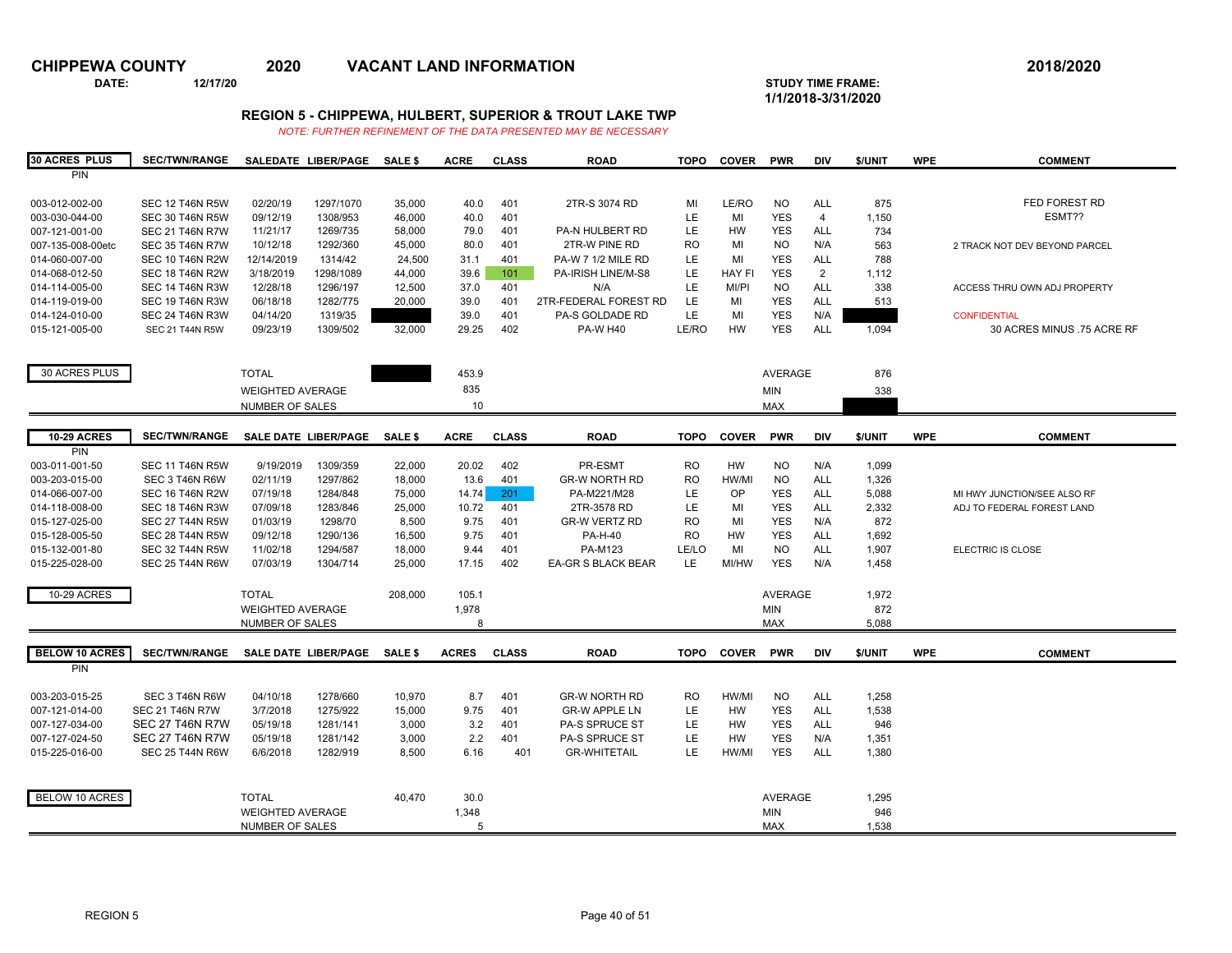### **CHIPPEWA COUNTY 2020 VACANT LAND INFORMATION 2018/2020 ROAD FRONTAGE**SEC/TWN/RANGE SALEDATE\_LIBER/PAGE SALE\$ FTG CLASS ROAD TOPO COVER PWR DIV \$/UNIT WPE COMMENT PIN 014-066-007-00 SEC 16 T496N R2W 07/19/18 1284/848 75,000 1453.29 **201 PA-M221 & M28 LE OP YES ALL 52** SEE ALSO 10-29 ACRES 014-220-034-00PLAT OF JORDAN BEACH 10/22/18 1291/782 15,000 101 401 PA-Baird Ave. LE MI YES N/A 149 014-425-003-00 SEC 4 T46N R2W 06/07/18 1281/925 5,000 56.0 401 PA-Green St. LE OP YES N/A 89 014-452-002-00 SEC 9 T46N R2W 07/09/20 1324/30 1,300 50.0 401 PA-W CRAWFORD ST LE MI YES N/A 26 015-128-018-00 SEC 28 T44N R5W 3/25/2019 1299/677 5,500 165.00 401 PA-S LAKE RD LE MI YES N/A 33 ROAD FRONTAGE TOTAL 101,800 1825.3 AVERAGE 70 WEIGHTED AVERAGE 56 MIN 26 NUMBER OF SALES 5 $5$  MAX 149 **WATER FRONTAGE**SEC/TWN/RANGE SALEDATE\_LIBER/PAGE SALE\$ FTG CLASS ROAD TOPO COVER PWR DIV \$/UNIT WPE COMMENT PIN014-054-105-00 SEC 4 T46N R2W 01/14/19 1296/955 32,000 523 401 PA-Crawford St. LE/RO MI/HW YES ALL 61 Waishkey River 014-057-097-00 SEC 4 T46N R2W 03/29/18 1277/817 31,000 275 401 PA-M221 RO MI YES N/A 113 Waishkey River 015-550-063-50 BIRCH SHORES INC 07/02/18 1283/363 18,800 124.70 401 GR/PR-BIRCH SHORES DR LE HW YES N/A 151 TROUT LAKE 015-550-082-50BIRCH SHORES INC 01/26/18 1272/376 85,000 100.00 401 GR-BIRCH SHORES RD LE HW YES NA 850 CARP LAKE 015-550-126-50BIRCH SHORES INC 08/06/18 1287/3 100.00 1000 401 GR-BIRCH SHORES RD LE HW YES ALL 2000 LITTLE LAKE (Confidential) WATER FRONTAGETOTAL 188,800 1122.7 AVERAGE 279

168 MIN 61

 $5<sub>5</sub>$  850

USE OUTLIERS WITH CAUTION

WEIGHTED AVERAGE

5

NUMBER OF SALES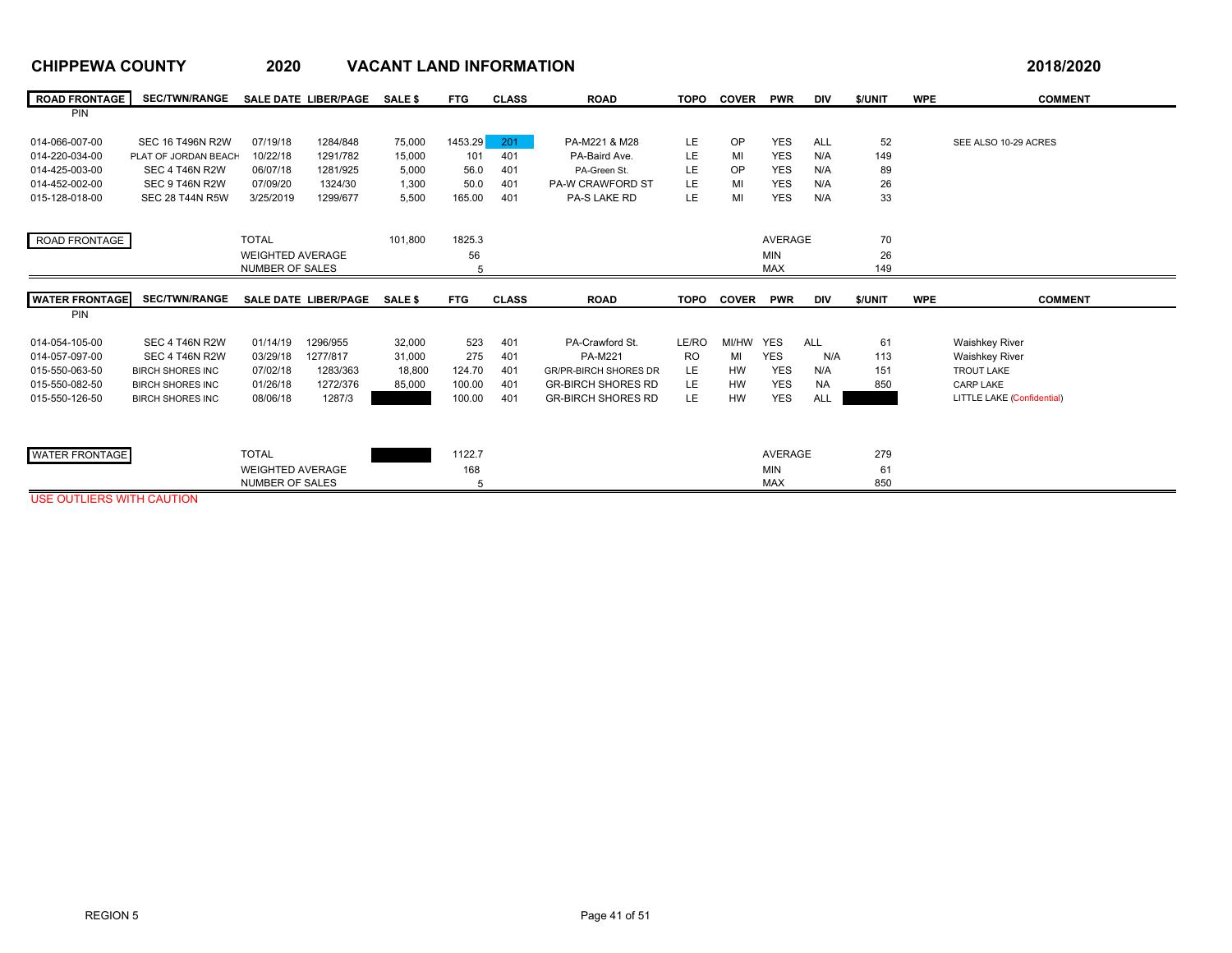**DATE: 12/17/20 STUDY TIME FRAME:**

**1/1/2018-3/31/2020** 

### **REGION 6 - BAY MILLS & WHITEFISH TOWNSHIPS**

| <b>30 ACRES PLUS</b>  | <b>SEC/TWN/RANGE</b>   |                         | SALEDATE LIBER/PAGE          | <b>SALE \$</b> | <b>ACRE</b>      | <b>CLASS</b> | <b>ROAD</b>               | <b>TOPO</b> | <b>COVER</b> | <b>PWR</b>     | <b>DIV</b>  | \$/UNIT | <b>WPE</b> | <b>COMMENT</b>                   |
|-----------------------|------------------------|-------------------------|------------------------------|----------------|------------------|--------------|---------------------------|-------------|--------------|----------------|-------------|---------|------------|----------------------------------|
| PIN                   |                        |                         |                              |                |                  |              |                           |             |              |                |             |         |            |                                  |
|                       |                        |                         |                              |                |                  |              |                           |             |              |                |             |         |            |                                  |
| 016-220-009-00        | <b>SEC 20 T49N R6W</b> | 12/02/19                | 1313/650                     | 22,000         | 39.7             | 401          | DI-Genes Rd.              | <b>RO</b>   | MI           | <b>NO</b>      | $\mathbf 0$ | 554     |            |                                  |
| 016-251-002-00        | SEC 1 T50N R6W         | 08/17/18                | 1287/854                     | 38,000         | 39.5             | 401          | GR-Wildcat Rd.            | <b>RO</b>   | MI           | <b>YES</b>     | <b>ALL</b>  | 962     |            |                                  |
| 016-251-003-00        | SEC 1 T50N R6W         | 02/11/19                | 1297/876                     | 34,000         | 39.0             | 401          | GR-Wildcat Rd.            | <b>RO</b>   | MI           | <b>YES</b>     | $\mathbf 0$ | 872     |            |                                  |
| 016-283-004-00        | SEC 33 T50N R6W        | 08/20/18                | 1287/727                     | 39,900         | 39.5             | 401          | 2TR-BETSY RIVER RD        | LE/RO       | MI           | <b>NO</b>      | <b>ALL</b>  | 1,010   |            |                                  |
|                       |                        |                         |                              |                |                  |              |                           |             |              |                |             |         |            |                                  |
|                       |                        |                         |                              |                |                  |              |                           |             |              |                |             |         |            |                                  |
| 30 ACRES PLUS         |                        | <b>TOTAL</b>            |                              | 133,900        | 157.7            |              |                           |             |              | AVERAGE        |             | 850     |            |                                  |
|                       |                        | <b>WEIGHTED AVERAGE</b> |                              |                | 849              |              |                           |             |              | <b>MIN</b>     |             | 554     |            |                                  |
|                       |                        | NUMBER OF SALES         |                              |                | $\boldsymbol{4}$ |              |                           |             |              | <b>MAX</b>     |             | 1,010   |            |                                  |
|                       |                        |                         |                              |                |                  |              |                           |             |              |                |             |         |            |                                  |
| <b>10-29 ACRES</b>    | <b>SEC/TWN/RANGE</b>   |                         | SALE DATE LIBER/PAGE SALE \$ |                | <b>ACRE</b>      | <b>CLASS</b> | <b>ROAD</b>               | <b>TOPO</b> | <b>COVER</b> | <b>PWR</b>     | <b>DIV</b>  | \$/UNIT | <b>WPE</b> | <b>COMMENT</b>                   |
| PIN                   |                        |                         |                              |                |                  |              |                           |             |              |                |             |         |            |                                  |
| 001-034-049-00        | <b>SEC 34 T47N R2W</b> | 12/17/18                | 1295/468                     | 30,000         | 19.5             | 401          | <b>PA-W BIRCH POINT</b>   | LE          | MI           | <b>YES</b>     | <b>ALL</b>  | 1,538   |            |                                  |
| 001-114-001-50        | <b>SEC 14 T47N R3W</b> | 06/10/18                | 1283/40                      | 28,500         | 20.0             | 401          | N/A                       | <b>RO</b>   | HW/MI        | <b>NO</b>      | 2           | 1,425   |            | <b>MOSTLY HARDWOODS</b>          |
| 016-108-005-60        | SEC 8 T47N R6W         | 02/01/18                | 1273/656                     | 24,000         | 21.5             | 401          | GR-East West Rd           | <b>RO</b>   | HW           | <b>YES</b>     | <b>ALL</b>  | 1,116   |            |                                  |
| 016-133-007-00        | SEC 33 T47N R6W        | 05/21/19                | 1302/122                     | 12,000         | 10.3             | 401          | GR-W North Rd.            | LE.         | MI           | <b>YES</b>     | <b>ALL</b>  | 1,164   |            |                                  |
| 016-220-004-00        | SEC 20 T49N R6W        | 11/20/18                | 1294/276                     | 16,000         | 19.5             | 401          | DI-Goddard Rd.            | RO          | MI           | <b>NO</b>      | <b>ALL</b>  | 821     |            |                                  |
| 016-277-002-00        | SEC 27 T50N R6W        | 06/11/20                | 1322/91                      | 14,500         | 10.0             | 401          | GR-Vermillion Rd.         | LE          | PI/MI        | <b>NO</b>      | N/A         | 1,450   |            |                                  |
| 016-280-004-80        | SEC 30 T50N R6W        | 07/13/18                | 1284/583                     | 12,000         | 10.0             | 401          | <b>EASEMENT</b>           | LE          | MI           | <b>NO</b>      | <b>ALL</b>  | 1,200   |            |                                  |
| 016-331-008-20        | <b>SEC 31 T47N R7W</b> | 07/31/18                | 1285/921                     | 23,500         | 16.8             | 401          | <b>GR-N HULBERT RD</b>    | LE          | MI           | <b>NO</b>      | <b>ALL</b>  | 1,403   |            | E BRANCH TAHQUAMENON             |
| 016-403-005-75        | SEC 3 T49N R7W         | 02/29/20                | 1317/7                       | 18,000         | 21.8             | 402          | 2TR/EA-BROOKE RD          | LE          | MI           | NO.            | <b>ALL</b>  | 827     |            |                                  |
| 016-407-007-10        | SEC 7 T49N R7W         | 11/11/19                | 1311/1172                    | 12,000         | 10.0             | 402          | 2TR-Sheephead Lake Rd     | <b>RO</b>   | PI/CE        | <b>NO</b>      | N/A         | 1,200   |            |                                  |
| 016-460-016-00ETC     | SEC 10 T50N R7W        | 10/26/18                | 1292/271                     | 15,000         | 29.4             | 401          | DI-Bracken                | <b>RO</b>   | MI           | <b>NO</b>      | N/A         | 511     |            |                                  |
| 016-471-002-00        | <b>SEC 21 T50N R7W</b> | 01/11/19                | 1296/888                     |                | 20.0             | 401          |                           | LE          | MI           | <b>NO</b>      | N/A         |         |            | <b>CONFIDENTIAL</b>              |
| 016-481-008-25ETC     | <b>SEC 31 T50N R7W</b> | 03/19/18                | 1277/5                       | 27,000         | 20.0             | 401          |                           | <b>RO</b>   | MI           | <b>NO</b>      | <b>ALL</b>  | 1,350   |            | ALSO 481-008-30, ACCESS UNKNOWN  |
| 016-481-024-00ETC     | SEC 31 T50N R7W        | 11/21/19                | 1315/657                     | 18,000         | 14.0             | 402          | 2TR-FOX HILL RD           | RO          | MI           | <b>NO</b>      | <b>ALL</b>  | 1,286   |            | ALSO 481-022-00                  |
|                       |                        |                         |                              |                |                  |              |                           |             |              |                |             |         |            |                                  |
| 10-29 ACRES           |                        | <b>TOTAL</b>            |                              |                | 242.7            |              |                           |             |              | AVERAGE        |             | 1,253   |            |                                  |
|                       |                        | <b>WEIGHTED AVERAGE</b> |                              |                | 1,218            |              |                           |             |              | <b>MIN</b>     |             | 511     |            |                                  |
|                       |                        | NUMBER OF SALES         |                              |                | 14               |              |                           |             |              | <b>MAX</b>     |             |         |            |                                  |
|                       |                        |                         |                              |                |                  |              |                           |             |              |                |             |         |            |                                  |
| <b>BELOW 10 ACRES</b> | <b>SEC/TWN/RANGE</b>   |                         | SALE DATE LIBER/PAGE         | <b>SALE \$</b> | <b>ACRES</b>     | <b>CLASS</b> | <b>ROAD</b>               | <b>TOPO</b> | <b>COVER</b> | <b>PWR</b>     | <b>DIV</b>  | \$/UNIT | <b>WPE</b> | <b>COMMENT</b>                   |
| PIN                   |                        |                         |                              |                |                  |              |                           |             |              |                |             |         |            |                                  |
| 001-331-002-40        | <b>SEC 31 T47N R5W</b> | 01/07/19                | 1298/638                     | 7,000          | 1.9              | 401          | <b>GR-S GRAVEL PIT RD</b> | <b>RO</b>   | HW/MI        | <b>YES</b>     | <b>ALL</b>  | 3,691   |            | SEE ALSO ROAD FRONTAGE           |
| 016-277-006-00etc     | <b>SEC 27 T50N R6W</b> | 8/7/19                  | 1306/799                     | 18,750         | 6.588            | 402          | PA-Whitefish Point Rd.    | LE          | MI           | <b>YES</b>     | ALL         | 2,846   |            | ALSO 277-006-50                  |
| 016-331-016-00        | <b>SEC 31 T47N R7W</b> | 2/15/18                 | 1274/939                     | 14,000         | 8.14             | 401          | <b>GR-N HULBERT RD</b>    | <b>LE</b>   | PI/CE        | <b>NO</b>      | $\mathbf 0$ | 1,720   |            |                                  |
| 016-465-001-90        | <b>SEC 15 T50N R7W</b> | 4/27/18                 | 1279/781                     | 15,000         | 5                | 401          | N/A                       | RO          | MI           | <b>NO</b>      | ALL         | 3,000   |            | BORDERS BETSY RIVER ON EAST      |
| 016-590-001-00        | SEC 26 T50N R6W        | 11/12/19                | 1311/1287                    | 16,000         | 3.576            | 402          | 2TR/PR-HIGHLAND TR        | LE          | PI           | <b>YES</b>     | N/A         | 4,474   |            | SLOPE TO WHITEFISH PT RD W/ ELEC |
|                       |                        |                         |                              |                |                  |              |                           |             |              |                |             |         |            |                                  |
| <b>BELOW 10 ACRES</b> |                        | <b>TOTAL</b>            |                              | 70,750         | 25.2             |              |                           |             |              | <b>AVERAGE</b> |             | 3,146   |            |                                  |
|                       |                        | <b>WEIGHTED AVERAGE</b> |                              |                | 2,807            |              |                           |             |              | <b>MIN</b>     |             | 1,720   |            |                                  |
|                       |                        | NUMBER OF SALES         |                              |                | 5                |              |                           | <b>MAX</b>  |              |                |             | 4,474   |            |                                  |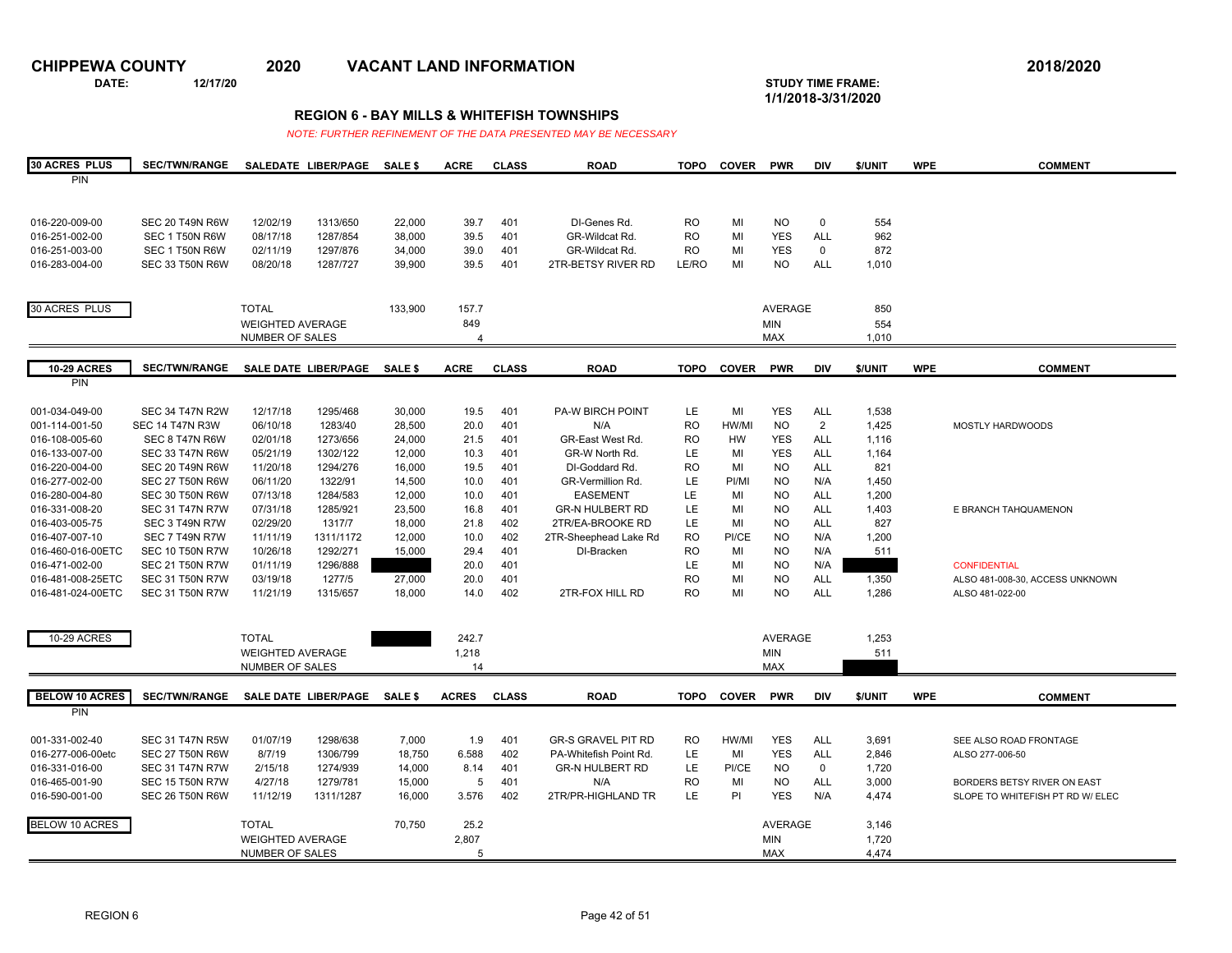### **CHIPPEWA COUNTY 2020 VACANT LAND INFORMATION 2018/2020 ROAD FRONTAGE**SEC/TWN/RANGE SALEDATE\_LIBER/PAGE SALE\$ FTG CLASS ROAD TOPO COVER PWR DIV S/UNIT WPE COMMENT PIN001-029-001-70 SEC 29 T47N R2W 8/6/2018 1286/104 1,500 140.36 401 N/A LE MI YES 0 11 ADJ TO OWNER PROP, RD UNDEVEL 001-331-002-40 SEC 31 T47N R5W 01/07/19 1298/638 7,000 190.0 401 GR-S GRAVEL PIT RD RO HW/MI YES ALL 37 SEE ALSO BELOW 10 ACRES 001-332-001-58 SEC 32 T47N R5W 11/12/19 1311/1243 15,000 299.9 402 GR/PR-W MAPLE LN LE HW YES 0 50 SEE ALSO BELOW 10 ACRES 001-580-007-00 SEC 11 T47N R3W 03/28/18 1277/418 6,000 150.0 401 PA-IROQUOIS TR LE MI YES N/A 40 WALKER PLAT OF WHITEFISH BAY 016-210-009-00 SEC 10 T49N R6W 08/03/18 1286/190 9,500 99.0 401 PA-Whitefish Pt. Rd. LE MI YES ALL 96 016-590-008-00etc SEC 26 T50N R6W 12/10/18 1295/1082 27,800 300.0 401 PA/2TR-Whitefish Pt/Highland Tr RO MI/CE YES N/A 93 ALSO 590-009-00 016-590-010-00 SEC 26 T50N R6W 09/19/18 1270/399 10,000 300.9 401 PA/GR-Whitefish Pt./Highland Tr RO CE YES N/A 33 Andrus Highlands 016-590-010-00 SEC 26 T50N R6W 01/16/19 1296/1166 13,500 150.0 401 PA/GR-Whitefish Pt./Highland Tr RO CE YES N/A 90 016-590-011-00 SEC 20 T49N R6W 02/11/19 1297/875 19,900 173.2 401 PA/GR-Whitefish Pt./Highland Tr RO MI/CE YES ALL 115 016-620-042-00 SEC 29 T47N R6W 09/16/19 1308/1180 12,500 320.0 402 PA-S M123 RO HW YES N/A 39 016-650-020-00 SEC 34 T50N R6W 09/10/18 1289/162 25,000 100.0 401 GR-Superior Dr. LE MI YES N/A 250 Munsell Plat of Shelldrake 016-670-021-00 SEC 27 T50N R6W 10/25/19 1311/579 15,000 171.7 402 DI/PR-ROBINDALE CIR LE PI YES N/A 87 016-750-049-00 SEC 13 T50n R6W 05/25/18 1281/333 23,900 447.5 401 GR/PR-S BLUEBERRY LN LE MI YES N/A 53 Whispering Pines ROAD FRONTAGE TOTAL 186,600 2842.5 AVERAGE 76 WEIGHTED AVERAGEE 66 MIN 11 NUMBER OF SALESS 13  $3$  MAX 250 **WATER FRONTAGE**SEC/TWN/RANGE SALEDATE\_LIBER/PAGE SALE\$ FTG CLASS ROAD TOPO COVER PWR DIV \$/UNIT WPE COMMENT PIN 001-025-003-50 SEC 25 T47N R2W 07/16/18 1284/485 128,000 100.0 401 EA-CHICKADEE ROW LE MI YES ALL 1,280 LAKE SUPERIOR 001-110-022-00 SEC 10 T47N R3W 06/06/18 1281/927 60,000 54.0 401 GR-WESTON RD LE HW/MI YES ALL 1,111 LAKE SUPERIOR, BEHIND OWNERS HOUSE 001-340-010-00 SEC 13 T47N R5W 06/06/19 1302/1248 \*20000 \*105.2 401 GR-GROSVENORS DR LE MI YES N/A \*190 LAKE SUPERIOR, OUTLIER 001-340-049-25 SEC 13 T47N R5W 08/15/18 1287/313 123,000 125.0 401 PA-W LAKESHORE DR RO HW/MI YES ALL 984 LAKE SUPERIOR 001-485-103-00 SEC 32/33 T47N R5W 08/15/18 1287/597 36,500 100.0 401 DI-W MAPLE LN SL HW/MI YES NA 365 MCNEARNEY LK 001-484-075-00 SEC 32 T47N R5W 04/04/19 1299/490 34,000 102.6 401 DI-W MAPLE LN SL HW/MI YES N/A 331 MCNEARNEY LK 016-210-022-00 SEC 10 T49N R6W 11/8/18 1293/491 84,000 116 401 PA-Whitefish Pt Rd. LE MI YES ALL 724 Lake Superior 016-215-049-75 SEC 15 T49N R6W 11/8/18 1293/489 49,000 135 401 PA-Whitefish Pt Rd. LE MI YES ALL 363 Lake Superior 016-227-008-00pt SEC 27 T49N R6W 3/11/19 1298/554 25,000 52.11 401 EASEMENT LE MI YES 0 480 Lake Superior, Bluff 016-262-001-60 SEC 12 T50N R6W 1/21/20 1315/355 85,000 105 401 PA-Whitefish Pt Rd. RO MI YES 0 810 Lake Superior 016-263-002-80 SEC 13 T50N R6W 7/13/18 1283/646 84,000 100 401 GR-Third Creek Row RO MI YES 0 840 Lake Superior 016-263-002-85 SEC 13 T50N R6W 9/30/19 1309/838 84,900 100 401 PR-Third Creek Row RO MI YES 0 849 Lake Superior 016-276-021-00 SEC 26 T50N R6W 10/8/18 1291/18 84,000 100 401 PA-Whitefish Pt Rd. LE MI YES 0 840 Lake Superior 016-284-011-50 SEC 34 T50N R6W 11/20/19 1312/523 72,500 100 402 GR-Superior Dr. LE MI YES N/A 725 Lake Superior 016-586-013-50 SEC 36 T51N R6W 07/28/18 1285/416 159,900 585.0 401 GR-Cemetary Rd. LE MI NO ALL 273 Lake Superior, High Erosion Area 016-640-008-00 SEC 36 T51N R6W 06/14/18 1283/233 50,000 80.0 401 GR-Cemetary Rd. LE MI YES ALL 625 Lake Superior 016-640-018-00 SEC 34 T50N R6W 04/24/18 1279/762 75,000 140.0 401 PA-Whitefish Pt Rd. LE MI YES N/A 536 Lake Superior WATER FRONTAGEE TOTAL 1,234,800 2094.7 AVERAGE 696 WEIGHTED AVERAGE 589 MIN 273 NUMBER OF SALESS 16 MAX 1,280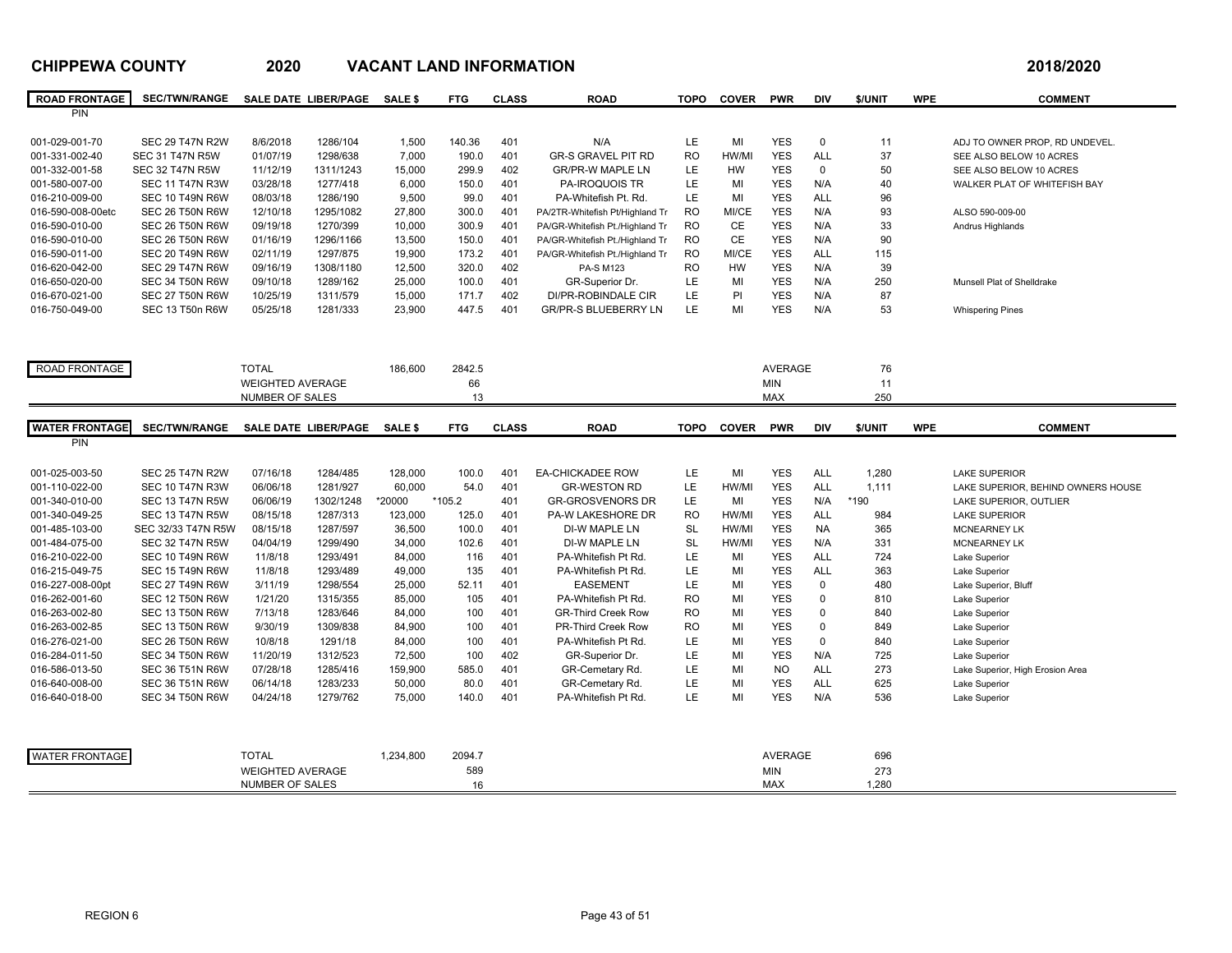## **CHIPPEWA COUNTY 2020 VACANT LAND INFORMATION 2018/2020**

7

WEIGHTED AVERAGE

NUMBER OF SALES

| <u> SIII I LIIA SSOIII I</u> |                        | ∼∽∽          |                             | $\overline{1}$ |            |              |                          |      |              |            |            |         |            | $-0.00000$                   |
|------------------------------|------------------------|--------------|-----------------------------|----------------|------------|--------------|--------------------------|------|--------------|------------|------------|---------|------------|------------------------------|
| <b>RIVER FRONTAGE</b>        | <b>SEC/TWN/RANGE</b>   |              | <b>SALE DATE LIBER/PAGE</b> | <b>SALE \$</b> | <b>FTG</b> | <b>CLASS</b> | <b>ROAD</b>              | торо | <b>COVER</b> | <b>PWR</b> | DIV        | \$/UNIT | <b>WPE</b> | <b>COMMENT</b>               |
| <b>PIN</b>                   |                        |              |                             |                |            |              |                          |      |              |            |            |         |            |                              |
| 016-278-029-00               | SEC 28 T50N R6W        | 03/20/20     | 1317/886                    | 17,500         | 220.0      | 402          | <b>EASEMENT</b>          | LE.  | PI/CE        | <b>NO</b>  | N/A        | 80      |            | Betsy River, may be improved |
| 016-278-030-00etc            | SEC 28 T50N R6W        | 10/19/19     | 1313/1321                   | 15,000         | 220.4      | 402          | <b>EASEMENT</b>          | LE   | MI/CE/PI     | NO.        |            | 68      |            | Betsy River, also 031-00'    |
| 016-278-035-00               | SEC 28 T50N R6W        | 07/25/19     | 1305/897                    | 12,000         | 220.4      | 402          | <b>EASEMENT</b>          | LE   | MI/CE/PI     | NO.        |            | 54      |            | <b>Betsy River</b>           |
| 016-374-006-00               | <b>SEC 24 T48N R7W</b> | 05/24/19     | 1302/307                    | 35,000         | 165.6      | 401          | 2TR-Tahqua Tr.           | LE.  | MI           | <b>NO</b>  | <b>ALL</b> | 211     |            | Tahquamenon River            |
| 016-374-015-00               | <b>SEC 24 T48N R7W</b> | 06/13/18     | 1282/206                    | 35,000         | 127.3      | 401          | 2TR-Tahqua Tr.           | LE.  | MI           | NO.        | <b>ALL</b> | 275     |            | <b>Tahquamenon River</b>     |
| 016-374-025-00               | <b>SEC 24 T48N R7W</b> | 08/19/19     | 1307/228                    | 35,000         | 146.5      | 402          | 2TR-Tahqua Tr.           | LE.  | MI           | <b>NO</b>  | <b>ALL</b> | 239     |            | <b>Tahquamenon River</b>     |
| 016-675-011-00               | SEC 34 T50N R6W        | 11/15/19     | 1312/191                    | 20,000         | 240.3      | 402          | <b>PR-ST MICHAELS PL</b> | RO.  | MI           | <b>YES</b> | N/A        | 83      |            | <b>Shelldrake River</b>      |
|                              |                        |              |                             |                |            |              |                          |      |              |            |            |         |            |                              |
|                              |                        |              |                             |                |            |              |                          |      |              |            |            |         |            |                              |
| RIVER FRONTAGE               |                        | <b>TOTAL</b> |                             | 169,500        | 1340.5     |              |                          |      |              | AVERAGE    |            | 144     |            |                              |

MAX 275

126 MIN 54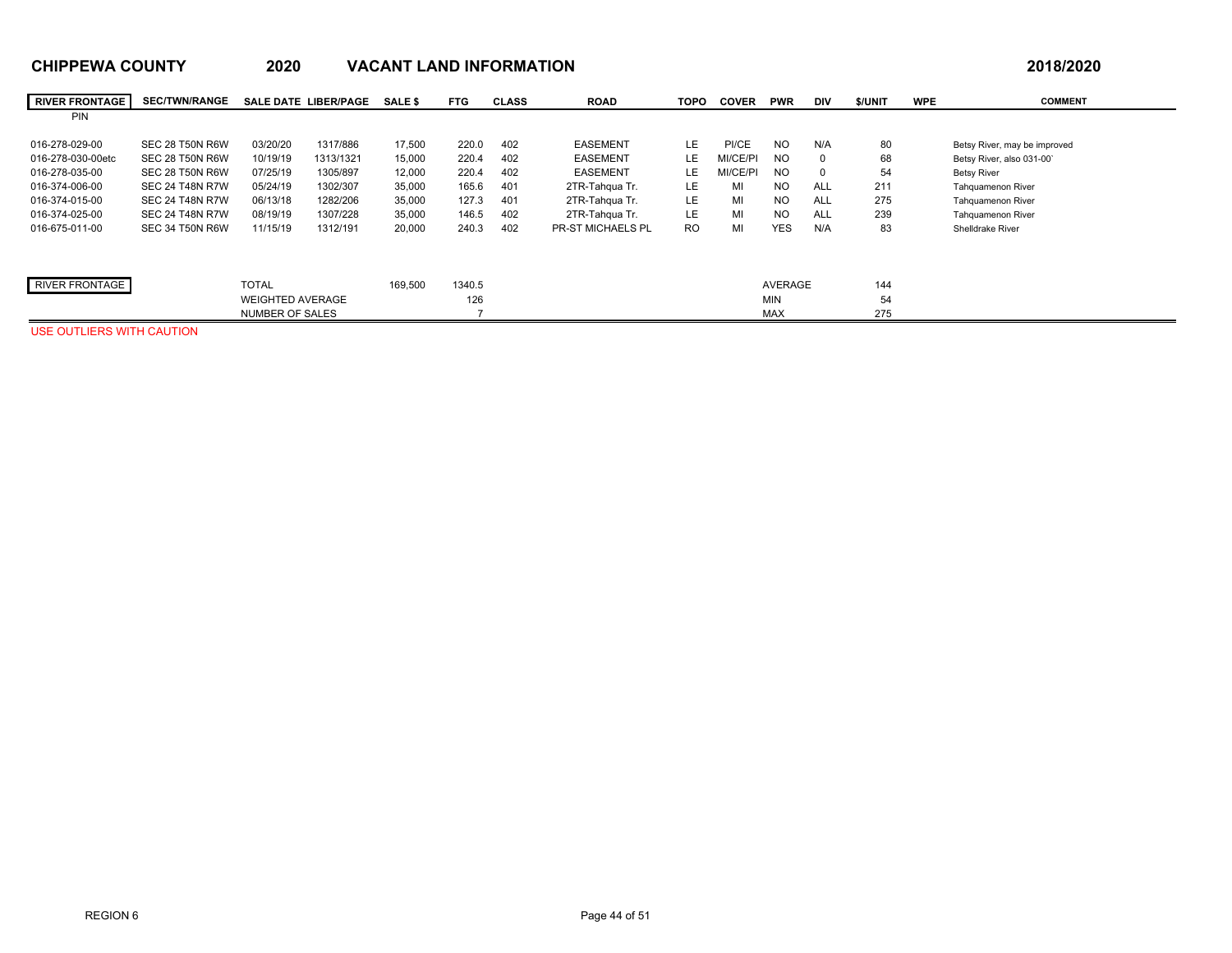$\overline{a}$ 

**CHIPPEWA COUNTY 2020 VACANT LAND INFORMATION 2018/2020**

**DATE: 12/17/20 STUDY TIME FRAME:**

**1/1/2018-3/31/2020** 

### **SUGAR ISLAND TOWNSHIP**

| <b>30 ACRES PLUS</b>             | <b>SEC/TWN/RANGE</b>                  |                             | SALEDATE LIBER/PAGE SALE \$ |                | <b>ACRE</b>    | <b>CLASS</b> | <b>ROAD</b>                           | <b>TOPO</b> | <b>COVER PWR</b> |                | <b>DIV</b>     | \$/UNIT | <b>WPE</b> | <b>COMMENT</b>               |
|----------------------------------|---------------------------------------|-----------------------------|-----------------------------|----------------|----------------|--------------|---------------------------------------|-------------|------------------|----------------|----------------|---------|------------|------------------------------|
| PIN                              |                                       |                             |                             |                |                |              |                                       |             |                  |                |                |         |            |                              |
|                                  |                                       |                             |                             |                |                |              |                                       |             |                  |                |                |         |            |                              |
| 013-155-016-00                   | SEC 5 T46N R2E                        | 10/23/18                    | 1291/952                    |                | 39.0           | 401          | <b>GR-E 7 MILE RD</b>                 | LE.         | MI               | <b>NO</b>      | N/A            |         |            | <b>CONFIDENTIAL</b>          |
| 013-171-006-00                   | <b>SEC 21 T46N R2E</b>                | 03/06/20                    | 1317/154                    | 70,000         | 79.8           | 402          | PA-S HOMESTEAD RD                     | LE          | MI               | <b>YES</b>     | N/A            | 878     |            |                              |
| 013-209-013-00                   | SEC 9 T47N R2E                        | 03/18/19                    | 1298/981                    | 30,000         | 80.9           | 401          | PA-E 1 1/2 MILE RD                    | <b>RO</b>   | MI               | <b>NO</b>      | ALL            | 371     |            | ELECTRIC AVAILABLE AT ROAD   |
| 013-217-004-00                   | <b>SEC 17 T46N R2E</b>                | 03/19/18                    | 1277/13                     | 36,000         | 59.8           | 401          | <b>PA-S BRASSER RD</b>                | <b>RO</b>   | MI               | <b>NO</b>      | <b>ALL</b>     | 603     |            |                              |
|                                  | 013-218-002-00ETC SEC 18 & 7 T47N R2E | 04/03/19                    | 1299/612                    | 65,000         | 179.5          | 401          | PA-S BRASSER RD                       | LE          | MI               | <b>YES</b>     | 6              | 362     |            | ALSO 218-011-00 & 207-019-00 |
| 013-219-006-00ETCSEC 19 T47N R2E |                                       | 8/13/2019                   | 1306/1035                   | 39,000         | 49.3           | 402          | <b>PA-S BRASSER RD</b>                | <b>RO</b>   | HW/MI            | <b>YES</b>     | N/A            | 792     |            | ALSO 219-007-00 & 008-00     |
| 013-279-009-00                   | <b>SEC 29 T48N R2E</b>                | 04/25/18                    | 1279/287                    | 24,000         | 38.0           | 401          | PA-E NORTH SHORE DR                   | LE/LO       | MI               | <b>YES</b>     | N/A            | 632     |            |                              |
| 013-283-009-00                   | <b>SEC 33 T48N R2E</b>                | 03/12/20                    | 1317/417                    | 30,000         | 40.0           | 402          | N/A                                   | RO.         | HW/MI            | <b>NO</b>      | <b>ALL</b>     | 750     |            |                              |
|                                  |                                       |                             |                             |                |                |              |                                       |             |                  |                |                |         |            |                              |
| 30 ACRES PLUS                    |                                       | <b>TOTAL</b>                |                             |                | 566.2          |              |                                       |             |                  | <b>AVERAGE</b> |                | 598     |            |                              |
|                                  |                                       | <b>WEIGHTED AVERAGE</b>     |                             |                | 547            |              |                                       |             |                  | <b>MIN</b>     |                | 362     |            |                              |
|                                  |                                       | NUMBER OF SALES             |                             |                | 8              |              |                                       |             |                  | <b>MAX</b>     |                | 878     |            |                              |
|                                  |                                       |                             |                             |                |                |              |                                       |             |                  |                |                |         |            |                              |
| <b>10-29 ACRES</b>               | <b>SEC/TWN/RANGE</b>                  | <b>SALE DATE LIBER/PAGE</b> |                             | <b>SALE \$</b> | <b>ACRE</b>    | <b>CLASS</b> | <b>ROAD</b>                           | <b>TOPO</b> | <b>COVER</b>     | <b>PWR</b>     | <b>DIV</b>     | \$/UNIT | <b>WPE</b> | <b>COMMENT</b>               |
| PIN                              |                                       |                             |                             |                |                |              |                                       |             |                  |                |                |         |            |                              |
|                                  |                                       |                             |                             |                |                |              |                                       |             |                  |                |                |         |            |                              |
| 013-012-008-50                   | <b>SEC 12 T47N R1E</b>                | 4/24/2019                   | 1300/838                    | 16500          | 11.96          | 402          | <b>PA-S WESTSHORE DR</b>              | LE.         | HW/MI            | <b>YES</b>     | <b>ALL</b>     | 1,380   |            |                              |
| 013-204-002-00                   | SEC 4 T47N R2E                        | 10/25/2019                  | 1311/302                    | 8500           | 20             | 402          | N/A                                   | RO          | HW               | <b>NO</b>      | $\overline{1}$ | 425     |            |                              |
| 013-209-006-50                   | SEC 9 T47N R2E                        | 1/3/2020                    | 1314/644                    | 25000          | 17.73          | 402          | <b>GR-S TOWNHALL RD</b>               | <b>RO</b>   | MI               | <b>YES</b>     | N/A            | 1,410   |            |                              |
| 013-218-004-00                   | <b>SEC 18 T47N R2E</b>                | 11/10/18                    | 1293/487                    | 7.500          | 20.0           | 401          | N/A                                   | LE          | <b>HW</b>        | <b>NO</b>      | $\mathbf 0$    | 375     |            | ADJ TO OWNERS PROPERTY       |
| 013-231-011-25                   | <b>SEC 31 T47N R2E</b>                | 07/25/19                    | 1306/44                     | 15,000         | 13.0           | 402          | <b>PA-S BRASSAR RD</b>                | LE          | MI               | <b>YES</b>     | $\mathbf{1}$   | 1,154   |            |                              |
|                                  |                                       |                             |                             |                |                |              |                                       |             |                  |                |                |         |            |                              |
|                                  |                                       |                             |                             |                |                |              |                                       |             |                  |                |                |         |            |                              |
| 10-29 ACRES                      |                                       | <b>TOTAL</b>                |                             | 72,500         | 82.7           |              |                                       |             |                  | <b>AVERAGE</b> |                | 949     |            |                              |
|                                  |                                       | <b>WEIGHTED AVERAGE</b>     |                             |                | 877            |              |                                       |             |                  | <b>MIN</b>     |                | 375     |            |                              |
|                                  |                                       | <b>NUMBER OF SALES</b>      |                             |                | 5              |              |                                       |             |                  | <b>MAX</b>     |                | 1,410   |            |                              |
|                                  |                                       |                             |                             |                |                |              |                                       |             |                  |                |                |         |            |                              |
| <b>BELOW 10 ACRES</b>            | <b>SEC/TWN/RANGE</b>                  |                             | <b>SALE DATE LIBER/PAGE</b> | <b>SALE \$</b> | <b>ACRES</b>   | <b>CLASS</b> | <b>ROAD</b>                           | <b>TOPO</b> | <b>COVER</b>     | <b>PWR</b>     | <b>DIV</b>     | \$/UNIT | <b>WPE</b> | <b>COMMENT</b>               |
| PIN                              |                                       |                             |                             |                |                |              |                                       |             |                  |                |                |         |            |                              |
| 013-001-018-50                   | SEC 1 T47N R1E                        | 10/4/2019                   | 1310/34                     | 9,000          | 6.415          | 402          | PA-S WESTSHORE DR                     | LE/RO       | MI               | <b>YES</b>     | <b>ALL</b>     | 1,403   |            |                              |
|                                  | SEC 6 T46N R2E                        |                             |                             |                |                | 401          |                                       | <b>RO</b>   | MI               | <b>YES</b>     | <b>ALL</b>     |         |            |                              |
| 013-156-027-00                   | SEC 5 T47N R2E                        | 12/14/18<br>10/29/18        | 1295/317<br>1292/861        | 15,000         | 9.75<br>4.75   | 401          | GR- E 7 MILE RD<br><b>GR-SEPPI RD</b> | <b>RO</b>   | MI               | <b>YES</b>     | $\mathbf 0$    | 1,538   |            |                              |
| 013-205-004-85                   |                                       |                             |                             | 10,000         |                |              |                                       |             |                  |                |                | 2,105   |            | SEE ALSO ROAD FRONTAGE       |
| 013-229-008-25                   | <b>SEC 29 T47N R2E</b>                | 10/05/18                    | 1291/421                    | 9,650          | 9.8            | 401          | GR-E 4 MILE RD                        | <b>RO</b>   | MI               | <b>YES</b>     | <b>ALL</b>     | 990     |            |                              |
| 013-231-004-75                   | <b>SEC 31 T47N R2E</b>                | 01/21/20                    | 1315/235                    | 10,000         | 9.8            | 402          | <b>PA-S BRASSAR RD</b>                | LE          | HW/MI            | <b>YES</b>     | $\mathbf 0$    | 1,026   |            |                              |
| 013-279-002-00                   | <b>SEC 29 T48N R2E</b>                | 3/1/19                      | 1298/339                    | 5,000          | 3.77           | 401          | PA-E NORTH SHORE DR                   | LE          | MI               | <b>YES</b>     | 2              | 1,326   |            |                              |
| 013-279-030-80                   | <b>SEC 29 T48N R2E</b>                | 10/04/19                    | 1309/994                    | 12,500         | 9.8            | 402          | <b>PA-N BRASSAR RD</b>                | LE          | HW               | <b>YES</b>     | <b>ALL</b>     | 1,282   |            | OLD DILAPITATED BLDG ON PROP |
|                                  |                                       |                             |                             |                |                |              |                                       |             |                  |                |                |         |            |                              |
|                                  |                                       |                             |                             |                |                |              |                                       |             |                  |                |                |         |            |                              |
| BELOW 10 ACRES                   |                                       | <b>TOTAL</b>                |                             | 71,150         | 53.9           |              |                                       |             |                  | <b>AVERAGE</b> |                | 1,381   |            |                              |
|                                  |                                       | <b>WEIGHTED AVERAGE</b>     |                             |                | 1,319          |              |                                       |             |                  | <b>MIN</b>     |                | 990     |            |                              |
|                                  |                                       | NUMBER OF SALES             |                             |                | $\overline{7}$ |              |                                       |             |                  | <b>MAX</b>     |                | 2,105   |            |                              |
|                                  |                                       |                             |                             |                |                |              |                                       |             |                  |                |                |         |            |                              |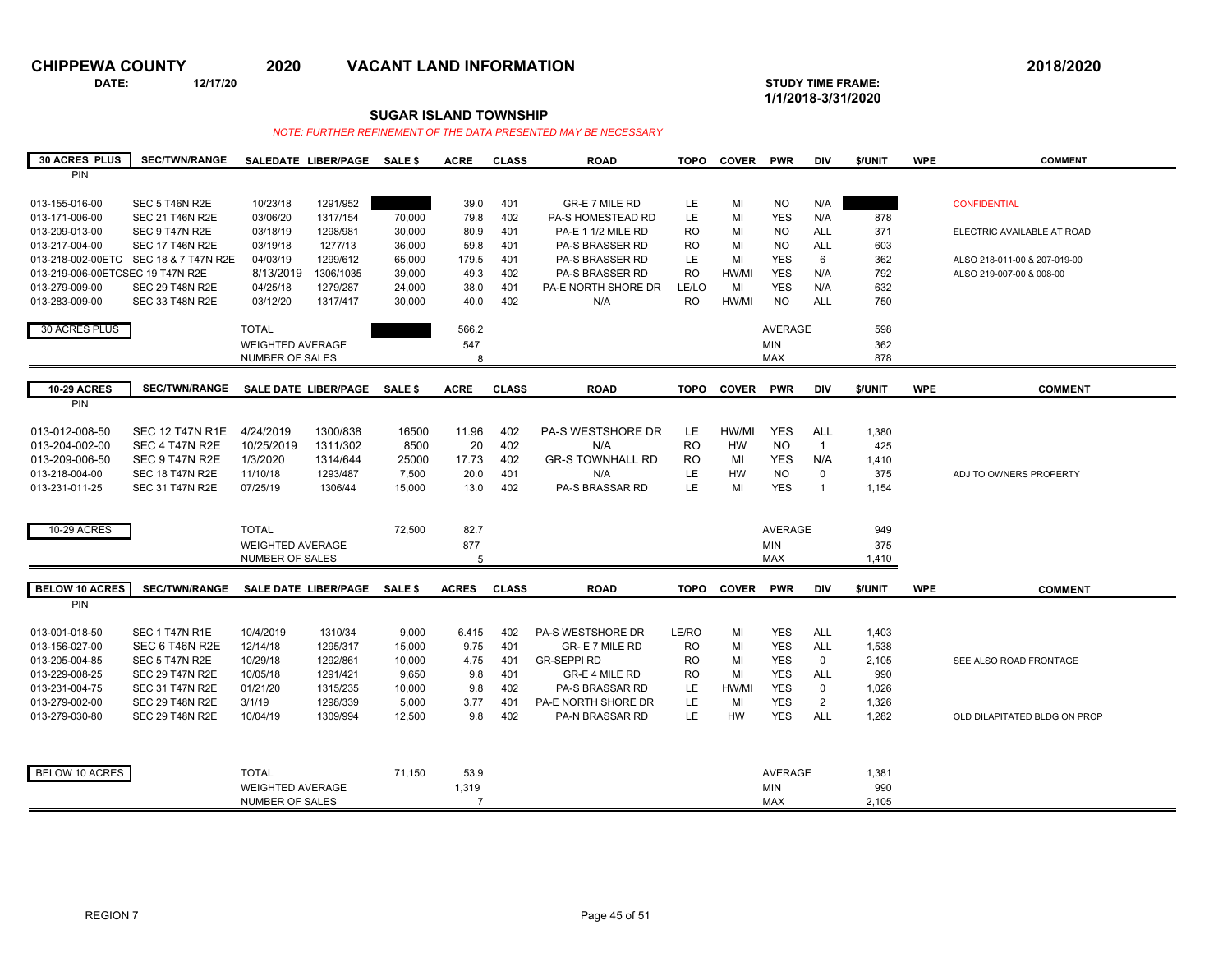| <b>ROAD FRONTAGE</b>  | SEC/TWN/RANGE SALE DATE LIBER/PAGE SALE \$     |                         |                              |                | <b>FTG</b>     | <b>CLASS</b> | <b>ROAD</b>              | TOPO        | <b>COVER</b> | <b>PWR</b>     | <b>DIV</b>     | \$/UNIT | <b>WPE</b> | <b>COMMENT</b>                    |
|-----------------------|------------------------------------------------|-------------------------|------------------------------|----------------|----------------|--------------|--------------------------|-------------|--------------|----------------|----------------|---------|------------|-----------------------------------|
| PIN                   |                                                |                         |                              |                |                |              |                          |             |              |                |                |         |            |                                   |
| 013-086-004-25        | <b>SEC 36 T48N R1E</b>                         | 10/07/18                | 1293/256                     | 5500           | 100            | 401          | PA-WESTSHORE DR          | <b>RO</b>   | MI/HW        | <b>YES</b>     | N/A            | 55      |            |                                   |
| 013-205-004-85        | SEC 5 T47N R2E                                 | 10/29/18                | 1292/861                     | 10000          | 330            | 401          | <b>GR-SEPPI RD</b>       | <b>RO</b>   | MI/HW        | <b>YES</b>     | $\mathbf 0$    | 30      |            | SEE ALSO BELOW 10 ACRES           |
| 013-228-001-35        | <b>SEC 28 T47N R2E</b>                         | 09/27/18                | 1290/214                     | 9500           | 208.94         | 401          | <b>GR-S ROY RD</b>       | <b>LE</b>   | OP           | <b>YES</b>     | $\mathbf 0$    | 45      |            |                                   |
|                       |                                                |                         |                              |                |                |              |                          |             |              |                |                |         |            |                                   |
| ROAD FRONTAGE         |                                                | <b>TOTAL</b>            |                              | 25,000         | 638.9          |              |                          |             |              | <b>AVERAGE</b> |                | 44      |            |                                   |
|                       |                                                | <b>WEIGHTED AVERAGE</b> |                              |                | 39             |              |                          |             |              | <b>MIN</b>     |                | 30      |            |                                   |
|                       |                                                | NUMBER OF SALES         |                              |                | 3              |              |                          |             |              | <b>MAX</b>     |                | 55      |            |                                   |
| <b>WATER FRONTAGE</b> | SEC/TWN/RANGE*                                 |                         | SALE DATE LIBER/PAGE         | <b>SALE \$</b> | <b>FTG</b>     | <b>CLASS</b> | <b>ROAD</b>              | <b>TOPO</b> | <b>COVER</b> | <b>PWR</b>     | <b>DIV</b>     | \$/UNIT | <b>WPE</b> | <b>COMMENT</b>                    |
| PIN                   |                                                |                         |                              |                |                |              |                          |             |              |                |                |         |            |                                   |
|                       |                                                |                         |                              |                |                |              |                          |             |              |                |                |         |            |                                   |
| 013-024-034-10        | <b>SEC 24 T47N R1E</b>                         | 12/18/2019              | 1314/58                      | 40000          | 206            | 402          | PA-S WESTSHORE DR        | LE.         | HW/MI        | <b>YES</b>     | <b>ALL</b>     | 194     |            |                                   |
| 013-025-019-25        | <b>SEC 25 T47N R1E</b>                         | 1/20/2020               | 1315/385                     | 103000         | 311.23         | 402          | PA-S WESTSHORE DR        | <b>RO</b>   | HW/MI        | <b>YES</b>     | $\Omega$       | 331     |            |                                   |
| 013-025-019-50        | <b>SEC 25 T47N R1E</b>                         | 1/17/2020               | 1315/383                     | 103000         | 309            | 402          | <b>PA-S WESTSHORE DR</b> | <b>RO</b>   | HW/MI        | <b>YES</b>     | $\overline{1}$ | 333     |            |                                   |
| 013-101-005-00        | SEC 1 T45N R2E                                 | 01/24/19                | 1297/255                     | 62,000         | 150.0          | 401          | PA-S HOMESTEAD RD        | LE/RO       | MI           | <b>YES</b>     | $\mathbf 0$    | 413     |            |                                   |
| 013-102-001-72        | SEC 2 T45N R2E                                 | 10/30/18                | 1293/65                      | 42,000         | 105.0          | 401          | <b>GR-ESMT</b>           | LE.         | MI           | <b>YES</b>     | N/A            | 400     |            |                                   |
| 013-219-015-00ETC     | SEC 19 & 24 T47N R2E 03/12/19                  |                         | 1298/819                     | 117,000        | 500.0          | 401          | PA-WESTSHORE             | SL/RO       | MI           | <b>YES</b>     | ALL            | 234     |            | St. Mary's River, also 024-034-00 |
| 013-650-008-00        | <b>SEC 36 T47N R1E</b>                         | 06/01/18                | 1281/764                     | 49,500         | 245.4          | 401          | <b>GR/PR-S OAK POINT</b> | <b>RO</b>   | MI           | <b>YES</b>     | N/A            | 202     |            | St. Mary's River/Oak Point Plat   |
|                       |                                                |                         |                              |                |                |              |                          |             |              |                |                |         |            |                                   |
|                       |                                                |                         |                              |                |                |              |                          |             |              |                |                |         |            |                                   |
| <b>WATER FRONTAGE</b> |                                                | <b>TOTAL</b>            |                              | 516,500        | 1,826.7        |              |                          |             |              | AVERAGE        |                | 301     |            |                                   |
|                       |                                                | <b>WEIGHTED AVERAGE</b> |                              |                | 283            |              |                          |             |              | <b>MIN</b>     |                | 194     |            |                                   |
|                       |                                                | NUMBER OF SALES         |                              |                | $\overline{7}$ |              |                          |             |              | <b>MAX</b>     |                | 413     |            |                                   |
| <b>ISLAND SALES</b>   |                                                |                         |                              |                | <b>AC</b>      | <b>CLASS</b> | <b>ROAD</b>              | <b>TOPO</b> |              |                | <b>DIV</b>     |         | <b>WPE</b> | <b>COMMENT</b>                    |
| PIN                   |                                                |                         | SALE DATE LIBER/PAGE SALE \$ |                |                |              |                          |             | <b>COVER</b> | <b>PWR</b>     |                | \$/UNIT |            |                                   |
|                       |                                                |                         |                              |                |                |              |                          |             |              |                |                |         |            |                                   |
|                       | THERE ARE NO ISLAND SALES FOR THIS TIME PERIOD |                         |                              |                |                |              |                          |             |              |                |                |         |            |                                   |
| <b>ISLAND SALES</b>   |                                                | <b>TOTAL</b>            |                              |                |                |              |                          |             |              | <b>AVERAGE</b> |                |         |            |                                   |
|                       |                                                | <b>WEIGHTED AVERAGE</b> |                              |                |                |              |                          |             |              | <b>MIN</b>     |                |         |            |                                   |
|                       |                                                | NUMBER OF SALES         |                              |                |                |              |                          |             |              | <b>MAX</b>     |                |         |            |                                   |
|                       |                                                |                         |                              |                |                |              |                          |             |              |                |                |         |            |                                   |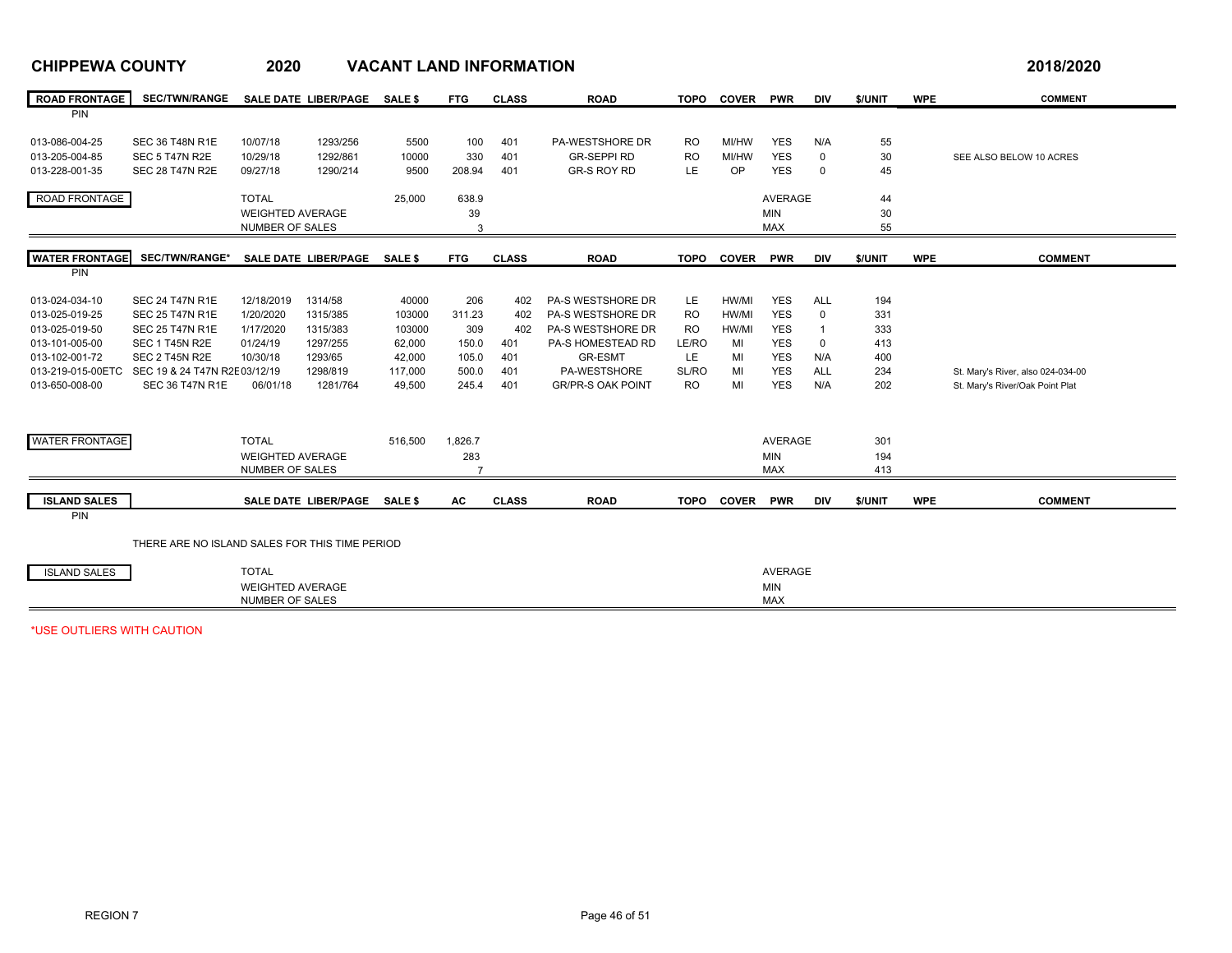**1/01/18-3/31/20** 

**DATE: 12/17/20 STUDY TIME FRAME:**

**CITY OF SAULT STE MARIE** 

| <b>PIN</b><br>OP<br><b>YES</b><br><b>PLC 157</b><br>03/26/18<br>1277/324<br>450,000<br>211.45<br>201<br>PA-E PORTAGE AVE<br>LE<br>N/A<br>2,128<br>051-030-005-00<br>ON POWER CANAL<br><b>YES</b><br>994.59<br>202<br><b>LE</b><br>OP<br>051-048-040-60<br><b>SEC 18 T47N R1E</b><br>04/02/19<br>1299/486<br>PA-W 3 MILE RD<br>201<br>199.999<br>SAULT TRIBE/LUME SITE<br><b>YES</b><br><b>LE</b><br>1274/607<br>100.4<br>201<br><b>PA-PORTAGE ST</b><br>051-148-377-00<br>02/14/18<br>90,000<br>896<br><b>INFO FROM ASSESSOR</b><br>LE<br><b>YES</b><br>OP<br>N/A<br><b>CARGILLS ADD</b><br>12/05/18<br>1296/1121<br>69,797<br>50.0<br>201<br><b>PA-ASHMUN</b><br>1,396<br>051-209-006-00<br>ROAD FRONTAGE<br><b>TOTAL</b><br><b>AVERAGE</b><br>809.796<br>.356.4<br>1.155<br>597.0<br><b>MIN</b><br>201<br><b>WEIGHTED AVERAGE</b><br><b>MAX</b><br><b>NUMBER OF SALES</b><br>2,128<br>Δ<br><b>INDUSTRIAL</b><br><b>SEC/TWN/RANGE</b><br>\$/UNIT<br><b>SALE DATE LIBER/PAGE</b><br>SALE \$<br><b>ACRES CLASS</b><br><b>ROAD</b><br><b>TOPO COVER</b><br><b>PWR</b><br><b>WPE</b><br><b>COMMENT</b><br><b>DIV</b><br><b>LISTING</b><br>148.86<br><b>LENAWEE COUNTY</b><br><b>GRAVEL PIT</b><br>10/26/2020*<br>999,000<br>6,711<br>*LAST UPDATE DATE<br><b>HOUGHTON LAKE</b><br>SAND/GRAVEL PIT<br>11/6/2020*<br><b>LISTING</b><br>108<br>4,620<br>499,000<br>*LAST UPDATE DATE<br>LE<br>MI<br><b>YES</b><br><b>GARBAGE COMPANY</b><br>1295/918<br>24.6<br>301<br><b>PA-M28</b><br>2.998<br>004-121-001-25<br>07/31/18<br>73.858 | <b>ROAD FRONTAGE</b> | <b>SEC/TWN/RANGE</b> | <b>SALE DATE LIBER/PAGE</b> | <b>SALE \$</b> | <b>FTG</b> | <b>CLASS</b> | <b>ROAD</b> | <b>TOPO COVER</b> | <b>PWR</b> | DIV | \$/UNIT | <b>COMMENT</b><br><b>WPE</b>   |
|---------------------------------------------------------------------------------------------------------------------------------------------------------------------------------------------------------------------------------------------------------------------------------------------------------------------------------------------------------------------------------------------------------------------------------------------------------------------------------------------------------------------------------------------------------------------------------------------------------------------------------------------------------------------------------------------------------------------------------------------------------------------------------------------------------------------------------------------------------------------------------------------------------------------------------------------------------------------------------------------------------------------------------------------------------------------------------------------------------------------------------------------------------------------------------------------------------------------------------------------------------------------------------------------------------------------------------------------------------------------------------------------------------------------------------------------------------------------------------------------------------------------------------|----------------------|----------------------|-----------------------------|----------------|------------|--------------|-------------|-------------------|------------|-----|---------|--------------------------------|
|                                                                                                                                                                                                                                                                                                                                                                                                                                                                                                                                                                                                                                                                                                                                                                                                                                                                                                                                                                                                                                                                                                                                                                                                                                                                                                                                                                                                                                                                                                                                 |                      |                      |                             |                |            |              |             |                   |            |     |         |                                |
|                                                                                                                                                                                                                                                                                                                                                                                                                                                                                                                                                                                                                                                                                                                                                                                                                                                                                                                                                                                                                                                                                                                                                                                                                                                                                                                                                                                                                                                                                                                                 |                      |                      |                             |                |            |              |             |                   |            |     |         |                                |
|                                                                                                                                                                                                                                                                                                                                                                                                                                                                                                                                                                                                                                                                                                                                                                                                                                                                                                                                                                                                                                                                                                                                                                                                                                                                                                                                                                                                                                                                                                                                 |                      |                      |                             |                |            |              |             |                   |            |     |         |                                |
|                                                                                                                                                                                                                                                                                                                                                                                                                                                                                                                                                                                                                                                                                                                                                                                                                                                                                                                                                                                                                                                                                                                                                                                                                                                                                                                                                                                                                                                                                                                                 |                      |                      |                             |                |            |              |             |                   |            |     |         |                                |
|                                                                                                                                                                                                                                                                                                                                                                                                                                                                                                                                                                                                                                                                                                                                                                                                                                                                                                                                                                                                                                                                                                                                                                                                                                                                                                                                                                                                                                                                                                                                 |                      |                      |                             |                |            |              |             |                   |            |     |         | RESIDUAL LAND VAL. FR ASSESSOR |
|                                                                                                                                                                                                                                                                                                                                                                                                                                                                                                                                                                                                                                                                                                                                                                                                                                                                                                                                                                                                                                                                                                                                                                                                                                                                                                                                                                                                                                                                                                                                 |                      |                      |                             |                |            |              |             |                   |            |     |         |                                |
|                                                                                                                                                                                                                                                                                                                                                                                                                                                                                                                                                                                                                                                                                                                                                                                                                                                                                                                                                                                                                                                                                                                                                                                                                                                                                                                                                                                                                                                                                                                                 |                      |                      |                             |                |            |              |             |                   |            |     |         |                                |
|                                                                                                                                                                                                                                                                                                                                                                                                                                                                                                                                                                                                                                                                                                                                                                                                                                                                                                                                                                                                                                                                                                                                                                                                                                                                                                                                                                                                                                                                                                                                 |                      |                      |                             |                |            |              |             |                   |            |     |         |                                |
|                                                                                                                                                                                                                                                                                                                                                                                                                                                                                                                                                                                                                                                                                                                                                                                                                                                                                                                                                                                                                                                                                                                                                                                                                                                                                                                                                                                                                                                                                                                                 |                      |                      |                             |                |            |              |             |                   |            |     |         |                                |
|                                                                                                                                                                                                                                                                                                                                                                                                                                                                                                                                                                                                                                                                                                                                                                                                                                                                                                                                                                                                                                                                                                                                                                                                                                                                                                                                                                                                                                                                                                                                 |                      |                      |                             |                |            |              |             |                   |            |     |         |                                |
|                                                                                                                                                                                                                                                                                                                                                                                                                                                                                                                                                                                                                                                                                                                                                                                                                                                                                                                                                                                                                                                                                                                                                                                                                                                                                                                                                                                                                                                                                                                                 |                      |                      |                             |                |            |              |             |                   |            |     |         |                                |
|                                                                                                                                                                                                                                                                                                                                                                                                                                                                                                                                                                                                                                                                                                                                                                                                                                                                                                                                                                                                                                                                                                                                                                                                                                                                                                                                                                                                                                                                                                                                 |                      |                      |                             |                |            |              |             |                   |            |     |         |                                |
|                                                                                                                                                                                                                                                                                                                                                                                                                                                                                                                                                                                                                                                                                                                                                                                                                                                                                                                                                                                                                                                                                                                                                                                                                                                                                                                                                                                                                                                                                                                                 |                      |                      |                             |                |            |              |             |                   |            |     |         |                                |
|                                                                                                                                                                                                                                                                                                                                                                                                                                                                                                                                                                                                                                                                                                                                                                                                                                                                                                                                                                                                                                                                                                                                                                                                                                                                                                                                                                                                                                                                                                                                 |                      |                      |                             |                |            |              |             |                   |            |     |         |                                |
|                                                                                                                                                                                                                                                                                                                                                                                                                                                                                                                                                                                                                                                                                                                                                                                                                                                                                                                                                                                                                                                                                                                                                                                                                                                                                                                                                                                                                                                                                                                                 |                      |                      |                             |                |            |              |             |                   |            |     |         |                                |
|                                                                                                                                                                                                                                                                                                                                                                                                                                                                                                                                                                                                                                                                                                                                                                                                                                                                                                                                                                                                                                                                                                                                                                                                                                                                                                                                                                                                                                                                                                                                 |                      |                      |                             |                |            |              |             |                   |            |     |         | *BLDG & LAND IMP EXTRACTED     |
|                                                                                                                                                                                                                                                                                                                                                                                                                                                                                                                                                                                                                                                                                                                                                                                                                                                                                                                                                                                                                                                                                                                                                                                                                                                                                                                                                                                                                                                                                                                                 |                      |                      |                             |                |            |              |             |                   |            |     |         |                                |
|                                                                                                                                                                                                                                                                                                                                                                                                                                                                                                                                                                                                                                                                                                                                                                                                                                                                                                                                                                                                                                                                                                                                                                                                                                                                                                                                                                                                                                                                                                                                 |                      |                      |                             |                |            |              |             |                   |            |     |         |                                |
| <b>MIN</b><br><b>WEIGHTED AVERAGE</b><br>5,584.0<br>\$5832/ACRE - 15% FOR LISTING<br>2,998                                                                                                                                                                                                                                                                                                                                                                                                                                                                                                                                                                                                                                                                                                                                                                                                                                                                                                                                                                                                                                                                                                                                                                                                                                                                                                                                                                                                                                      | <b>INDUSTRIAL</b>    |                      | <b>TOTAL</b>                | 1.571.858      | 281.5      |              |             |                   | AVERAGE    |     | 4.777   |                                |
| <b>NUMBER OF SALES</b><br><b>\$4958 PER ACRE</b><br>6,711<br><b>MAX</b><br>3                                                                                                                                                                                                                                                                                                                                                                                                                                                                                                                                                                                                                                                                                                                                                                                                                                                                                                                                                                                                                                                                                                                                                                                                                                                                                                                                                                                                                                                    |                      |                      |                             |                |            |              |             |                   |            |     |         |                                |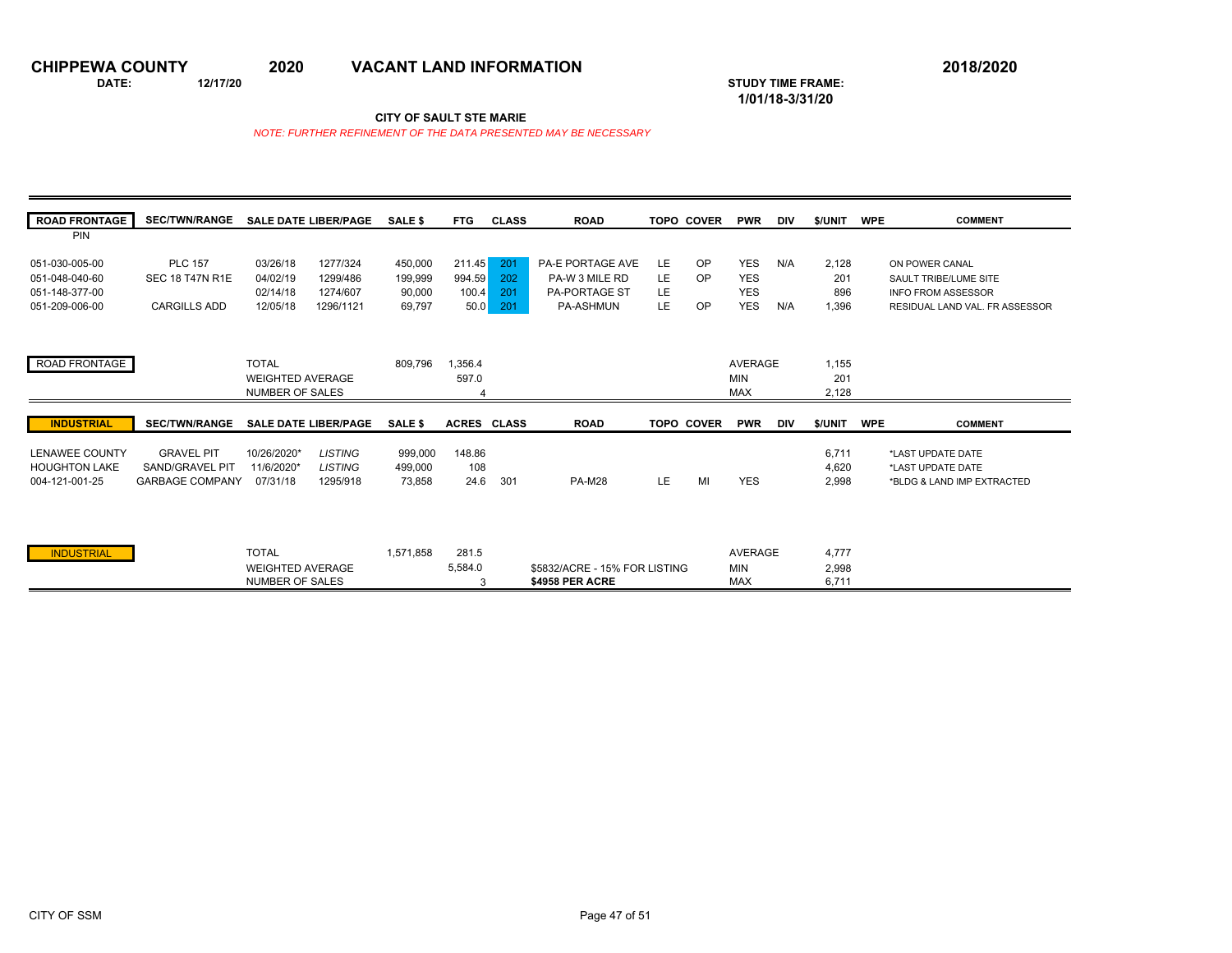### 2020 APPROXIMATE LAND VALUES

### 1/1/18 thru 3/31/20

|                                |            |                           | <b>ACREAGES</b> |             |             |             | <b>BACK</b> |       | <b>BACK</b> |        |        |     |               |
|--------------------------------|------------|---------------------------|-----------------|-------------|-------------|-------------|-------------|-------|-------------|--------|--------|-----|---------------|
|                                |            | Rd Frontage Waterfrontage | -10             | $10+$       | 20          | $30+$       | $40+$       | $80+$ | $80+$       | $100+$ | $150+$ |     | 200+ Comments |
|                                |            |                           |                 |             |             |             |             |       |             |        |        |     |               |
| <b>BAYMILLS</b>                | $50 - 75$  | 300-1200                  | 3500            | 1500        | <b>1100</b> | 800         |             |       |             |        |        |     |               |
| <b>BRUCE</b>                   | 50-100     | 300-400                   | 2500            | 1500        | 1400        | 1000        |             | 875   |             |        |        |     |               |
| <b>CHIPPEWA</b>                | $50 - 75$  | RIVER <sub>50</sub>       | <b>1500</b>     |             |             | <b>1000</b> |             |       |             |        |        |     |               |
| <b>DAFTER</b>                  | 50-75      |                           | 1600            | 1200        |             | 900         |             |       |             |        |        |     |               |
| <b>DETOUR</b>                  | $50 - 100$ | 400-600                   | 1700            | <b>1200</b> |             | 900         |             |       |             |        |        |     |               |
| <b>DRUMMOND ISL</b>            | 50-100     | 300-600                   | 5000            |             |             | 1500        |             |       |             |        | 700    |     |               |
| <b>HULBERT</b>                 | $50 - 75$  | River 50                  | 3000            |             | 1500        |             |             | 700   |             |        |        |     |               |
| <b>KINROSS</b>                 | 50-75      | 100                       | 3000            | 1500        |             |             |             | 500   |             |        |        |     |               |
| <b>PICKFORD</b>                | $30 - 50$  | $30 - 50$                 | 2500            | <b>1300</b> |             | 1000        |             | 600   |             |        |        |     |               |
| <b>RABER</b>                   | 30-75      | 150-200                   | 2000            | 1600        | 1100        | 800         |             |       |             | 400    |        |     |               |
| <b>RUDYARD</b>                 | $50 - 100$ | <b>RIV 50</b>             | <b>1300</b>     |             |             | 900         |             |       |             |        |        |     |               |
| SOO                            | 100-200    | 300-1000                  | 2000            | 1500        |             | 1200        |             |       |             |        |        | 500 |               |
| <b>SUGAR ISLAND</b>            | $30 - 60$  | 200-400                   | 1500            | 1000        |             | 800         |             | 500   |             |        |        |     |               |
| <b>SUPERIOR</b>                | 50-150     | <b>RIVER 60-125</b>       | 2500            | 2000        | 1000        | 900         |             | 500   |             |        |        |     |               |
| <b>TROUT LAKE</b>              | $50 - 75$  | 400-850                   | 2000            | <b>1500</b> |             | 1000        |             |       |             |        | 300    |     |               |
| <b>WHITEFISH</b>               | 100-250    | 300-800                   | 3000            | 1500        | 1000        | 900         |             |       |             |        |        |     |               |
| <b>CITY OF SAULT STE MARIE</b> | $50 - 200$ | 1000-2000                 | 15000           |             |             |             |             |       |             |        |        |     |               |

BAY MILLS TWP MCNEARNEY LAKE LOTS SELLING FOR \$300-\$365 PER FF, WHITEFISH/WAISHKEY BAY SELLING FOR \$800-\$1200 PER FF

WHITEFISH TWP. TAHQUAMENON RIVER FRONTAGE SELLING FOR \$300-\$400 FF, LAKE SUPERIOR WF SELLING FOR \$600-\$800FF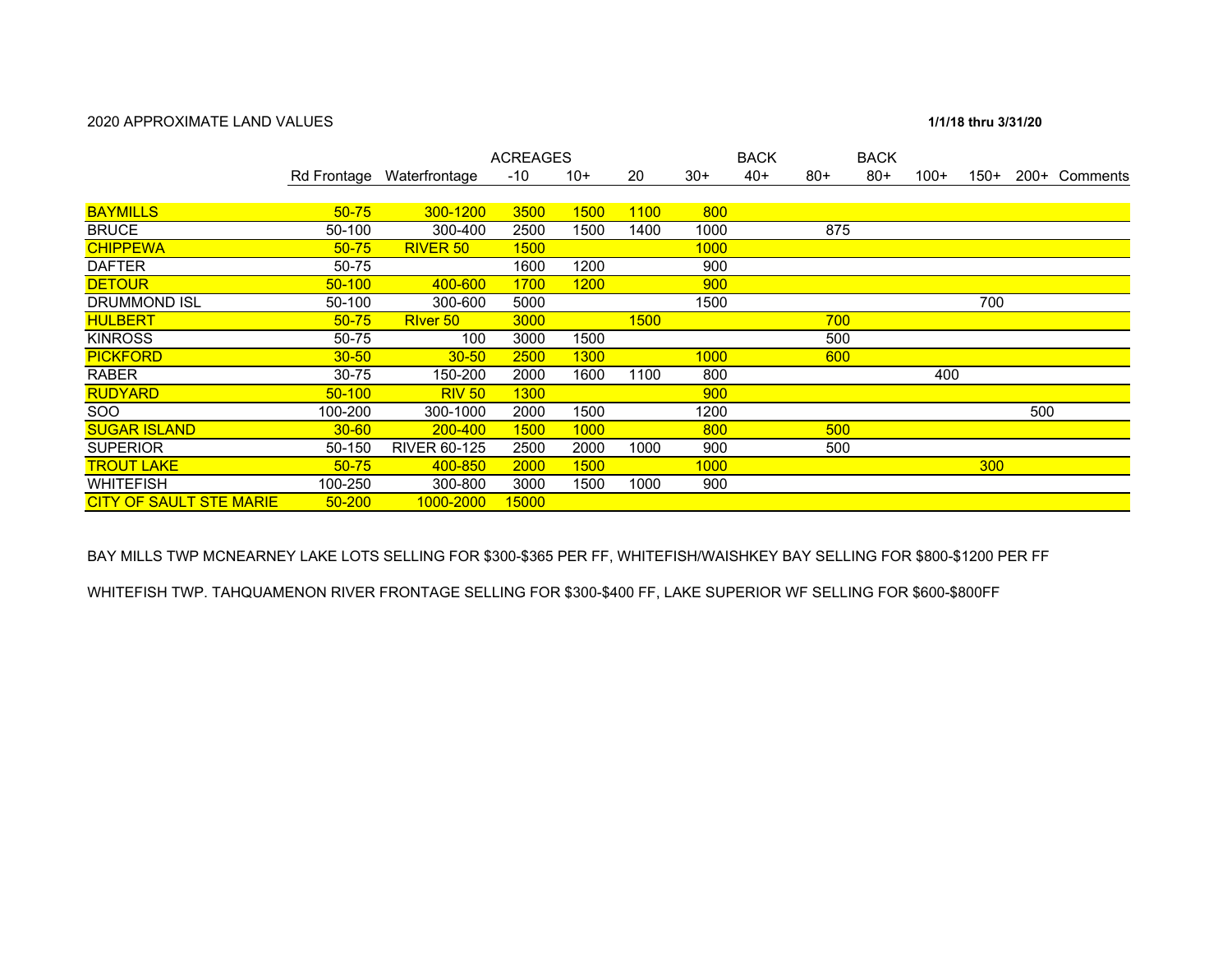**DATE: 12/17/20 STUDY TIME FRAME: 1/1/2017-3/31/2020** 

| <b>80 ACRES PLUS</b>             | SEC/TWN/RANGE SALEDATE LIBER/PAGE                |                         |                     | SALE \$          | <b>ACRE</b>  | <b>CLASS</b> | <b>ROAD</b>                   | <b>TOPO</b> | <b>COVER</b>  | <b>PWR</b>               | <b>DIV</b>                | \$/UNIT        | <b>WPE</b> | <b>COMMENT</b>              |
|----------------------------------|--------------------------------------------------|-------------------------|---------------------|------------------|--------------|--------------|-------------------------------|-------------|---------------|--------------------------|---------------------------|----------------|------------|-----------------------------|
| PIN                              |                                                  |                         |                     |                  |              |              |                               |             |               |                          |                           |                |            |                             |
| 002-005-004-00ETC                | SEC 5 T45N R1E                                   | 08/18/17                | 1262/699            | 109,900          | 160.0        | 101          | <b>DI-S SEYMOUR RD</b>        | <b>RO</b>   | HW/MI/OP      | <b>YES</b>               | ALL                       | 687            |            | DOESN'T APPEAR TO BE FARMED |
| 004-112-006-00                   | <b>SEC 12 T46N R1W</b>                           | 02/08/18                | 1274/287            | 90.000           | 98.5         | 101          | GR-W 7 MILE RD                | LE          | <b>HF</b>     | <b>YES</b>               | $\overline{4}$            | 914            |            |                             |
| 004-129-002-50                   | <b>SEC 29 T46N R1W</b>                           | 03/20/17                | 1251/619            | 63,000           | 89.5         | 101          | PA-10 Mile Rd                 | LE          | F1            | <b>YES</b>               | $\mathbf 0$               | 704            |            |                             |
| 004-129-009-00                   | <b>SEC 29 T46N R1W</b>                           | 11/05/19                | 1311/814            | 100,000          | 148.3        | 102          | GR-W 11 MILE RD               | LE          | MI/OP         | <b>YES</b>               | N/A                       | 674            |            |                             |
| 011-083-002-00                   | <b>SEC 33 T45N R2W</b>                           | 09/20/17                | 1265/166            | 55,000           | 80.0         | 101          | <b>MACK TRAIL/JOHNSON</b>     | LE          | OP            | <b>YES</b>               | N/A                       | 688            |            |                             |
|                                  |                                                  |                         |                     |                  |              |              |                               |             |               |                          |                           |                |            |                             |
| 30 ACRES PLUS                    |                                                  | <b>TOTAL</b>            |                     | 417,900          | 576.30       |              |                               |             |               | <b>AVERAGE</b>           |                           | 733            |            |                             |
|                                  |                                                  | <b>WEIGHTED AVERAGE</b> |                     |                  | 725          |              |                               |             |               | <b>MIN</b>               |                           | 674            |            |                             |
|                                  |                                                  | NUMBER OF SALES         |                     |                  | 5            |              |                               |             |               | <b>MAX</b>               |                           | 914            |            |                             |
| <b>30-79 ACRES</b>               |                                                  |                         |                     |                  |              |              |                               |             |               |                          |                           |                |            |                             |
| <b>PIN</b>                       | SEC/TWN/RANGE SALE DATE LIBER/PAGE               |                         |                     | <b>SALE \$</b>   | <b>ACRE</b>  | <b>CLASS</b> | <b>ROAD</b>                   | <b>TOPO</b> | <b>COVER</b>  | <b>PWR</b>               | DIV                       | \$/UNIT        | <b>WPE</b> | <b>COMMENT</b>              |
|                                  |                                                  |                         |                     |                  |              |              |                               |             |               |                          |                           |                |            |                             |
| 002-005-003-00                   | SEC 5 T45N R1E                                   | 08/19/19                | 1307/224            | 29,000           | 40.0         | 101          | N/A                           | LE/RO       | MI            | <b>NO</b>                | $\overline{4}$            | 725            |            | ADJ TO OWNERS PROPERTY      |
| 002-005-004-50                   | SEC 5 T45N R1E                                   | 06/08/18                | 1281/917            | 44,000           | 38.0         | 101          | PA/GR-E 12 MILE/SEYMOUR       | RO          | MI            | <b>YES</b>               | N/A                       | 1,158          |            |                             |
| 004-134-026-00                   | <b>SEC 34 T46N R1W</b>                           | 12/27/18                | 1295/957            | 35,000           | 37.5         | 101          | GR-W12 MILE RD                | LE          | <b>HF</b>     | <b>YES</b>               | N/A                       | 933            |            | ALSO CLEGG RD-GRAVEL        |
| 004-235-004-00                   | <b>SEC 35 T46N R2W</b>                           | 08/22/19                | 1307/451            | 68,000           | 79.0         | 102          | 2TR-W 11 MILE RD              | LE          | OP            | N <sub>O</sub>           | ALL                       | 861            |            |                             |
| 009-176-011-50                   | <b>SEC 26 T44N R1W</b>                           | 10/31/19                | 1311/436            | 78,000           | 75.5         | 101          | <b>GR-S STEELE RD</b>         | LE          | <b>FI</b>     | <b>YES</b>               | <b>ALL</b>                | 1,034          |            |                             |
| 010-079-003-00                   | <b>SEC 29 T43N R2E</b>                           | 05/18/17                | 1256/85             | 33,000           | 40.0         | 101          | 2TR-Sandridge Rd.             | <b>RO</b>   | MI            | <b>NO</b>                | N/A                       | 825            |            |                             |
| 011-005-006-00                   | SEC 5 T44N R2W                                   | 8/15/2019               | 1307/19             | 36,000           | 37.525       | 102          | PA-W 18 MILE RD/S TILSON      | LE          | OP            | <b>YES</b>               | <b>ALL</b>                | 959            |            |                             |
| 011-005-007-00                   | SEC 5 T44N R2W                                   | 5/8/2020                | 1320/827            | 65,500           | 69.8         | 102          | PA-S TILSON RD                | LE          | OP            | <b>YES</b>               | N/A                       | 938            |            |                             |
| 011-005-023-00                   | SEC 5 T44N R2W                                   | 8/22/2019               | 1307/649            | 45,000           | 75.73        | 102          | PA-S CENTERLINE RD/M48        | LE          | OP            | <b>YES</b>               | <b>ALL</b>                | 594            |            |                             |
| 014-068-012-50                   | <b>SEC 18 T46N R2W</b>                           | 3/18/2019               | 1298/1089           | 44,000           | 39.6         | 101          | PA-IRISH LINE/M-S8            | LE          | <b>HAY FI</b> | <b>YES</b>               | $\overline{2}$            | 1,112          |            |                             |
|                                  |                                                  |                         |                     |                  |              |              |                               |             |               |                          |                           |                |            |                             |
| 10-29 ACRES                      |                                                  | <b>TOTAL</b>            |                     | 477,500          | 532.6        |              |                               |             |               | <b>AVERAGE</b>           |                           | 914            |            |                             |
|                                  |                                                  | <b>WEIGHTED AVERAGE</b> |                     |                  | 897          |              |                               |             |               | <b>MIN</b>               |                           | 594            |            |                             |
|                                  |                                                  | NUMBER OF SALES         |                     |                  | 10           |              |                               |             |               | <b>MAX</b>               |                           | 1,158          |            |                             |
| <b>10-29 ACRES</b>               | SEC/TWN/RANGE SALE DATE LIBER/PAGE               |                         |                     | SALE \$          | <b>ACRES</b> | <b>CLASS</b> | <b>ROAD</b>                   | <b>TOPO</b> | <b>COVER</b>  | <b>PWR</b>               | <b>DIV</b>                | \$/UNIT        | <b>WPE</b> | <b>COMMENT</b>              |
| PIN                              |                                                  |                         |                     |                  |              |              |                               |             |               |                          |                           |                |            |                             |
|                                  |                                                  |                         |                     |                  |              |              |                               |             |               |                          |                           |                |            |                             |
| 002-081-004-75<br>002-085-012-00 | <b>SEC 31 T46N R1E</b><br><b>SEC 35 T46N R1E</b> | 02/23/18<br>11/06/18    | 1275/361<br>1293/58 | 28,000           | 19.2         | 101          | PA-S M-129<br>PA-E 12 MILE RD | LE<br>LE    | HF<br>MI      | <b>YES</b><br><b>YES</b> | <b>ALL</b><br>$\mathbf 0$ | 1,456          |            |                             |
| 009-081-014-00                   | <b>SEC 31 T44N R1E</b>                           | 01/29/20                | 1315/1115           | 17,000<br>20,000 | 16.7<br>15.0 | 101<br>101   | N/A                           | LE          | OP            | <b>YES</b>               | N/A                       | 1,018<br>1,333 |            |                             |
|                                  |                                                  |                         |                     |                  |              |              |                               |             |               |                          |                           |                |            |                             |
| 10-29 ACRES                      |                                                  | <b>TOTAL</b>            |                     | 65,000           | 50.93        |              |                               |             |               | <b>AVERAGE</b>           |                           | 1,269          |            |                             |
|                                  |                                                  | <b>WEIGHTED AVERAGE</b> |                     |                  | 1,276        |              |                               |             |               | MIN                      |                           | 1,018          |            |                             |
|                                  |                                                  | <b>NUMBER OF SALES</b>  |                     |                  | 3            |              |                               |             |               | <b>MAX</b>               |                           | 1,456          |            |                             |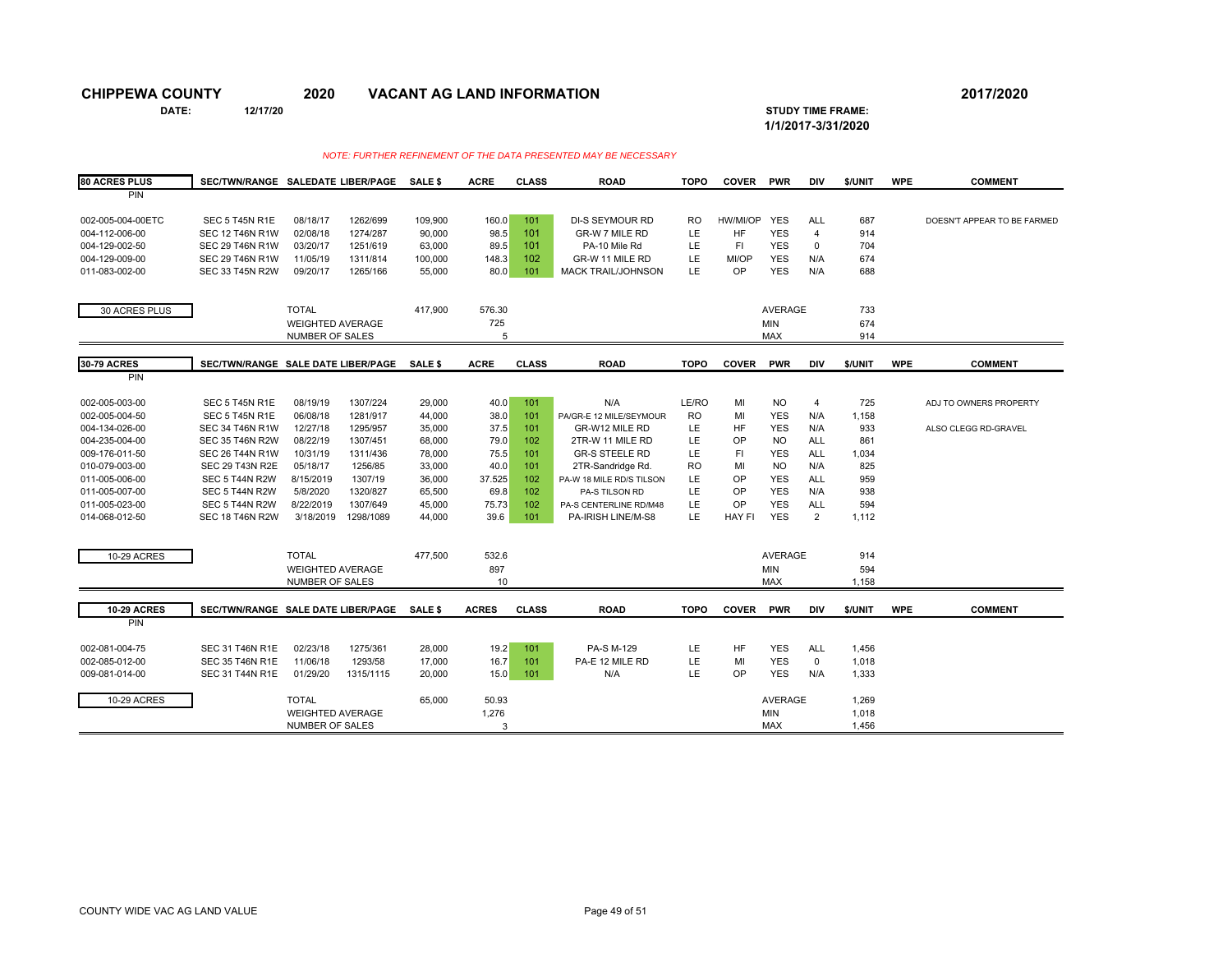| <b>CHIPPEWA COUNTY</b> |                                            | 2020                    |           | <b>VACANT AG LAND INFORMATION</b> |            |              |                           |             |               |                       |                |                  |            | 2017/2020                   |
|------------------------|--------------------------------------------|-------------------------|-----------|-----------------------------------|------------|--------------|---------------------------|-------------|---------------|-----------------------|----------------|------------------|------------|-----------------------------|
| TWP 004 & 014          | SEC/TWN/RANGE SALE DATE LIBER/PAGE SALE \$ |                         |           |                                   | <b>FTG</b> | <b>CLASS</b> | <b>ROAD</b>               | <b>TOPO</b> | <b>COVER</b>  | PWR                   | DIV            | \$/UNIT          | <b>WPE</b> | <b>COMMENT</b>              |
| <b>PIN</b>             |                                            |                         |           |                                   |            |              |                           |             |               |                       |                |                  |            |                             |
| 004-134-026-00         | <b>SEC 34 T46N R1W</b>                     | 12/27/18                | 1295/957  | 35,000                            | 37.5       | 101          | GR-W12 MILE RD            | LE          | <b>HF</b>     | <b>YES</b>            | N/A            | 933              |            | ALSO CLEGG RD-GRAVEL        |
| 004-235-004-00         | <b>SEC 35 T46N R2W</b>                     | 08/22/19                | 1307/451  | 68,000                            | 79.0       | 102          | 2TR-W 11 MILE RD          | LE          | OP            | <b>NO</b>             | <b>ALL</b>     | 861              |            |                             |
| 004-112-006-00         | <b>SEC 12 T46N R1W</b>                     | 02/08/18                | 1274/287  | 90,000                            | 98.5       | 101          | GR-W 7 MILE RD            | LE          | HF            | <b>YES</b>            | 4              | 914              |            |                             |
| 004-129-002-50         | <b>SEC 29 T46N R1W</b>                     | 03/20/17                | 1251/619  | 63,000                            | 89.5       | 101          | PA-10 Mile Rd             | LE          | F1            | <b>YES</b>            | $\Omega$       | 704              |            |                             |
| 004-129-009-00         | <b>SEC 29 T46N R1W</b>                     | 11/05/19                | 1311/814  | 100,000                           | 148.3      | 102          | GR-W 11 MILE RD           | LE          | MI/OP         | <b>YES</b>            | N/A            | 674              |            |                             |
| 014-068-012-50         | <b>SEC 18 T46N R2W</b>                     | 3/18/2019               | 1298/1089 | 44,000                            | 39.6       | 101          | PA-IRISH LINE/M-S8        | LE          | <b>HAY FI</b> | <b>YES</b>            | $\overline{2}$ | 1,112            |            |                             |
|                        |                                            |                         |           |                                   |            |              |                           |             |               |                       |                |                  |            |                             |
| TWP 004 & 014          |                                            | <b>TOTAL</b>            |           | 400,000                           | 492.4      |              |                           |             |               | <b>AVERAGE</b>        |                | 866              |            |                             |
|                        |                                            | <b>WEIGHTED AVERAGE</b> |           |                                   | 812        |              |                           |             |               | <b>MIN</b>            |                | 674              |            |                             |
|                        |                                            | NUMBER OF SALES         |           |                                   | 6          |              |                           |             |               | <b>MAX</b>            |                | 1,112            |            |                             |
| TWP 002 & 012          | SEC/TWN/RANGE SALE DATE LIBER/PAGE         |                         |           | SALE \$                           | <b>FTG</b> | <b>CLASS</b> | <b>ROAD</b>               | <b>TOPO</b> | <b>COVER</b>  | <b>PWR</b>            | <b>DIV</b>     | \$/UNIT          | <b>WPE</b> | <b>COMMENT</b>              |
| <b>PIN</b>             |                                            |                         |           |                                   |            |              |                           |             |               |                       |                |                  |            |                             |
|                        |                                            |                         |           |                                   |            |              |                           |             |               |                       |                |                  |            |                             |
| 002-081-004-75         | <b>SEC 31 T46N R1E</b>                     | 02/23/18                | 1275/361  | 28,000                            | 19.2       | 101          | PA-S M-129                | LE          | HF            | <b>YES</b>            | <b>ALL</b>     | 1,456            |            |                             |
| 002-085-012-00         | <b>SEC 35 T46N R1E</b>                     | 11/06/18                | 1293/58   | 17,000                            | 16.7       | 101          | PA-E 12 MILE RD           | LE          | MI            | <b>YES</b>            | $\mathbf 0$    | 1,018            |            |                             |
| 002-005-003-00         | SEC 5 T45N R1E                             | 08/19/19                | 1307/224  | 29,000                            | 40.0       | 101          | N/A                       | LE/RO       | MI            | N <sub>O</sub>        | $\overline{4}$ | 725              |            | ADJ TO OWNERS PROPERTY      |
| 002-005-004-50         | SEC 5 T45N R1E                             | 06/08/18                | 1281/917  | 44,000                            | 38.0       | 101          | PA/GR-E 12 MILE/SEYMOUR   | RO          | MI            | <b>YES</b>            | N/A            | 1,158            |            |                             |
| 002-005-004-00ETC      | SEC 5 T45N R1E                             | 08/18/17                | 1262/699  | 109,900                           | 160.0      | 101          | DI-S SEYMOUR RD           | RO.         | HW/MI/OP      | <b>YES</b>            | <b>ALL</b>     | 687              |            | DOESN'T APPEAR TO BE FARMED |
|                        |                                            | <b>TOTAL</b>            |           |                                   | 273.9      |              |                           |             |               |                       |                |                  |            |                             |
| TWP 002 & 012          |                                            | <b>WEIGHTED AVERAGE</b> |           | 227,900                           |            |              |                           |             |               | AVERAGE<br><b>MIN</b> |                | 1,009            |            |                             |
|                        |                                            |                         |           |                                   | 832<br>5   |              |                           |             |               | MAX                   |                | 687              |            |                             |
| TWP 008, 009, 010, 011 | SEC/TWN/RANGE SALE DATE LIBER/PAGE         | NUMBER OF SALES         |           |                                   |            | <b>CLASS</b> |                           | <b>TOPO</b> | <b>COVER</b>  | <b>PWR</b>            | <b>DIV</b>     | 1,456<br>\$/UNIT | <b>WPE</b> | <b>COMMENT</b>              |
| <b>PIN</b>             |                                            |                         |           | SALE \$                           | <b>FTG</b> |              | <b>ROAD</b>               |             |               |                       |                |                  |            |                             |
|                        |                                            |                         |           |                                   |            |              |                           |             |               |                       |                |                  |            |                             |
| 009-176-011-50         | <b>SEC 26 T44N R1W</b>                     | 10/31/19                | 1311/436  | 78,000                            | 75.5       | 101          | <b>GR-S STEELE RD</b>     | LE          | FI.           | <b>YES</b>            | <b>ALL</b>     | 1,034            |            |                             |
| 010-079-003-00         | <b>SEC 29 T43N R2E</b>                     | 05/18/17                | 1256/85   | 33,000                            | 40.0       | 101          | 2TR-Sandridge Rd.         | <b>RO</b>   | MI            | <b>NO</b>             | N/A            | 825              |            |                             |
| 011-005-006-00         | SEC 5 T44N R2W                             | 8/15/2019               | 1307/19   | 36,000                            | 37.525     | 102          | PA-W 18 MILE RD/S TILSON  | LE          | OP            | <b>YES</b>            | <b>ALL</b>     | 959              |            |                             |
| 011-005-007-00         | SEC 5 T44N R2W                             | 5/8/2020                | 1320/827  | 65,500                            | 69.8       | 102          | PA-S TILSON RD            | LE          | <b>OP</b>     | <b>YES</b>            | N/A            | 938              |            |                             |
| 011-005-023-00         | SEC 5 T44N R2W                             | 8/22/2019               | 1307/649  | 45,000                            | 75.73      | 102          | PA-S CENTERLINE RD/M48    | LE          | OP            | <b>YES</b>            | <b>ALL</b>     | 594              |            |                             |
| 011-083-002-00         | <b>SEC 33 T45N R2W</b>                     | 09/20/17                | 1265/166  | 55,000                            | 80.0       | 101          | <b>MACK TRAIL/JOHNSON</b> | LE          | OP            | <b>YES</b>            | N/A            | 688              |            |                             |
|                        |                                            |                         |           |                                   |            |              |                           |             |               |                       |                |                  |            |                             |
| TWP 008, 009, 010, 011 |                                            | <b>TOTAL</b>            |           | 312,500                           | 378.5      |              |                           |             |               | <b>AVERAGE</b>        |                | 840              |            |                             |
|                        |                                            | <b>WEIGHTED AVERAGE</b> |           |                                   | 826        |              |                           |             |               | <b>MIN</b>            |                | 594              |            |                             |
|                        |                                            | <b>NUMBER OF SALES</b>  |           |                                   | 6          |              |                           |             |               | <b>MAX</b>            |                | 1.034            |            |                             |